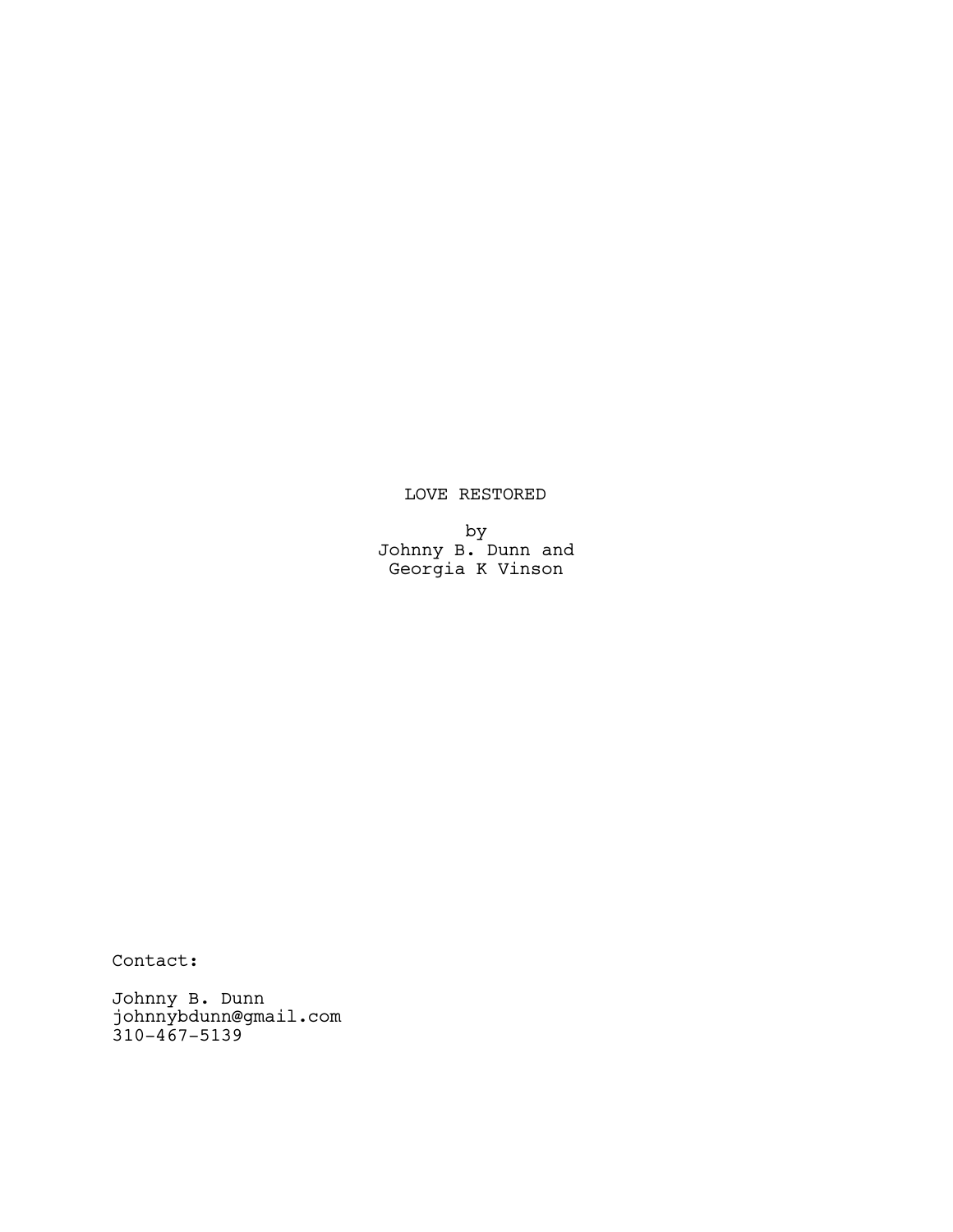INT. DINER - EVENING

Nowhere, Oklahoma. Present Day. Two heaping, greasy plates of food plop onto the counter.

## COOK

## Order's up!

Two arms reach in and grab the plates, and we follow them as they weave their way through the tables, finally arriving at a booth in the corner.

We pull back to reveal CATHERINE "CAT" ANDERSON (mid 30s), pretty despite her crumpled blue waitress' uniform, smiling tiredly down at the COUPLE in the booth as she sets their plates before them.

> CAT Can I get you anything else?

The couple both shake their heads as they dig into their meals. Cat nods and quietly excuses herself.

She makes her way back to the counter, which we now see is decorated with several gaudy plastic turkeys and a banner that reads "Happy Thanksgiving." Cat busies herself refilling coffee cups.

SHIRLEY TURPIN, a 40ish former beauty queen with teased up hair and a couple of thick layers of overdone make-up, adds up receipts at the register. She glances at Cat.

> SHIRLEY Thanksgiving's about here.

Cat says nothing as she returns the coffee pot to the warmer.

SHIRLEY (CONT'D) Honey, you know you're always welcome to join me and John Earl and the kids.

**CAT** Maybe next year, Shirl. But thanks.

Shirley watches her wipe down the counter, then shakes her head again, and goes back to the receipts.

Across the room, the bell on the door TINKLES, announcing the arrival of another customer.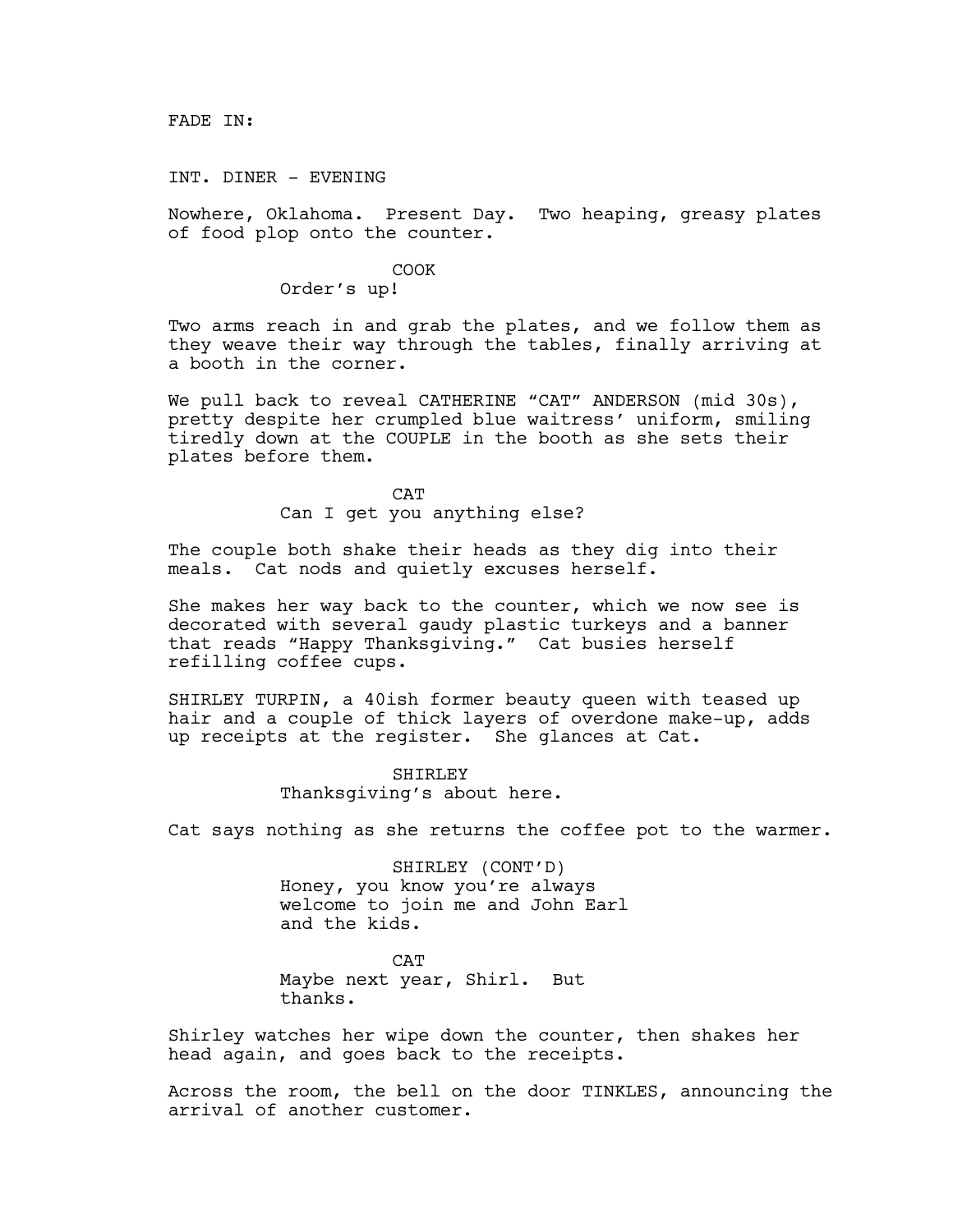Shirley looks up at the SCRAGGLY MAN with the slicked-back black hair standing in the doorway and the BLONDE on his arm. Her eyes immediately shift back to Cat.

### SHIRLEY

Cat, ain't that your man Marcus?

Cat glances over her shoulder. For the briefest moment, her face twitches, threatening emotion, then MARCUS catches her eye, and her face turns to stone.

**CAT** 

Was.

Shirley glares at Marcus as he slides into a booth with the Blonde and slobbers all over her in a disgustingly fake show of affection. Over the Bimbo's shoulder, he winks at Cat.

#### SHIRLEY

Jerk.

CAT (turning back to her work) They always are.

#### COOK

Order's up!

Two more plates land on the counter. Without another word, Cat grabs them and heads off across the diner. Shirley watches, a look of pity on her face.

EXT. DINER PARKING LOT - LATER

Cat waits in the parking lot as Shirley locks the door.

A minivan pulls in, screeching to a stop. Shirley gives a wave in the direction of the van and turns to find Cat staring at the cold, cloudy sky.

> **CAT** Not even one star.

SHIRLEY I reckon they can't grant wishes every night.

CAT I guess not.

Shirley hesitates, glancing towards the van.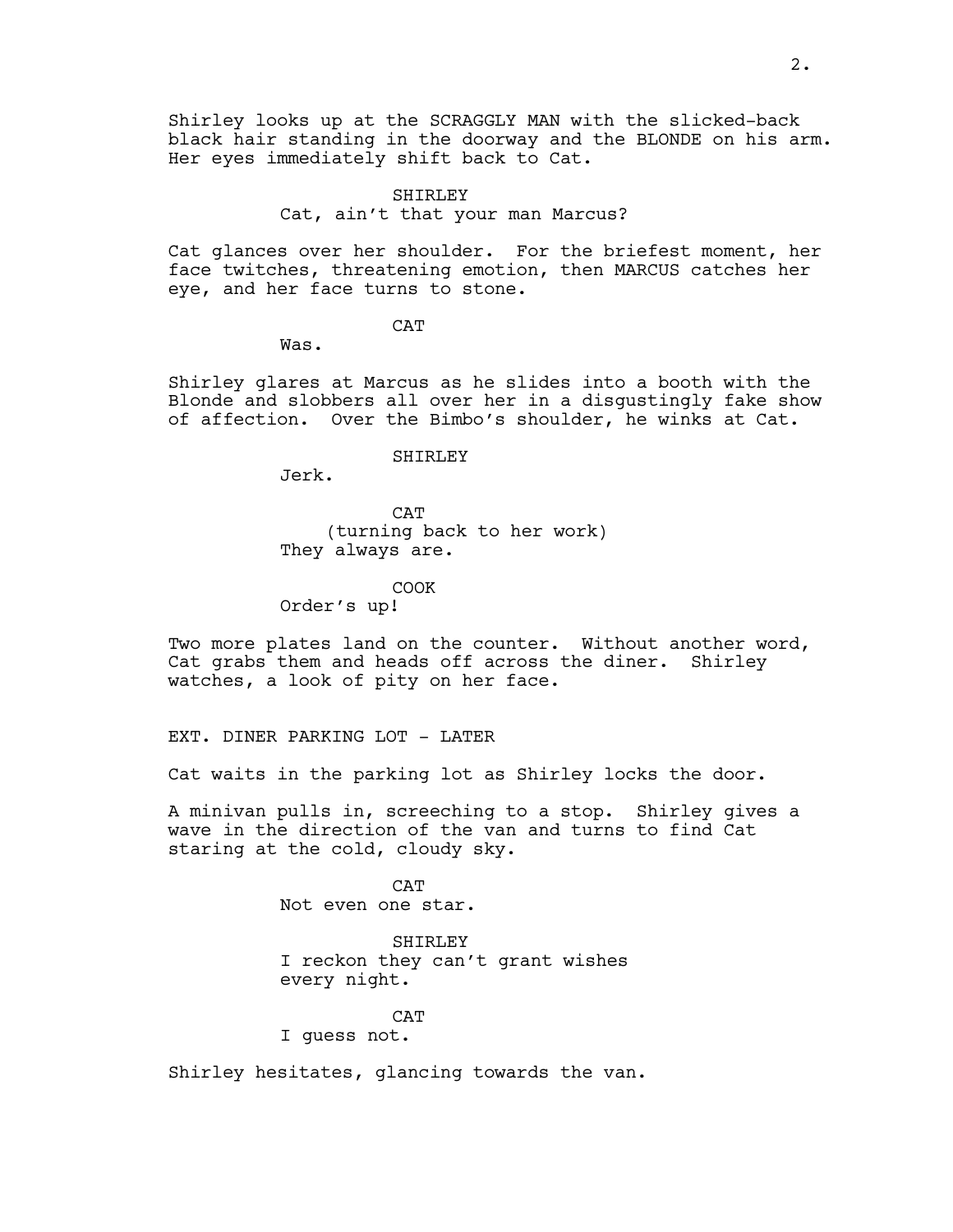SHIRLEY

Look, Cat, don't you be sobbin' over that Marcus. There's something better out there for you. You just gotta give yourself a chance.

**CAT** I think I'm better at flying solo.

SHIRLEY Everybody needs somebody, even if it's just a... (pauses reaches into her apron pocket) Well, shoot, I was hoping not to look the fool givin' you this, but you know I got stuck workin' a twelve-hour shift on my day off last Saturday at the church bazaar. Good Lord, you shoulda seen some of that stuff. Anyhow, the kids were doing crafts made out of old used material to give it life again, and I saw this... Now, you gotta promise not to laugh.

She produces a crude homemade bracelet made out of colorful, braided string. In the center - or somewhere thereabout - "LOVE RESTORED" is spelled out in pieced together beads with black lettering.

Cat stares at the proffered gift.

SHIRLEY I know it ain't worth a back flip or nothin'. 'Course we gave the kids hugs and "good jobs" and such for recycling and all ...It's sorta silly... I just thought...

Cat accepts the bracelet, shaking her head.

CAT No, no... thank you.

The minivan horn honks, and Shirley waves again.

SHIRLEY Okay, okay, I'm comin'! (pats Cat's arm) Night, hun!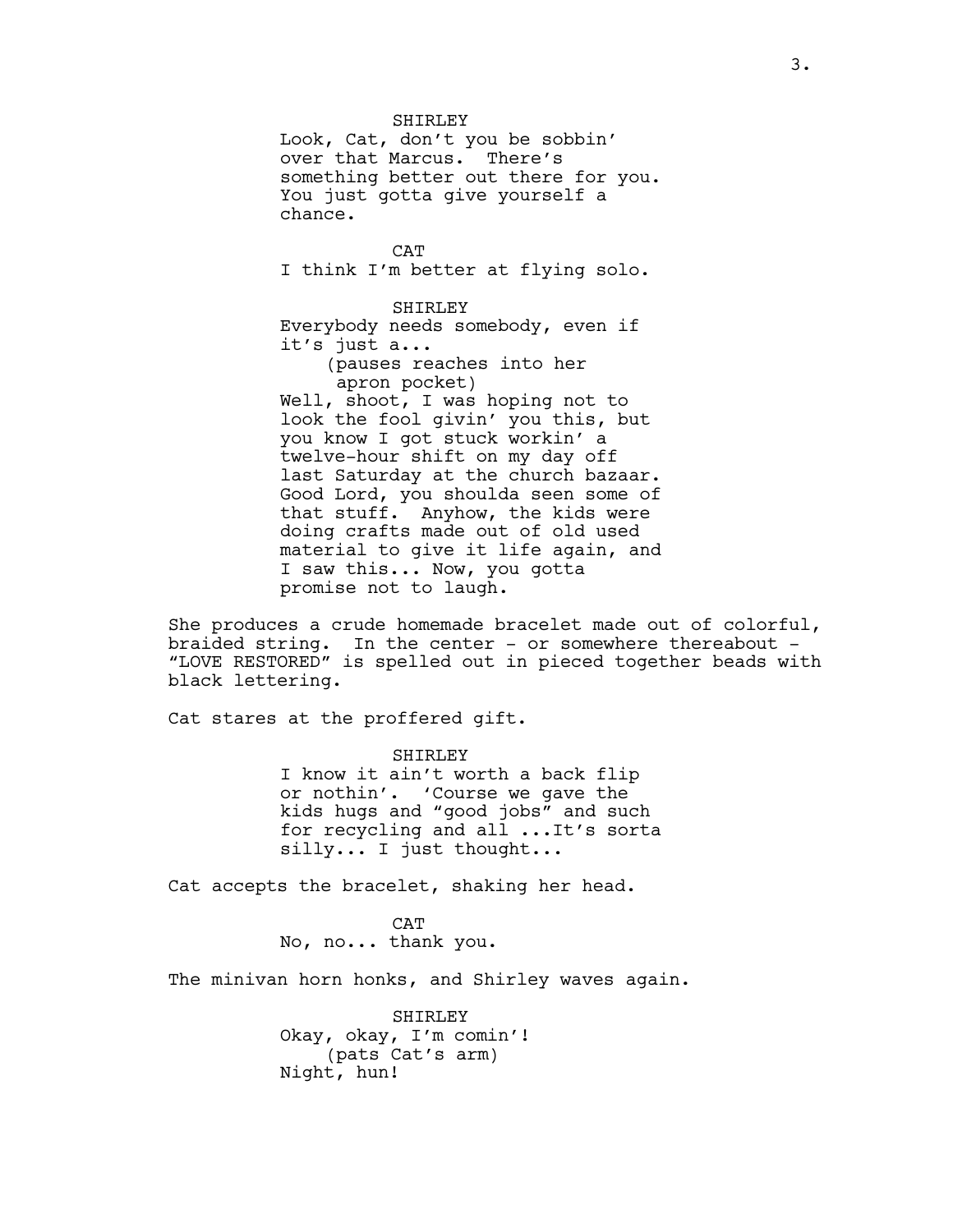Cat stands, clutching the bracelet, as she watches Shirley hurry across the parking lot and jump in the waiting van.

#### INT. DILAPIDATED STUDIO APARTMENT - LATER

Cat drags in the door, tosses her keys on the table, and lets her purse slide to the floor.

The dingy room leaves much to be desired. It's furnished with only a ratty sleeper sofa, an ancient TV, a dinged up table, a couple of mismatched chairs, and a wobbly dresser. A tiny kitchenette inhabits one corner, and the door to the bathroom fills the other.

Cat tosses a stack of bills marked "past due" on top of an already towering pile. The mountain topples and envelopes cascade to the floor, scattering in every direction.

With a weary sigh, Cat drops to her knees and starts gathering the mess. As she picks up one envelope, she pauses. The return address is from Samuel L. Perkins, Attorney at Law, in Jamestown, NY.

> **CAT** Great, now they've got their lawyers after me, too.

She tosses the envelope and the bills back on the table and collapses on the couch.

After a moment's rest, Cat reaches into her pocket and retrieves the bracelet. She ties the bracelet around her wrist examining it before removing it again and clutching it tight in her hand.

INT. DINER - EVENING

Thanksgiving Day. Cat weaves through the tables, chatting with the few diners - mostly single men - and refilling coffee cups.

In the corner an OLD MAN (late 70s), dressed in an out-ofdate but perfectly pressed suit and bowtie, watches her. Another WAITRESS refills his coffee, but he continues watching Cat.

Cat and the other waitress meet behind the counter.

WAITRESS Seems Grandpa only has eyes for you.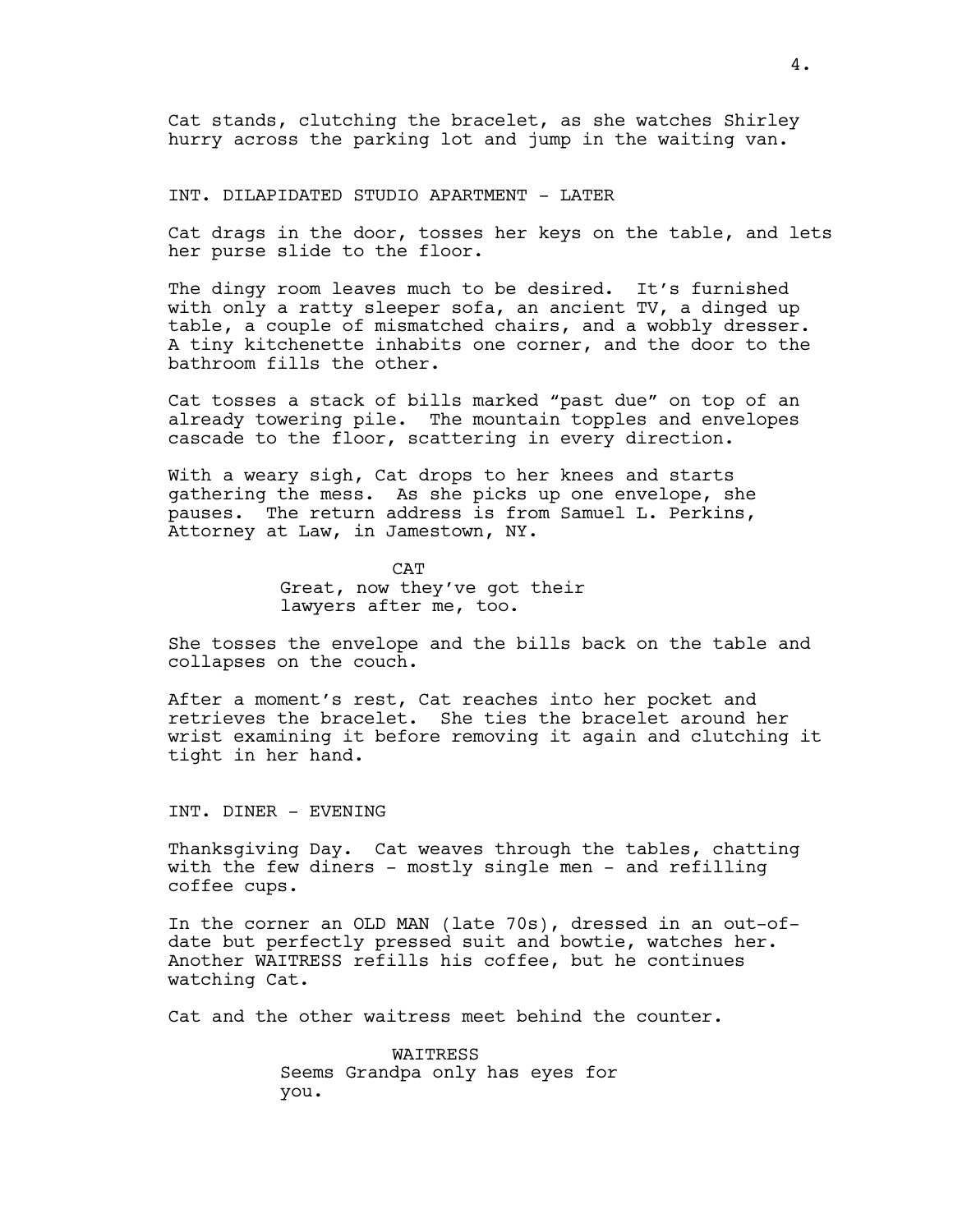**CAT** 

I saw. I wonder what he wants?

WAITRESS (laughing) I know what he wants!

CAT

Shut up!

Shirley exits the kitchen and props on the counter beside them.

> SHIRLEY (nodding towards old man) What the heck's that guy doing?

They watch as the man gets up and crosses to an old jukebox in the corner. A faded and torn "OUT-OF-ORDER" sign is taped over the selections. Undeterred, he lifts it to peruse the song titles.

> WAITRESS (elbows Cat) You gonna tell him that thing's been eatin' quarters since 1997?

CAT (shrugging) If he's got change to toss, that's his business.

She turns to start a new pot of coffee as the old man drops a quarter into the slot.

> SHIRLEY Hey, y'all, look at this.

Cat glances over her shoulder, then turns for a better look. The lights on the jukebox have lit up. Cat and the other waitress look on as the man presses a button, and "Love Me Tender" fills the air. With a satisfied smile, the man returns to his seat and sets his gaze back on Cat.

> SHIRLEY (CONT'D) Well, I'll be danged. I didn't know the thing was even still plugged in.

WAITRESS I've been working five years, and I ain't ever heard a sound out of it.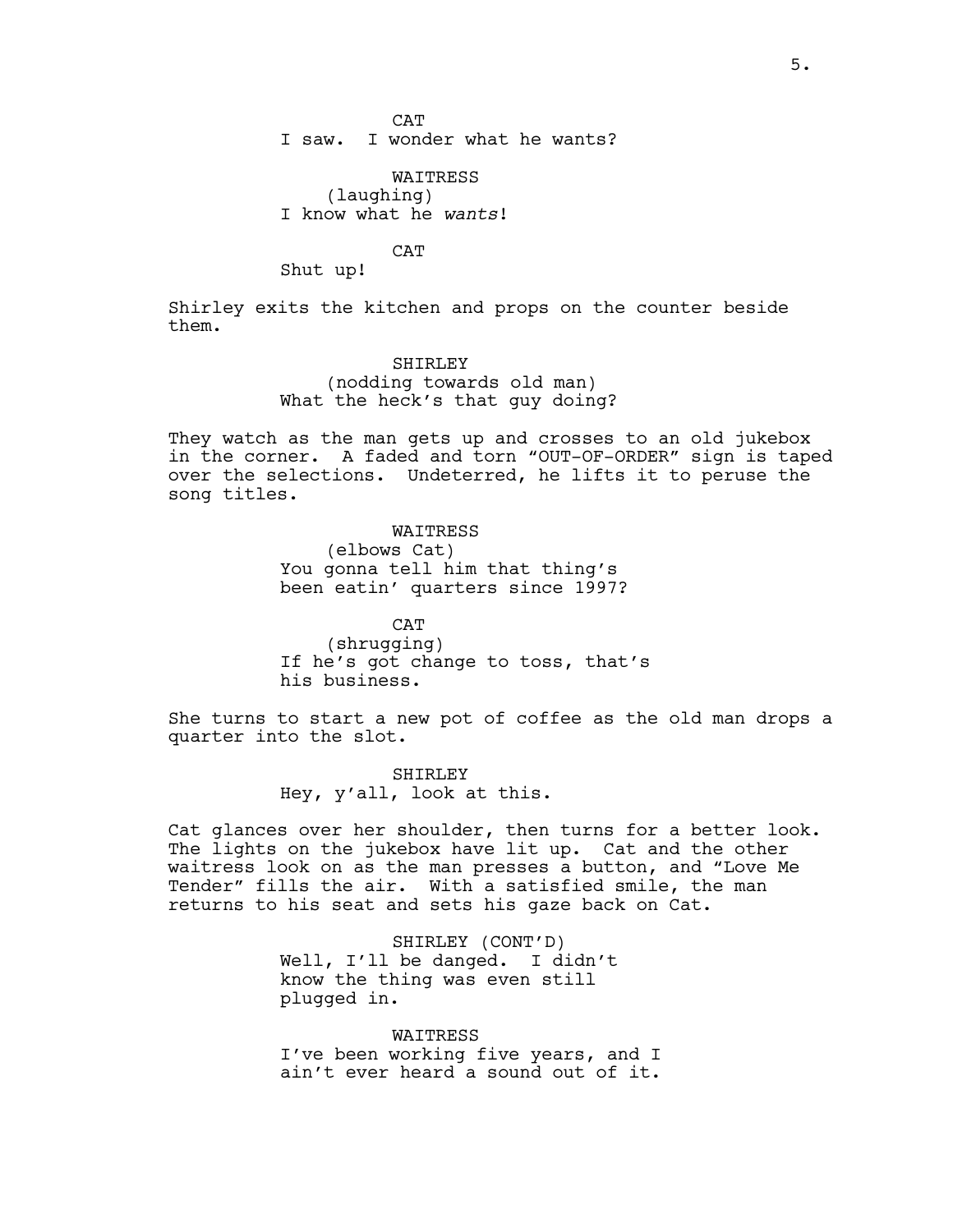Ignoring them, Cat stares at the jukebox. Slowly, she shifts her gaze to meet the man's, holding it for a moment, then she grabs a piece of pie and crosses to him.

> **CAT** Okay, what's your deal? That jukebox has been dead for years.

MAN Sometimes you just got to believe, and jiggle the cord. I find that the most obvious fixes are often the ones that we fail to see.

Cat nods absently, listening to the song.

**CAT** That song. My mother used to-- it was one of her favorites.

MAN It's fascinating how a song can transport the mind, the soul. Sometimes, for me, it's less than that. Sometimes it's just a single note on the piano.

His eyes meet Cat's eyes, and she fidgets, uncomfortable.

Finally, she breaks away, squares her shoulders, and slides the pie across the table to him.

> **CAT** Look, I brought this pie over so as not to make a scene. You've been watching me all evening, and that sure as hell ain't what I'm looking for. Now, I understand lonesomeness, but I want to make it clear that - jukebox magician or not - I don't like being ogled over like a piece of meat.

The man shifts in his seat and straightens his tie.

MAN Now, look, Ms. Anderson, I--

**CAT** How do you know my name?

She takes a step back, debating fight or flight, but the man calmly holds his gaze on her.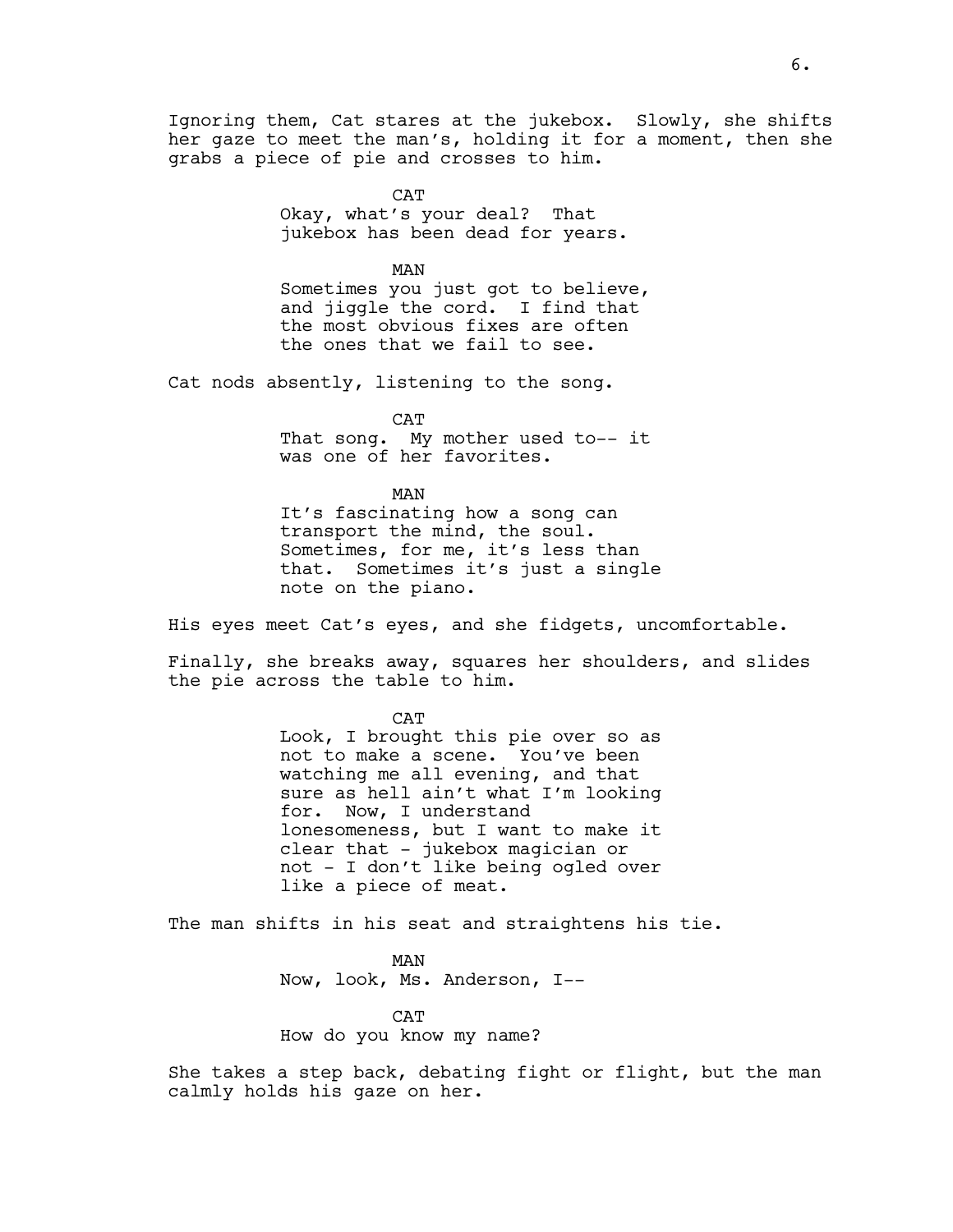MAN Ms. Anderson, I believe there has been some sort of misunderstanding. (extends his hand) My name is Samuel Perkins from Jamestown, NY.

Cat ignores his hand. SAMUEL reaches into a weathered briefcase and pulls out a stack of papers.

> SAMUEL I assume you didn't receive my letter.

Cat stares at him blankly.

SAMUEL (CONT'D) About your great-aunt Edna Alice McAlister's passing?

Cat sinks into the seat across from him.

**CAT** Edna Alice?... Auntie E? (the hint of emotion quickly vanishes) I thought she'd died years ago.

SAMUEL

That's... understandable, I suppose. But I have been attempting to contact you for some time now. Understand, I wouldn't be here on Thanksgiving if it weren't of the utmost importance to get her estate settled as soon as possible.

He passes her a copy of Edna's will, which states simply: I leave the whole of my estate to my only living relative, my great-niece, Catherine Emily Anderson.

> CAT What is this estate? Money?

SAMUEL (eyebrows raised) Some. Not a lot. As the sole heir, it is your responsibility to take care of Mrs. McAlister's personal effects. (MORE)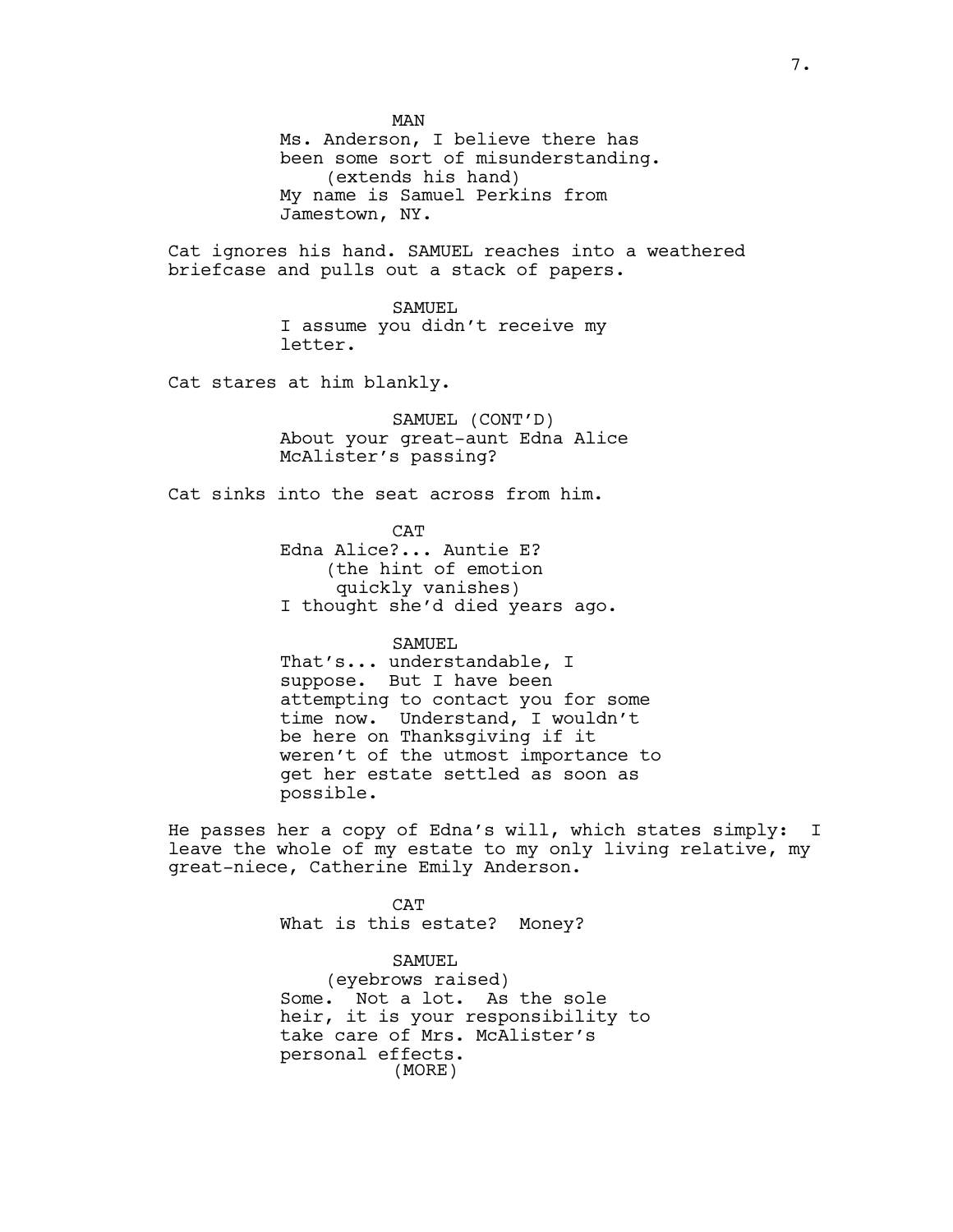#### SAMUEL (CONT'D)

Now, I expect you want to settle this promptly, so I have reserved a room for you at The Edgewater House, a little bed and breakfast central to--

CAT

Hold on there! I barely knew this woman! I can't go running off to New York! What about my job?

Cat looks around to see if she has drawn attention. The other Waitress pretends to ignore them.

> CAT (CONT'D) (loud whisper) I don't have the money to jet off to God knows where. Do you know how little they pay me?

Unaffected, Samuel gathers his papers and stuffs them back in his briefcase. He pulls out an envelope.

> SAMUEL I assure you the matter can be resolved quickly, but your presence is required to do so.

Samuel hands her the envelope and his business card. Cat opens the envelope, full of cash.

> SAMUEL I'll expect you in my office at 10AM the day after tomorrow.

**CAT** How do you know I won't just spend the cash? I haven't seen her since I was six?

Samuel sits there, studying her a moment. Then, he reaches beside him and sets a box on the table.

SAMUEL

(standing) I thought perhaps you would like to look at these. They were Mrs. McAlister's... She always said the path to the future is often found through the lessons of the past.

Stunned, Cat glances at the box and up at Samuel. He holds her gaze for several seconds. She shifts under his scrutiny, uncomfortable at what he may see.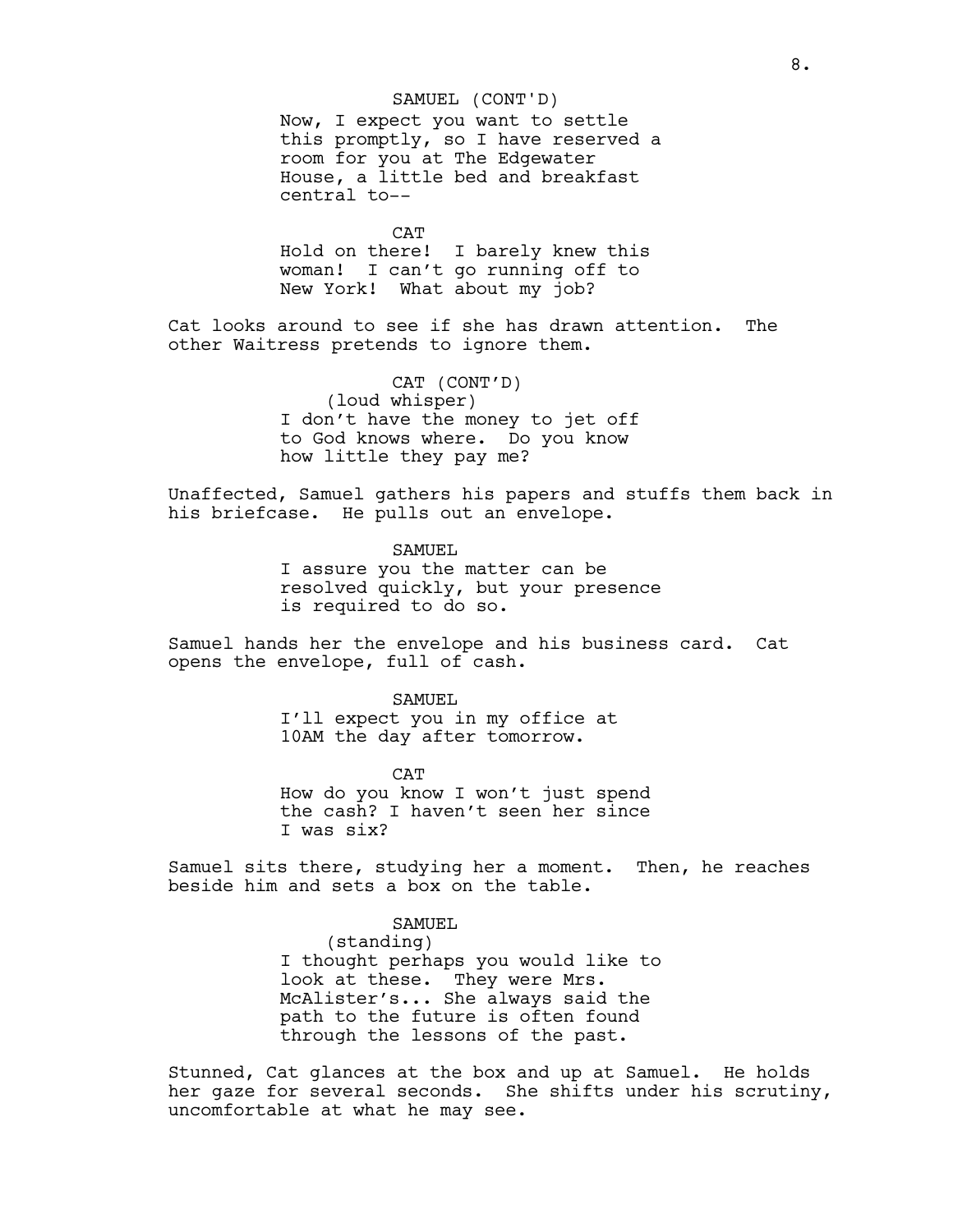Then, quick as a flash, he breaks his gaze away and reaches down to take a bite of the pie.

> SAMUEL (CONT'D) Well, I really must be on my way.

He drops \$20 on the table, sets his hat on his head, and tips it to Cat, who can only stare as he heads out the door.

After a moment, Cat slowly lifts the lid off the box. It's full of photos. On top is an aged one of an older lady and a little girl of about five. It's Cat and Auntie E.

> WAITRESS So you get you a date?

Cat looks up, startled, as the waitress slides into the booth across from her. Cat quickly throws the photos as well as the envelope of cash into the box and shuts the lid.

> CAT No... no, just some senile old man.

WAITRESS (chuckling) Oh, baby, we've all been there!

But Cat doesn't hear her. She glances over her shoulder in the direction that Samuel just left.

Shirley approaches and motions to the waitress.

SHIRLEY Come on, now, back to work.

The waitress sighs and shuffles back to work.

SHIRLEY Okay. What was that all about?

Cat glances at Shirley and grabs the box.

**CAT** Nothing... it was... nothing.

She grabs the box and hurries to the back of the restaurant. Shirley sighs and shakes her head.

> SHIRLEY Good Lord, the holiday foolishness has already started!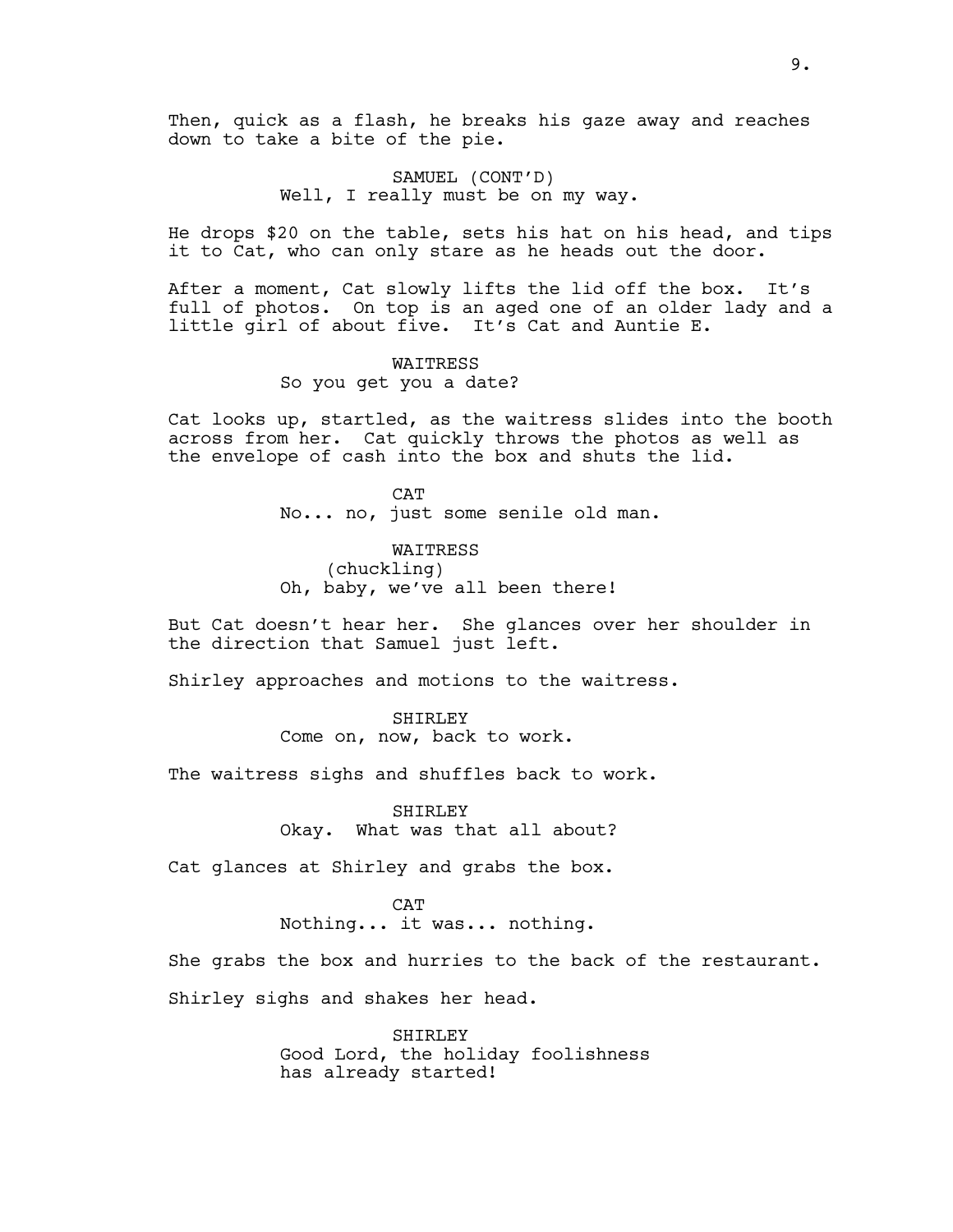INT. PLANE - DAY

Cat sits by the window, staring out at the passing clouds. In her lap she absently fingers the wedding photo of the young couple.

FADE TO:

SUPER: JAMESTOWN, NEW YORK 1880

EXT. MERCHANT DISTRICT - DAY

Bustling business District. People move up and down the street on foot, in carriages, wagons. They pass SPEARMAN'S FURNITURE AND CABINETS.

A woman steps out of the door onto the wood plank that connects the store to the road. MRS. FAIRCHILD, a woman of wealth, (25) wears a dark taffeta busseled dress. She stops to pull on her dark gloves, crosses the plank, holds her hand up stopping a wagon and the flow of people. Satisfied the world has stopped for her, she ventures into the dirt street.

INT. SPEARMAN'S - CONTINUOUS

A large open wood-framed building, exposed rafters, wood working tools scattered on workbenches and hanging on the walls, all covered with wood dust. A small office is built out from the corner of the room.

CHARLES DOWNUM, (20) well-formed upper body from hard work, sands a highboy chest with drawers.

ANDREW SPEARMAN, (40) stout from years of logging his own wood, comes out of the small office, approaches Charles.

> CHARLES Working as fast as I am able.

SPEARMAN What? Mrs. Fairchild? About as impatient as a goose in winter. No bother. She'll take delivery when my wagon pulls up in front of that castle she calls a house. (Beat) Let me take a look.

Andrew Spearman inspects the smooth corners of the highboy. He SPITS on the wood and rubs his finger on the grain.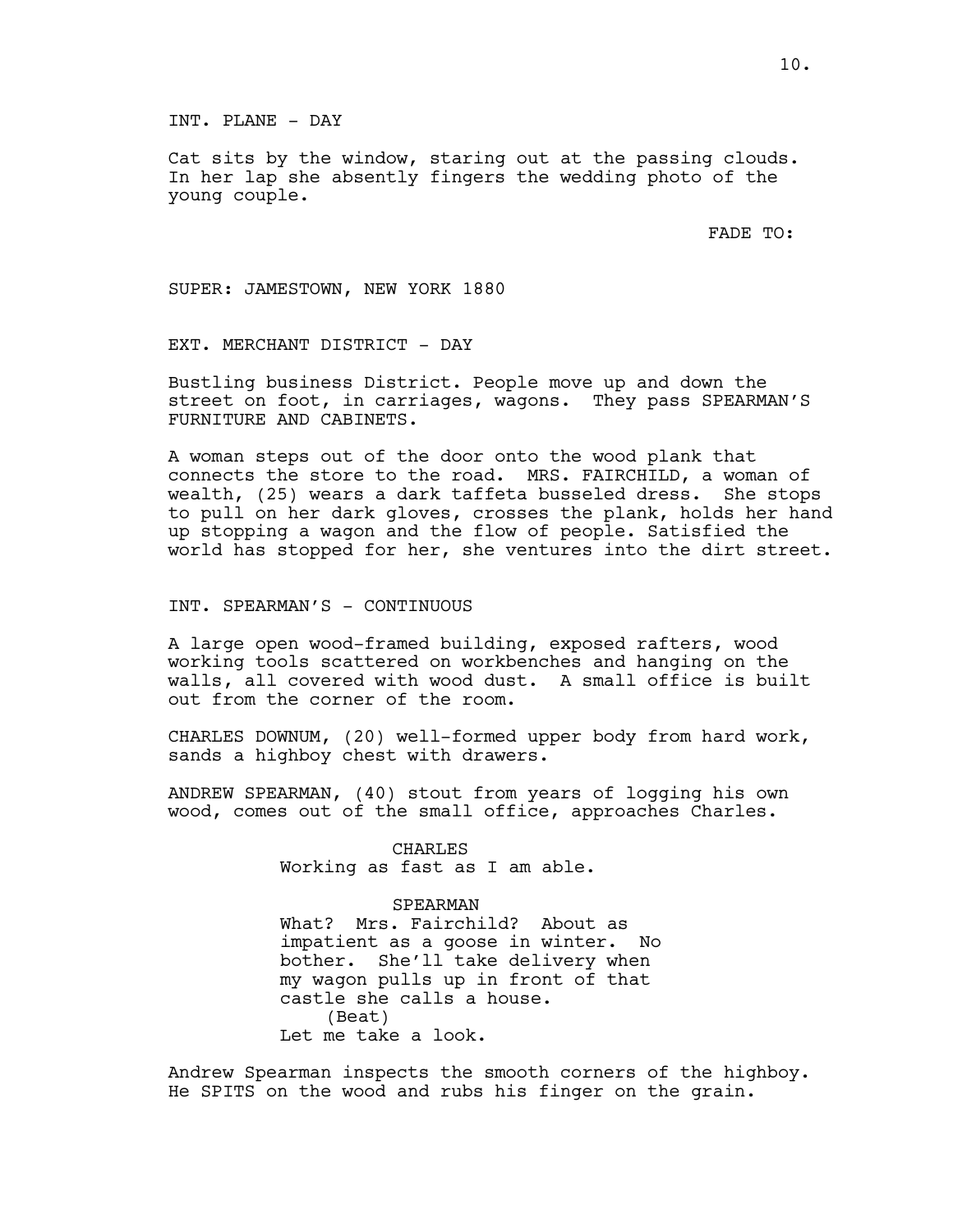SPEARMAN (CONT'D) She's a beauty. You don't do one thing different. That Mrs. Fairchild has no idea what she's getting.

#### CHARLES

Yes, sir.

SPEARMAN A couple more hours, then off for the day.

Charles picks up the sandpaper and works with vigor.

#### EXT. WOOD CHURCH - EVENING

PIANO MUSIC floats from the open doors of the whitewashed clapboard structure surrounded by a white picket fence and trees filled with the colors of fall.

Charles steps up to the fence, opens the gate. He steps onto the porch and opens the doors. He peers in, smiles as the music floats by him.

### INT. WOOD CHURCH - CONTINUOUS

A modest church with benches facing a short alter railing that separates the pulpit from the congregation. Along one wall toward the front, EMILY DOWNUM (20), as beautiful as the music she plays, reads from a hymnal at the piano.

Charles slowly approaches Emily from behind. She stops, turns to Charles. A smile turns to embarrassment.

> EMTT.Y Oh, my. Charles! If you're here, then I have played much longer than I had anticipated.

She quickly turns and returns the hymnal to the top of the piano and closes the lid to the keys. She stands and grabs her wrap and puts it over her shoulders.

Charles gently holds her shoulders and looks into her eyes.

CHARLES I know no one who can play as beautifully as my Emily.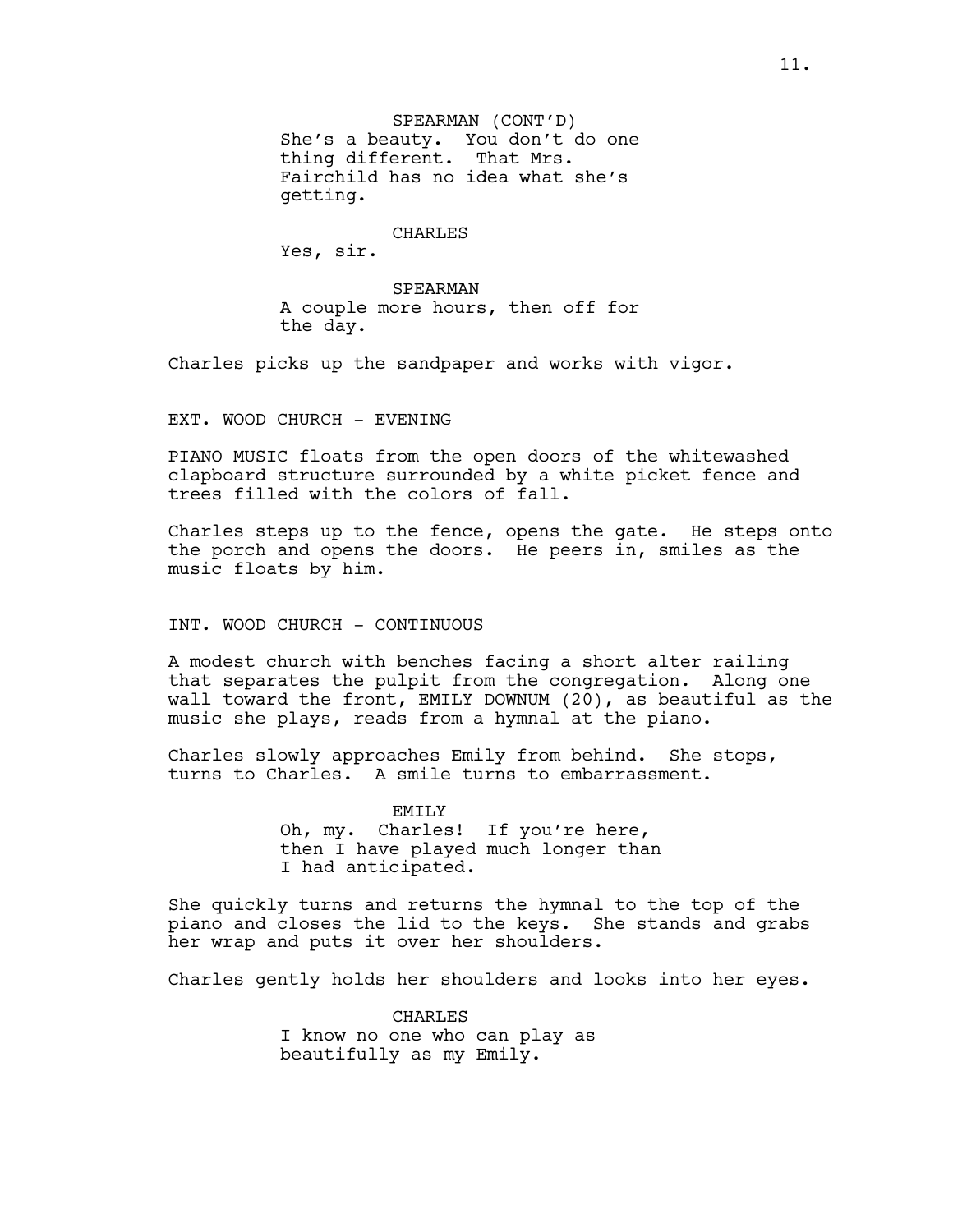EMTT<sub>.</sub>Y

It's because you have not heard that many play.

CHARLES Is that so? I will remember that the next time you compliment my furniture making.

Charles kisses her.

EMTT<sub>.</sub>Y

I have some wonderful news. The Pastor was here earlier and the congregation has decided to purchase a new piano.

#### CHARLES

Jamestown has some fine piano makers. I'm sure someone will make a fair trade to allow this one for a down payment.

EMILY

That's just it Charles. They have offered the piano to me.

### CHARLES

That is very generous of the congregation for all of your playing.

#### EMILY

Actually... they have offered it to me at a very reasonable price--

CHARLES Emily, you know we are in no--

EMILY

--I told them we would consider it, that's all. I thought that--

## CHARLES

--I will not hear of it. I cannot believe you would put me in a position to refuse their offer.

Charles charges out of the church. Emily waits a moment, then follows.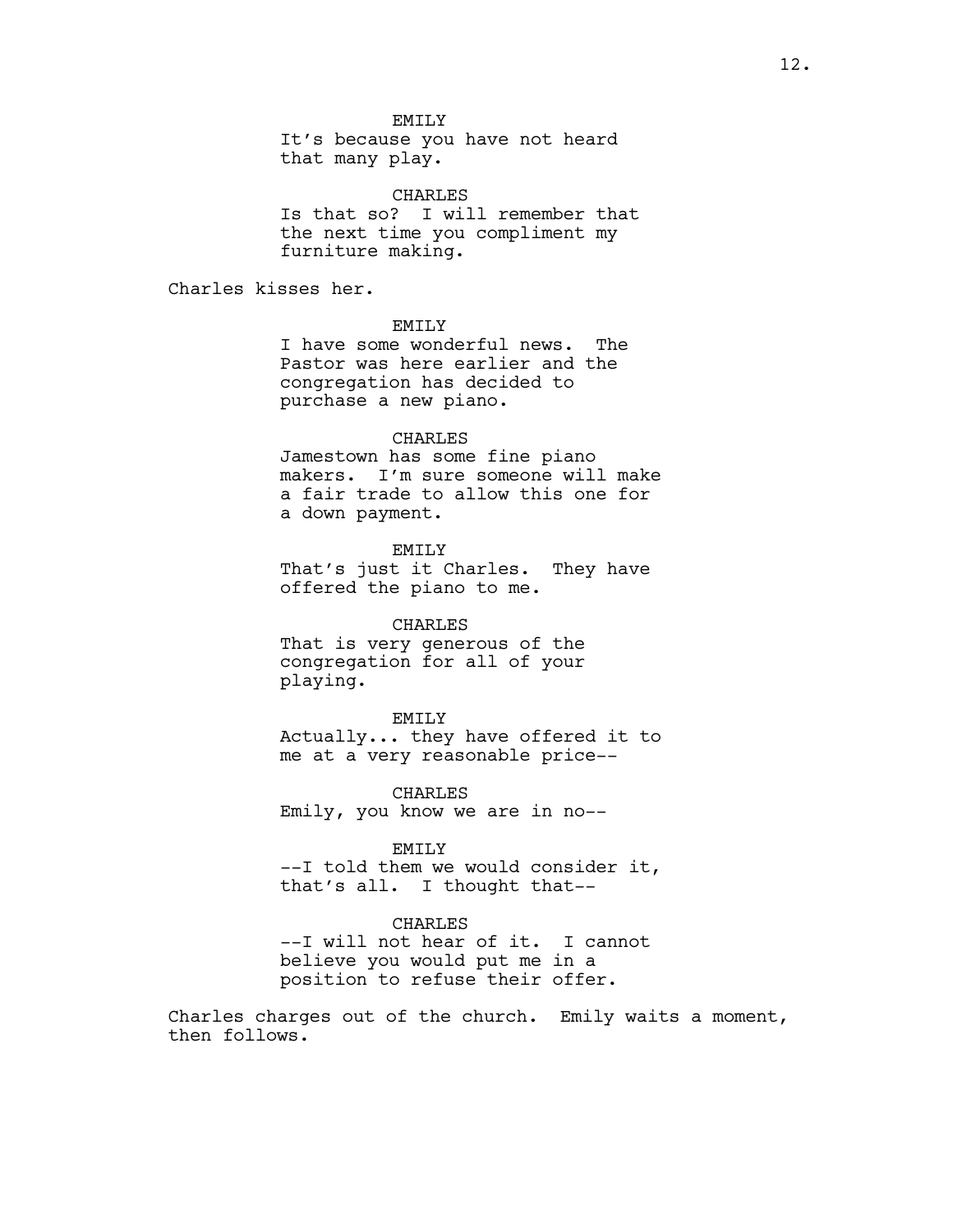EXT. DOWNUM HOME - LATER

A wagon's path winds through a glen. Charles, still angry, walks quickly home. Emily tries to keep up ten feet behind.

> EMILY You are too prideful, Charles Downum! (Beat) I will tell the Pastor tomorrow.

CHARLES And, what will you say?

EMILY Why, are you afraid I will embarrass you?

They reach the front of a small two-room house. Just behind, a small barn.

> CHARLES I'll check on the animals.

EMTT<sub>.</sub>Y If you plan to stay angry at me all night, then you can just stay with the animals.

EXT. DOWNUM HOME - MORNING

The sun just breaks the horizon and a fall morning mist hugs the ground. The barn door opens. Charles steps out after sleeping in the hay all night. He stretches. He pulls the hay out of his hair and dusts off his clothes.

INT. DOWNUM HOME - MOMENTS LATER

Emily stands at the front window of the house. She watches as Charles splashes water on his face from the rain barrel at the corner of the house.

Emily sits at the table. She opens a small JOURNAL. She writes trying to keep her attention inside the house. She looks up in time to see Charles walk by the window and down the road toward town for work.

CUT TO: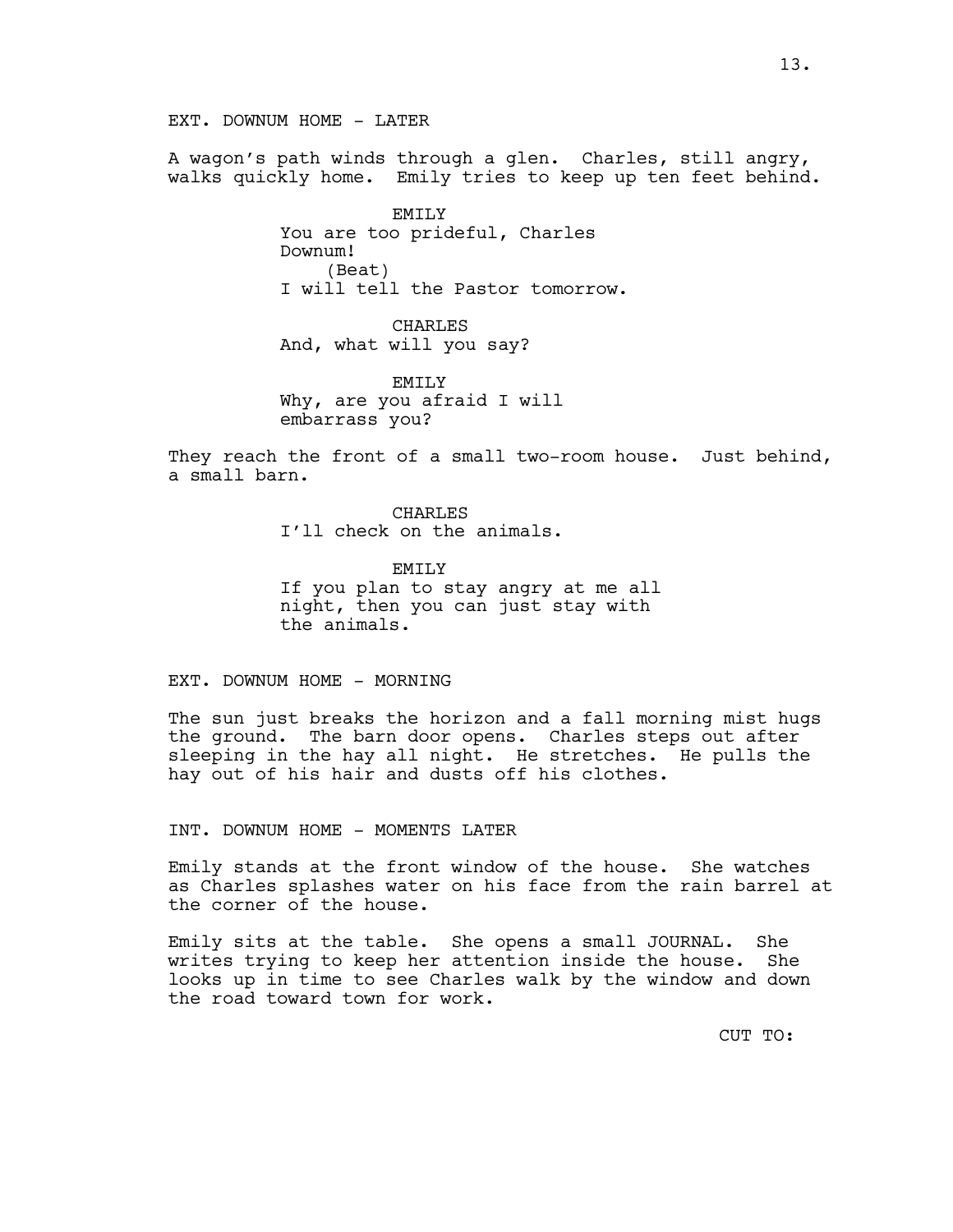## Present.

A Grand Victorian Painted Lady, manicured lawn and deep green Holly bushes surround a gilded wooden sign that reads, "EDGEWATER HOUSE BED AND BREAKFAST".

### INT. CAB - CONTINUOUS

Cat stares out the window at The Edgewater House B&B. A MAN balances on a ladder against the front, hammer in his hand. He's talking to a plump WOMAN, who stands on the ground looking up.

The man sees the taxi, smiles, waves, and starts his descent.

CAT What have I gotten myself into?

Suddenly, the CAB DRIVER knocks on the window.

CAB DRIVER You getting out?

Cat reluctantly gathers her purse and steps out. She hands the driver his fare, and he immediately abandons her to the man's approach. The man grins and extends his hand.

> MAN I'm Sean Grier, owner of this little place. You must be Catherine. I'm sorry to hear about your loss.

Cat studies SEAN as she takes his hand. He's in his midthirties with a strong build, handsome features, and a bright smile, though his blue eyes hint at a bit of sadness.

> **CAT** It's Cat... and it's not so much a loss when you didn't know the them.

Sean's smile dims a bit, but he nods. The woman, DOT HARPER, (40s) and round, is now by his side. She grabs Cat's hand.

> **DOT** Well, these things can still be a shock, no matter how you look at it. My name's Dot, by the way. (glances at Sean) Can't accomplish much just standing here, you know.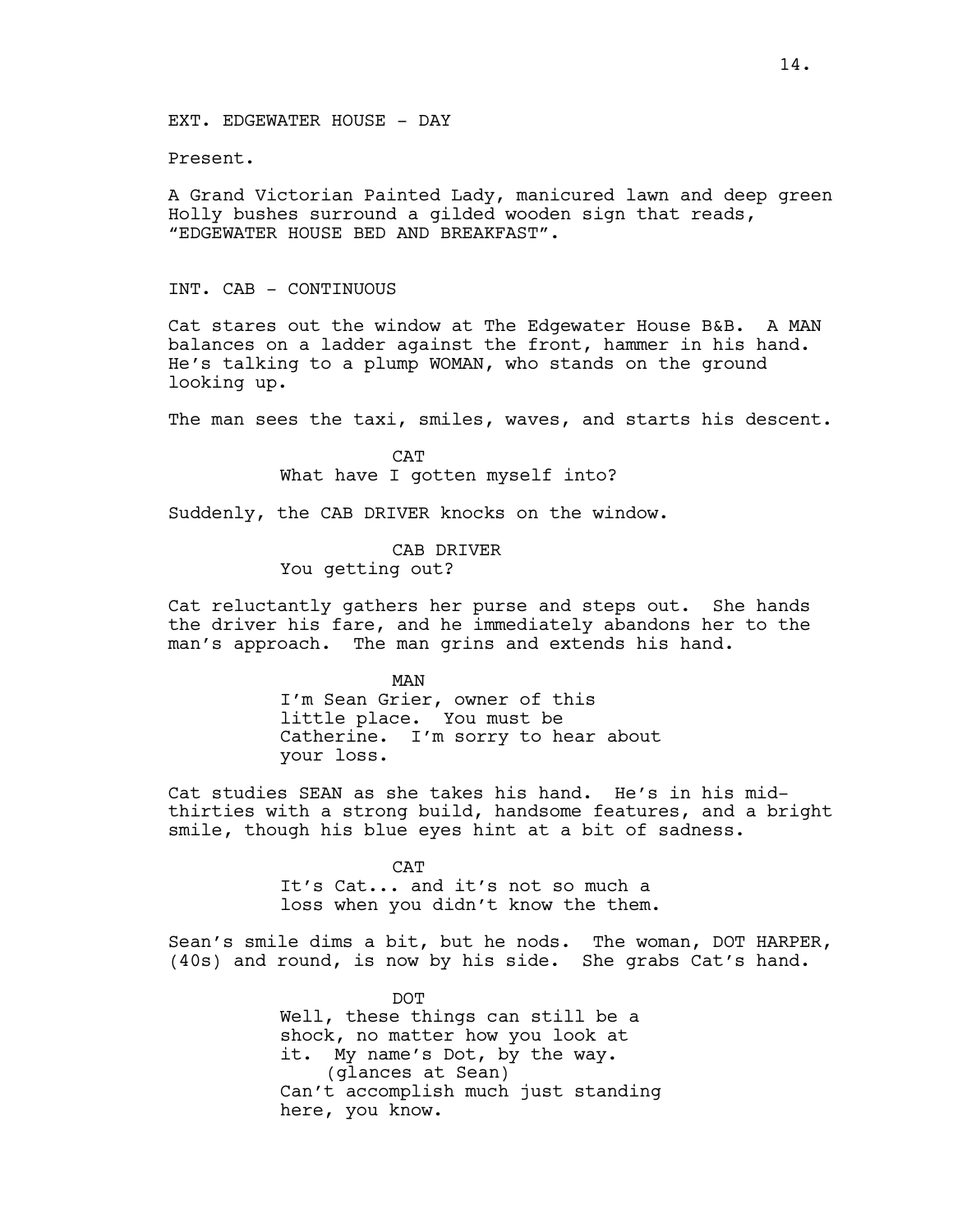Dot offers a smile to Cat, then heads off towards her car.

Cat motions to the hammer, still in Sean's hand, and several boxes strewn across the yard.

> CAT (CONT'D) Renovating?

SEAN Decorating... Christmas..

 $CAP$ 

Oh, I guess that is coming up.

INT. EDGEWATER HOUSE - PARLOR - MOMENTS LATER

Cat follows Sean inside. The room is full of period antiques, a large grandfather clock, a heavy mahogany desk, and a fresh Christmas tree. The tree is mostly decorated. Boxes and strands of lights are strewn about the room.

> **CAT** You don't waste any time, do you?

Sean rummages in one of the desk drawers.

SEAN We have regular guests this time of the year. They enjoy the decorations.

CAT

We?

Sean pauses, hesitating. Then, resumes his search.

In the awkward silence, Cat walks around the tree, gently touching its branches. She absently starts humming the first few notes of "Sleigh Ride." Sean glances at her just as he produces a key from the drawer.

> **SEAN** My wife loved the Christmas carols.

Cat's humming stops, but her fingers linger on the tree branches.

> CAT (shrugging) I guess they sorta get lodged in your head. My Auntie E used to sing them... endlessly.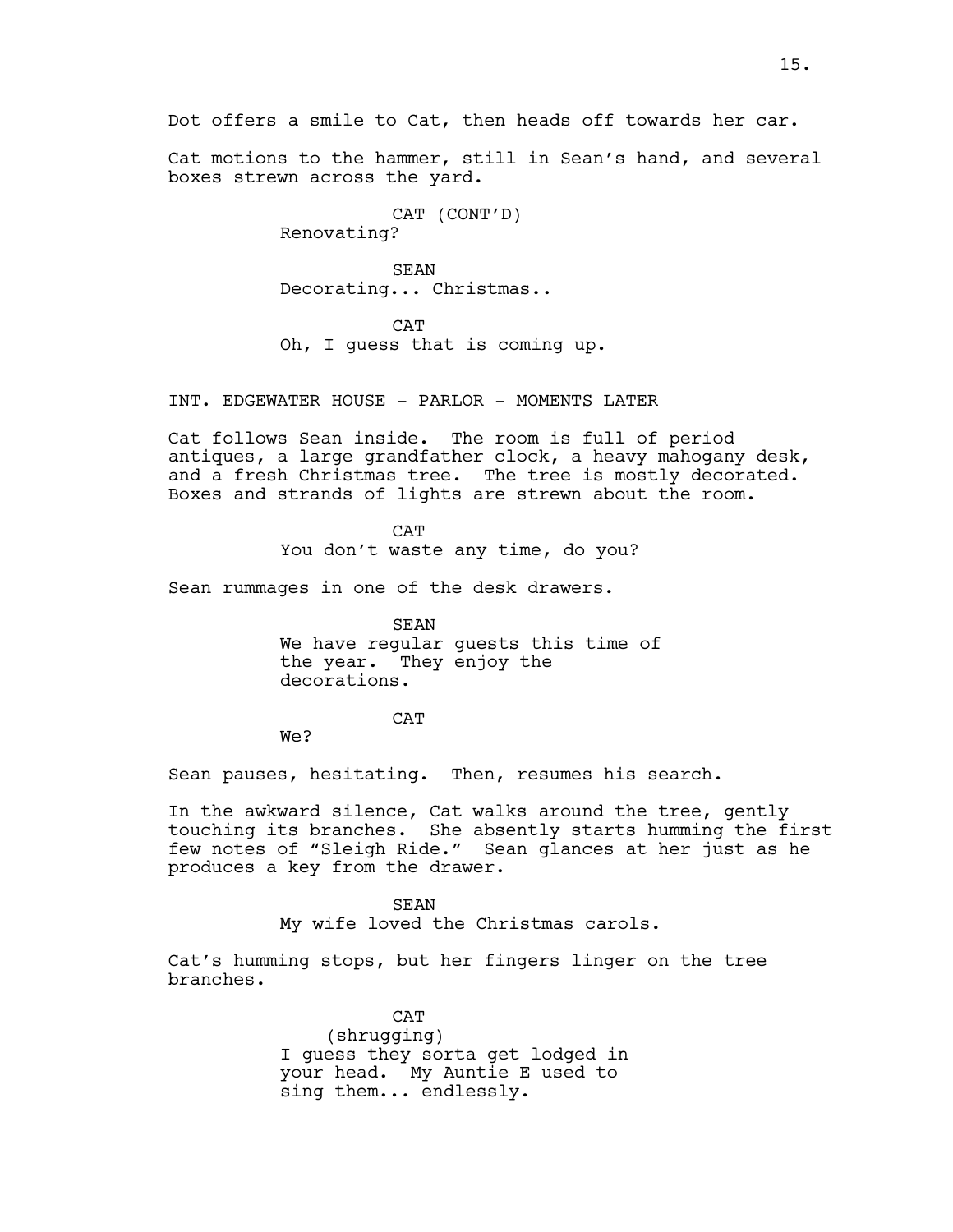SEAN I thought you said you didn't know her.

Cat abruptly withdraws her hand from the tree.

CAT That was a long time ago. (motions to the key) Is that for my room?

SEAN (nods, hands it over) Up the stairs, second door on the right. You need help--

**CAT** I've got it. Thanks.

She grabs her suitcase and heads up the stairs.

INT. SAMUEL PERKINS' OFFICE - LATER

Cat sits in one of the worn leather chairs across from Samuel's desk, impatiently tapping her fingers on the arm.

> CAT So you think I'll be out of here by tomorrow?

> SAMUEL (looking up from his paperwork) I don't see why not. I just need you to sign a few papers regarding the transfer of the property, then you'll need to go over to Edna's - Mrs. McAlister's - room at the assisted living facility and gather her things.

He sets three pieces of paper in front of her and hands her a pen.

> SAMUEL (CONT'D) Sign beside the X's. CAT (as she signs) And the money?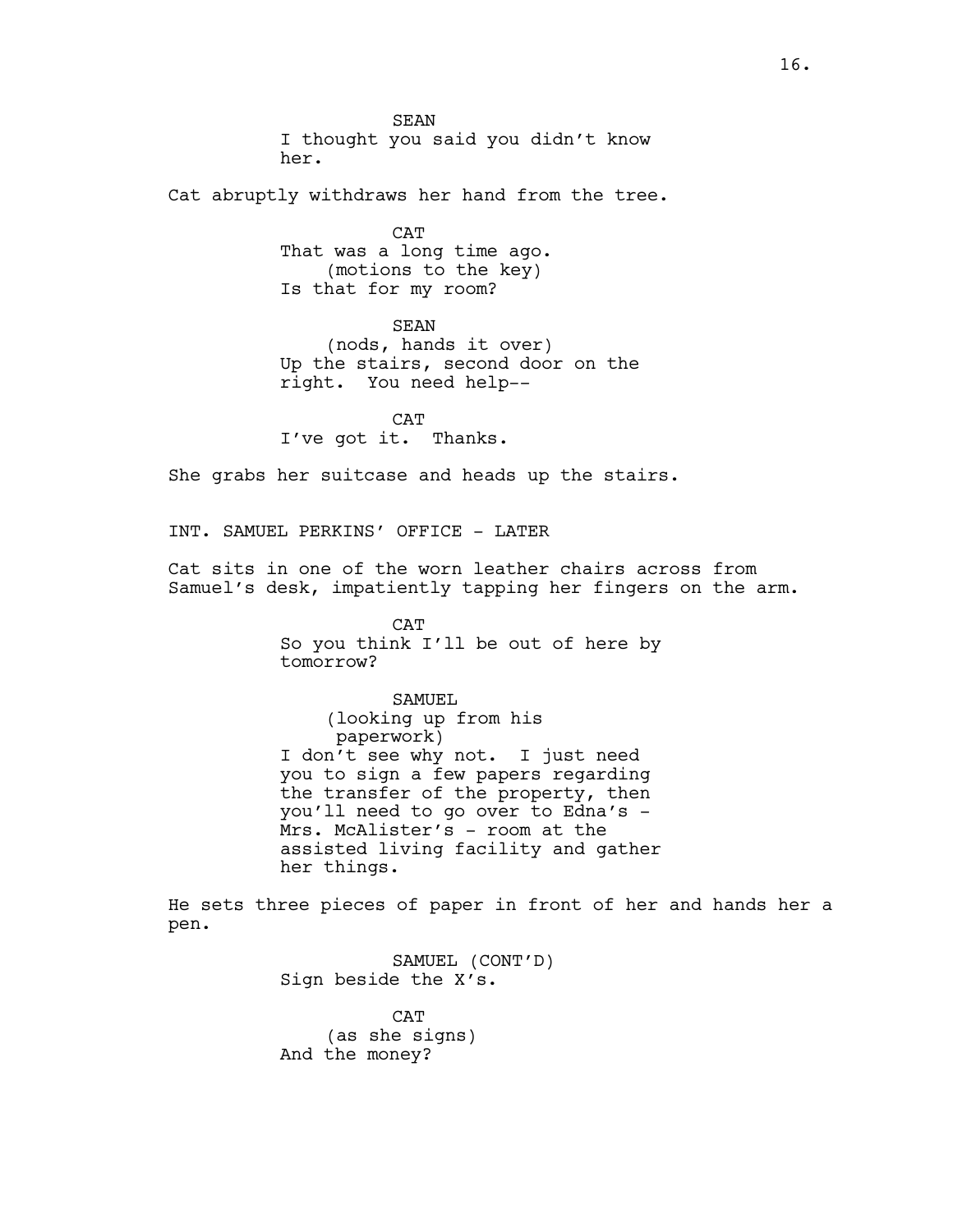SAMUEL.

(frowning) Well, the final amount has yet to be determined. After expenses are paid, it should be only about ten thousand.

**CAT** Only ten thousand? Mr. Perkins,<br>that'll be a fortune to me. Thank that'll be a fortune to me. you, Auntie E! (stands) Is there a good charity around here for me to donate her things?

Samuel is silent for a moment as he gathers the papers into a neat stack.

#### SAMUEL

Maybe you should take a look through before you dump it off, Ms. Anderson. Your aunt held on to a lot of tokens from your family's past.

**CAT** I don't have a family, Mr. Perkins. Thank you for your help.

She leaves, shutting the door behind her. Samuel sits, staring at the closed door for several moments. Then, his phone rings and breaks the trance. Back to work.

INT. AUNTIE E'S APARTMENT - LATER

Jamestown Pines, Assisted Living and Nursing Home Facilities. Cat glances around the empty apartment and her gaze lights on a stack of boxes and three laundry baskets full of folded clothes.

The MANAGER, a kind woman in her 50s, comes in behind her.

## MANAGER Those are all her things. Everything else has been cleaned and readied for the next occupant ...we always have a waiting list.

Cat nods.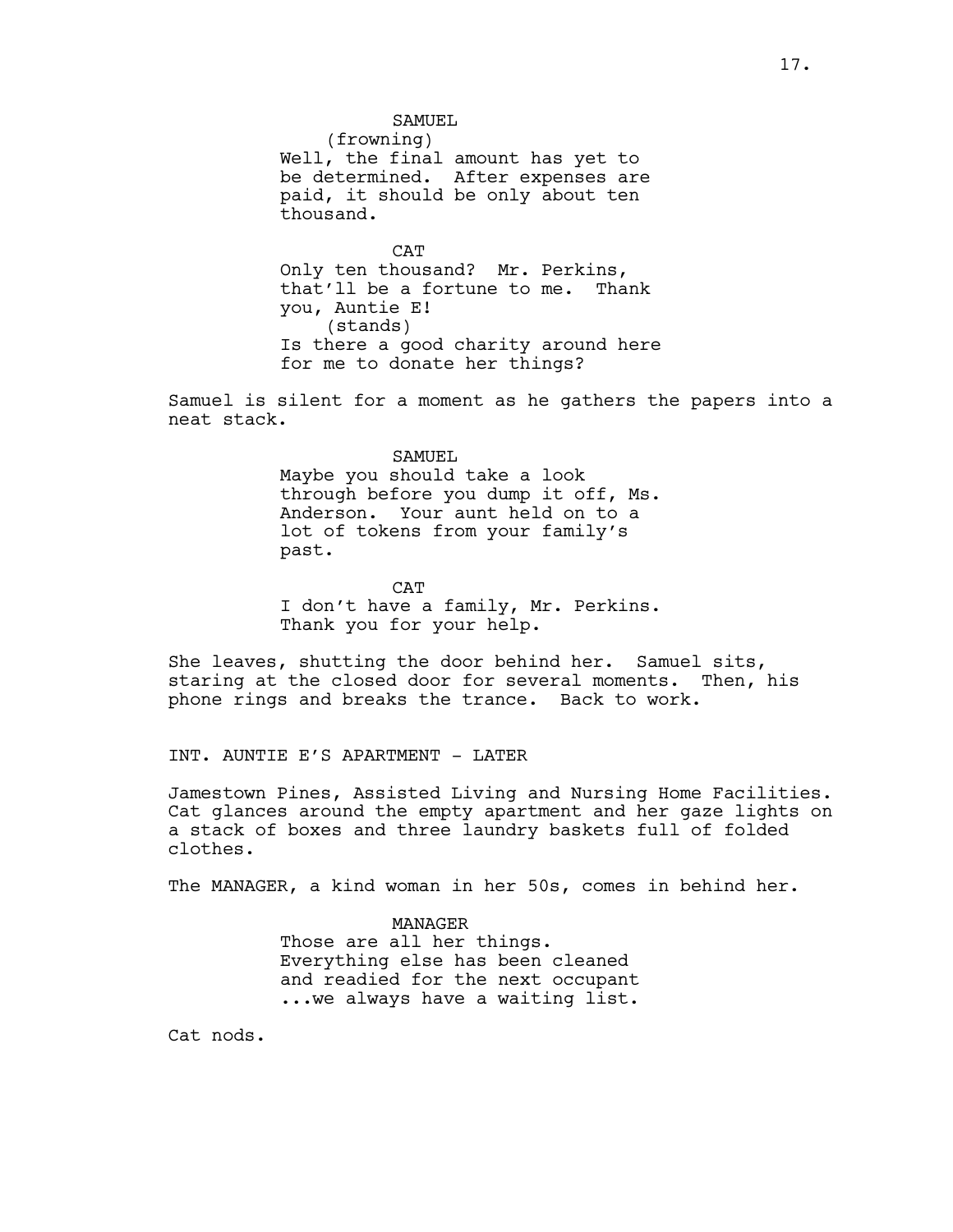### CAT

Thank you.

The manager leaves. Cat glances around, drops her purse on the floor, and pulls the first box towards her. It's overflowing with knickknacks. She gently runs her fingers over them - most cheap tokens from various travels. She lingers a moment, then moves on.

She peeks inside one box after another, finding very little of any interest, until she reaches a box full of yellowed letters and fragile journals.

She flips through a few letters, then picks up one of the journals. It's a worn leather-bound volume.

Cat opens the cover and reads the inscription: Emily Downum, 1880. She flips through the pages and lands on one.

> **CAT** (Reading) ...a mule. He works as hard as one and is as stubborn as one to boot.

## INT. SPEARMAN'S - EVENING

Charles organizes his tools, gets ready to leave for home. Andrew continues to work on a ornate rocker.

> CHARLES Mr. Spearman? Would you mind? Of course, if would be all right...

SPEARMAN Charles, spit it out.

CHARLES I would like to begin work on my own piece? On my own time, of course.

SPEARMAN (smiles) Of course.

Charles enthusiastically grabs his hat and exits. Spearman chuckles, continues his work.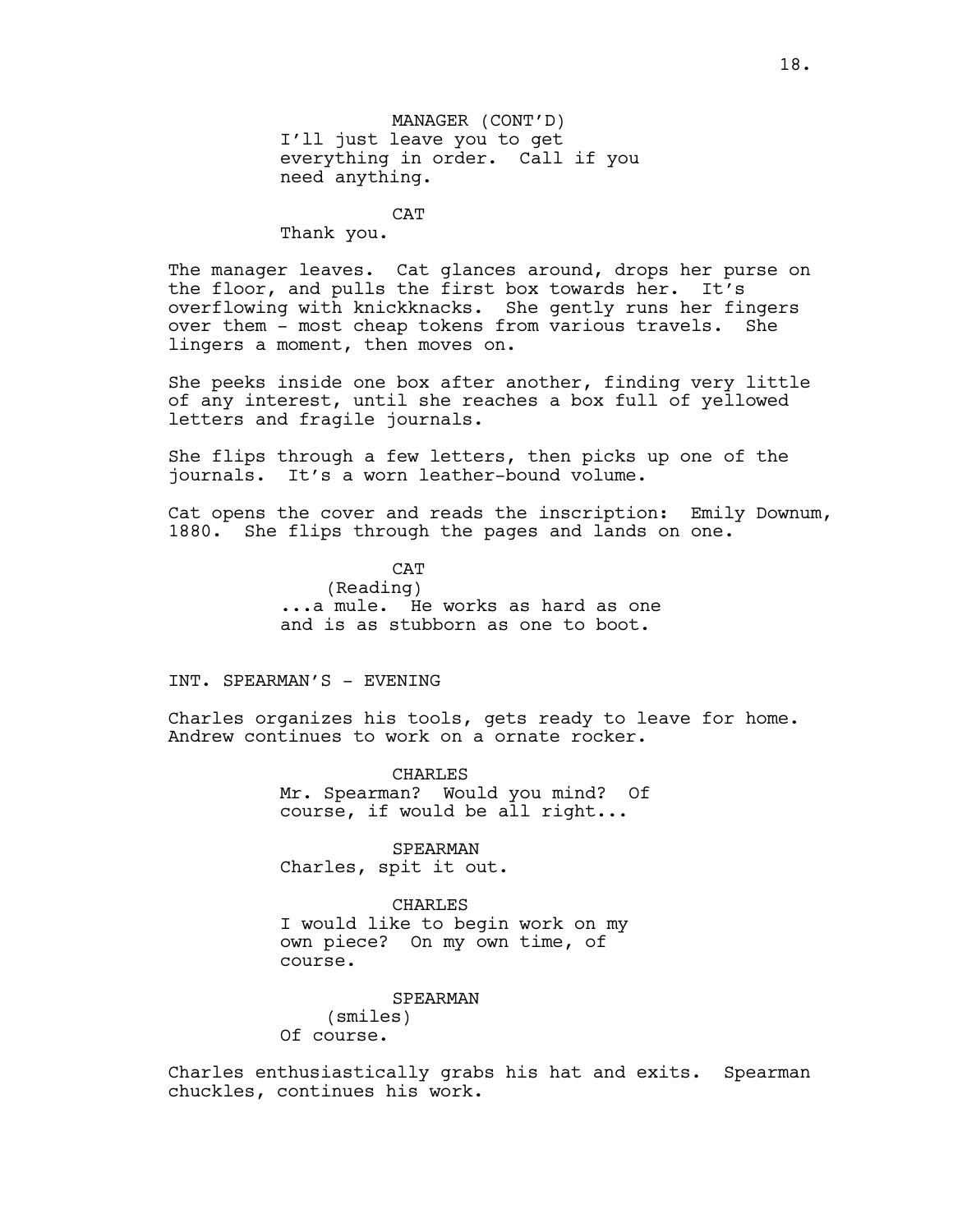## EXT. SPEARMAN'S - EVENING

Charles buttons on his coat as he crosses the plank into an almost empty road. A wagon passes by, Charles puts on his hat, tips it to the driver.

Charles crosses the road to AHLSTROM'S PIANO MAKERS. He looks in the window, moves to the side of the building, disappears.

EXT. AHLSTROM'S PIANO MAKERS - CONTINUOUS

Charles rounds the corner to the back of the building. He waits next to the back door. After a moment, the door opens.

A hefty man, SWEDEN to his friends, sticks his head out. He looks around, see Charles.

> SWEDEN (Swedish accent) Charles, come with me.

CHARLES Sweden, are you sure?

SWEDEN Sure, I'm sure. Now get yourself inside.

Charles enters through the back door.

INT. AHLSTROM'S PIANO MAKERS - CONTINUOUS

A wood shop similar to Spearman's, only larger with pianos located at work stations in different stages of development. Sweden signals Charles to follow under a staircase.

Charles follows. Sweden throws back a large canvas tarp exposing the sound board to an upright piano. Charles caresses the metal board as he would a beautiful piece of furniture. His fingers trace a small crack in the board.

CHARLES

This is it?

SWEDEN Old Man Ahlstrom said today I must take it to Smithies by day's end tomorrow.

CHARLES

19.

But, why?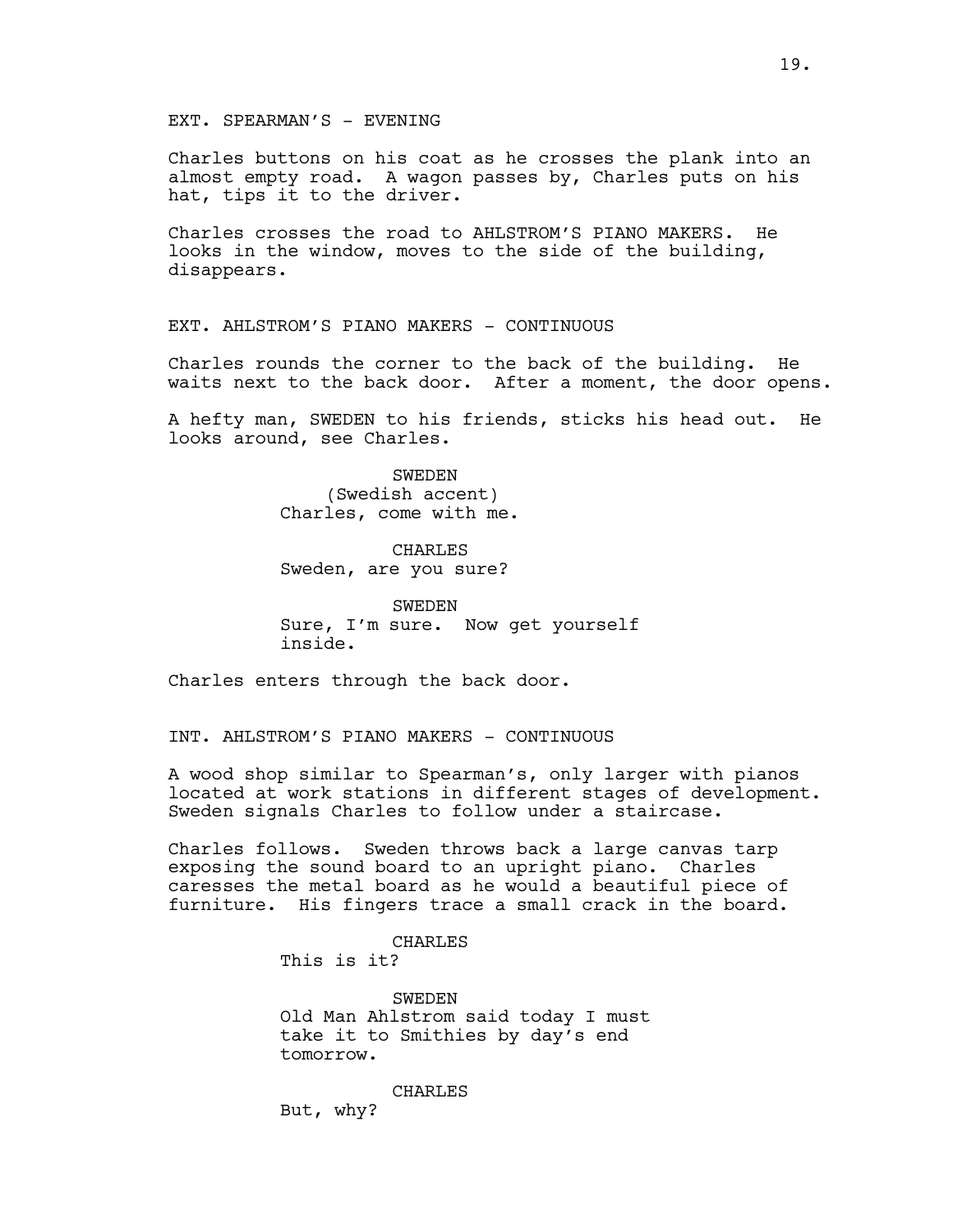SWEDEN Don't know. Melt it down. No use to us. CHARLES Don't mind if I take it? SWEDEN

Old man wants it gone. You, the Smithie, no mind. (Beat) You want?

CHARLES (controlled excitement) Oh, yes... please.

SWEDEN I will help you move it to the shop tomorrow. Your shop.

CHARLES Thank you, Sweden. After I build the cabinet, will you help me with the strings?

SWEDEN My pleasure.

CHARLES Someone will give this sound board the life it was meant to have.

INT. SPEARMAN'S - EVENING

Nearly dark, snow gently falls outside the window. Charles glues an ornamental piece on to a nearly-finished upright piano. He screws block clamps tight on to the newly-glued piece.

A young boy (10) ANDREW JR. sweeps the shop floor. He opens the door and sweeps the wood shavings out into the snow.

Unable to see on the dark table, Charles fumbles around looking for sand paper. He nicks his finger on a tool. He yells out in pain, then sucks his finger.

Andrew Spearman exits his office with a lit oil lamp. He places it on the table next to Charles.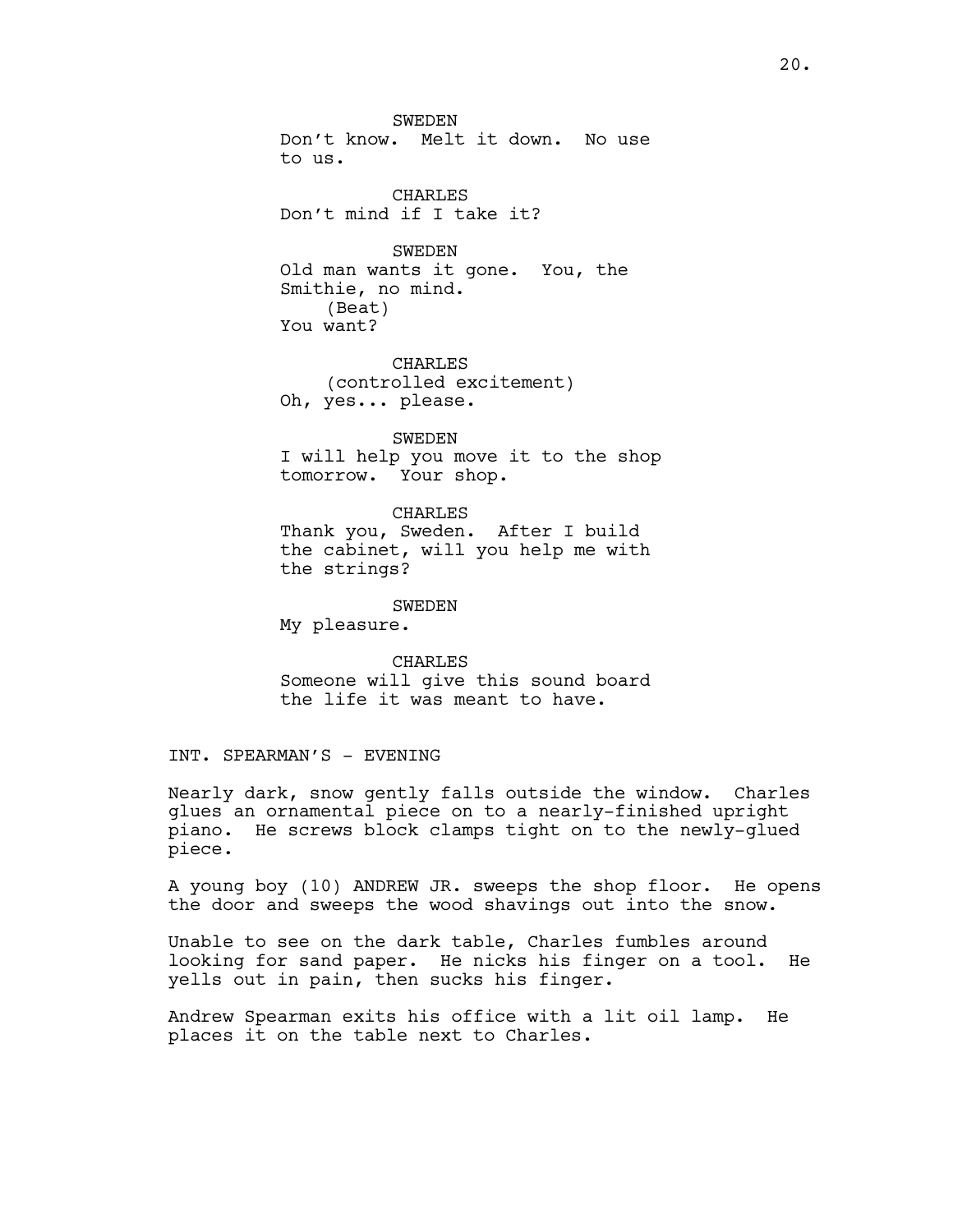### SPEARMAN

I know we said no flame in the shop, but I can't bear to lose your hands, let alone a finger.

### CHARLES

I want to be finished by Christmas.

### SPEARMAN

Two weeks is a long time. You should go home. Winter has slowed business. Work on it in the day. I won't cut your wage. But...

### CHARLES

You can't have my blood. I have already spilled it on this piano.

#### SPEARMAN

Don't be a fool, Charles. I want the joy of helping you deliver when it's done. Won't we, Andy?

ANDREW JR.

Yes, pop.

CHARLES Thank you, my friend. Both of you.

SPEARMAN Now, turn the light out and go home.

## CHARLES

Soon.

SPEARMAN Ah, should have known. Andy wrap up, it's cold. Momma will be waiting.

Spearman and Andrew Jr. put on their coats. Spearman gives a chuckle as he chases Andy out the door.

CUT TO:

### INT. DOWNUM HOME - EVENING

A dark gray evening as snow falls outside the window. A single oil lamp lights a kitchen and table with chairs. A door to a second room is open, revealing a made bed.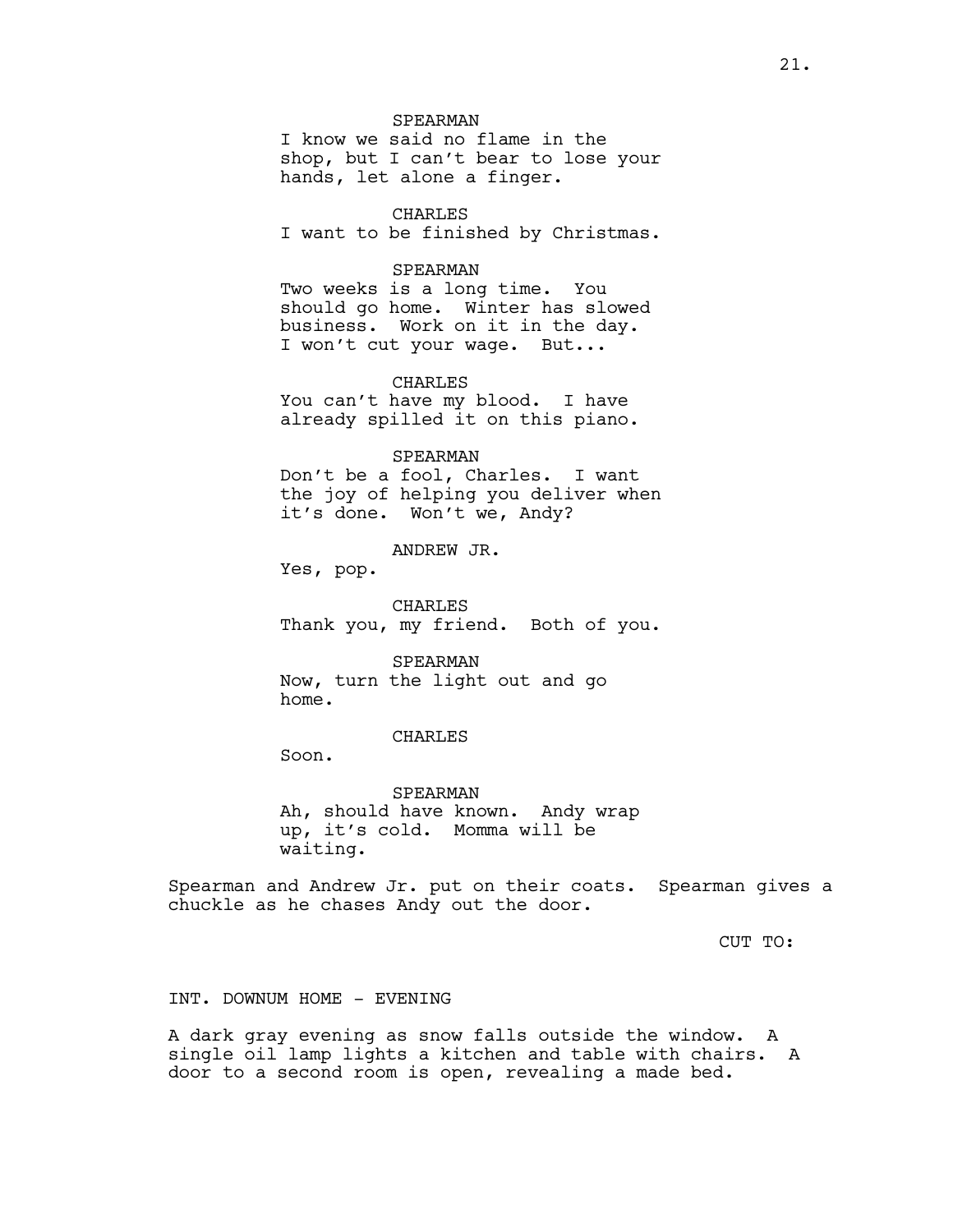Emily sits at the table, looks out at the snow, on the table her JOURNAL lies open in front of her. She picks up a plain wood graphite pencil and makes an entry. She writes, but is soon distracted when:

RATTLE, the LID of the IRON POT vibrates on the stove as steam SPEWS into the air. Emily closes the journal and moves to the wood stove.

Emily moves a boiling pot to the back burner. She grabs her wrap, places it over her shoulders. She takes a bucket from a side table and exits the front door.

#### EXT. DOWNUM HOME

Emily stops to look up at the dark gray sky and watches the snow fall. She then moves quickly to the barn. She opens the barn door and enters.

#### INT. BARN

Emily lights a lamp hanging next to the door. As she turns the wick up, the light reveals a modest-size barn with a chicken coup, a goat, and a milking cow. Emily approaches the cow, places the bucket under. She calmly strokes the neck of the cow as she softly hums a tune.

CUT TO:

### INT. SPEARMAN'S - CONTINUOUS

Charles strokes a piece of wood removing the wood chips and revealing a message to Emily. "To the song in my heart that can never be silenced."

Charles places the board on the piano as the top. He turns down the light to darkness.

EXT. SPEARMAN'S - TWO WEEKS LATER

Charles, Spearman, and Andrew Jr. shove the piano onto the back of a wagon. Spearman and Andrew Jr. climb aboard.

> CHARLES (excited) I will stop and get Emily. You know what to do?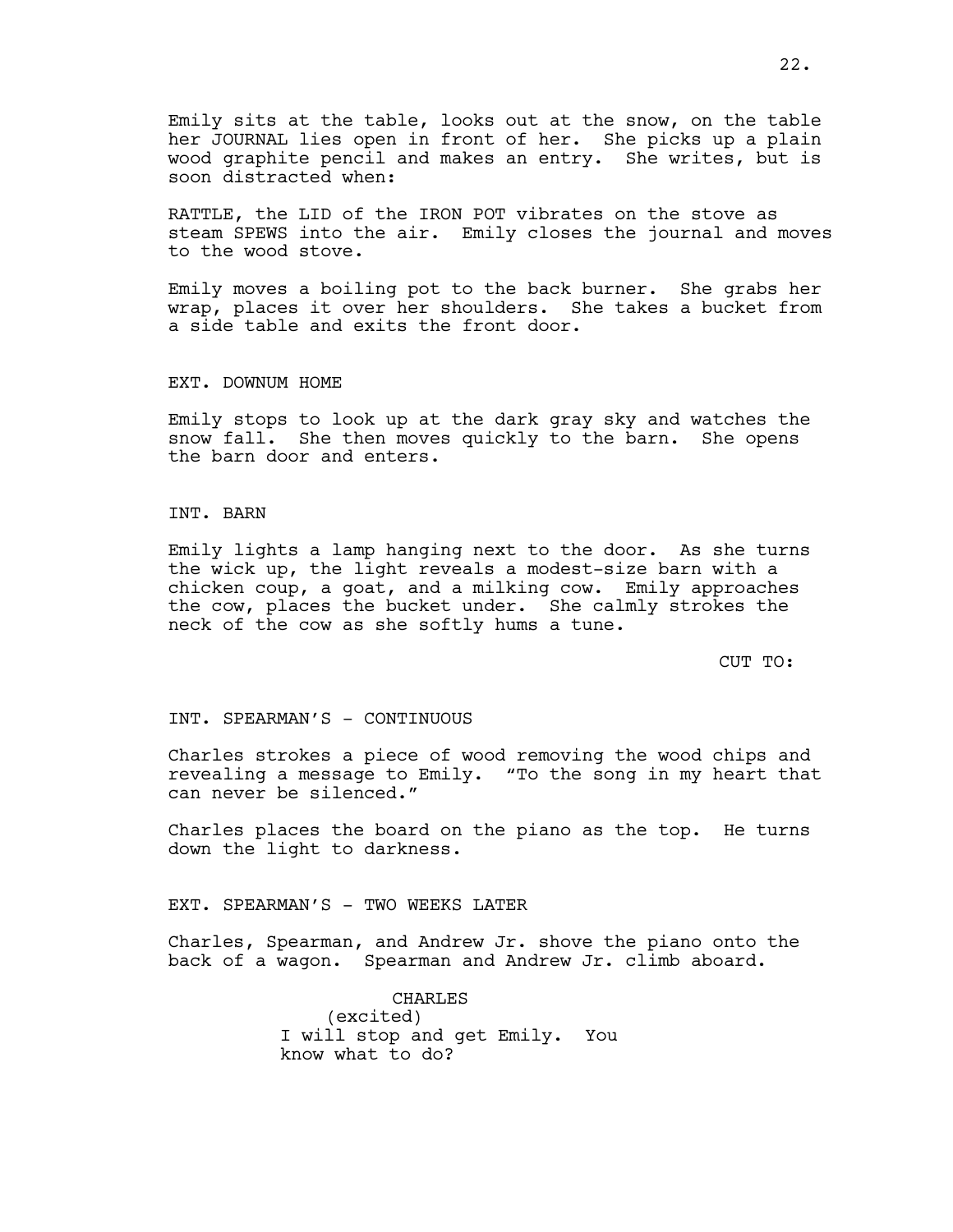### SPEARMAN

Jumpy as a cat in a room full of rockers. We know what to do.

CHARLES Don't forget the candles.

SPEARMAN I'm more worried about your forgetting Emily.

Spearman chuckles as he SNAPS the reigns. The horses pull through the muddied road. Charles sprints off.

EXT. WOOD CHURCH - MOMENTS LATER

Charles leaps over the picket fence and stops suddenly at the church doors. Music inside brings a smile to his face. He removes his hat and smooths down his hair, puts on a serious face. He opens the door and reveals:

INT. WOOD CHURCH - CONTINUOUS

Candles and evergreen adorn the walls of the church and alter. A glow radiates in every corner. Emily plays a heartwarming Christmas Carol as Charles moves slowly to her.

Emily finishes the song. She rests in her joy. Charles places his hands on her shoulder and kisses the top of her head. She knows it is time to go and grabs her wrap and exits without saying a word. Charles, miffed, follows.

EXT. WORN PATH - LATER

Emily walks in a hurried pace. Charles walks ten feet back, slowly as not to catch up to her. He watches her with a bright smile.

She stops, turns to him. He quickly stops and puts on his serious face. She turns and walks.

> EMTT<sub>.</sub>Y You are a stubborn man, Charles. It has been weeks. (Beat) How long do you plan to punish me over that piano.

Emily stops and turns to him again. Quickly, he stops and holds back any emotion. Frustrated at no reaction, Emily stomps home.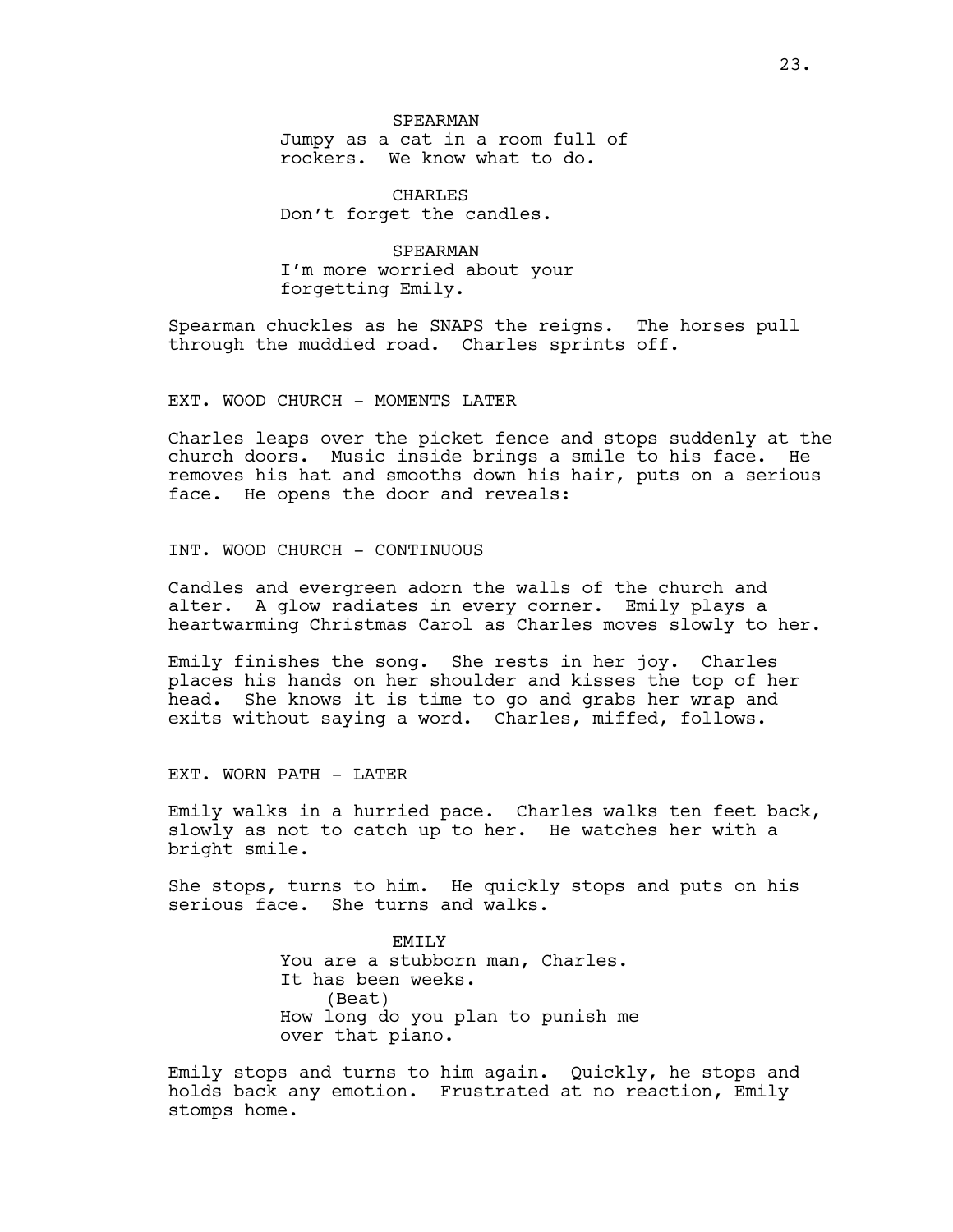EXT. DOWNUM HOME - MOMENTS LATER

In the distance, Spearman's wagon moves down the path toward the horizon. Emily, still ten feet in front of Charles, is nearly home. Snow begins to fall.

Emily approaches the door of their house. She opens it to reveal:

INT. DOWNUM HOME - CONTINUOUS

Candles and evergreen adorn the entire house. Emily steps in with wonder. She looks around the room at the spectacular scene. Charles, now in the doorway restrains his excitement. Emily turns to Charles, confused. He turns her around to face the newly finished piano in the corner of the room.

Emily, in shock, slowly moves to the piano. She pulls the bench out and sits carefully, gliding her fingers over the keys.

CHARLES

Go ahead, play.

EMILY Oh, Charles. My hands are shaking. It is so beautiful.

CHARLES From my hands to yours.

Charles places his hands on her shoulders. Emily takes a deep calming breath and plays.

EXT. DOWNUM HOME

The snow continues to fall as the warm glow of the candles light the windows and the music fills the air.

BACK TO:

INT. AUNTIE E'S APARTMENT - LATER

Cat ruffles her fingers over the pages, and a photo slides out and drops to the floor. Cat retrieves it and holds it up to see the black and white image of a serene, beautiful young woman sitting at a shining upright piano. She gazes lovingly down at the keys, but the young man standing beside her only has eyes for her. Cat turns it over.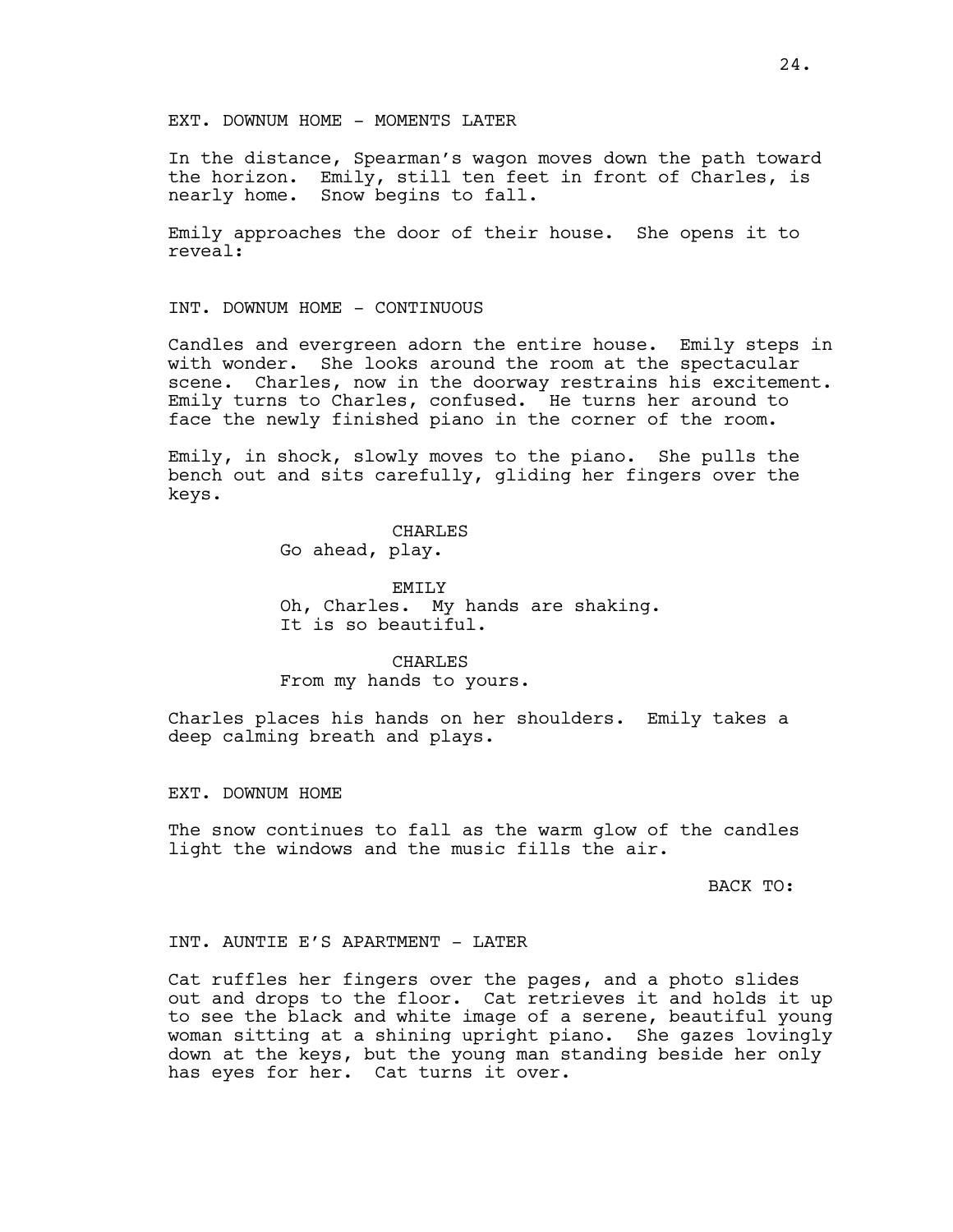**CAT** (reading) Emily and Charles Downum, January 1881.

A moment of realization. Cat grabs for her purse and pulls out the yellowed wedding photo of the young couple. She holds it up next to this photo. It's the same couple.

Cat sits on the floor and sets the two photos in front of her. She flips through the journal to the spot where the photo had been tucked and begins to read.

> EMILY (V.O.) The cherry and apple blossoms are all in bud. Nature is bursting at the seams. But just as God gives, God took one of its own today. I cried myself to sleep. I tried to hide my eyes as not to look weak and foolish...

Cat looks at the photos again, captivated by the image of the young couple.

CUT TO:

INT. DOWNUM HOME - DAY

SPRING. The front door is open, sunlight floods the main room, highlighting the piano in the corner. Emily sweeps the wood plank floor of the house.

Emily moves to the piano and pulls a cloth from her dress pocket. She dusts the piano with the same tenderness of her playing. She lifts the lid of the piano and reads the inscription. The room becomes dark when:

Charles stands in the doorway of the house, alarmed.

#### EMILY

## Charles, what's wrong?

Charles, silent, darts back to the barn. Emily follows.

INT. BARN - CONTINUOUS

Charles stands in the cow's stall, frustrated. The cow lies in the hay, eyes closed, panting. Emily enters and looks at Charles, frightened by his look.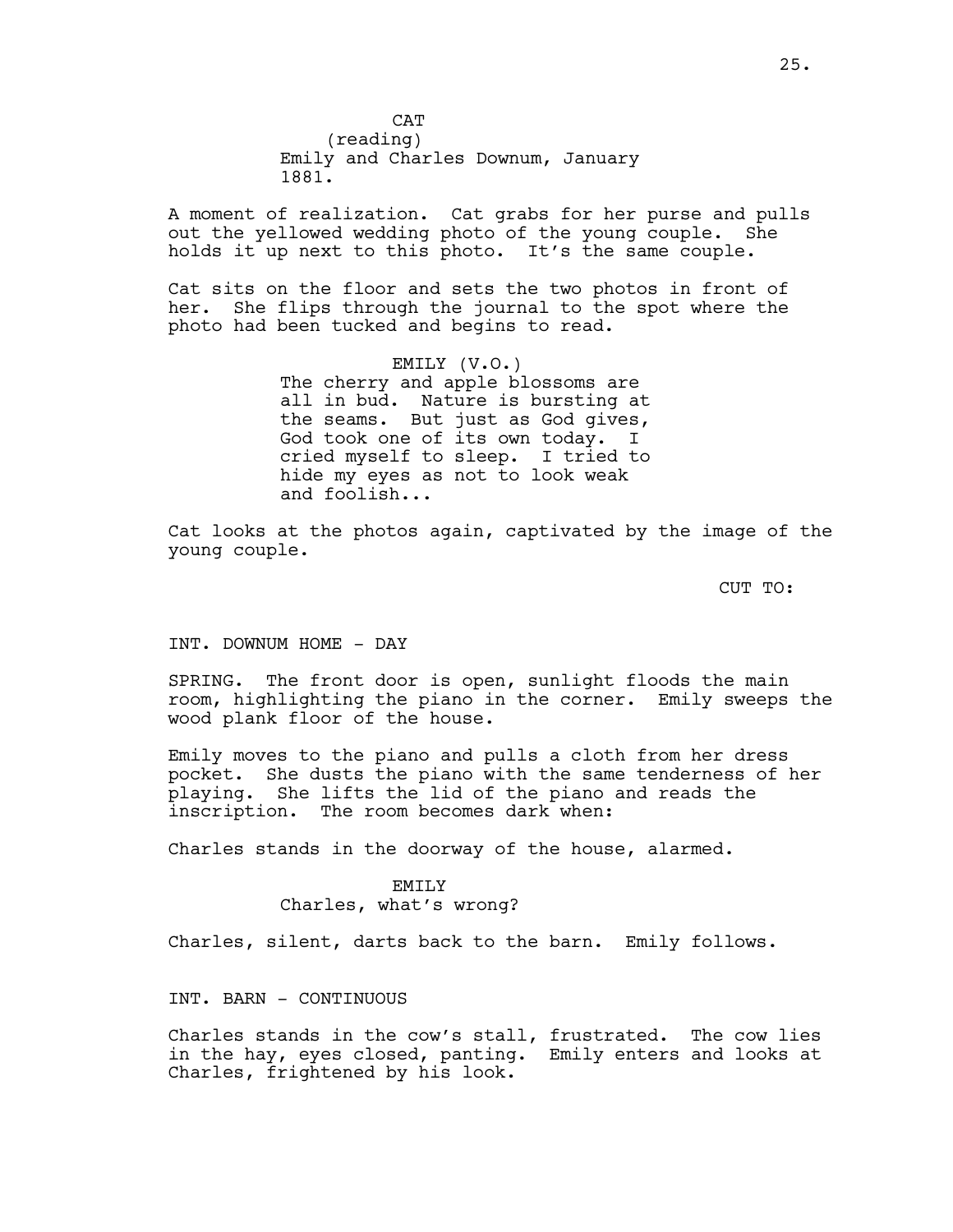## CHARLES There is nothing to do.

Emily rushes over to the cow lying in the hay. She reaches down and strokes the cow's neck. She hums as the cow's panting slows until silent. Emily sits back, stunned. Charles turns, grabs a shovel hanging in the barn.

### INT. DOWNUM HOME - LATER

Emily sits at the piano, pensive, her hands resting in her lap. Charles enters, covered in dirt. He rinses his hands and face at a basin of water in the kitchen.

> EMTT<sub>.</sub>Y We should replace the cow.

> > CHARLES

We'll make do. Maybe before winter.

EMTT.Y The Johannsons had a calf last year... good milking cow by now. We can talk--

CHARLES No need. We'll make do.

EMILY If it is the money you're concerned about?

Charles dries his arms and face. He moves to Emily at the piano. He wraps his arms around his shoulder.

> CHARLES I'll find a way. You know I will, but it will take time. Winter.

> EMILY If we were able to get one now, we could calf it and have two by winter.

CHARLES We couldn't eat as much butter, cheese, or milk.

EMILY I could sell what we do not use. (Beat) (MORE)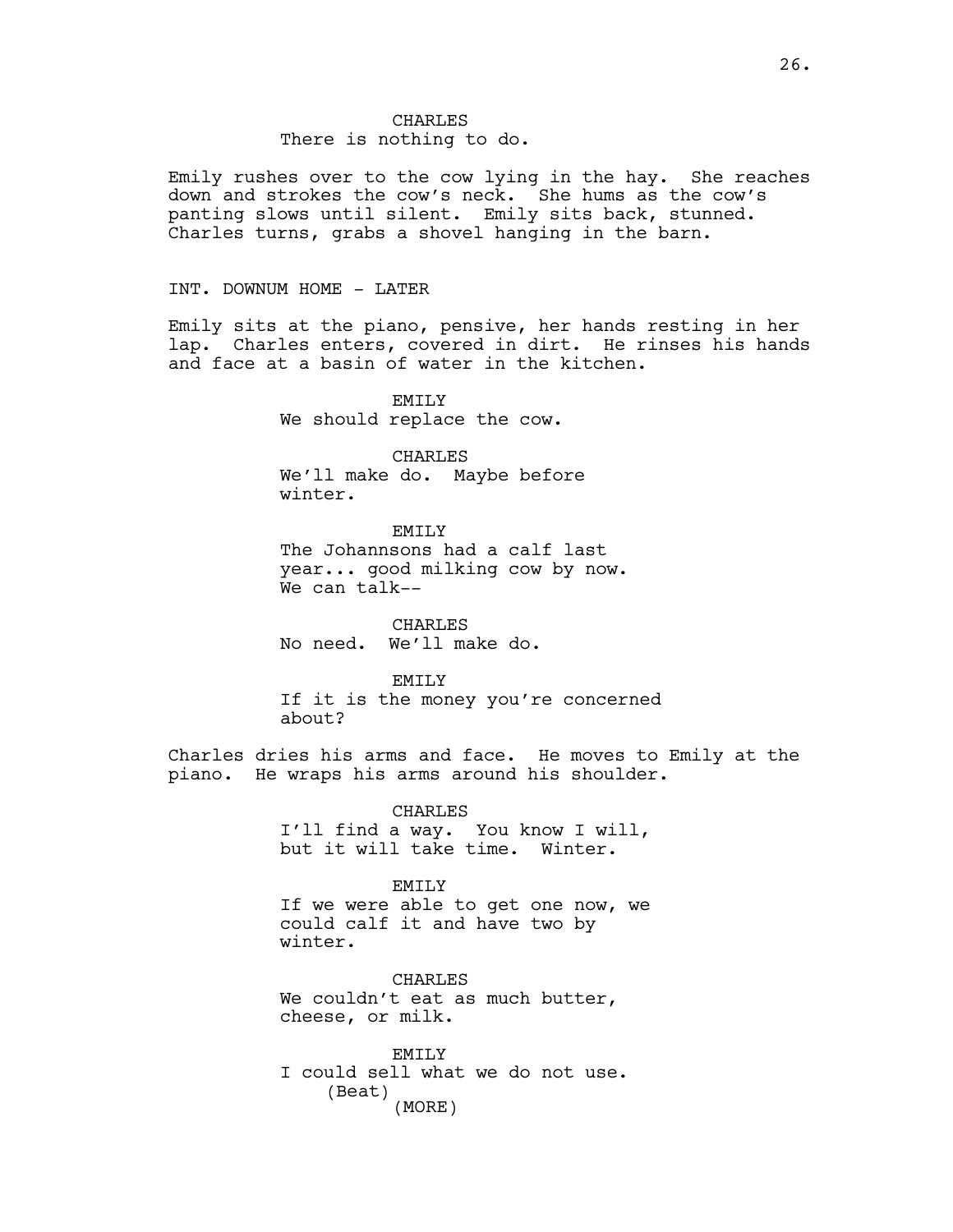I'm only concerned to go too long without. EMILY (CONT'D)

CHARLES We will have the money saved by winter and that is that.

Charles pulls away from Emily.

EMILY And if we were to start our family?

Charles lifts Emily to her feet.

#### CHARLES

We will have to wait to start, that is all. Besides, there is only one item of value we have, and I am not to see you part with your piano.

Charles holds Emily close. She remains pensive.

EXT. JAMESTOWN STREET - DAY

Emily walks along a busy street. Carriages and wagons pass by. Shells of new homes and businesses fill the horizon. Emily looks at a piece of paper that reads, FAIRCHILD. She stops at a large Victorian three-story home. A MAID exits the house carrying an empty bag.

Emily stops the maid as she passes by.

EMILY I'm sorry to bother you, but is this the home of the Fairchilds?

**MATD** The Misses is just inside. I would take you, but she has me on an errand and it be the wrath of God if I'm not back in time.

#### EMILY

That's fine. I'll find my way.

The maid continues down the street, turns back to Emily with sympathy. Emily walks up a flagstone path to the large wrap around porch. She approaches the door and knocks. No answer. Emily knocks again.

Mrs. Fairchild opens the door.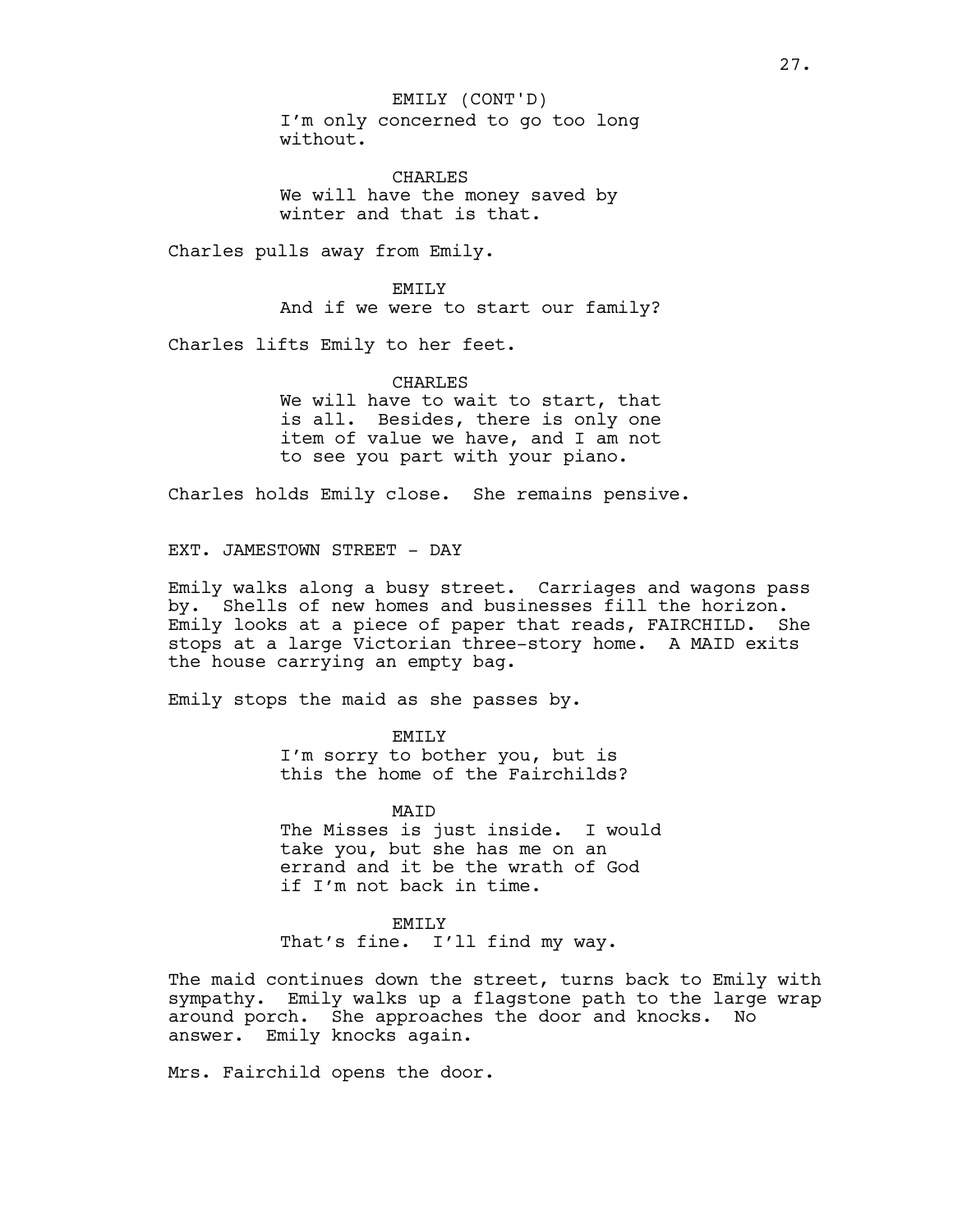MRS. FAIRCHILD I am not accepting guests at this moment. My maid will be back shortly.

Mrs. Fairchild closes the door on Emily. Emily continues to talk through the door.

> EMILY I'm sorry to bother you, Mrs. Fairchild, but my husband is Charles Downum... from Spearman?

Emily waits. Finally, the door opens. Emily steps in. Mrs. Fairchild closes the door behind her.

INT. FAIRCHILD ESTATE - CONTINUOUS

A beautifully ornate home full of lace and silver. Emily is in awe of the splendor.

> MRS. FAIRCHILD I only let you in because of your husband. You must be very proud of his work. Have you seen the chair he made me?

EMILY No. I'm sorry I haven't.

MRS. FAIRCHILD Pity, you should take an interest.

Mrs. Fairchild walks into the PARLOR. Emily follows. The PARLOR is ornate, decorated in a beautiful Victorian style.

> MRS. FAIRCHILD I found the most beautiful brocade fabric from London to upholster it. (Beat) I'm sorry we can't have tea. Next time send your maid to give us warning that you will be calling.

EMILY Please, I don't want to be a bother, I have something I must speak to you about.

MRS. FAIRCHILD Well, you are already here.

The two women sit.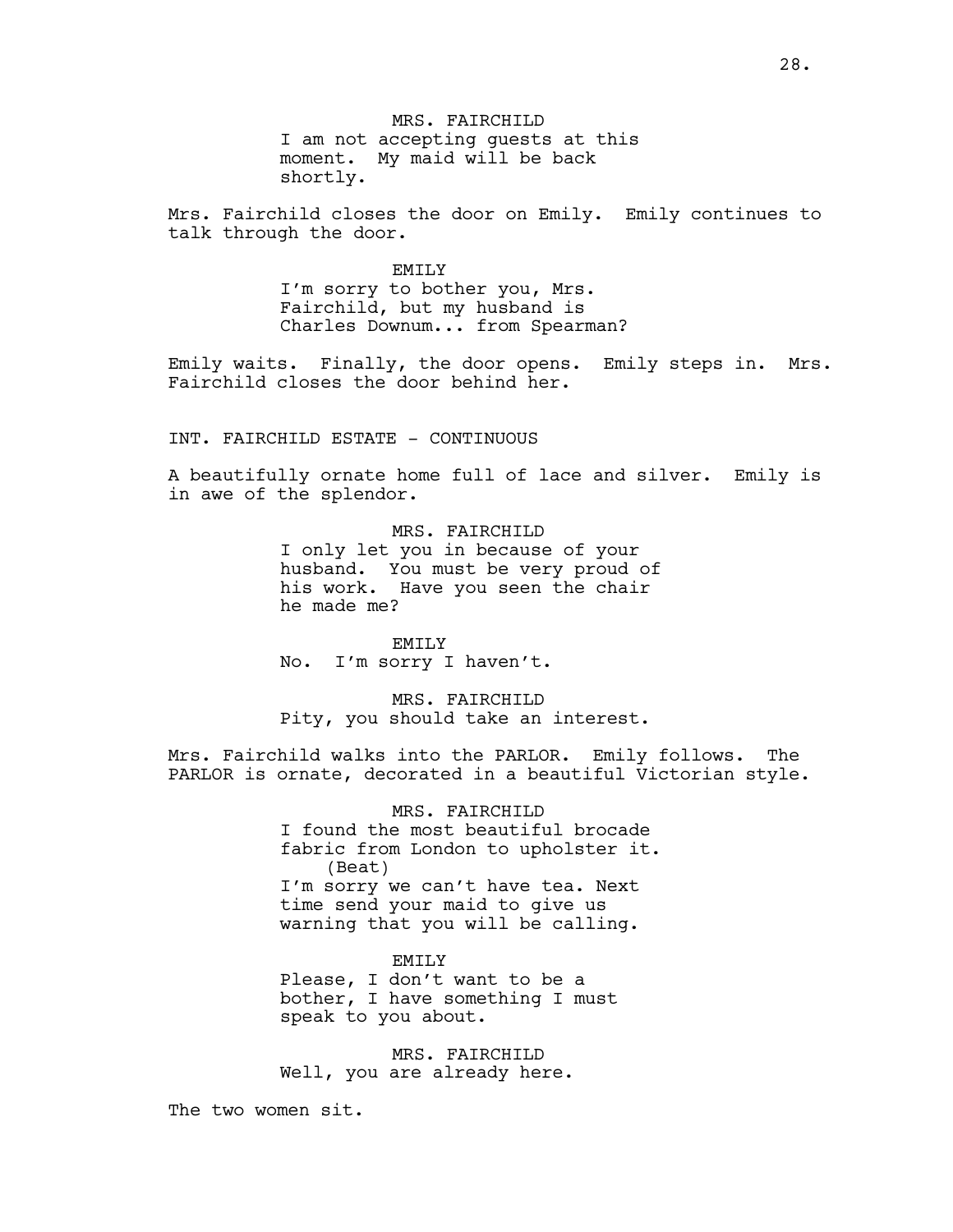## EXT. DOWNUM HOME - DAYS LATER

TWO MEN load Emily's piano onto a wagon. Mrs. Fairchild and Emily watch. Emily is visibly distraught.

#### MRS. FAIRCHILD

...When you came to my house, I was stunned. And I don't mean your abrupt nature. Your husband has done a beautiful job with my other furniture... and to learn he had made a piano. Well, I was stunned.

EMILY As much as I, when I found myself on your porch the other day. (Beat) And, you made sure my husband knows nothing of this transaction?

MRS. FAIRCHILD What two women confer among themselves, remains conferred.

EMILY

Thank you.

MRS. FAIRCHILD Not opposed to secrets myself, God knows I keep enough... But, if I could ask?

EMILY

Oh, it's...

Emily gently rubs her stomach. Mrs. Fairchild notices with great confirmation.

> MRS. FAIRCHILD That is wonderful news. I too hope to start a family soon. But, why sell the piano?

> EMILY Our cow, she died, and I know we will need all the butter, milk, and cheese all of our mouths will eat.

MRS. FAIRCHILD That is unfortunate.

Mrs. Fairchild pulls cash from her purse. She hands it to Emily, who quickly places it in her dress pocket.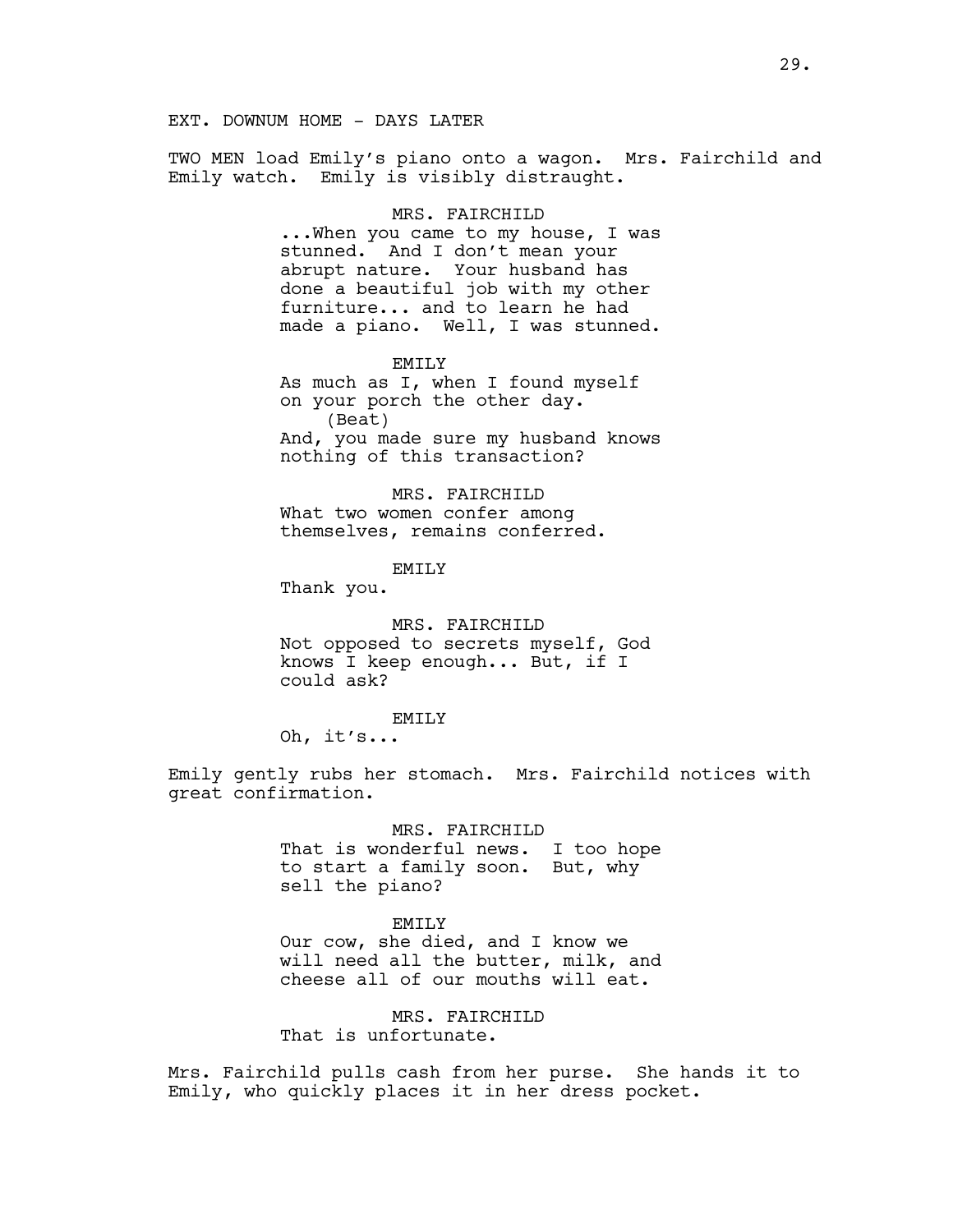EMTT.Y I can't thank you enough, Mrs. Fairchild. Do you play? MRS. FAIRCHILD Oh, no. When I have children, I insist they learn. (Beat) When the time comes, if you have a mind to, maybe I could employ your services to teach them.

EMILY When the time comes.

Emily smiles and enters the house. Mrs. Fairchild tests the ropes holding the piano to the wagon. Satisfied, one of the men helps her into her carriage.

INT. DOWNUM HOME - CONTINUOUS

Emily sits at the table and watches the wagon and Mrs. Fairchild's carriage ride off down the road. Emily opens her journal and writes.

INT. SPEARMAN'S - DAY

Charles works chiseling dove tails on drawers. He is distracted when:

Emily walks in the door. She carries a bucket covered in cloth.

> EMTT.Y You left without lunch this morning. I decided a walk would do me good.

> CHARLES A nice distraction in my day. Will you stay?

Emily sets the bucket down in front of Charles. He pulls a workbench to a table and dusts it off. Emily sits. Charles unwraps bread and dried beef. He eats.

> EMILY It won't be long before I will be feeding three mouths.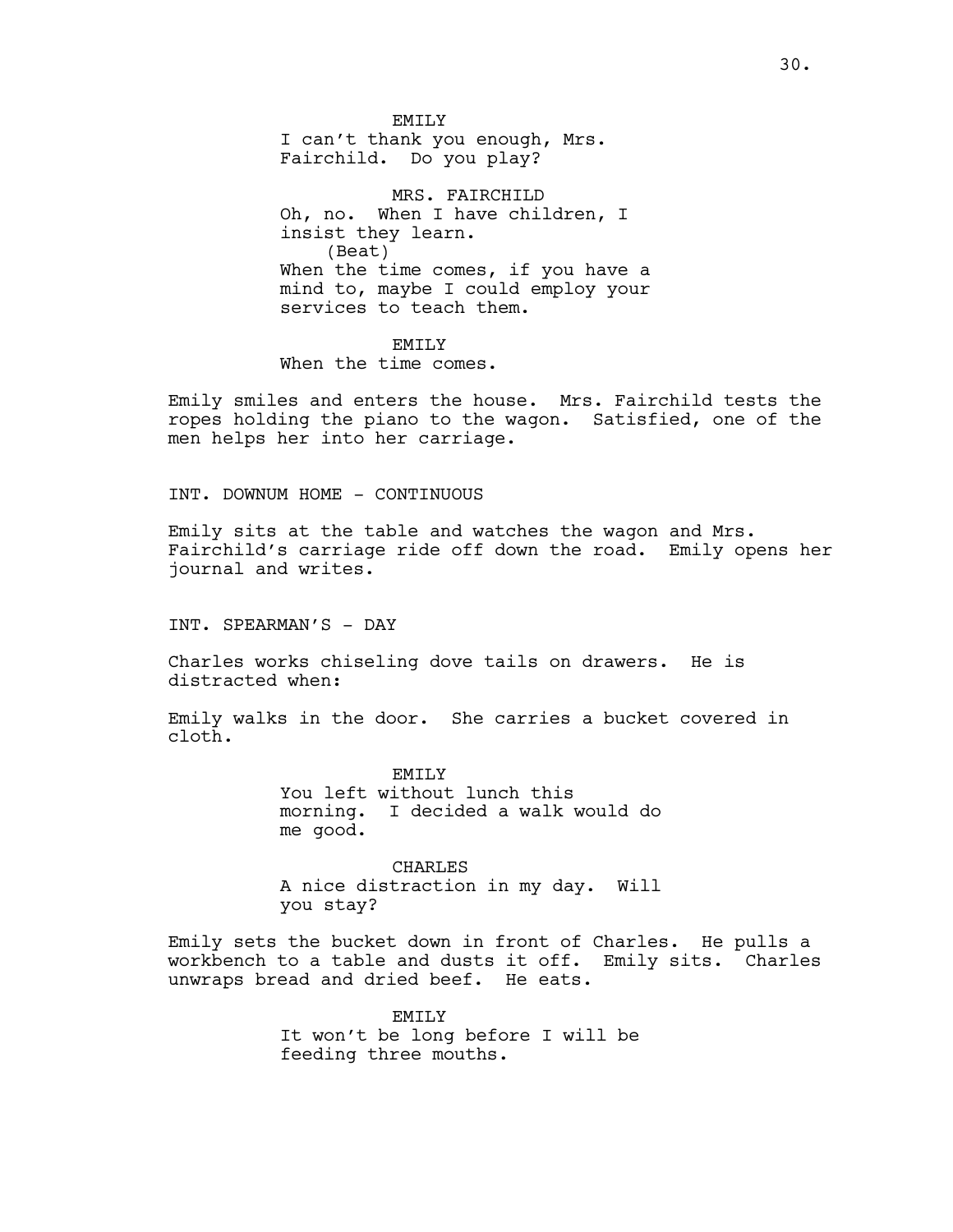CHARLES Next spring. A good time to bring a boy into this world.

EMTT.Y I think she will come much earlier than that.

Charles stops eating, looks at Emily. She stands and smooths<br>her dress, reveals the beginning of her pregnancy. Charles her dress, reveals the beginning of her pregnancy. hesitates, then leaps up to hug Emily. Both, excited.

> CHARLES I know the Johannson's were not willing to barter for their heifer, but with this news...

EMILY I spoke with Laura Johannson, and they have an offer from a man in Stillwater.

CHARLES Well, that is settled. I can travel to Elmhurst tomorrow and see if someone there will barter with me. (Beat) Don't you worry. We will find a way.

Emily pulls cash from her pocket. She hands it to Charles. Charles, knows the worst, gives Emily a disapproving look.

> EMILY Please, Charles, don't be angry with me. I sold it to Mrs. Fairchild--

> > CHARLES

Mrs. Fairchild? That woman has more money than sense. I want you to take this money back to her immediately.

EMILY She is a very nice woman...

CHARLES You sold the piano when you knew it was against my wishes.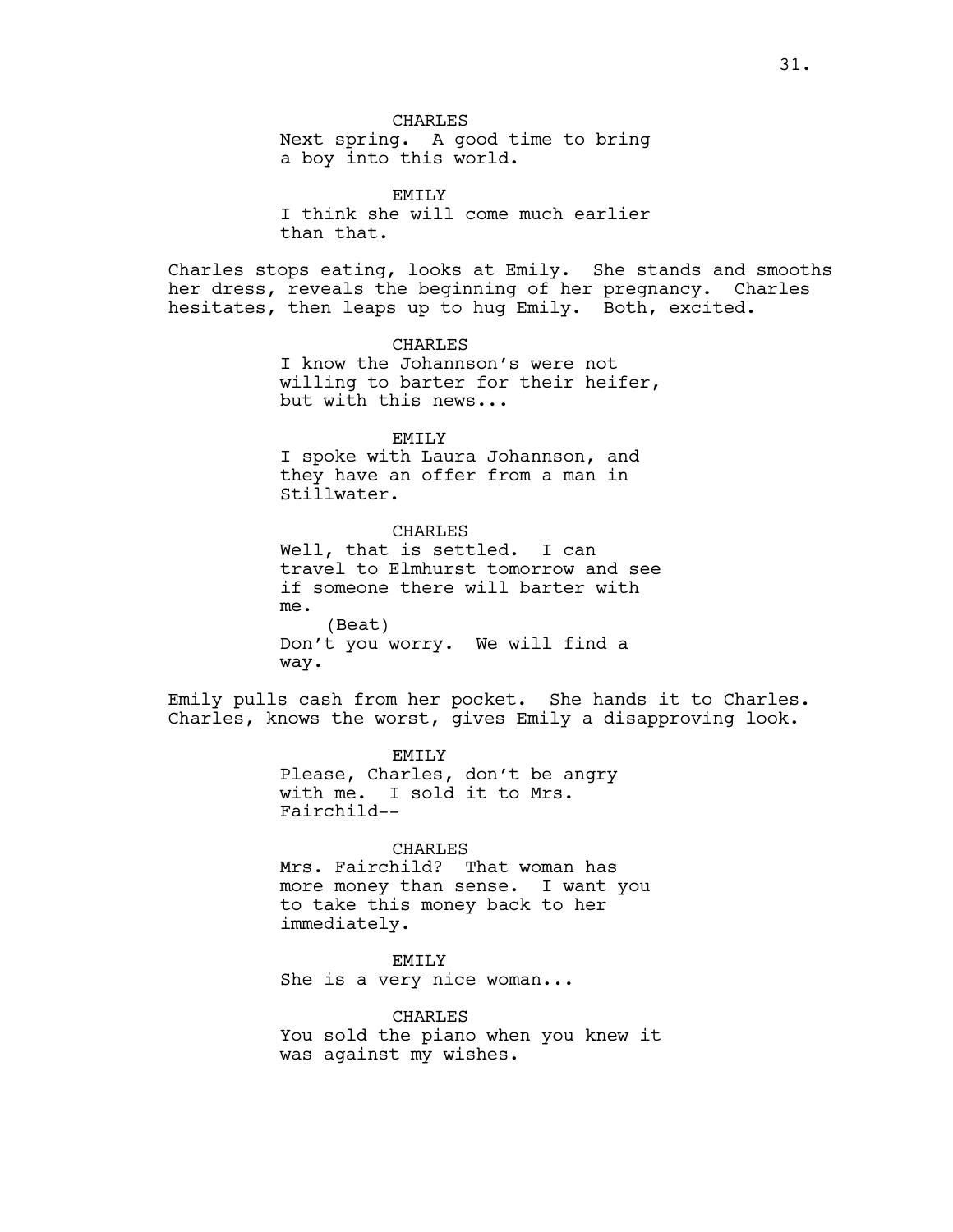EMTT.Y She has asked me to teach her children.

CHARLES She has no children.

EMILY

(anger builds) No, she doesn't... not yet. However, Charles Downum, we will have one in not so many months. The piano was my gift to sell, and I chose to provide for our baby. So, you take that money and stop by the Johannson's and buy that cow!

Charles watches her for a moment, then bursts out with laughter. Emily, more angry, turns her back to Charles, fuming. Unable to stave his infectious laughter, Emily breaks into laughter. Charles holds her.

CHARLES

When you get your mind to something, Not likely to win am I?

EMILY I'm not that horrible.

CHARLES Yes, you are, and I love every fit you can possibly throw my way.

EMILY Well, are you going to buy the cow?

CHARLES I will stop by on my way home, and we shall celebrate with milk!

CUT TO:

PRESENT

INT. EDGEWATER HOUSE PARLOR - MORNING

Cat comes down the stairs, the old leather journal under her arm. Lost in her thoughts, she strolls into: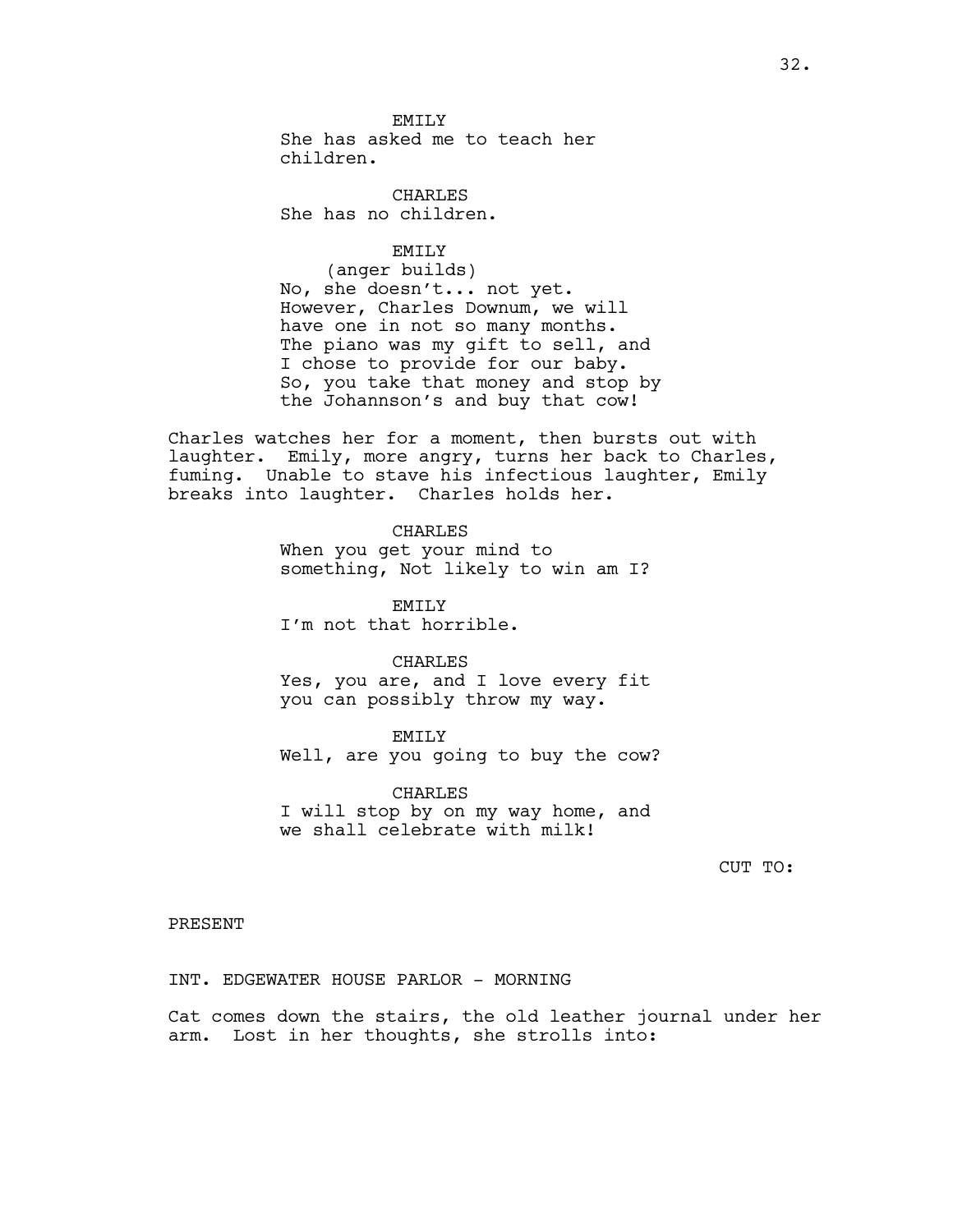Sean's other guests are all already seated around the table awaiting breakfast. HOWARD AND STELLA WOODS (late 60s), a retired couple, both with long pony-tails, sit on one side of the table reading separate sections of the newspaper. On the other side are an uptight, preppy couple NATE AND DANIELLE STEPHENS (early 30s).

Danielle checks her watch with a frown.

DANTELLE A breakfast that is now seventeen minutes late.

A loud CLATTER and muffled CURSES come from the kitchen.

**CAT** Perhaps Sean could use some help.

Cat heads for the kitchen.

Behind her, Howard flips a page of his paper.

HOWARD Take your time. I'm fine as is.

Both Nate and Danielle look at Howard with matching scowls.

NATE However, some of us are on a schedule.

Howard flips another page. He couldn't care less.

INT. KITCHEN - CONTINUOUS

Cat walks in as Sean grabs the handle of a hot skillet of burning eggs. He YELPS and the whole thing CRASHES to the floor as he sticks his bright red thumb in his mouth.

> **CAT** I see kitchen duty has sent you all the way back to thumb-sucking.

Sean glances at her and immediately removes his thumb from his mouth.

> SEAN You know those mornings when nothing seems to go right?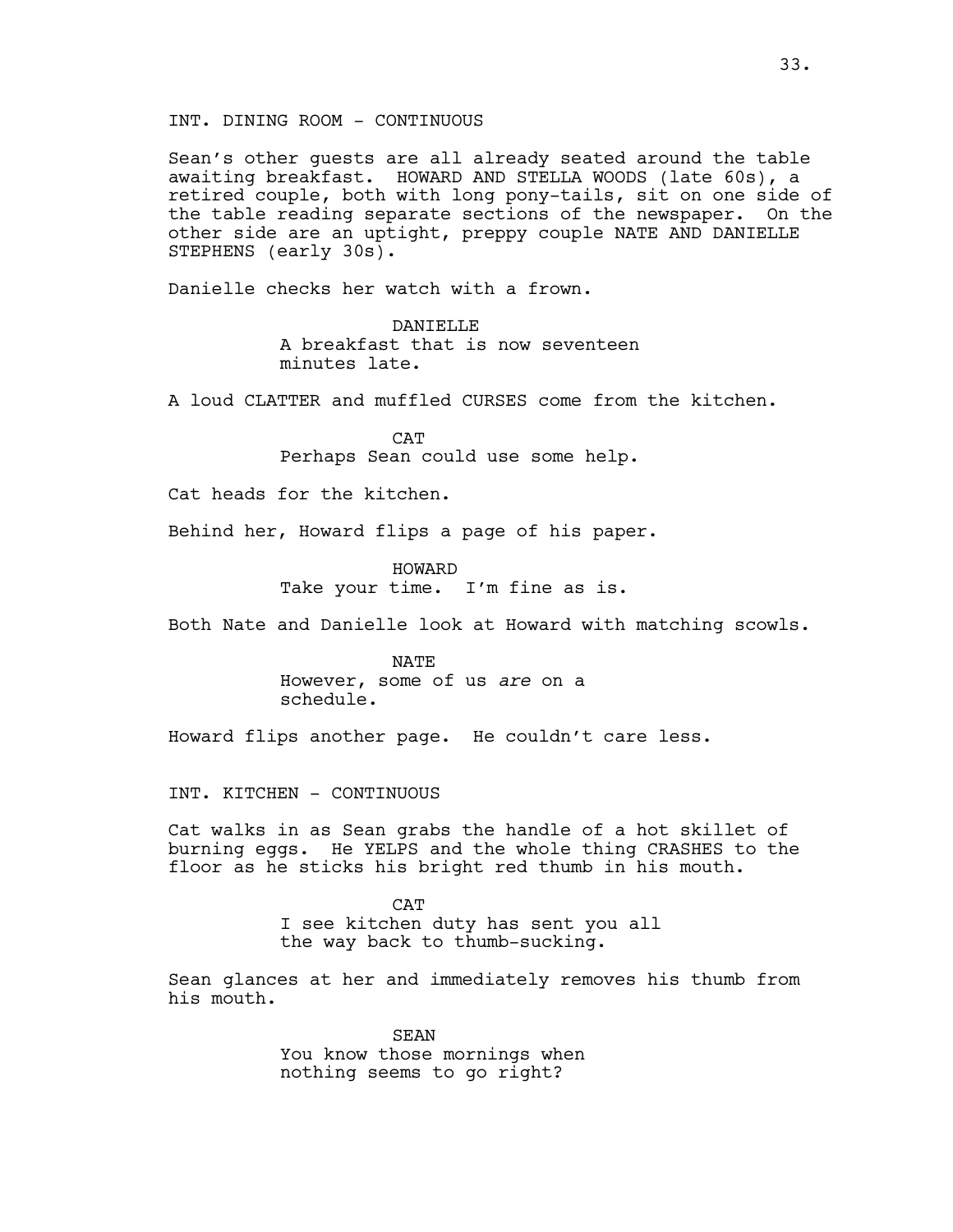Cat laughs and nods. She sets the journal on the table and grabs a dish towel. She runs it under cool water, then grabs Sean's hand to inspect his thumb.

> **CAT** You're gonna live.

Sean studies her as she wraps the cloth around his thumb. He smiles, starts to say something, then suddenly clears his throat and pulls back. He nods towards the journal.

## **SEAN**

What's that?

She studies him, a bit unsure about his sudden retreat.

**CAT** Just something I found at my aunt's place yesterday.

A silence falls between them. Then, Cat turns to the stove.

CAT (CONT'D) You handle clean up. I'll get the food started.

Sean nods and grabs another towel and starts cleaning up the burned eggs.

By the time, he grabs the skillet, drops it in the sink, and turns back to Cat, she already has scrambled eggs and fried bacon well in the works.

SEAN

You sure know what you're doing.

**CAT** I guess there are some benefits to being a career waitress after all. (glances at him) How do you usually manage?

SEAN Surprisingly enough, I usually do okay for myself. It just hasn't been the same... for a while now.

Cat dumps the finished eggs onto one serving plate and the bacon onto another. She opens the oven and pulls out a pan of perfectly-toasted bread.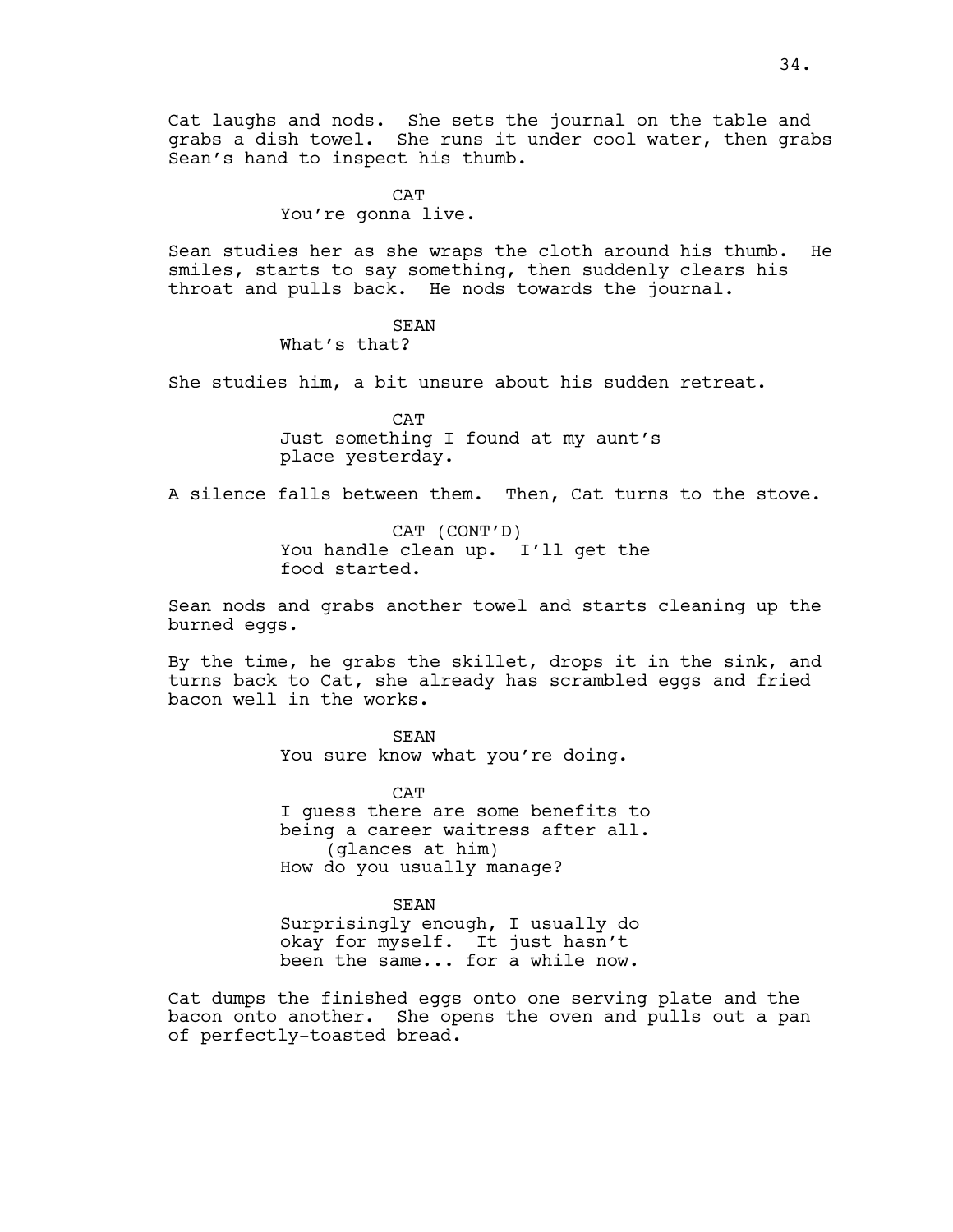**CAT** Grab that fruit I saw in the fridge, and we should be all right this morning.

She arranges the bread in a basket, then she balances the basket and two plates expertly on her arms and heads out to the dining room. Leaving Sean just staring after her.

INT. DINING ROOM - MOMENTS LATER

Sean comes out with the plate of fresh fruit to find all of the guests served and eating. Cat sits in her seat, a tiny smile on her lips.

Sean sets the fruit on the table and glances back at Cat, who just shrugs and takes a quick bite of eggs.

INT. SAMUEL PERKINS' OFFICE - LATER

Cat Stands next to Samuel at his desk. Cat opens the journal and pulls out the photo of Emily, Charles, and the piano.

> $CAP$ Emily and Charles Downum. How are they connected to Auntie E?

Samuel pulls his glasses out of his pocket, sets them on his nose, and takes the photo, examining it in the light filtering through the window.

She also pulls out the wedding photo and passes it to him.

CAT (CONT'D) I also have this one.

Samuel nods as he studies the two photos.

SAMUEL

You know, if I recall correctly, Mrs. McAlister once told me these were her grandparents... on her mother's side. That would make them your... great-great grandparents.

He hands the photos back to Cat and removes his glasses. He watches a moment as Cat studies the photo.

> SAMUEL. Sometimes it's good to see where you come from.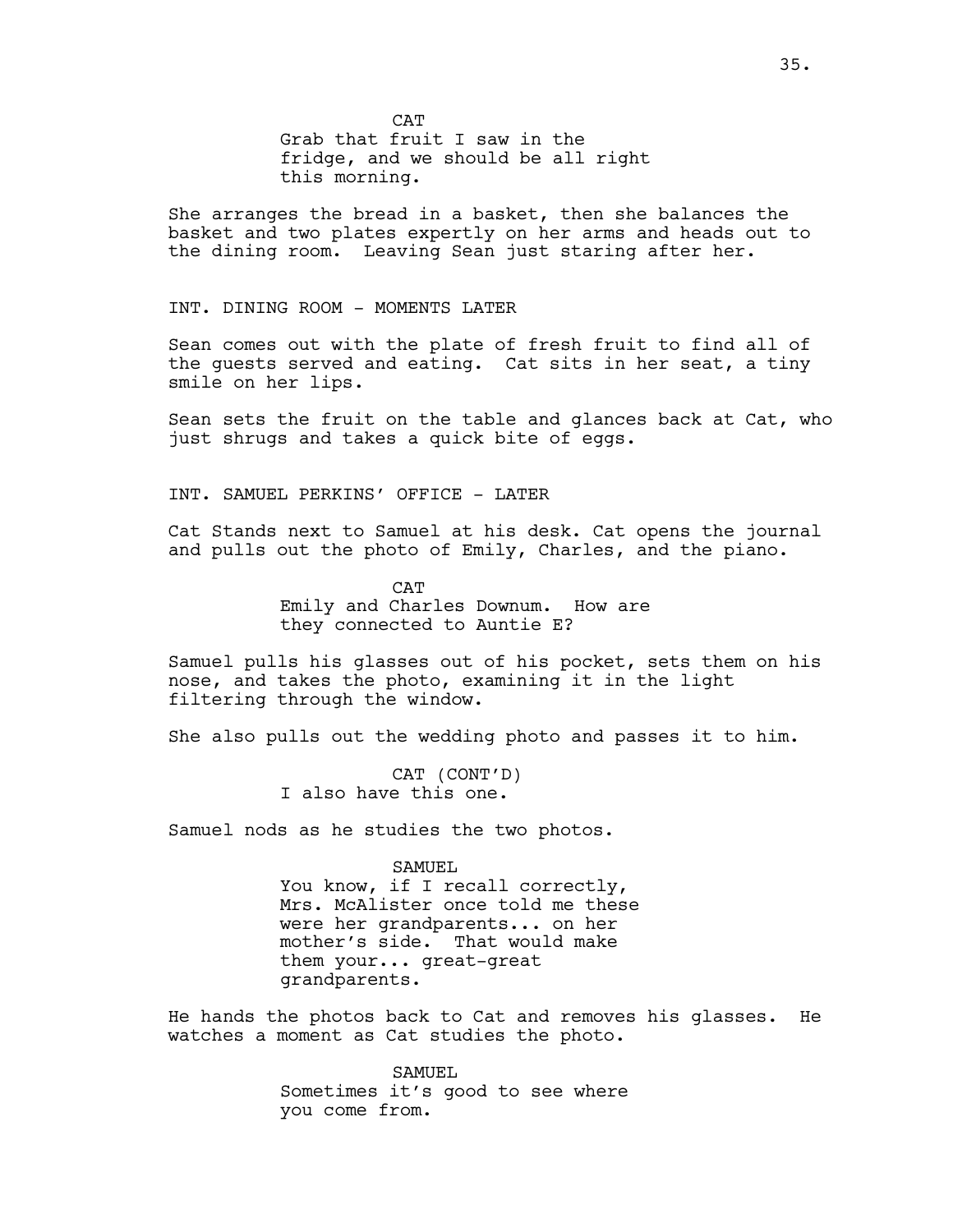**CAT** (absently, in thought) Yeah... yeah, I guess so. Thanks.

INT. EDGEWATER HOUSE - STUDY - LATER

The journal and several other books are scattered across the reading table.

Cat stands in front of one of the tall bookcases scanning the titles on the spines.

Sean pokes his head in the room.

SEAN I was looking for you. Doesn't your plane leave in a couple of hours.

CAT (still scanning) I pushed it back.

Sean comes on into the room, eyebrows raised, curious.

SEAN Oh... okay... well, I want to thank you for helping out today.

CAT (absently) Sure... it was no big deal.

SEAN Actually, it was. Things aren't always... so easy this time of...

He realizes she hasn't heard him.

SEAN (CONT'D) You looking for something in particular?

CAT I just noticed you have a lot of books on the history of Jamestown.

**SEAN** My wife loved research. (beat) What are you looking for? Maybe I can point the right direction.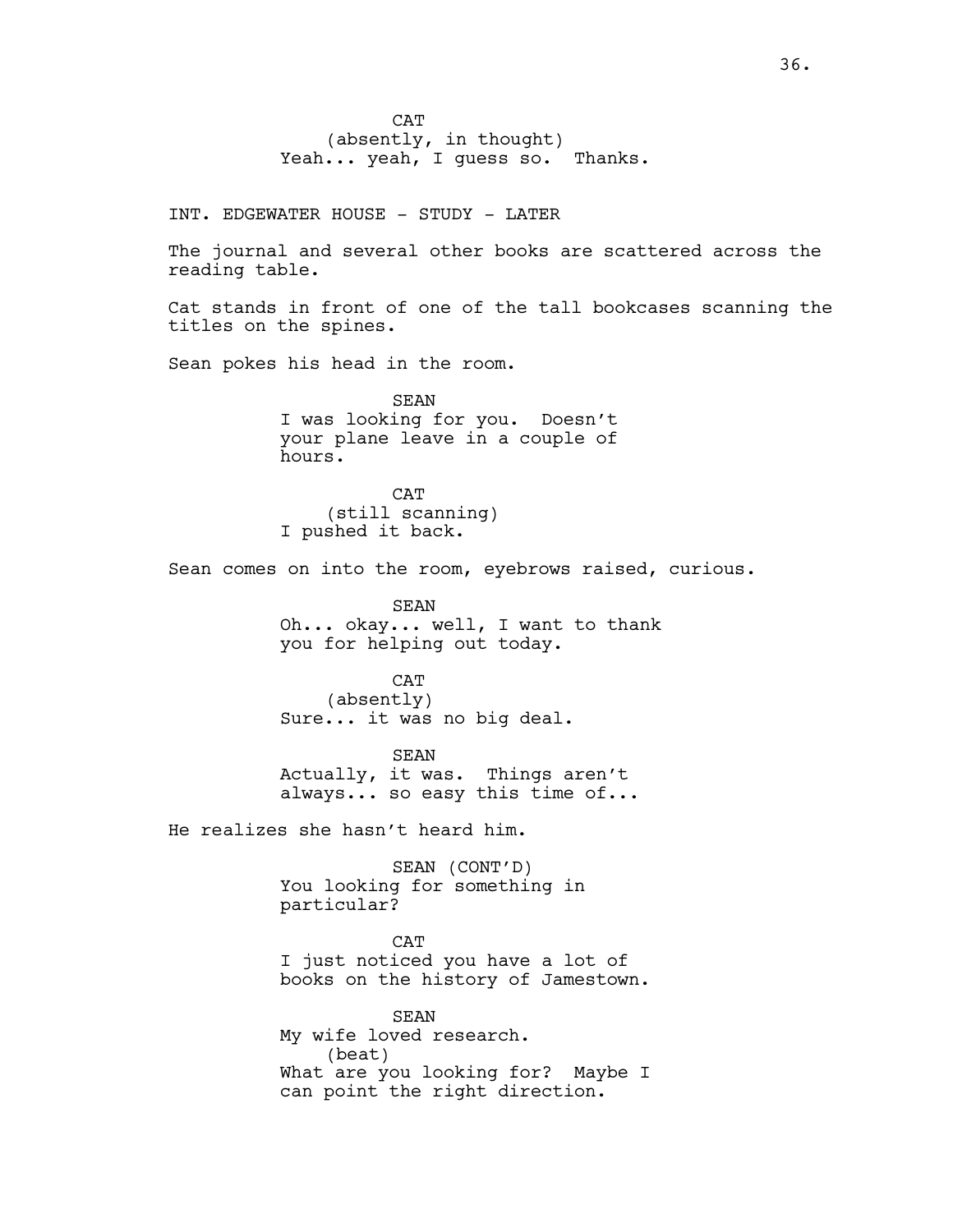Okay, first of all, just know that

SEAN (really interested now) What?

CAT

ridiculous.

even I realize this sounds

**CAT** My aunt had an old photo of my great-great grandparents. They were sitting at this piano that he had made for her. I'd... well, I'd like it to see it.

Sean's expression changes, softens, and he smiles sadly.

SEAN I don't think that's ridiculous.

Cat holds his gaze for a long moment, then breaks away.

**CAT** Here, um, let me show you.

She flips through the journal, but the photo isn't there. She shifts around some of the other books... nothing.

> CAT (CONT'D) I must've left it in my room.

Sean glances at the volumes Cat has on the table.

SEAN Do you know who has the piano now?

**CAT** I only know they had to sell it to a woman named Lydie Fairchild.

SEAN The Fairchild estate is on the west side of town. Up on the hill, you can't miss it.

**CAT** Then the family is still here.

SEAN One of them, I think. I can't recall her name, but she might know about the piano. (MORE)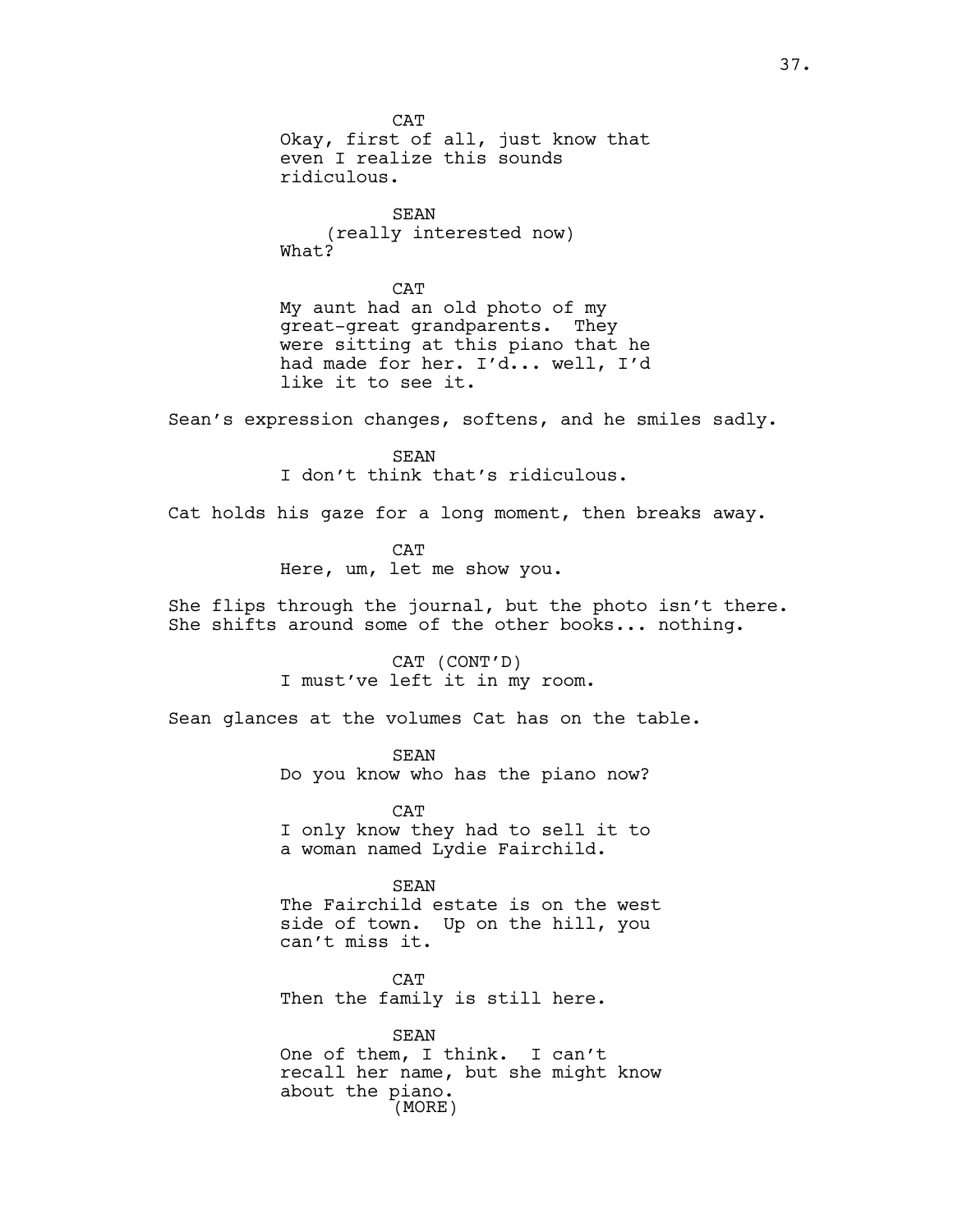You know what, you should talk to Dinah at the coffee shop. She used to work as a cook up there. SEAN (CONT'D)

**CAT** You think she'd mind talking to me?

> SEAN (laughing)

Dinah doesn't mind talking to anyone.

Cat glances at her watch and starts stacking the books.

CAT I might just head over there then.

SEAN You could save it for tomorrow?

Cat pauses and looks up at him. Sean reddens and fidgets under her gaze.

> SEAN (CONT'D) I-I mean you already extended your trip, and I could use some help out front with the lights. Tonight's the street's annual house lighting.

**CAT** Look, Sean, I'm not much for the Christmas cheer. Never have been.

SEAN A little fun might do you good. It's just families and friends getting together to--

**CAT** My parents died around this time. I was six. That kind of stole the magic out of the season.

Sean stares at her, stunned.

SEAN

I'm sorry.

**CAT** Everybody always is.

She grabs up the journal and hurries from the room.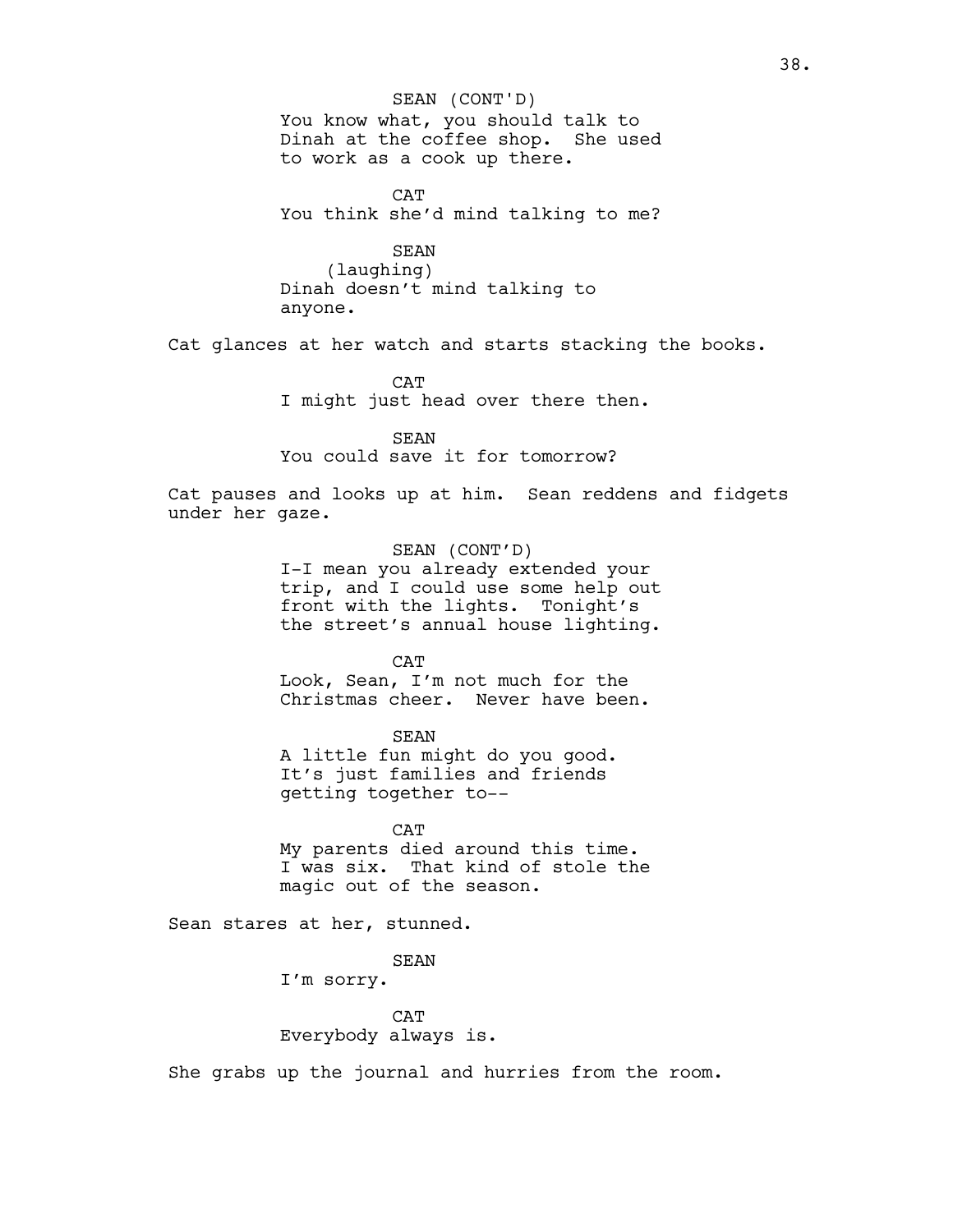INT. CAT'S ROOM - CONTINUOUS

Cat rushes in and slams the door behind her. She leans against it, trying to regain her composure.

This room is a stark contrast to her little apartment. Like the rest of the house, filled with antiques, including a desk, imposing armoire, and four-poster bed.

Cat sets the journal on the desk and begins looking around and under things. She finds the wedding photo on the dresser, but the one of the piano isn't with it.

> **CAT** Where is it?... Where IS IT?!

The search quickly escalates as Cat grows more frantic. She drops down to her knees and claws desperately under the bed, but she finds nothing.

Red-faced and frazzled, Cat sits back on the floor. Her nose running, she digs in her pocket for a tissue. As she pulls it out, the bracelet Shirley had given her falls from the tissue onto her lap. She stares at it a moment reading the words, Love Restored, then slowly wraps her hand around it, squeezing it tight.

A sob escapes her mouth, followed by another one. She pulls her knees to her chest, fights to control her breathing.

Cat grabs her cell phone off the night stand and dials. Seconds later, Shirley's sunny voice breaks the silence.

> SHIRLEY (V.O.) Hello, stranger! You through explorin' the world yet?

A couple of tears trail down Cat's cheeks. She hesitates.

SHIRLEY (V.O.) Cat? Honey, are you okay?

Cat quickly swipes the tears away and swallows hard.

 $CAP$ I-I'm fine... wonderful... everything's good.

SHIRLEY (V.O.) (skeptical) Is it?

**CAT** It's beautiful very Christmasy.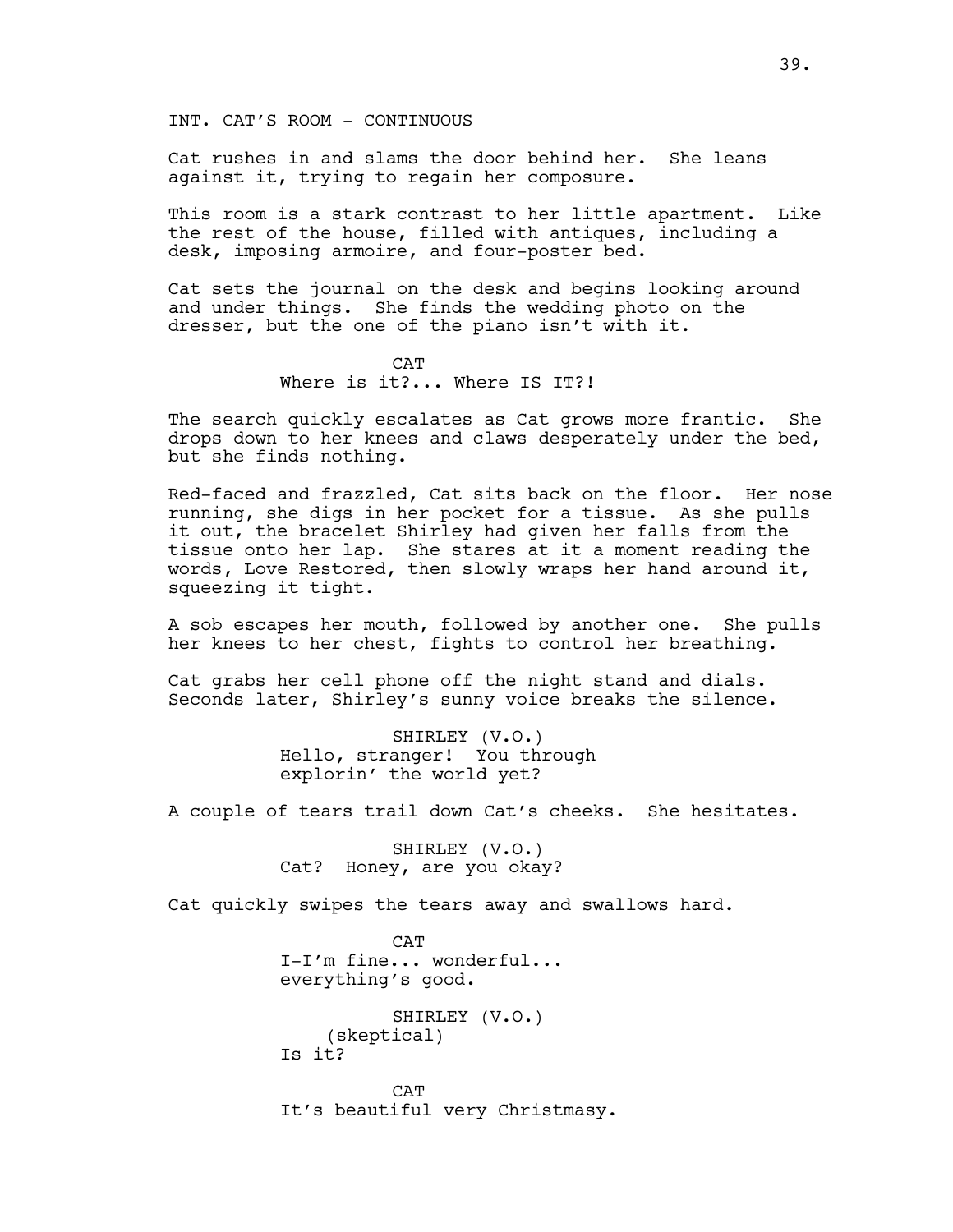SHIRLEY (V.O.) Oh, honey. You hate Christmas.

Cat falters but manages to maintain her control.

**CAT** I just called to tell you I may be a few days late. I ran into a few extra things to take care of.

SHIRLEY (V.O.) All right... yeah, sure. We've got everything covered here... as long as you're okay.

CAT I'm great. Okay, well, bye.

She hangs up the phone, not waiting for Shirley's response. With a wail muffled against her hand, Cat collapses back against the bed and cries.

INT. CAT'S ROOM - LATER

Cat, curled up on the floor, awakens to the sound of hammering outside. Her eyes red and her mascara smeared, she pushes herself into a sitting position. Then, she drags herself to her feet and peers out the window.

She watches as Sean continues work on his Christmas decorations, stopping occasionally to wave to a neighbor or speak to one of the other guests.

EXT. EDGEWATER HOUSE - LATER

The sun sets below the horizon. Sean puts on the finishing touches. Sean's guests, the Stephens and the Woods, have put aside their differences, chatting as they drape lights across the front shrubbery.

All up and down the street Sean's NEIGHBORS are doing the same thing. CHILDREN laugh and play in the yards while MOMS serve steaming cocoa. Even a light snow has begun to fall, very Norman Rockwell-esque.

Sean grabs another strand of lights and heads back up the ladder as Cat come out onto the porch carrying a tray of steaming mugs. She pauses for a moment, taking in the scene, then moves on to the edge of the porch.

Howard immediately makes a dive for the tray.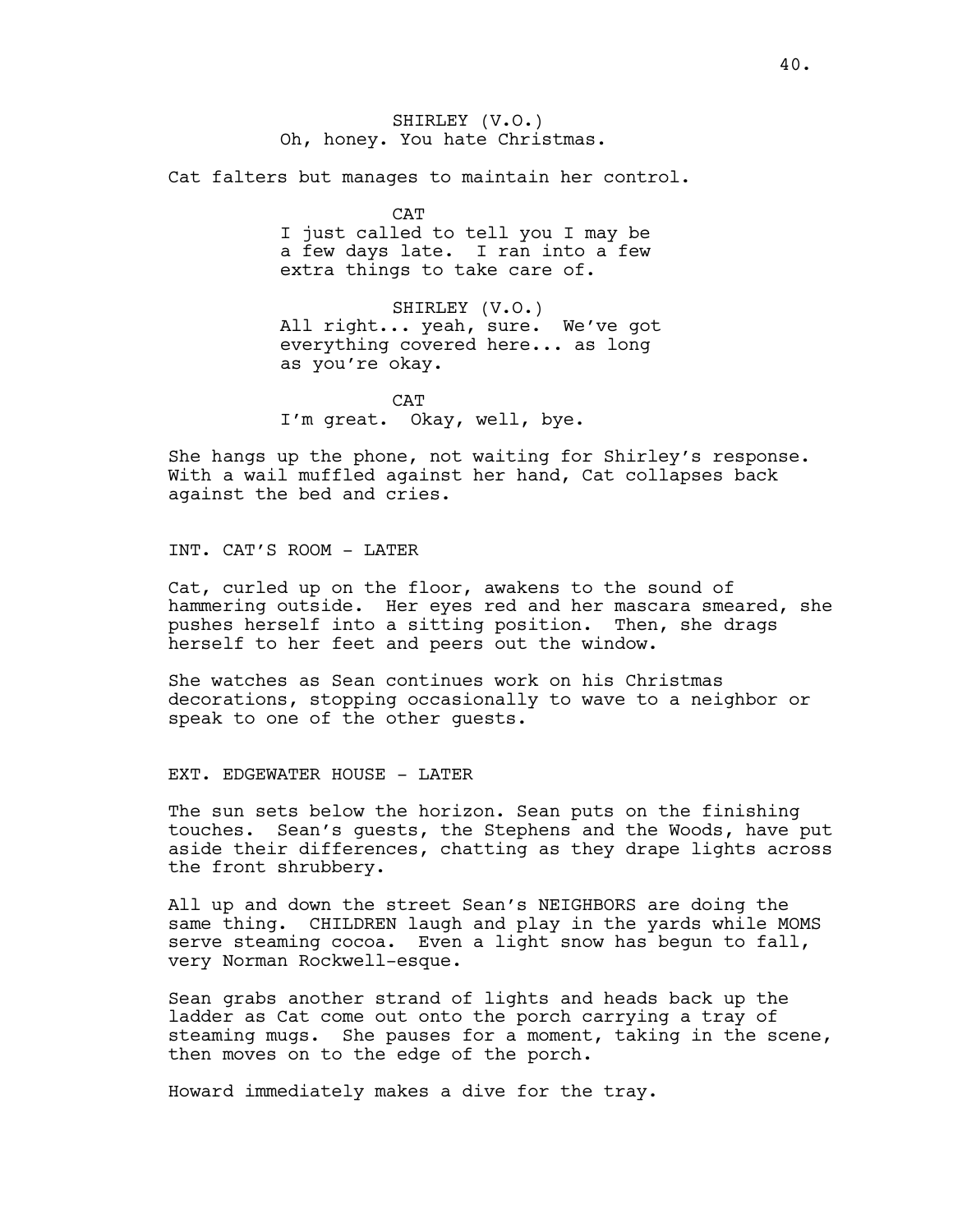HOWARD Hey, hey, hey, this looks good!

**CAT** Thought y'all needed something hot.

She passes the mugs out.

HOWARD (sniffing his) I don't guess you put a little something special in here?

**CAT** Sure did... marshmallows.

Howard laughs and winks at her before joining the others on the porch for a break. Sean comes towards her with a grin.

> **CAT** You give your guests discounts when you put them to work?

SEAN You make them feel at home, and they keep coming back. Howard and Stella, there, were some of our first guests.

Cat balances the tray on the porch railing and takes the last two mugs. She holds one out to Sean.

> SEAN (CONT'D) (taking the mug) Thought you weren't much for the Christmas spirit.

**CAT** (shrugging) Might do me some good.

She smiles down at him as she takes a sip of her cocoa.

EXT. EDGEWATER HOUSE - LATER

Darkness has now taken hold, and the neighbors bunch together on the sidewalk awaiting the big moment. A countdown starts from somewhere up the street.

> NEIGHBORS 10...9...8...7...6...

Cat fidgets next to Sean, the excitement rising.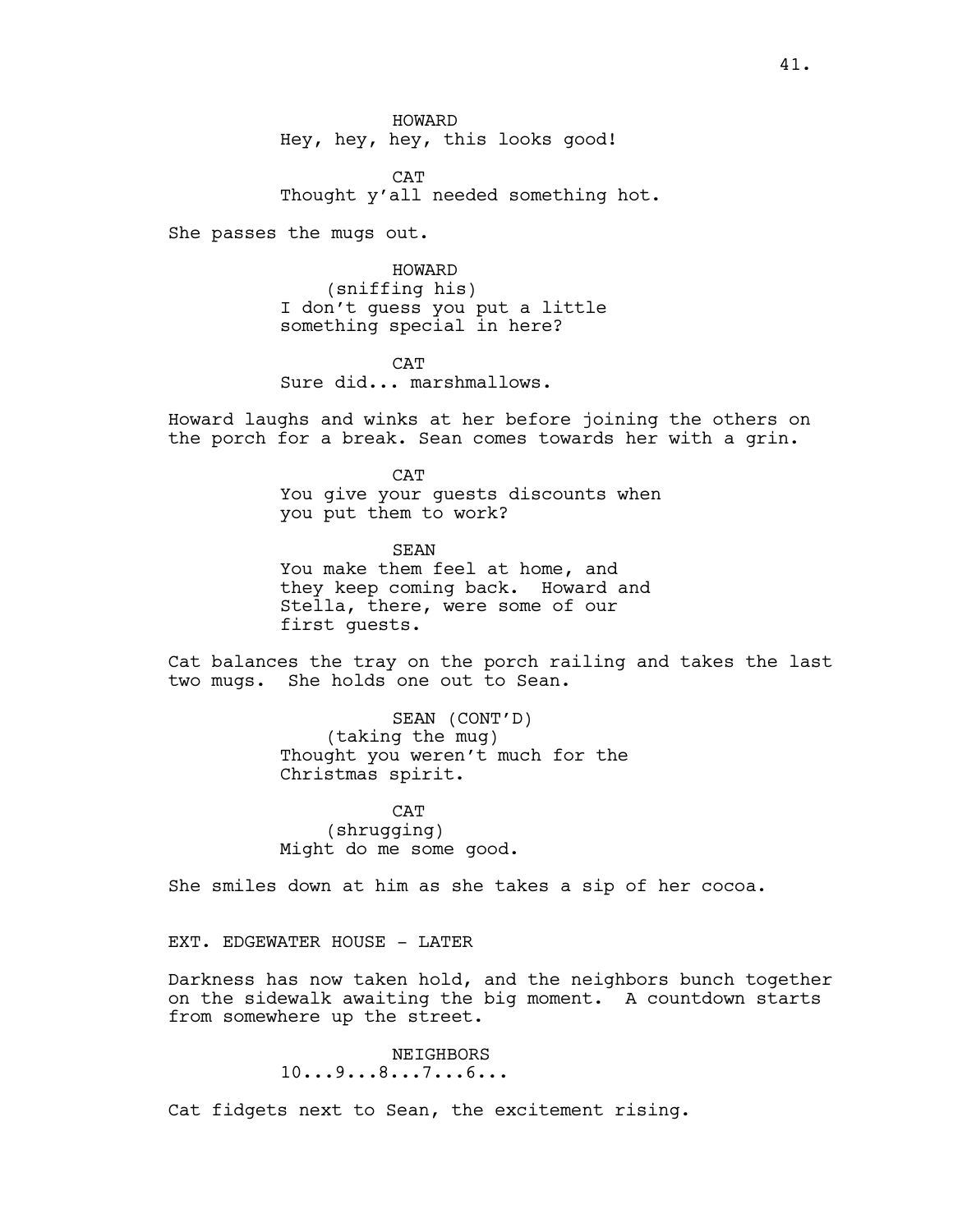NEIGHBORS (CONT'D) ...5...4...3...2...1

Suddenly, the whole street illuminates with colorful Christmas lights, and the crowd cheers. Cat claps in spite of herself, a smile playing on her lips.

Sean glances down at her and laughs.

INT. DINAH'S COFFEE SHOP - DAY

Cozy coffee shop. Cat sits at the bar warming her hands on a hot cup of coffee. DINAH MORRIS (60s) leans on the counter.

> DINAH You want to know about the Fairchilds?

**CAT** I found some of my family's papers that said my great-great grandmother sold a piano to Lydie Fairchild back in 1881, I believe. I was kind of hoping to find it.

Dinah chuckles, grabs a coffee mug, and pours herself a cup.

DINAH Worked at that house for almost thirty years, never saw a piano. (Beat) The Fairchilds are nice enough, but never known for their musical ability. If you could hear Martha on Sunday mornings at church, you'd know what I mean.

**CAT** 

Martha?

#### DINAH

Yeah, Martha Warner. She'd be, let's see... yeah, she'd be Lydie's granddaughter. Lydie was before my time, but believe me, she's still the matriarch of that family.

**CAT** Is there a chance Mrs. Warner might see me? Maybe she remembers something about the piano.

Dinah grabs a napkin and pen and scribbles out a number.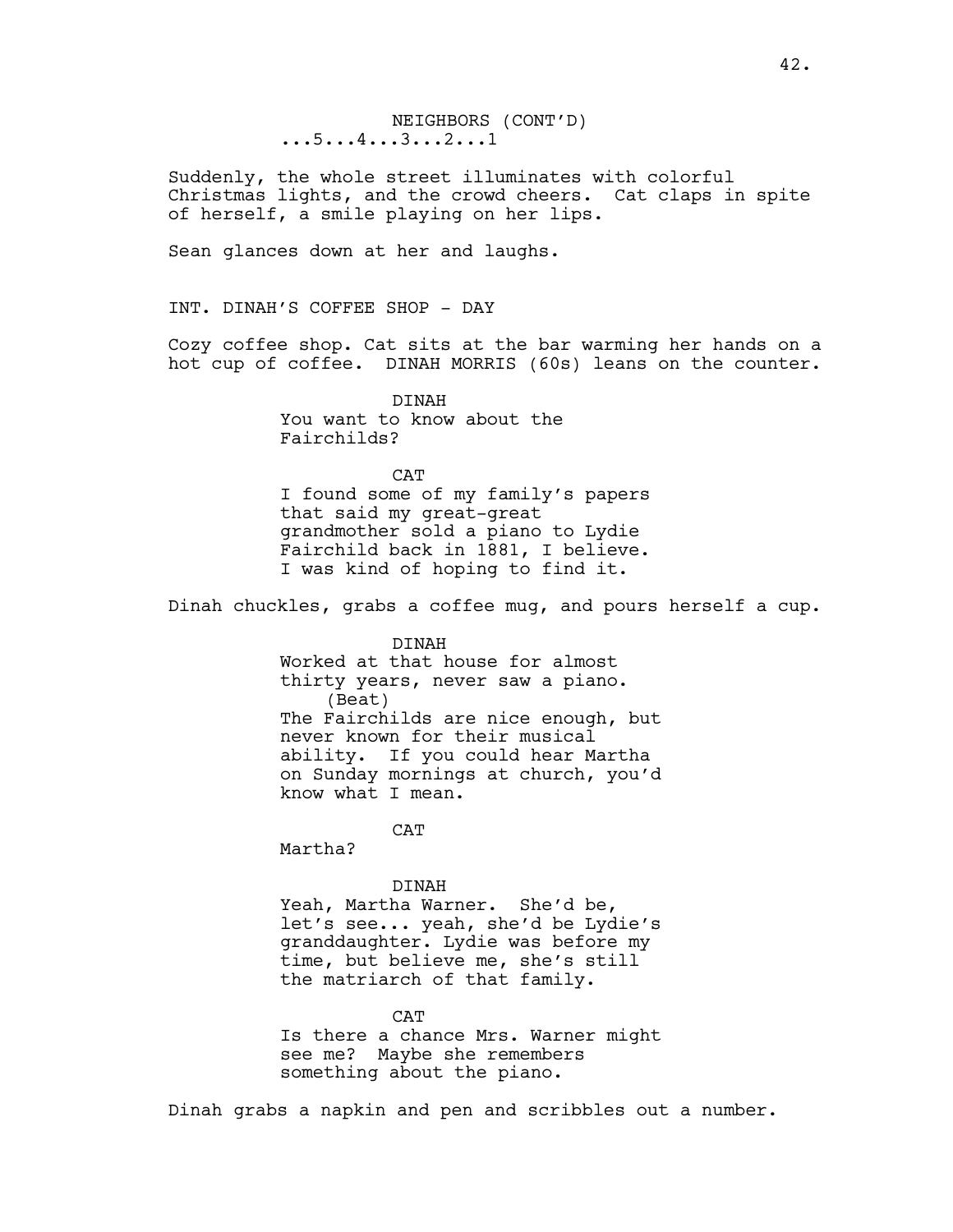DINAH

Sure! Martha's getting up there,<br>but her mind is still sharp. She'd but her mind is still sharp. appreciate the company.

She slides the napkin across the counter to Cat.

EXT. DINAH'S COFFEE SHOP - LATER

Cat exits the coffee shop, tucking the napkin in her pocket. As she turns down the street, she runs smack into Samuel.

> **CAT** Oh, Mr. Perkins! I didn't see you!

Samuel smiles as he straightens his tie and rights his hat.

SAMUEL

Not to worry. No harm done. Quite frankly, I'm a bit surprised to see you. Thought you'd be back home.

**CAT** I've come across a bit of unfinished business.

SAMUEL (nodding) Ah yes, well that I understand. Speaking of... (reaches into his pocket and produces the photo) I believe I walked away with this by accident yesterday.

Cat takes the photo, her eyes on Samuel the whole time.

CAT I was looking for this. I could have sworn I remember you giving it back to me.

SAMUEL Well, I suppose the old noggin isn't always so truthful, but what was it your aunt always said?

 $C<sub>D</sub>$ T I-I didn't know her that well.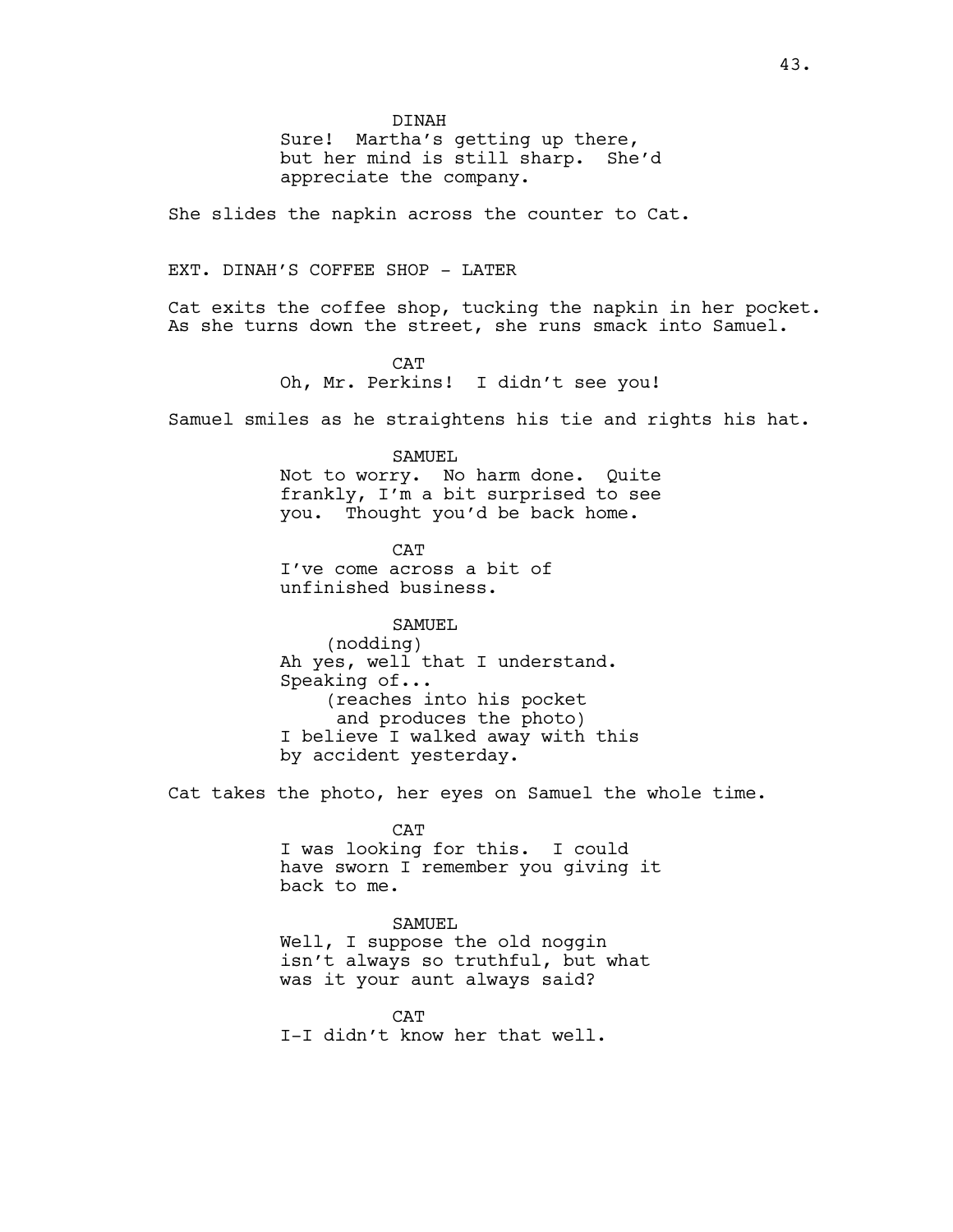SAMUEL. I believe it was that the proper things will always be revealed at the proper time. As I knew her, she was quite a profound lady. (tips his hat.) Good afternoon, Ms. Anderson.

Cat just nods as he strolls on down the sidewalk.

## EXT. FAIRCHILD ESTATE - DAY

A taxi pulls up to the gate, and Cat gets out. She pays her fare, and as the taxi drives away, she turns to face the intimidating wrought iron gates, guarding the massive white Victorian house now more ornate than in the past, complete with a Gothic twist and rolling lawns.

Cat reaches to press the intercom button, but before she can, the gates slowly start to swing open. Cat hesitates for a moment before stepping through.

Cat reaches the towering front door, Cat bangs the heavy brass knocker a couple of times. Almost instantly, the door swings open to reveal a dour old BUTLER (70s).

# BUTLER

Ms. Anderson?

Cat can only nod.

BUTLER (CONT'D) Right this way.

Cat steps over the threshold into

## INT. FAIRCHILD ESTATE - FOYER - CONTINUOUS

An elegant foyer that could easily be twice as large as Cat's apartment back home with a grand staircase descending from the upper levels. A perfectly-decorated Christmas tree stands to the right of the stairs.

From a nearby room comes a warbled and very bad rendition of "Hark the Herald Angels Sing."

The butler stops, turns, and points to the room.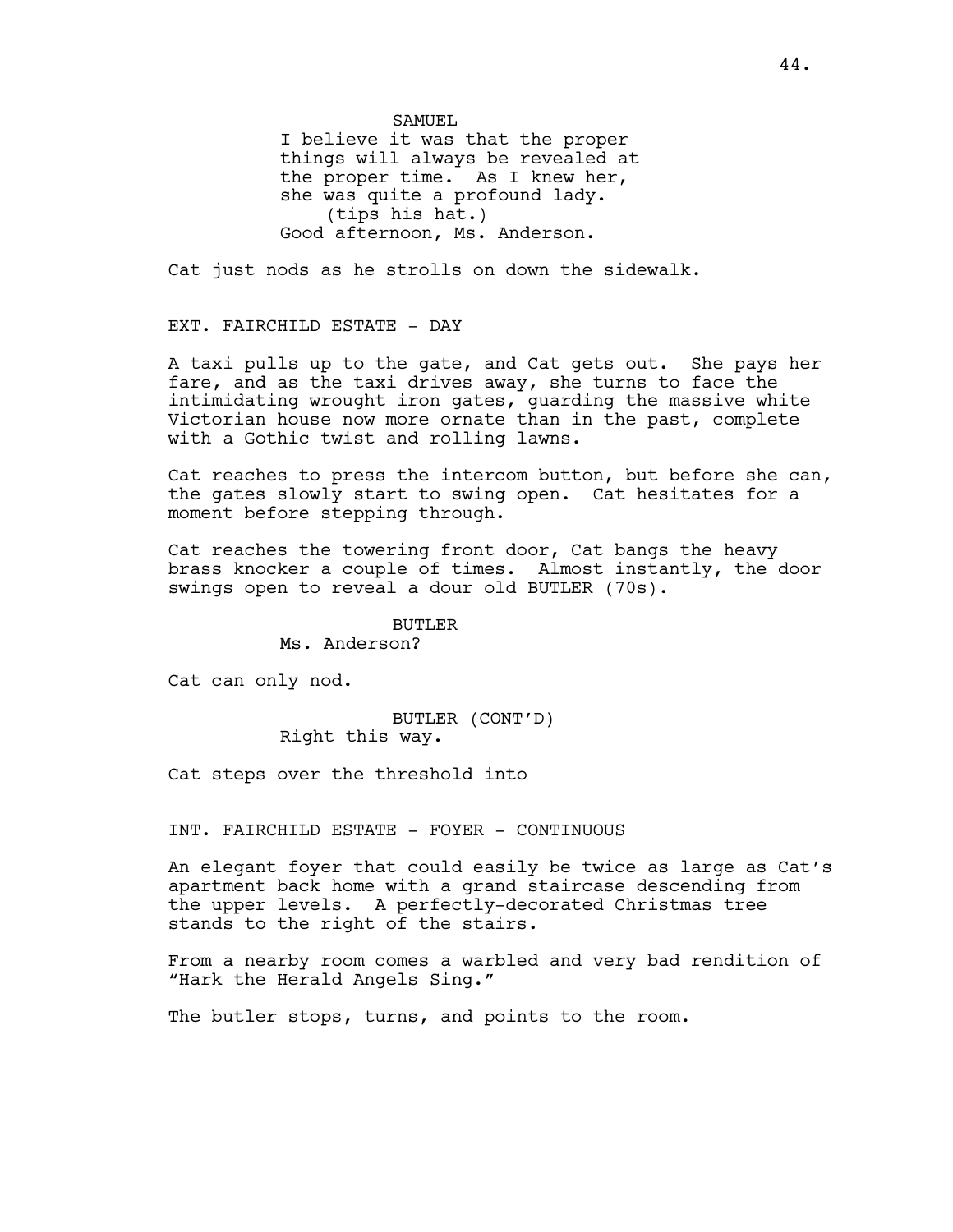Cat pauses just inside the door to find the ancient MRS. MARTHA WARNER (certainly pushing 100) singing away as she arranges garland and candles on the mantle.

## CAT

Good afternoon, Mrs. Warner.

The singing stops abruptly, and Martha slowly turns to Cat. Then, a huge smile spreads across her face.

> MARTHA Well, come on in, child! Sit down! The tea's already on the table!

Moving with an ease, Martha sits down on the sofa and pats the spot next to her then pours two cups of hot tea.

Cat takes the seat and accepts the cup.

**CAT** Thank you for allowing me to visit.

Martha laughs and waves her hand as if it's nothing.

MARTHA Now, you were asking after my grandmother, Lydie. Is that right?

 $CAP$ Yes... well, in a sense... I was looking to find a piano she bought back in 1881.

MARTHA (laughing) I'm old, but I'm not quite that old! We haven't had a piano in this house for sometime now.

**CAT** Maybe this will help.

She produces the photo from her purse and passes it to Martha. Martha lifts her glasses, hanging ready on their chain around her neck and studies the image for a good while.

> MARTHA You know, I do remember this piano. I was just a bit of a thing when Grandmother decided I was to become the next Mozart. (MORE)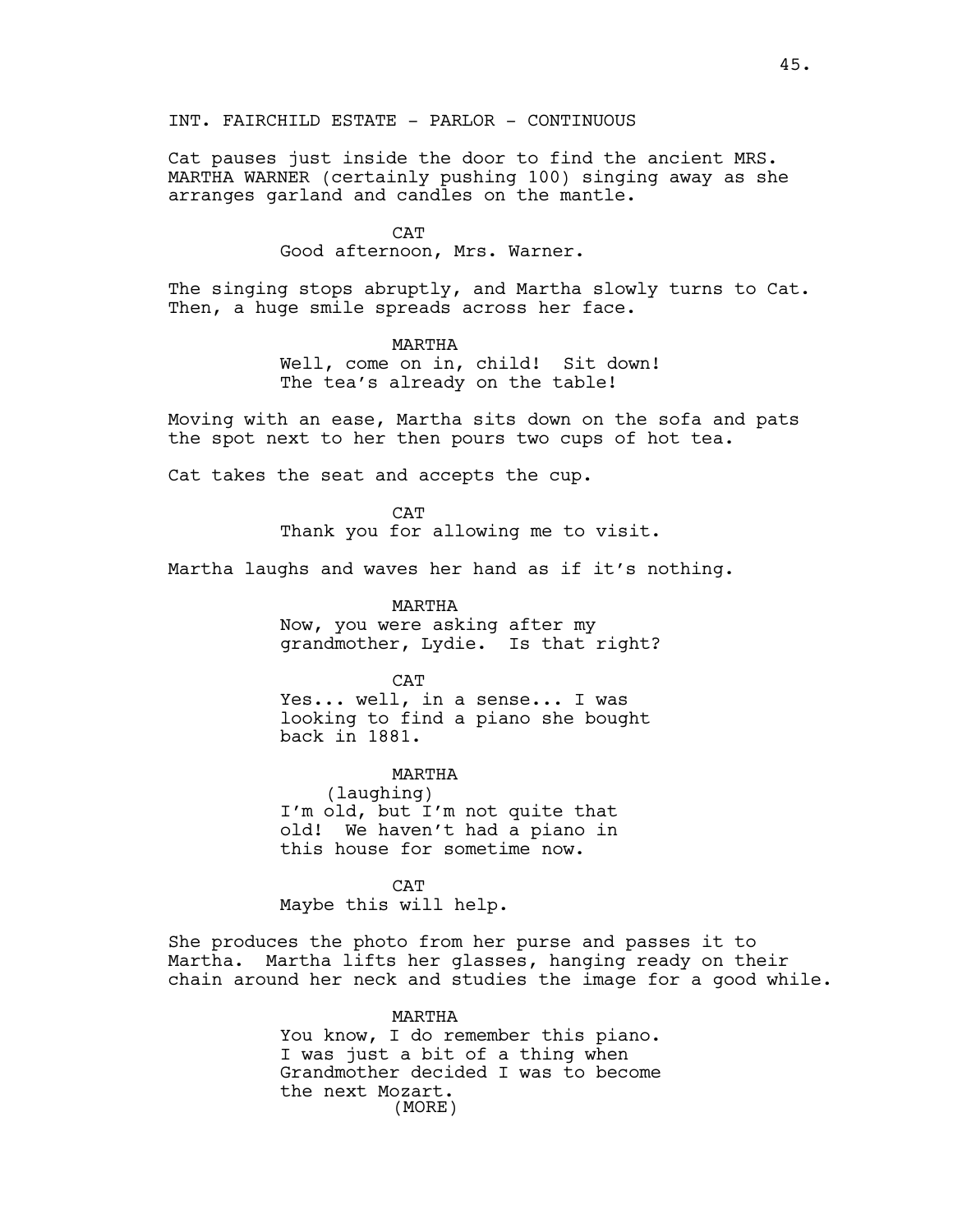She loved this piano because it was handmade... unique. MARTHA (CONT'D)

**CAT** My great-great grandfather is the one who made it.

MARTHA

Oh, oh, I see your interest now. (looks at the photo again) Honestly, I don't recall what happened to it. I'm certain Grandmother wouldn't have just tossed it aside, but in my mind, it was there... then it wasn't.

She passes the photo back to Cat.

**CAT** (Crushed) Oh...

MARTHA I'm sorry, dear.

CUT TO:

SUPER: JAMESTOWN, NEW YORK 1927

EXT. FAIRCHILD ESTATE - DAY

The grand Fairchild home, now with an established garden turning with the colors of fall, sits among other homes built within the last forty years. The road, now brick not dirt, runs in front of the Fairchild Estate iron gates. Early model cars sputter by.

INT. FAIRCHILD ESTATE - PARLOR - DAY

A small child's fingers awkwardly play Emily's PIANO, misses keys, and produces an unbearable noise. The child, a YOUNG MARTHA (10), sits, slouched and not in the mood.

A piano instructor, GLADYS PAYNE (late 20s), very erect, stands next to the piano clapping her hands to the proposed rhythm of the piece.

Behind a tall WINGED-BACK CHAIR hides a transfixed young girl, SYLVIA STRAUSS (8). She nods her head to the correct rhythm and cringes as sour notes are played.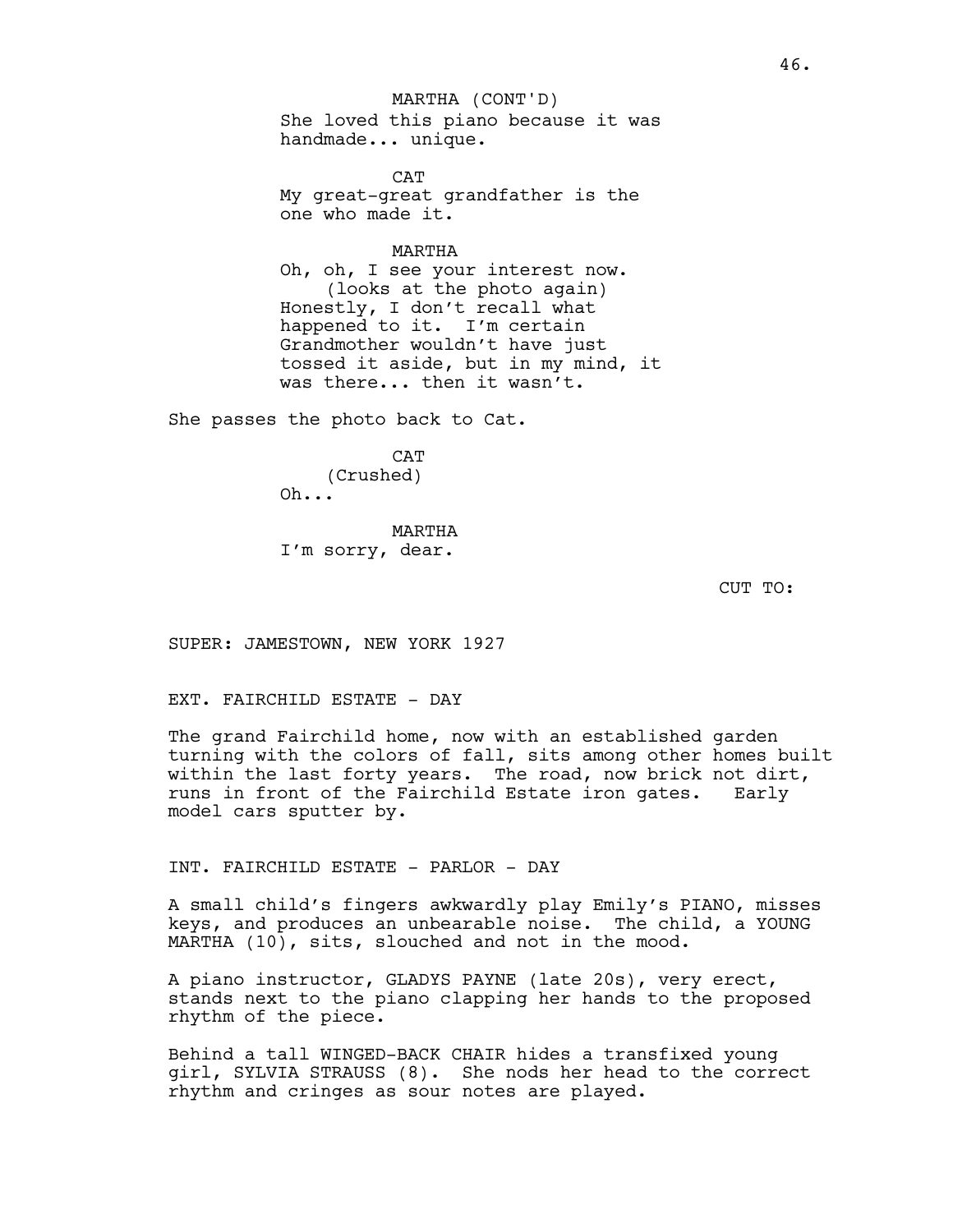GLADYS Stop now, Martha. That is quite enough.

The clanging stops abruptly. Gladys enjoys the silence.

YOUNG MARTHA May I go now?

GLADYS Your lesson isn't over.

YOUNG MARTHA You mean my torture.

GLADYS It is through pain a great artist is made.

# YOUNG MARTHA

But, I don't want to be a great artist. I would rather dig up my worms. Grandfather is taking me fishing tomorrow.

## GLADYS

Martha, you are incorrigible. I believe your grandmother will have something quite different to say.

YOUNG MARTHA If my mother were here--

## GLADYS

Precisely why your grandmother wants you to learn so when your mother and father return from Europe you can surprise them.

YOUNG MARTHA They left me here, for a year! Why should I do anything for them?

Young Martha BANGS the keys and rushes out of the Parlor. Gladys follows her out of the room.

> GLADYS Martha! You come back here!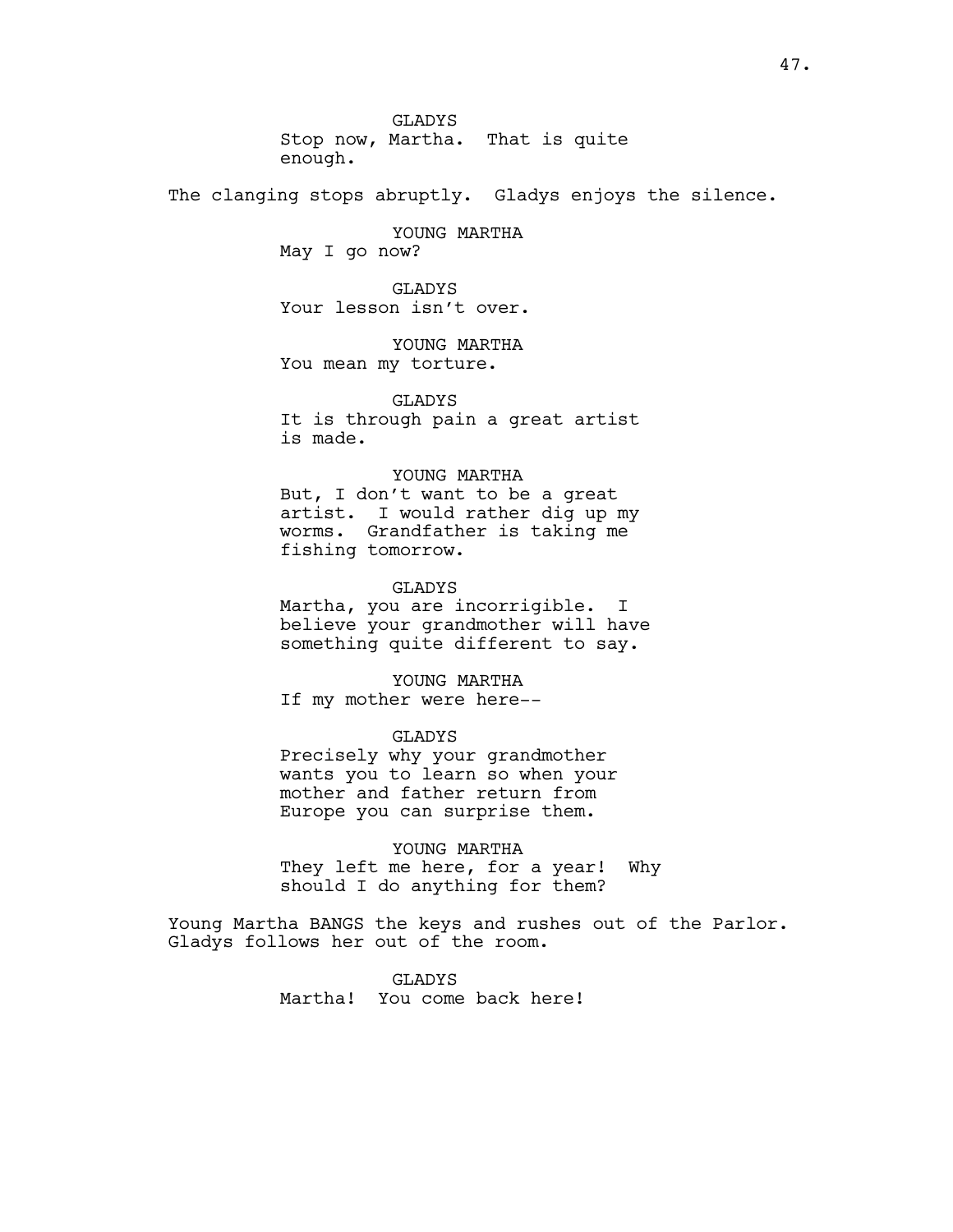INT. FAIRCHILD FOYER - CONTINUOUS

Gladys rounds the corner into the Foyer just as she sees Young Martha dash into the kitchen. Gladys stops when Lydie Fairchild, now sixty-seven, descends the stairs.

> GLADYS I am so sorry, Mrs. Fairchild.

> MRS. FAIRCHILD What on earth for, Mrs. Payne?

GLADYS It appears, as you may have well heard, Martha has not taken to the piano as we had hoped.

MRS. FAIRCHILD That's nonsense. I am sure she is just like her mother, stubborn. However, she will overcome her inability to focus.

GLADYS She needs more than focus.

MRS. FAIRCHILD Mrs. Payne, I pay you, quite well I might add, to make it her focus.

GLADYS I'm sorry, Mrs. Fairchild, but all the money in the world--

Gladys stops when music fills the air from the parlor.

MRS. FAIRCHILD It appears she has taken to the piano just fine.

GLADYS But, Mrs. Fairchild... worms.

MRS. FAIRCHILD I beg your problem?

Gladys runs into the parlor followed by Mrs. Fairchild. Sitting at the piano is Sylvia. She plays the piece to perfection. Gladys watches in awe of the playing of an eight year old. The playing stops when:

> MRS. FAIRCHILD Sylvia! (to Gladys) (MORE)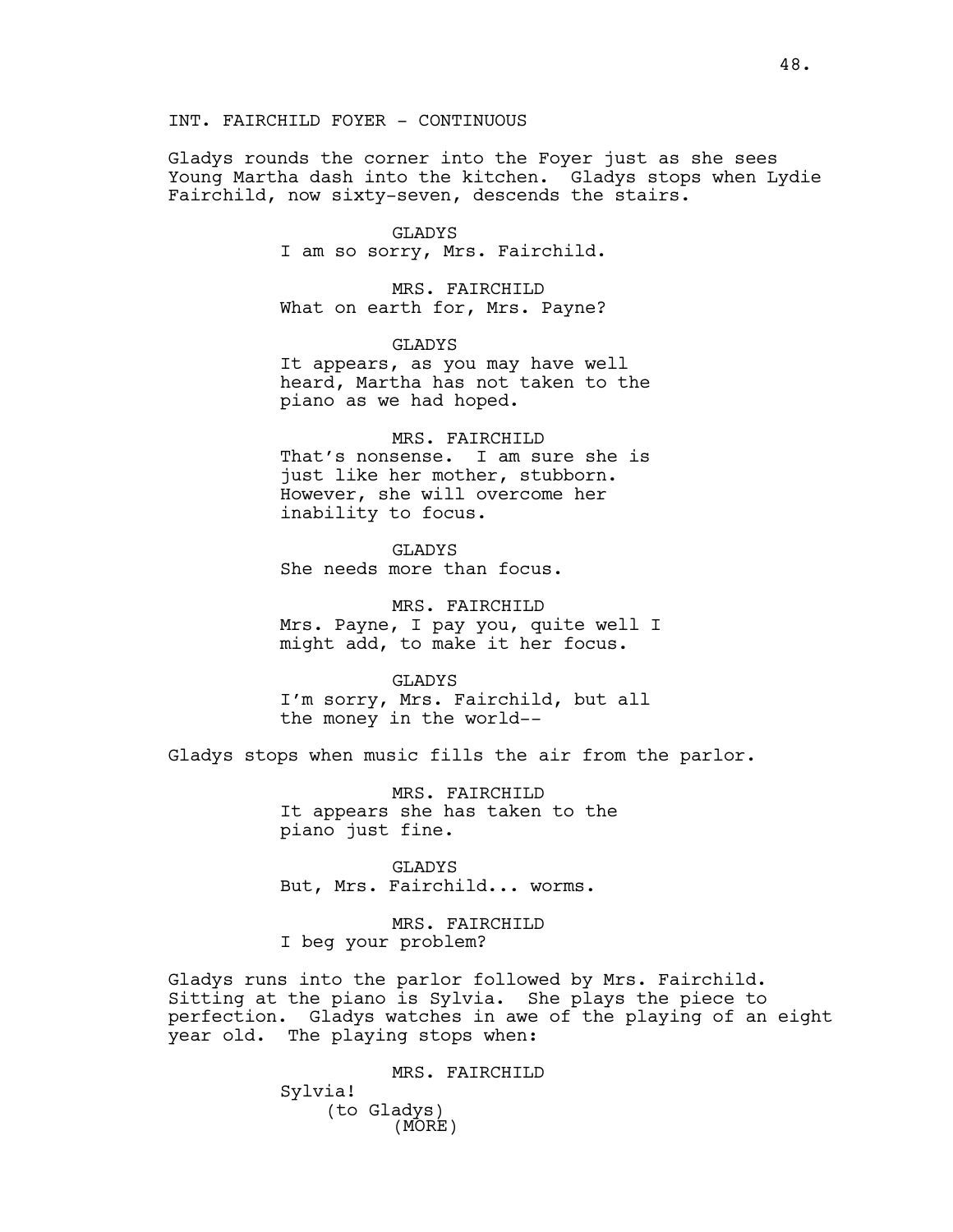Would you please explain why I have been paying you to teach my maid's daughter to play the piano? MRS. FAIRCHILD (CONT'D)

GLADYS

But I didn't--

MRS. FAIRCHILD Sylvia, go summon your mother.

Sylvia runs from the parlor.

GLADYS You must believe, Mrs. Fairchild, I did not teach that girl to play.

MRS. FAIRCHILD She must have learned some way.

GLADYS She always hides behind the chair when I give lessons. That is the only way--

MRS. FAIRCHILD Are you telling me, Mrs. Payne, that plain, young Sylvia learned to play from behind a chair?

GLADYS It is possible. She watched and listened as I instructed... It's obviously not possible that Martha taught her to play.

Sylvia and her mother, HILDI STRAUSS (26), stand in the doorway unbeknownst to Mrs. Fairchild.

> MRS. FAIRCHILD (fuming) It is no wonder my granddaughter has not learned to play with that attitude, Mrs. Payne. (Beat) So, you are telling me that an uneducated child of a maid has far more talent than my granddaughter who came from a well-traveled, welleducated family?

Gladys notices Sylvia and Hildi standing in the doorway. Mrs. Fairchild turns to see them both standing there.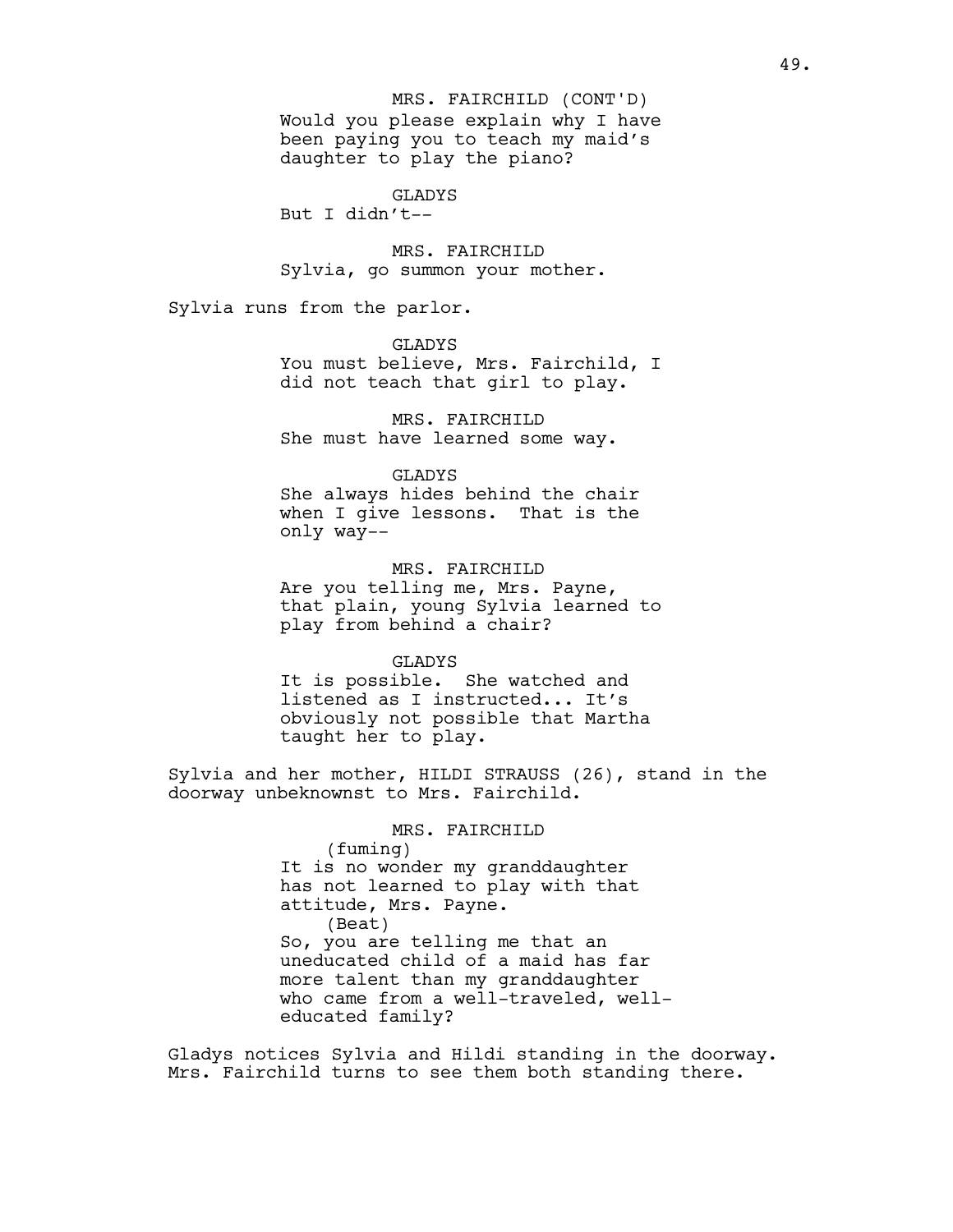HILDI (German accent) I am sorry, Mrs. Fairchild... won't happen again.

MRS. FAIRCHILD You are quite right, Hildi. I do not want to see your... your child under my roof again. Do you understand?

HILDI But, Mrs. Fairchild. I work all day, there is no one at home--

MRS. FAIRCHILD Do you wish to keep this job?

HILDI

Yes, ma'am. (To Sylvia) Sylvia, gehen schnell.

Sylvia runs out of the parlor. Gladys gathers her sheet music, hat, and wrap.

> MRS. FAIRCHILD Hildi, you can go back to work.

Hildi leaves. Mrs. Fairchild closes ranks on Gladys, ready to distribute more orders.

> MRS. FAIRCHILD (CONT'D) And, where are you going?

GLADYS I believe my services are done.

MRS. FAIRCHILD My granddaughter--

GLADYS Your granddaughter is outside digging for worms.

She charges the front door, then pauses, turns back.

GLADYS (CONT'D) Come to think of it... I'm sure her refinement has prepared her well for that. But, wait. That should be the skills of an uneducated, impoverished child.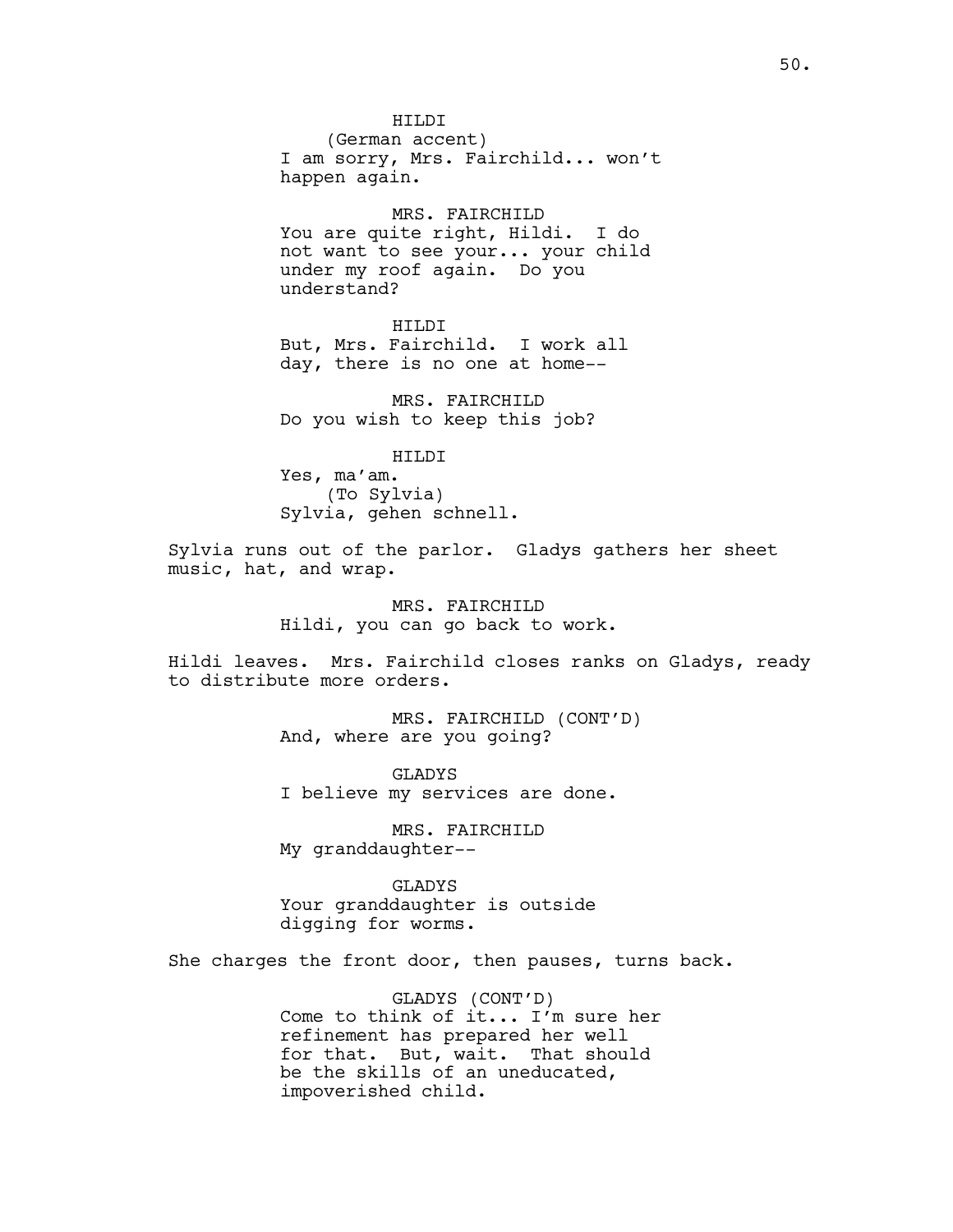Gladys slams the door as she leaves. Mrs. Fairchild stands alone in the parlor, stunned.

INT. FAIRCHILD ESTATE - PARLOR - DAY

SNOW falls outside the window. Mrs. Fairchild watches as she sips on a hot cup of tea. She moves her gaze to the beautiful Christmas decorations that fill the house.

The room is silent, only the TICK-TOCK of the Grandfather clock is amplified by the quiet. She finally rests her gaze on Emily's piano against the wall.

Hildi steps into the doorway. Mrs. Fairchild is not distracted from her gaze on the piano.

> HILDI Will there be anything else, ma'am? (Beat) It is Christmas Eve... do you have any plans?

Mrs. Fairchild, after a beat, sets her cup down and smiles at Hildi.

> MRS. FAIRCHILD No. Since Mr. Fairchild died.

HILDI The grandchildren... Martha?

MRS. FAIRCHILD Spending the winter in Florida, I believe.

HILDI You don't want to join them?

MRS. FAIRCHILD It's a swamp. No wonder Spain gladly sold it to us. (Beat) What about you and your family?

HILDI Mr. Strauss will be working. Sylvia, young August, and I will stay at home. I have my own house to clean, laundry.

MRS. FAIRCHILD I see. How is Sylvia? I haven't seen her much lately.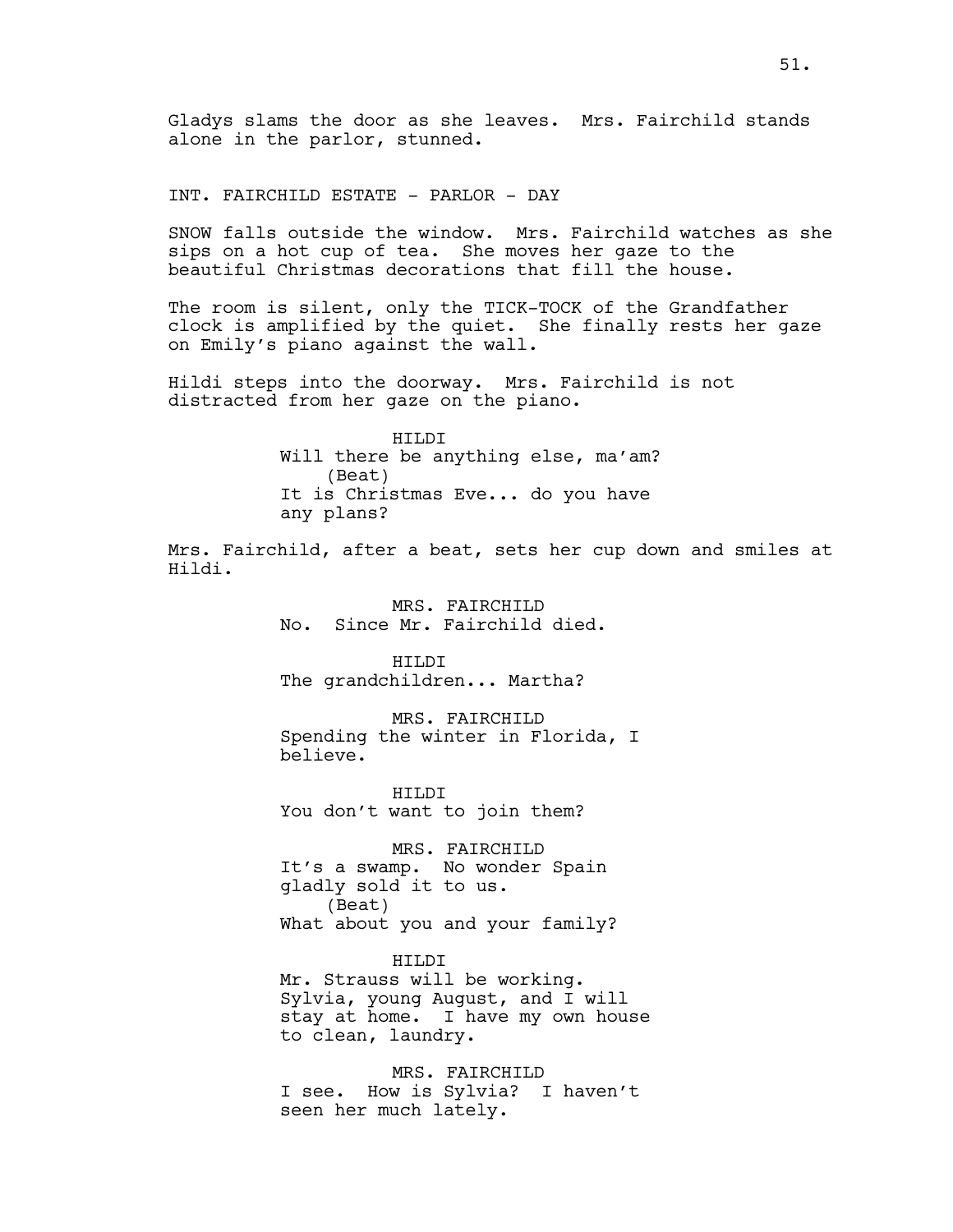HILDI But, Mrs. Fairchild--

MRS. FAIRCHILD I know. You don't have to remind me. I have become a selfish woman in my old age. Look what it has gotten me... alone for Christmas. (Beat) I wasn't always this way, Hildi.

Hildi doesn't respond. Mrs. Fairchild looks at her.

MRS. FAIRCHILD (CONT'D) Go home to your family.

## HILDI

Yes, ma'am.

Hildi leaves. Mrs. Fairchild walks to the piano and strokes the wood with the same compassion Emily would give it. She sinks on to the bench in despair. She is distracted by the sound of the back kitchen door SLAMMING. Hildi has left.

> MRS. FAIRCHILD (Calls out) Hildi?... before you leave?

The house is silent. The grandfather clock strikes two and the CHIMES fill the room. Mrs. Fairchild runs to the coat rack in the foyer, wraps herself, and exits the front door.

INT. AHLSTROM'S PIANO MAKERS - LATER

Mrs. Fairchild enters the showroom. The BELL above the door RINGS. Gladys organizes SHEET MUSIC on a shelf. She approaches Mrs. Fairchild with stern disdain.

> GLADYS I'm sorry but the store is closing. It's Christmas Eve.

> MRS. FAIRCHILD Yes, I know. This won't take long.

> > GLADYS

I have work.

Mrs. Fairchild follows Gladys to the sheet music.

MRS. FAIRCHILD (CONT'D) I am sure you remember my maid's daughter, Sylvia.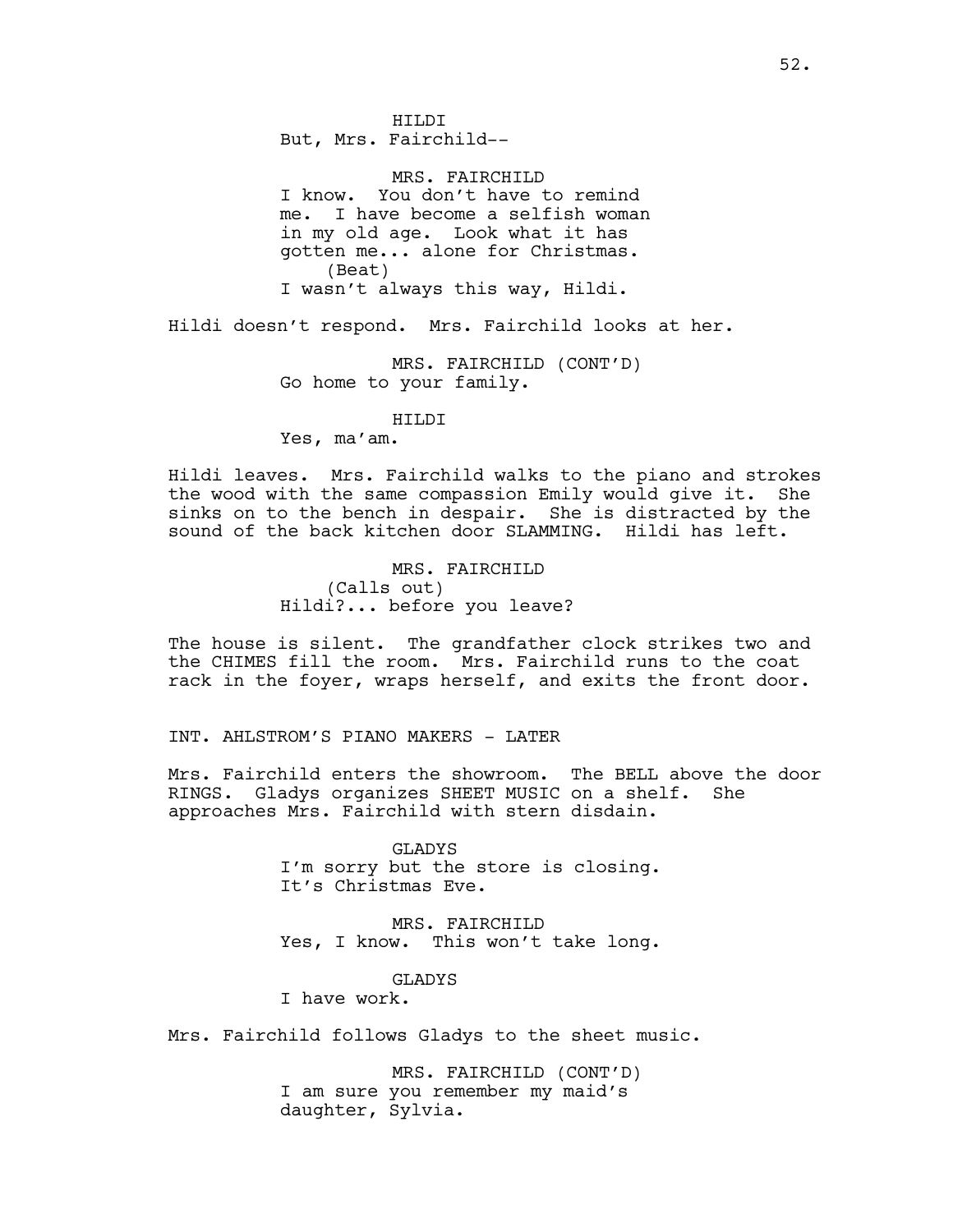GLADYS It is a day I shall never forget.

MRS. FAIRCHILD I would like you to teach Sylvia to play the piano. I'll pay for a year's worth of services.

Gladys stops shelving music and turns to Mrs. Fairchild.

GLADYS How am I to know you won't just change your mind on a whim?

MRS. FAIRCHILD I will pay you in advance.

GLADYS May I ask why?

MRS. FAIRCHILD There's more, Mrs. Payne. Please, I beg you to hear me out.

Gladys hesitates a moment, then nods, waiting.

INT. STRAUSS HOUSE - MORNING

A small, narrow Shotgun House. Hildi bakes cookies in the kitchen. Sylvia darns socks next to a hurricane lamp. They both stop when there is a KNOCK on the front door. Hildi wipes her hands with a rag before opening the door.

On the stoop of the house, Mrs. Fairchild stands, heavily wrapped for the weather.

> HILDI Mrs. Fairchild?

MRS. FAIRCHILD I have a request to ask of your daughter, Mrs. Strauss.

HILDI This is Christmas day, my day off and my house. Besides, my daughter doesn't work for you.

MRS. FAIRCHILD This is not that kind of a request. (Beat) May I come in? It is dreadfully cold out here.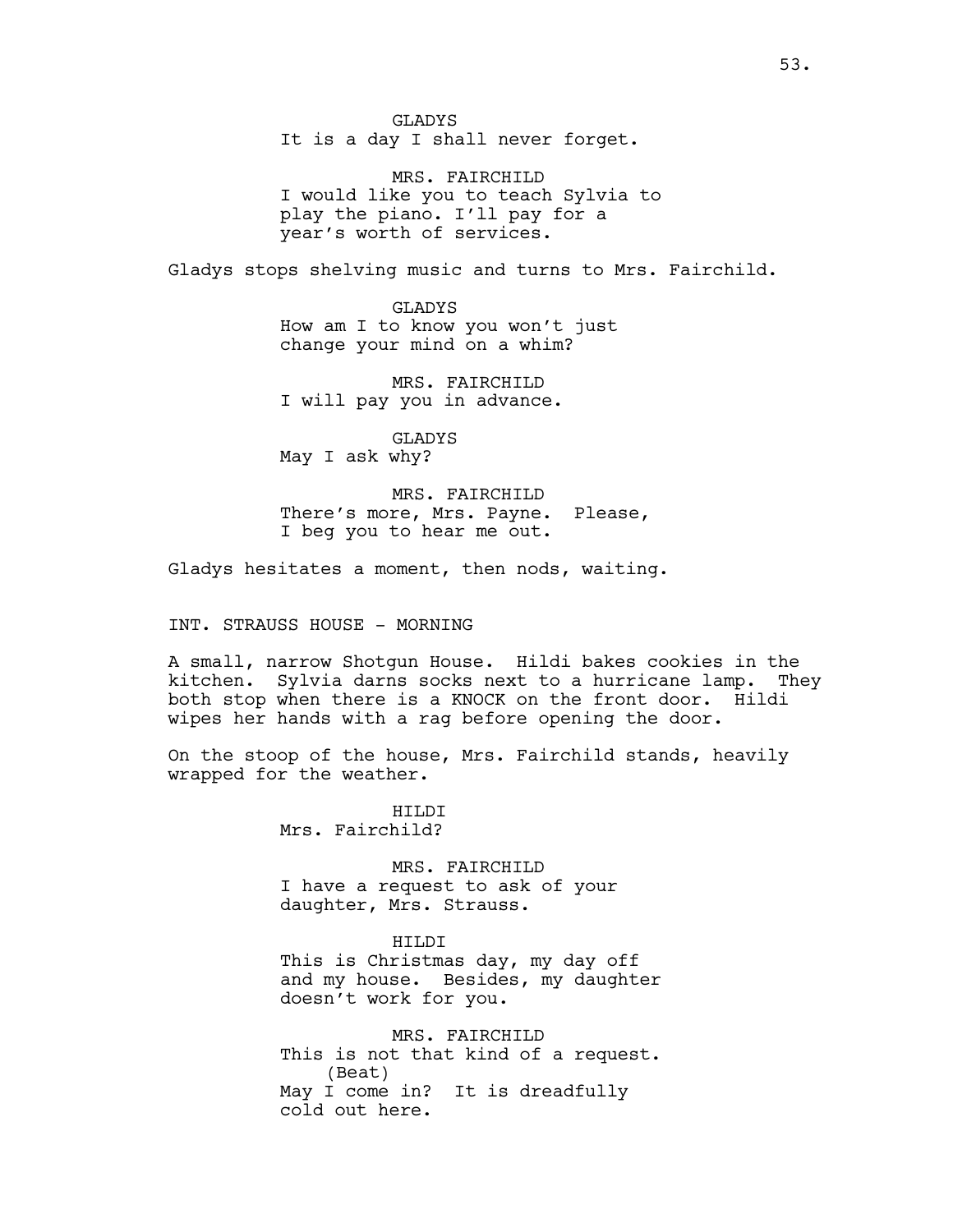## HILDI Yes, of course.

Mrs. Fairchild enters the modest house. She looks around and smiles. Sylvia puts the sewing away and stands.

> HILDI Does my house amuse you?

MRS. FAIRCHILD Of course not. Please forgive my enthusiasm. May I sit?

Hildi directs Mrs. Fairchild to a chair with torn fabric. Mrs. Fairchild sits without a second thought.

> SYLVIA Merry Christmas.

MRS. FAIRCHILD

Oh, my heavens. I don't recall ever hearing you speak.

HILDI She knows her place.

MRS. FAIRCHILD Now, to my request. In a matter of moments, two men will come through that door with my piano.

HILDI I'm sorry? Your piano?

MRS. FAIRCHILD Yes. It is my hope Sylvia will use her brilliant talent and learn to play the way we all know she is fully capable.

HILDI

I don't--

## MRS. FAIRCHILD

I will not accept no for an answer. Besides, Gladys Payne will be here Monday afternoon to begin her weekly lessons.

HILDI We couldn't possibly--

SYLVIA

Please, Momma!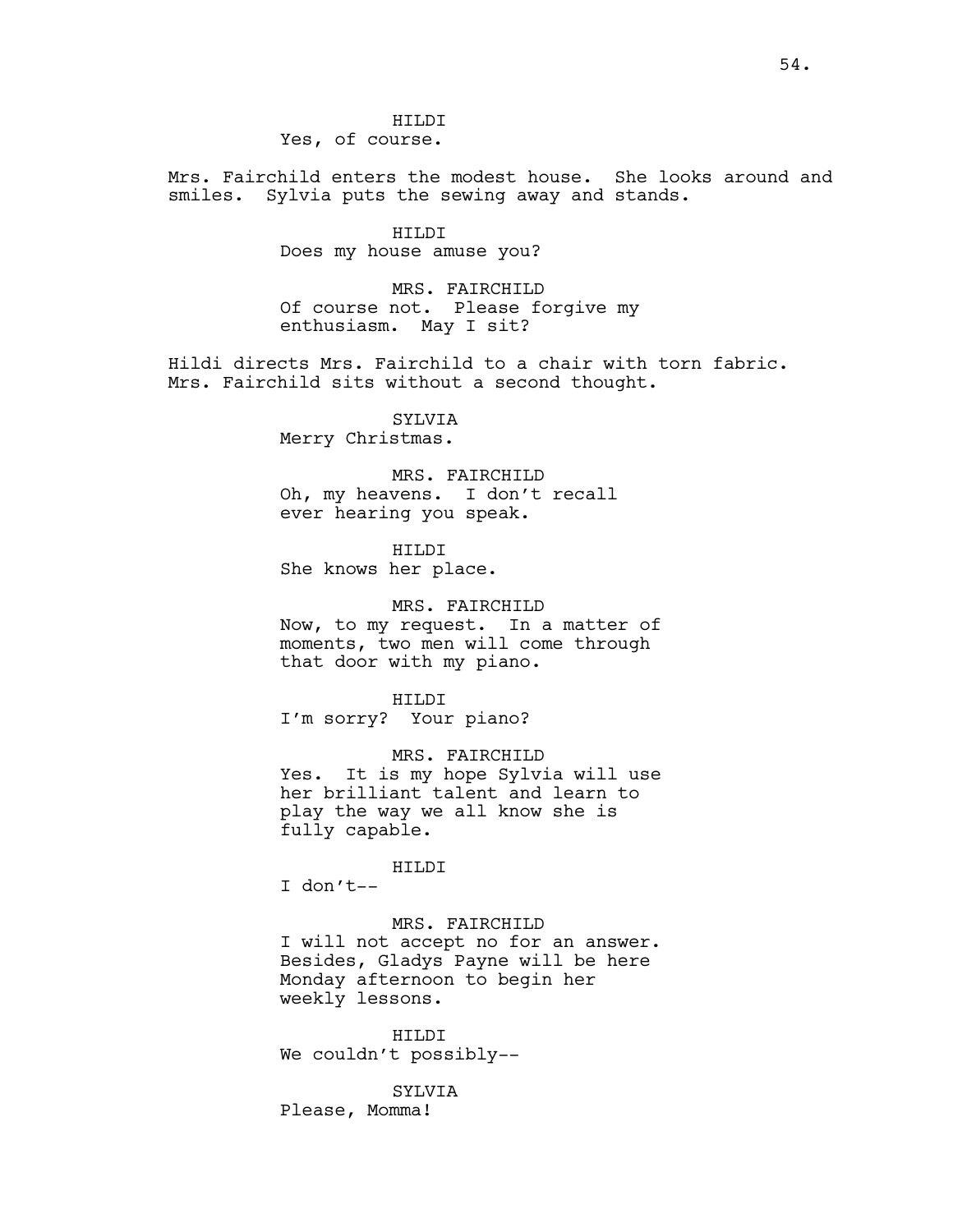HILDI Sylvia, you don't understand.

MRS. FAIRCHILD Oh, I believe she does. She is destined for great things... and to give joy to others with her gift. (Beat) You never knew him, but a wonderfully gifted man built this piano so his wife could experience the joy of playing. I know this sounds absurd, but I bought it from her when she needed a cow more.

HILDI

Not absurd.

MRS. FAIRCHILD I bought it thinking I would find joy in this piano.

HTLDT It is beautiful.

MRS. FAIRCHILD Yes, it is. As much as I enjoy its beauty, it was not made for that purpose. It was made to be played.

HILDI But, your daughter and granddaughter...

MRS. FAIRCHILD Forced, for my sake. They hate me for it, among other things. That is not joy, only emptiness. (Beat) Please, I give this with my whole heart. Don't begrudge me this moment on Christmas day?

Sylvia walks and stands in front of Mrs. Fairchild.

SYLVIA Will you come to hear me play?

Mrs. Fairchild wells up with tears. She grabs Sylvia and holds her tight. Hildi watches the moment with great joy.

CUT TO: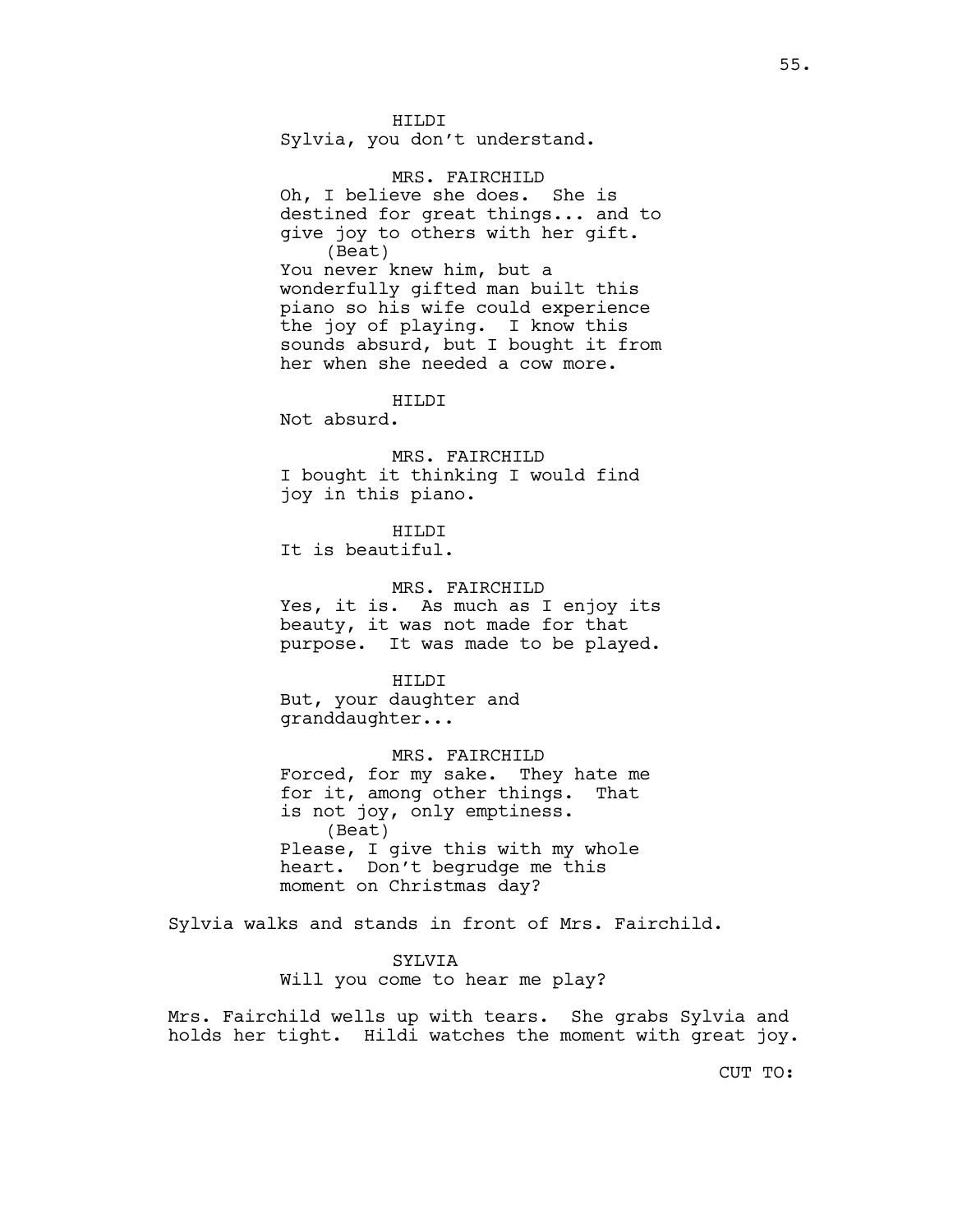INT. FAIRCHILD ESTATE - FOYER

Martha walks Cat to the front door.

MARTHA I'm sorry I couldn't be of more help.

Cat smiles and shakes Martha's proffered hand.

**CAT** No, it's all right. Thanks for your time, Mrs. Warner. I enjoyed just coming up here and...

Cat notices Martha has shifted her attention to a MAID coming down the stairs dusting the banister. Cat glances at the maid, then back at Martha.

> CAT (CONT'D) Mrs. Warner? Are you okay?

MARTHA (to herself) What was her name?

CAT

What are you talking about, Mrs. Warner? Whose name?

MARTHA

The maid... the maid we had back then. Grandmother gave her the piano... I'm sure of it.

**CAT** You-you remember?

MARTHA

Yes, it was most certainly the maid. I remember Grandmother telling me... Her name was Hildi... Hildi Strauss.

**CAT** You're sure?

MARTHA

Quite certain... yes... she had a daughter, younger than me, but I don't remember her name.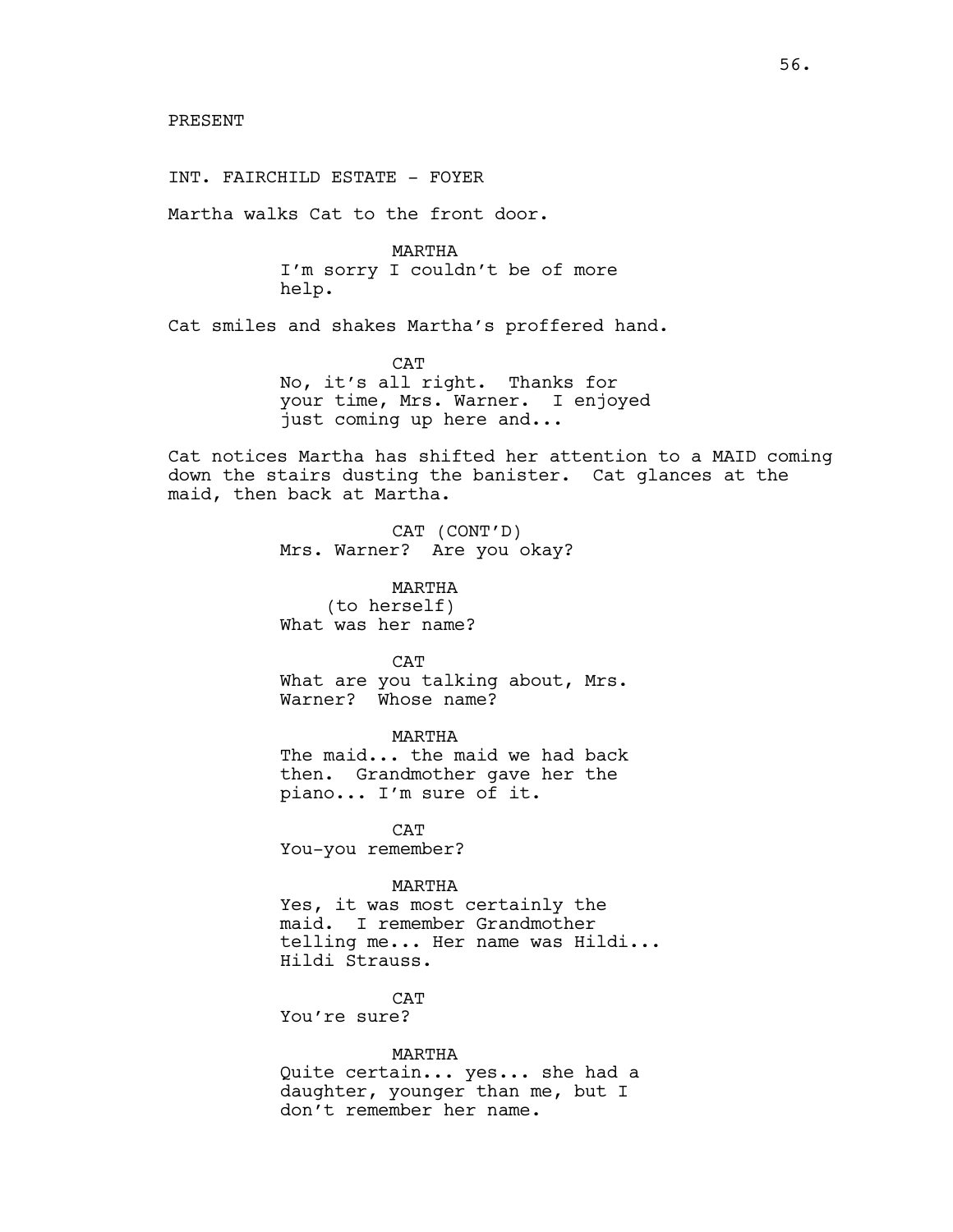Before Cat realizes what she's doing, she throws her arms around the old woman's neck.

> **CAT** Thank you, Mrs. Warner!

Martha just laughs and hugs her back.

EXT. EDGEWATER HOUSE - LATER

It's getting dark as Cat returns to the inn. She pauses on the sidewalk to take in the Christmas lights, twinkling against the night sky.

Smiling, she continues up the walk to the front door.

INT. DINING ROOM - MOMENTS LATER

Cat enters to find everything dark and quiet. A light spills from under the kitchen door, accompanied by the soft sounds of clinking plates.

INT. KITCHEN - CONTINUOUS

Cat enters to find Sean standing over the sink rinsing plates and putting them in the dishwasher.

> $CAP$ Where is everyone?

Sean puts in the last plate and turns to her.

SEAN They all checked out today. You'll be my only guest until my holiday regulars get here in a few weeks... that is, if you're planning on staying that long?

He's fishing. Cat smiles, but avoids a direct reply.

CAT

I visited with Martha Warner today.

SEAN

And?

CAT And she remembers her grandmother gave the piano to one of their maids... a Hildi Strauss.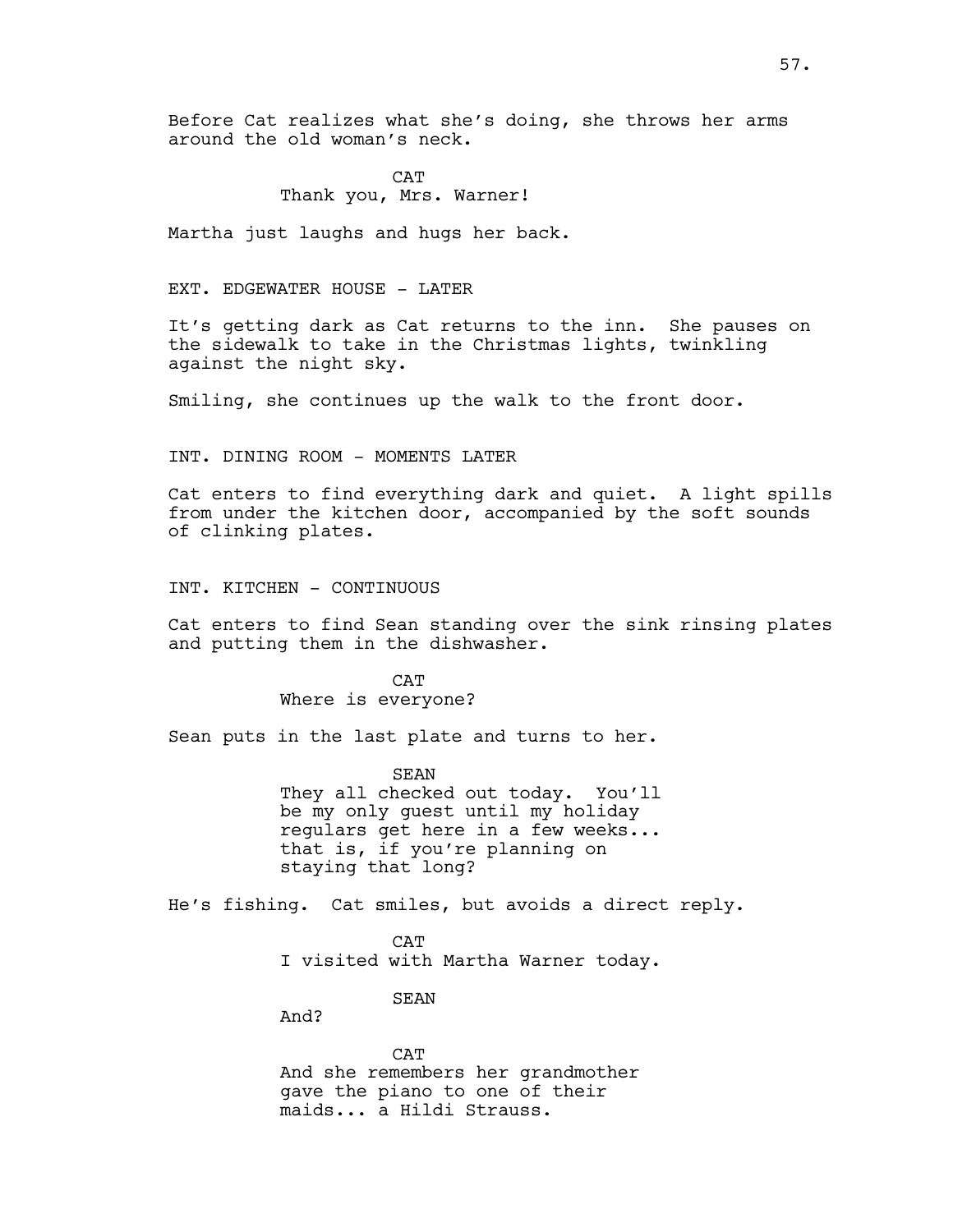**SEAN** You should contact her family.

**CAT** Well, I would if I knew exactly who to contact and where they were.

SEAN Maybe it won't be that hard to track them down.

Sean grabs the local phonebook from under one of the cabinets. He places it on the counter and cracks it open.

> SEAN It's old fashioned, but a good place to start.

**CAT** Considering we're finding someone in the past, I'd say your instincts are brilliant.

Sean takes pleasure in the compliment. Cat joins him at the counter. She moves in close and places her hand on his shoulder as he scans the pages.

### SEAN

Hildi... H...

Cat lets him search for a moment, smiles and gently...

CAT I know it's been a while, but shouldn't we be in the S's for Strauss?

SEAN (with a sigh) I feel my brilliance fading away...

Cat ignores his comment to lessen the moment.

CAT Strauss, if I were guessing.

Sean flips to the S's and runs his finger and stops at the first initial H before continuing on.

> SEAN No Hildi. It was a long shot. I'm sure she's long passed. (Beat) (MORE)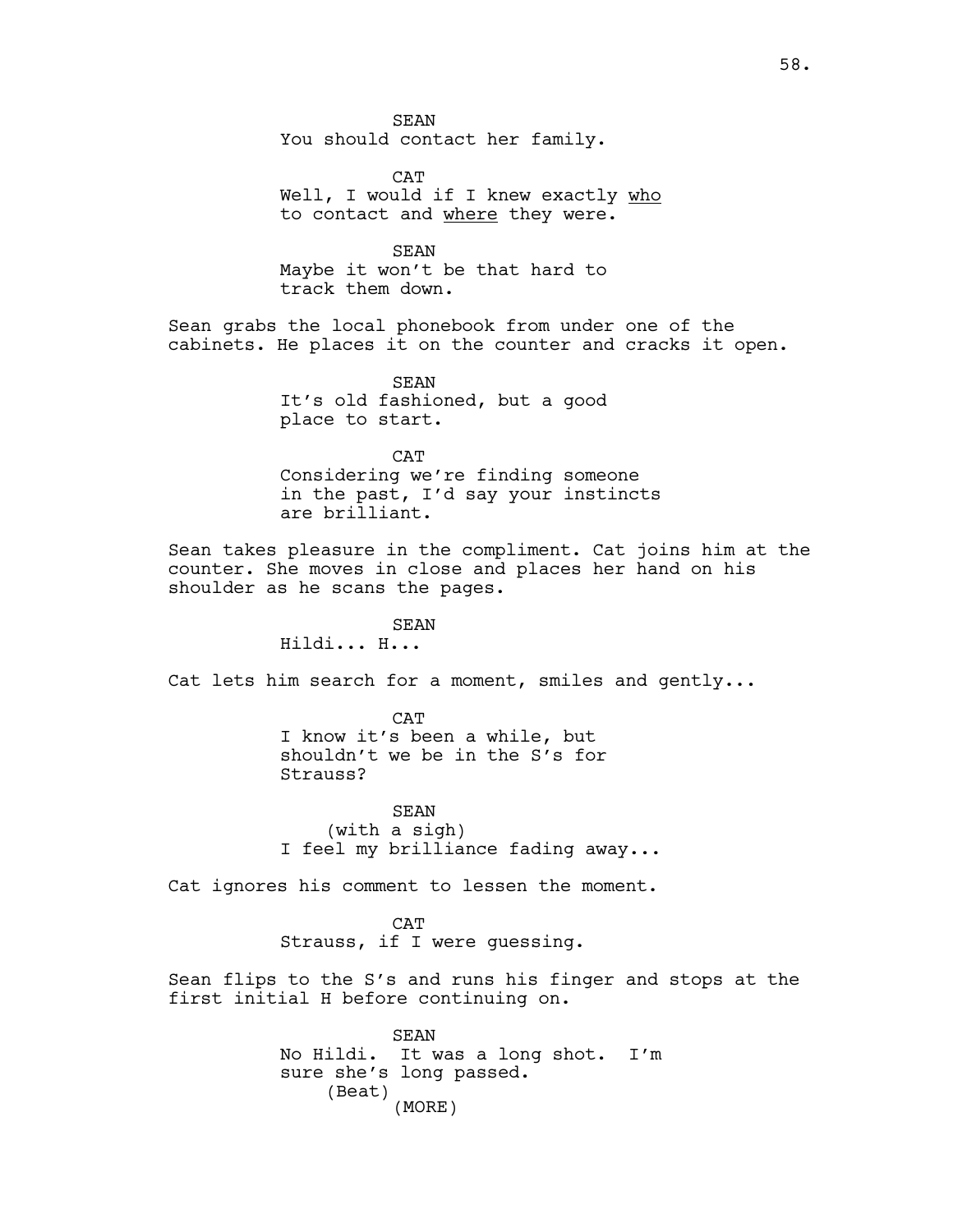**CAT** 

We?

SEAN (shrugs, hesitates) I don't have that much to do around here until the other guests arrive. I could help you out, if you want.

**CAT** (smiling) I'd like that.

INT. CITY HALL RECORDS - DAY

Cat and Sean sit across from one another at a table with several large books spread out around them.

> **CAT** This is ridiculous.

SEAN I don't understand why they don't have all of this on the computer.

The RECORDS SECRETARY drops another stack on the table.

SECRETARY You going to do it?

Sean glances up, a bit sheepish, and Cat bursts out laughing. The secretary smiles despite herself.

> SECRETARY (CONT'D) (points to the new stack) It could also be in these.

Cat groans and drops her head to the table. With a sigh, Sean pulls the first book off of the new stack.

INT. CITY HALL RECORDS - HOURS LATER

Cat stares bleary-eyed at one of the books. Sean runs his finger down a column... until he suddenly comes to a stop.

SEAN

Here it is.

Cat looks up at him, blinking her tired eyes.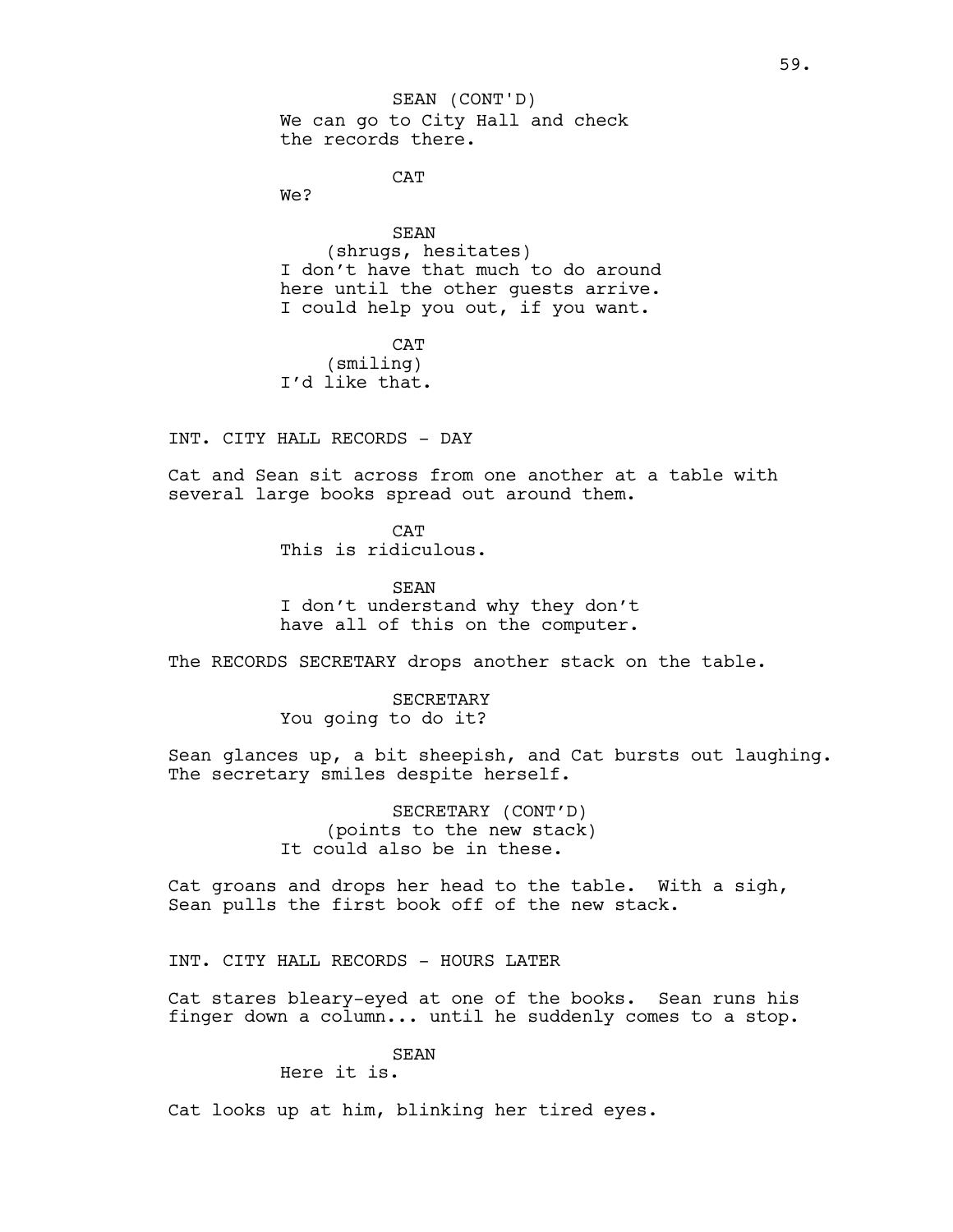**CAT** 

What?

Sean shoves the book towards her and points to a list of names near the bottom.

> SEAN August Strauss and his wife Hildegard. Looks like they were first generation Germans. Two children are listed in this census, a daughter Sylvia and also a son named August.

**CAT** What year was this?

SEAN (checking the book's cover) Looks like 1924... the kids could still be alive.

 $CAP$ At least it's a lead.

SEAN It's getting late. Why don't I introduce you to some local flavor this evening. We could use a break.

**CAT** I'm really anxious--

SEAN Come on. Besides, the Strauss' may turn in early.

**CAT** First thing tomorrow...

SEAN First thing.

He grins warmly. Cat blushes, but a smile plays on her lips.

EXT. JAMESTOWN STREET - EVENING

Sean and Cat walk down the sidewalk in the lightly falling snow looking at the Christmas decorations in store windows.

Cat pauses at one store that has a whole Christmas village on display. She studies the little family figurines.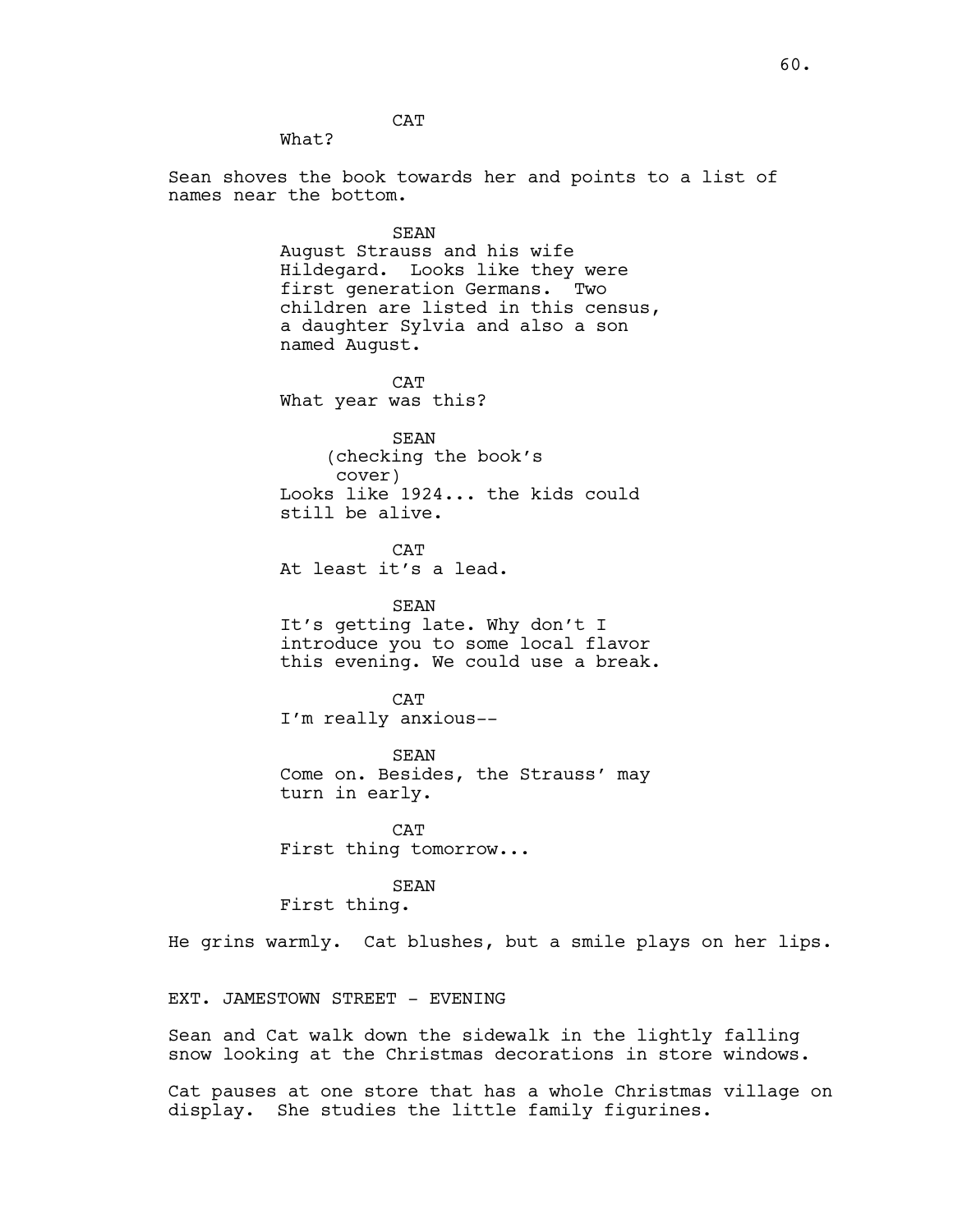**CAT** Do you have any family, Sean? SEAN My mom raised me. She died about a year after I got married. After that, it was just Hope and me. And now... **CAT** It's just you... She nods, understanding. Suddenly, she straightens and continues down the sidewalk. Sean follows. After a while, Sean stops and turns to Cat. SEAN You know what we should do? **CAT** What? SEAN Go ice skating! CAT (skeptical) I haven't ever been on ice skates in my entire life. SEAN It's about time we changed that! He grabs her hand, and they hurry off, their laughter drifting up into the night. EXT. ICE RINK - LATER MONTAGE Cat shuffles carefully on the ice as Sean glides smoothly beside her. She makes short strides with her arms out at her sides for balance.

With Sean's guidance, Cat makes a full circle around the rink. She thinks she's got it. Then, a KID shoots around her, and she loses her balance, but Sean catches her.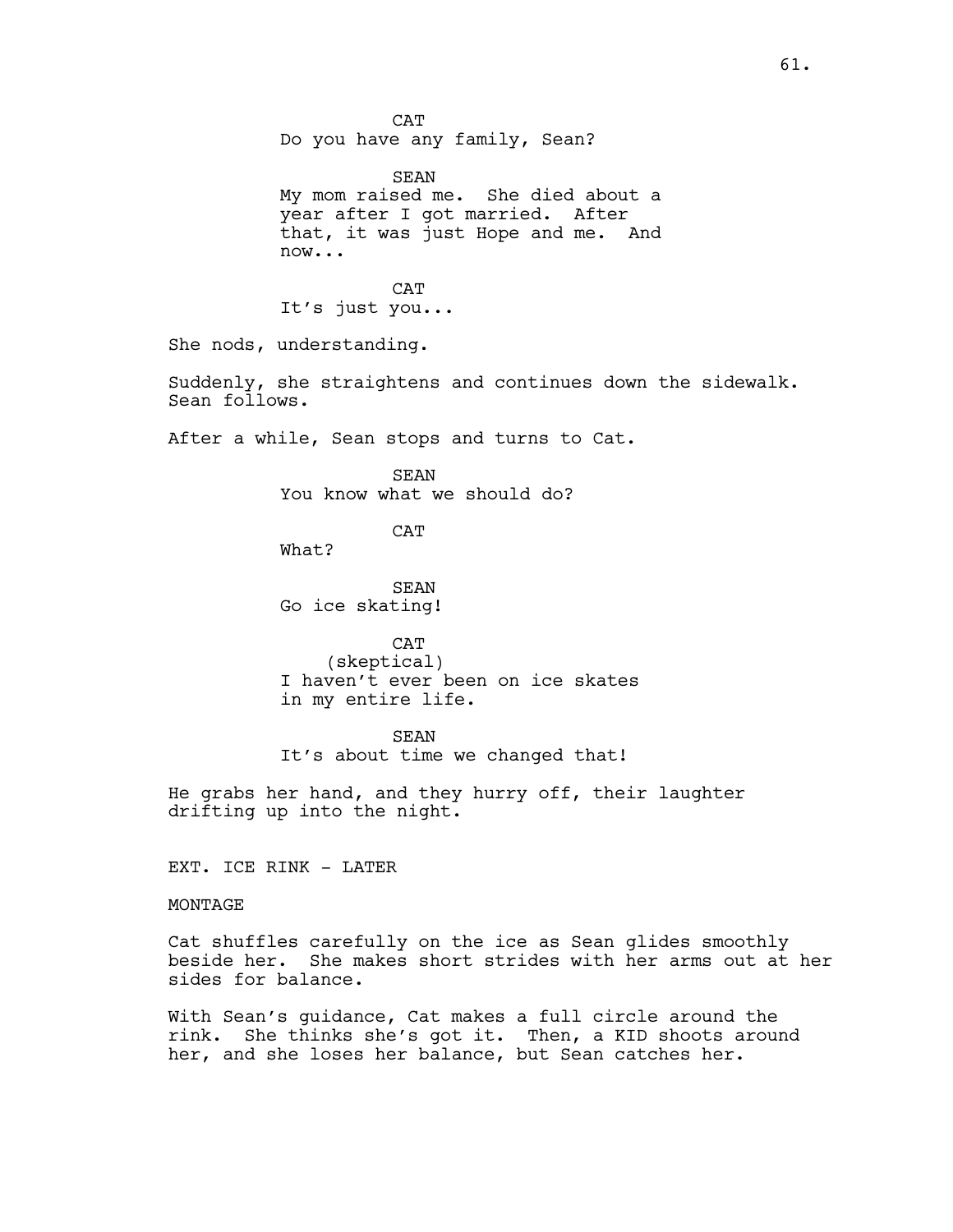Cat looks up at Sean in surprise. Sean steadies her with sure arms. A moment passes between them, an almost kiss, but the kid shoots by again with a "Sorry!" Sean sets Cat firmly back on her feet. She's a little put off, but then he reaches for her hand. Hand-in-hand, they skate around the rink together as the other skaters weave around them, laughing and giggling. END MONTAGE INT. SEAN'S CAR - DAY Cat checks the paper and scans apartment buildings. CAT Are you sure you wrote down the right address? SEAN 4239 Beatrice Street... you didn't expect it to still be here? **CAT** I guess I hoped. SEAN What about that place? He points to a tiny house - the lone holdout to development nestled between two large apartment buildings. Cat squints to read the address on the door. **CAT** 4237... Must have been next door. SEAN

(unbuckling his seat belt) Well, it couldn't hurt to ask.

EXT. BEATRICE STREET HOUSE - MOMENTS LATER

Sean stands back as Cat rings the doorbell.

Seconds later, a YOUNG ASIAN WOMAN with a BABY on her hip opens the door, but leaves the screen shut. She stares at them, a questioning look on her face.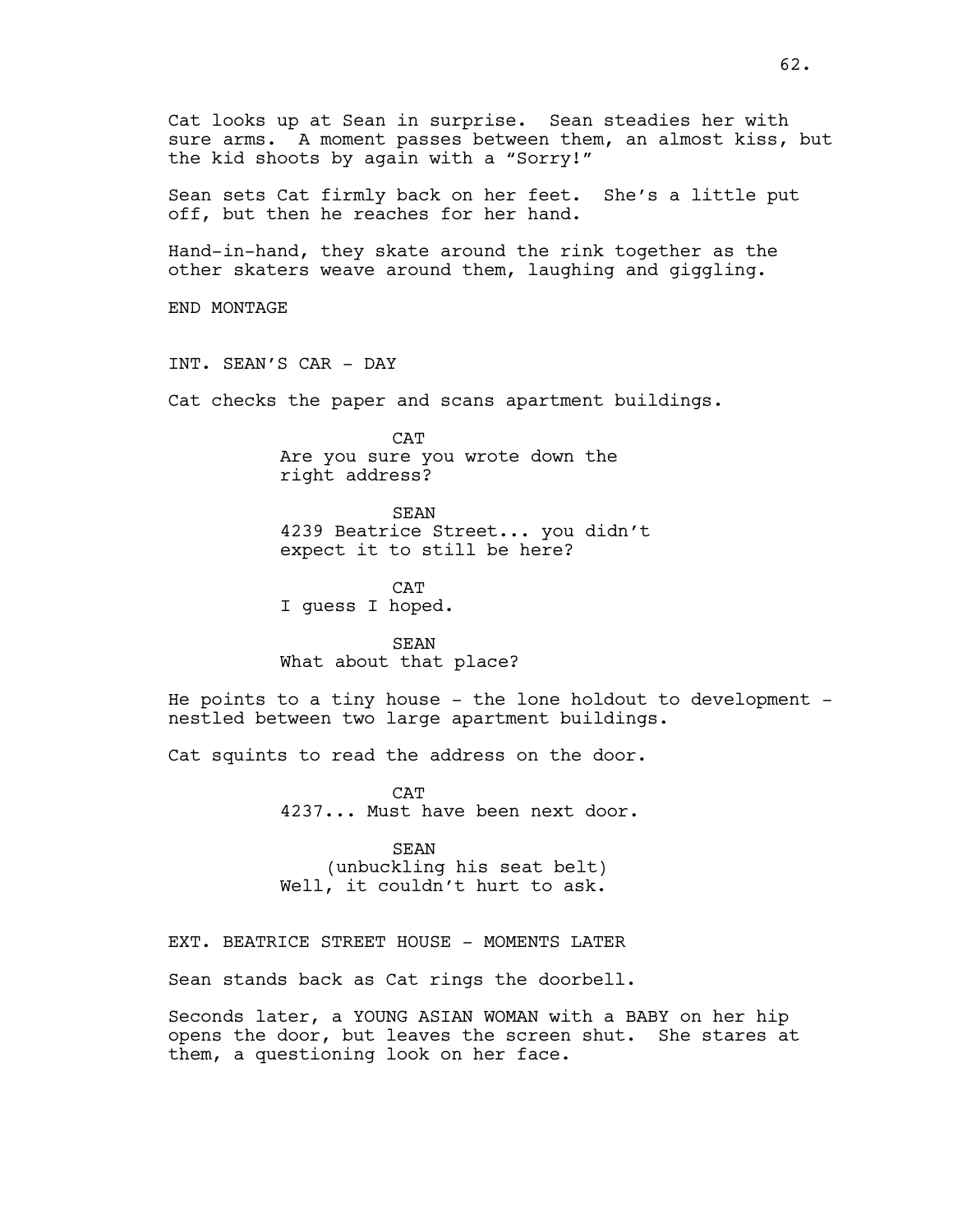**CAT** Do you know anything about a house that used to be next door?

The woman continues to stare.

CAT (CONT'D) Or, um, the Strauss family? Have you heard of the Strauss'?

WOMAN (shaking her head) I don't know anything.

She slams the door. Cat turns to Sean.

**CAT** 

I guess that's a no.

The lock on the door clicks shut behind her.

SEAN A definite no.

They head back towards the car.

EXT. EDGEWATER HOUSE - NIGHT

Cat sits out on the front steps, looking up at the sky. Sean comes out the door carrying a blanket. He drapes it around her shoulders and sits down beside her.

SEAN

Are you going to keep looking?

Cat tugs the blanket tight around her.

CAT Maybe I should just let it go.

SEAN

And go home?

Cat glances at him, silent for a moment.

**CAT** I've just never had anything concrete to hold onto... to prove that I came from somewhere other than the Richmond, Virginia, Home for Orphans.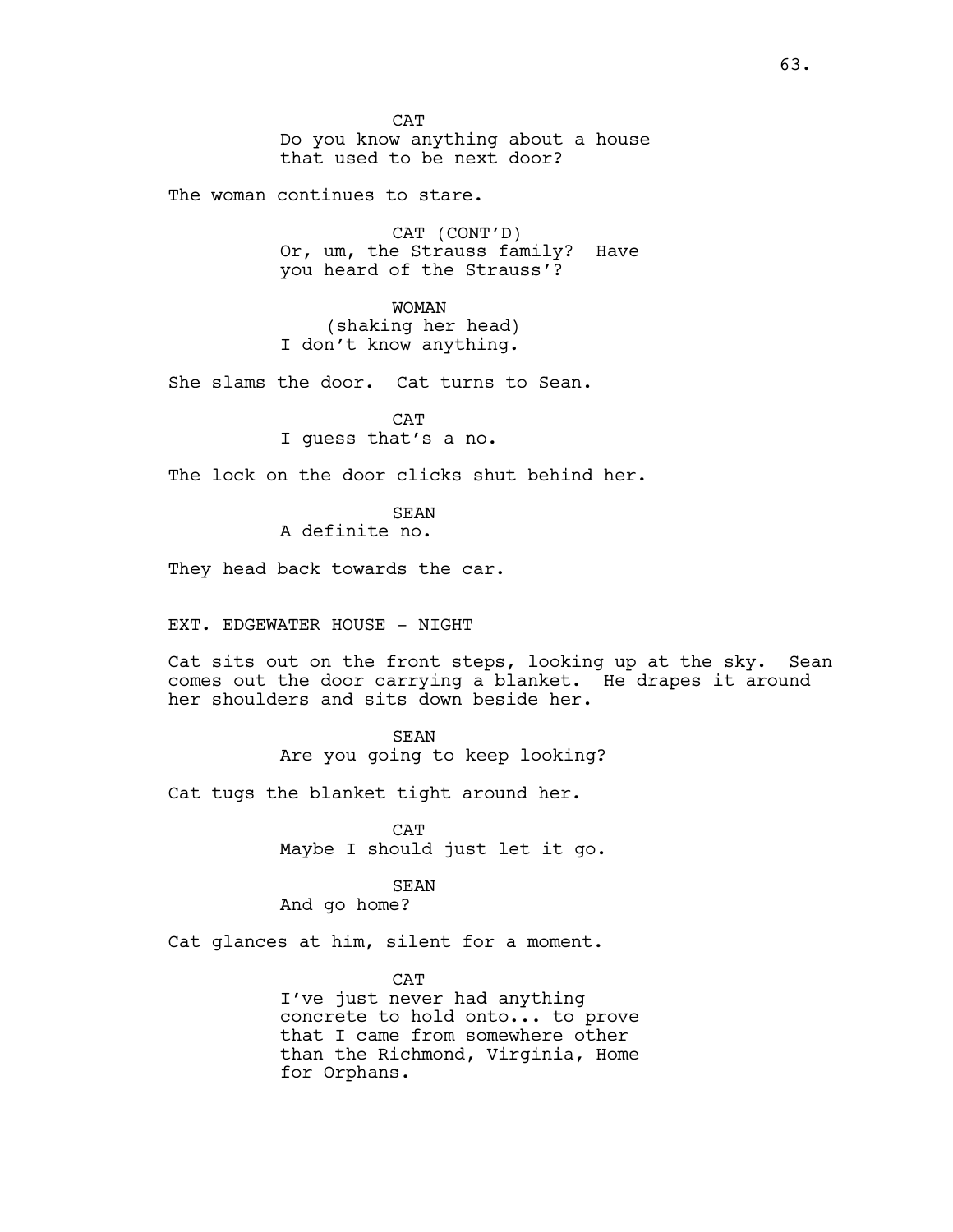Cat looks back up at the sky, but Sean keeps his gaze on her as they sit together in silence.

INT. DINAH'S COFFEE SHOP - DAY - TWO WEEKS LATER

Cat sits with the photo and the journal in front of her and a half-full cup of coffee by her hand.

Dinah swings by the table and refills her cup.

DINAH Been hearing some fun chatter about you and Sean the past few weeks.

 $C<sub>D</sub>$ I have no idea what you're talking about.

But a hint of a smile plays on her lips. Dinah laughs.

DINAH Believe me, everybody's relieved to see that man smiling again. He's lived in a dark cloud ever since his wife died.

Cat glances up, a mix of surprise and confusion in her eyes.

DINAH (CONT'D) You didn't know?

**CAT** We haven't really discussed... I mean, I guess I didn't ask...

DINAH It was cancer. A few years ago now. Absolutely broke his heart.

They glance up at the JINGLE of the bell on the door to see Samuel ducking inside, rubbing his hands together for warmth.

He smiles at them, then makes his way up to the counter.

DINAH (CONT'D) Guess that old goat's gonna want some service. (Beat) Cat, let me tell you, Sean's been devastated for a long time now. If he's smiling, it means something.

She pats Cat's hand and heads off back to the counter.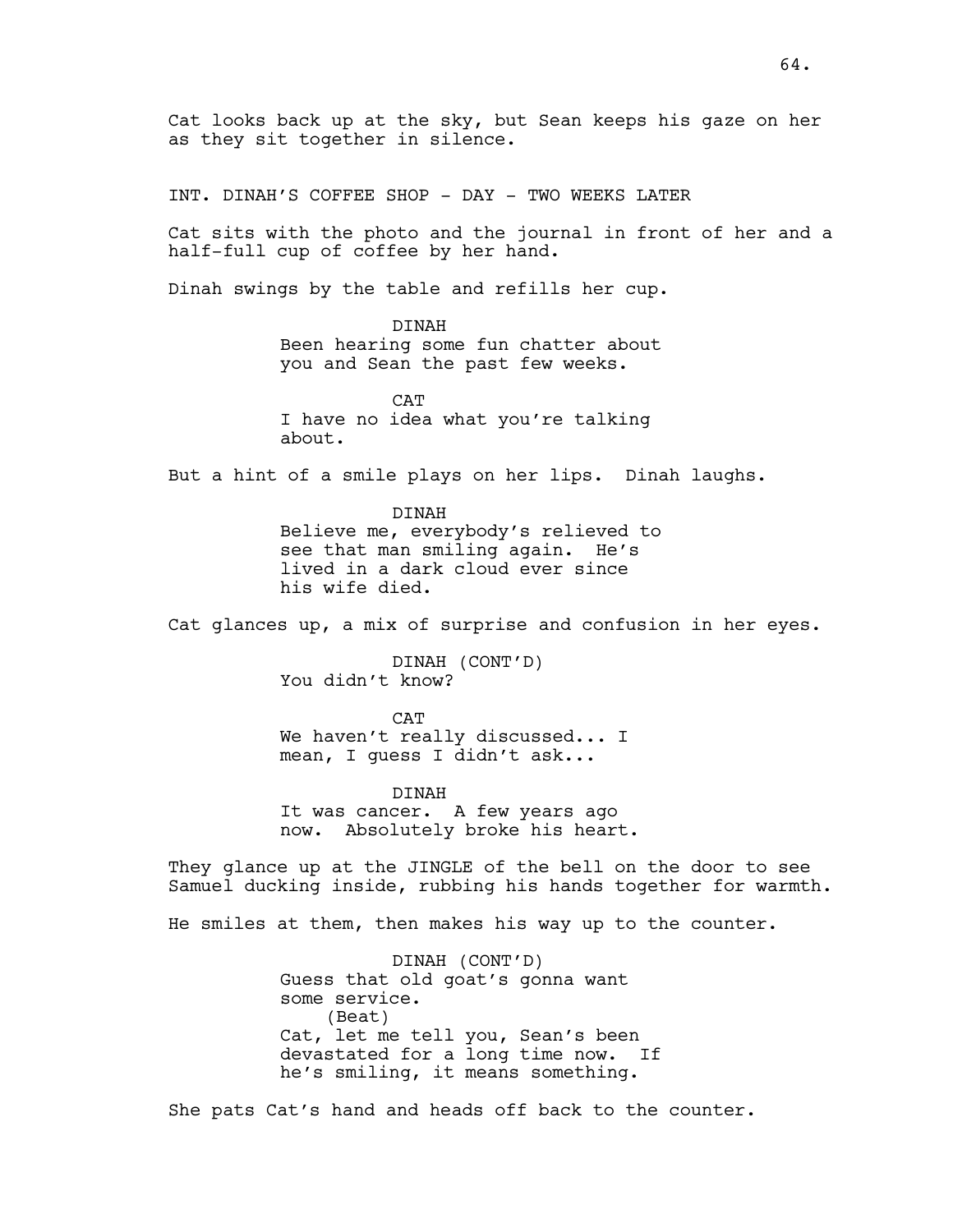Cat looks down at the photo of Emily and Charles until - a few seconds later - Samuel sits down across from her, his own coffee in his hand.

> SAMUEL I trust you've got your Christmas shopping done! Only five more days, you know!

Cat pushes the photo off to the side.

CAT The good thing about not celebrating is that you don't have to worry with all that.

SAMUEL But the joy of the season is in giving to others.

Cat flips a few pages in the journal and doesn't answer.

SAMUEL (CONT'D) Well, I was sure you'd caught the Christmas spirit by now.

**CAT** 

Hardly.

SAMUEL Really? I was certain I spotted you and Sean out ice skating a couple of weeks ago.

She looks up, frowning, but Samuel doesn't break his smile.

SAMUEL (CONT'D) Well, if it isn't Christmas that's kept you here, I can only assume you have yet to find your piano.

CAT I'm looking for the daughter of the woman who had it last. I found records of the son's death last week, so the girl - Sylvia - is my last hope.

SAMUEL Where have you looked?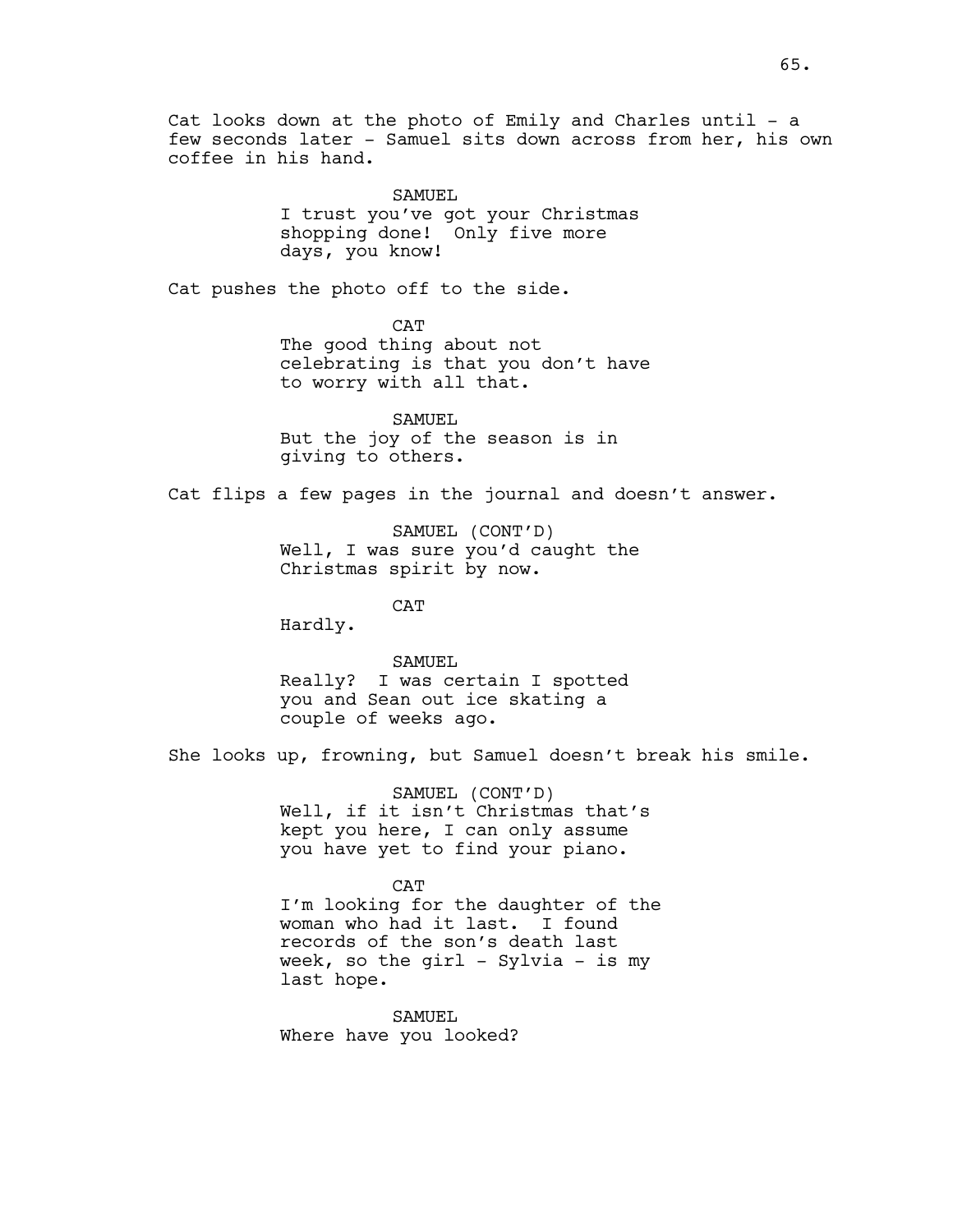**CAT** You name it, I've been there. City Hall, the Internet, the library, the newspapers... everywhere.

#### SAMUEL

You mustn't give up! This town has an abundance of wonderful little trinkets of historical information. You never know what you'll find... or where it'll lead you.

**CAT** Well, where do you suggest I look for these "trinkets."

Samuel grins at her over his coffee.

SAMUEL

I may just have an idea or two. But first, you have to be open to seeing them.

Cat studies him skeptically, but he just smiles on.

INT. EDGEWATER HOUSE - KITCHEN - LATER

Cat bursts into the room, excited. Sean, balancing on a foot stool to reach the top shelf in the pantry, pokes his head out the door at the her entrance. Cat takes pause - a moment of hesitation - at his warm smile.

With a steadying breath, she takes a couple of steps forward.

CAT I know the next step!

Sean teeters just a bit. He tries to reestablish his balance on the stool. His foot catches the rim of a bushel basket of potatoes. Best laid plans...

Sean's foot catches the basket as he falls to the kitchen floor. The potatoes scatter throughout the kitchen. Cat rushes to his aid.

> **CAT** Oh, Sean! Are you okay?

Sean opts to play it up by staying on the floor feigning pain. Cat checks him for broken bones. Sean, pleased with the attention, can't help but milk it. He winces in pain.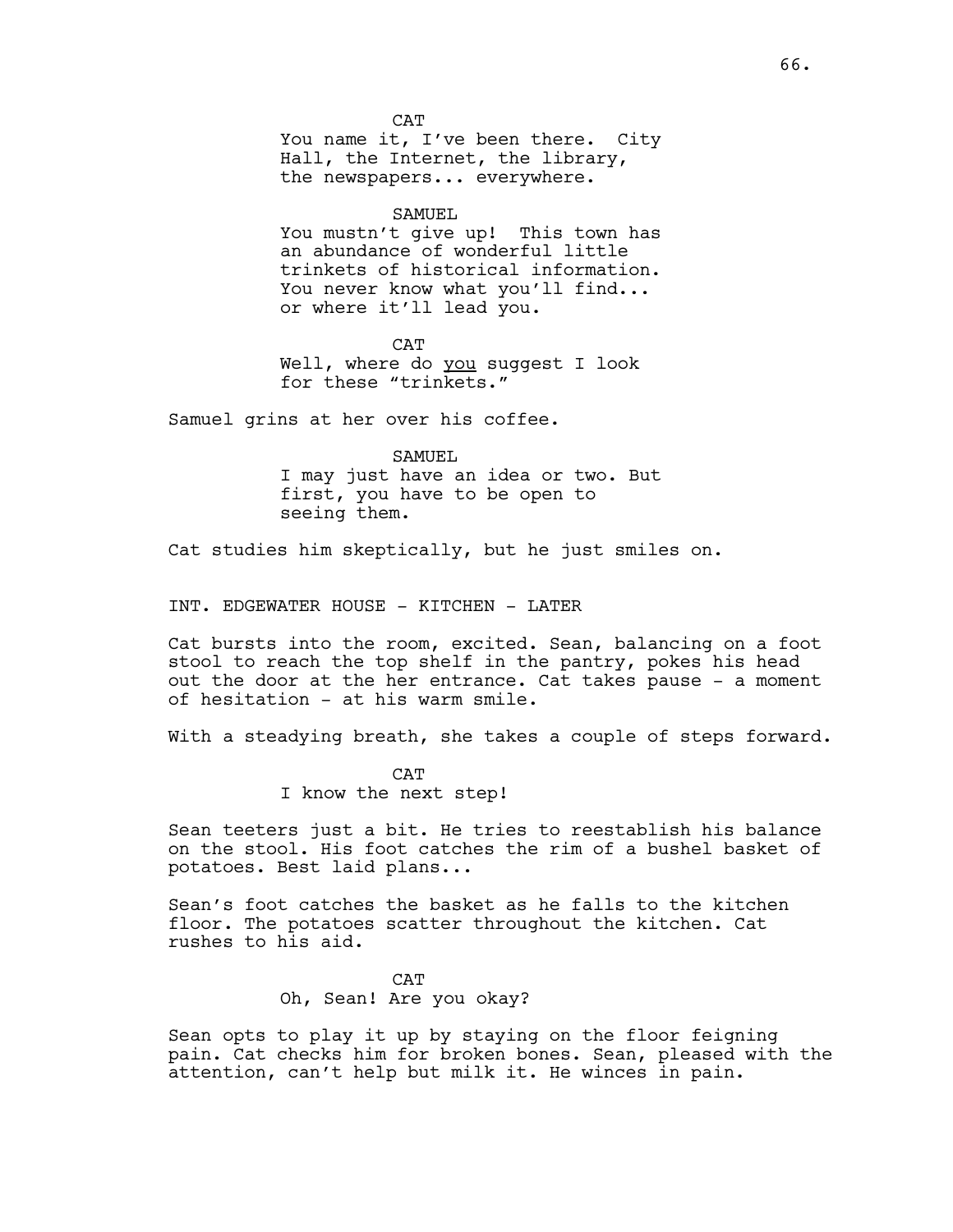SEAN You know, my ankle hurts a little.

Cat rubs Sean's ankle.

CAT This one?

SEAN Sure, that works. But, you know... I think my neck...

Cat rushes to his neck and rubs. Sean can't hold it much longer and bursts out laughing.

Realizing the tease, Cat playfully slaps his gut. Sean grabs his stomach as he sits up.

> CAT (CONT'D) I suppose you think you're funny? What were you doing in there?

SEAN Taking stock. My holiday guests start arriving in the morning.

**CAT** Well, I hope they like mashed potatoes.

Both laugh as they look at the scattered potatoes.

SEAN

I can't tell you how long it's been since I laughed so hard.

He gazes at Cat, catches her eye. Embarrassed, Cat scurries on the floor and grabs potatoes. Sean takes in Cat a moment longer, then gathers potatoes of his own.

> SEAN (CONT'D) I believe my fall stole your thunder. So what's this next step?

**CAT** The Jamestown Historical Society!

SEAN (enthusiasm deflating) Oh.

**CAT** I don't know why we didn't think of it before! Finish your list. (MORE)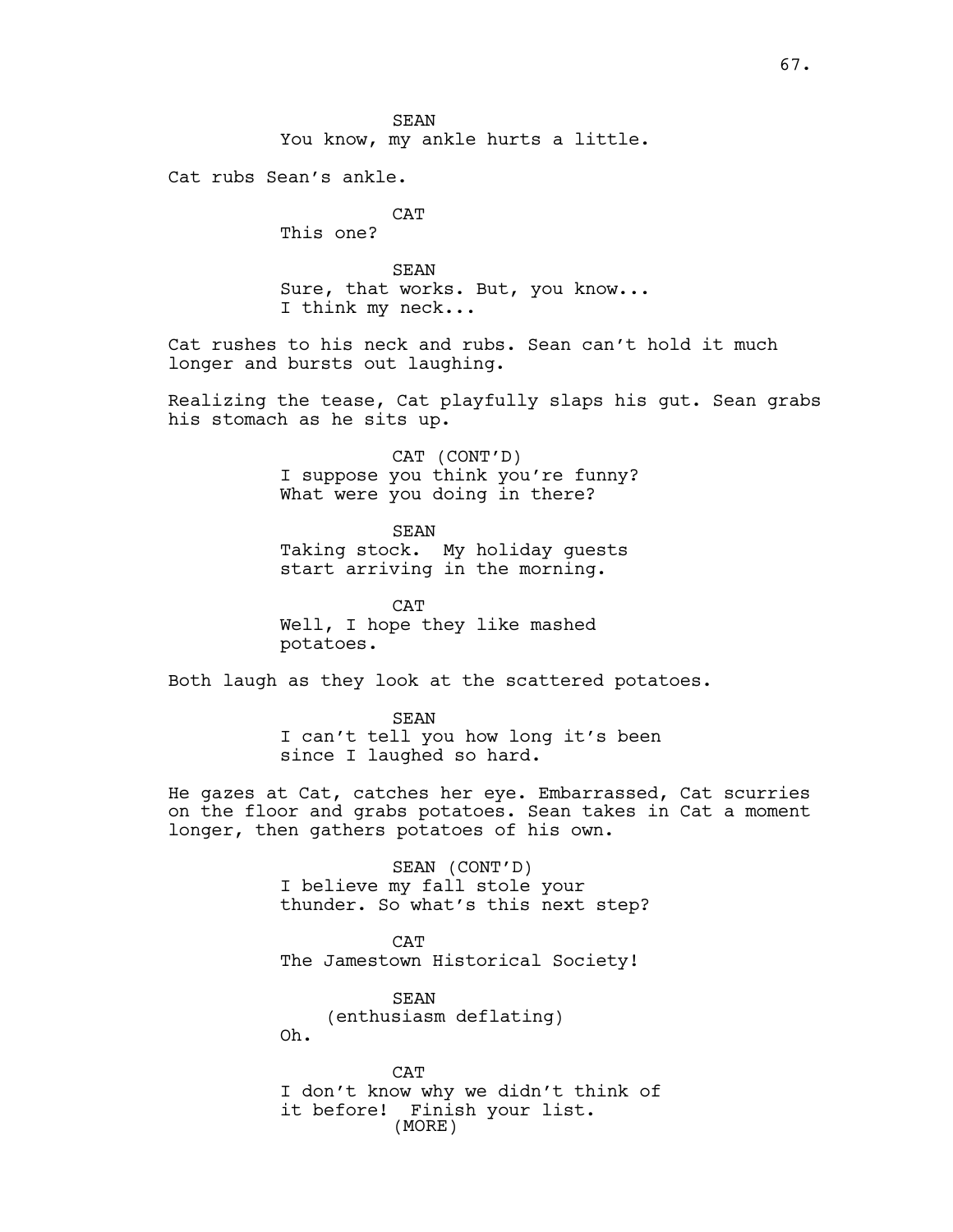We can swing by to ask a few questions on our way to the store. CAT (CONT'D)

**SEAN** I don't think so.

He grabs the basket and loads potatoes with more diligence.

**CAT** 

Why not.

SEAN I've, um, got a lot to do.

He turns his back as to not look at her.

**CAT** Is something wrong?

SEAN No... no, you should just take this one on your own. Okay?

**CAT** 

Okay.

She reluctantly turns to leave.

CAT (CONT'D) I guess I'll go check it out, then.

She nods, hesitates for a moment, then leaves. When he hears the door close, Sean turns around, struggling against the tears already streaming down his cheeks.

EXT. JAMESTOWN HISTORICAL SOCIETY - LATER

Cat walks along the sidewalk, thoughtful, tapping the white picket fence as she walks. She stops at the gate to the a modest, yet elegant Colonial. A shingle hangs over the porch steps, "JAMESTOWN HISTORICAL SOCIETY EST. 1936"

INT. JAMESTOWN HISTORICAL SOCIETY - MOMENTS LATER

A parlor furnished with antiques and old portraits of a number of Jamestown residents.

WANDA BEECHER (50s), a matronly woman stands with her arms crossed and one foot tapping, thinking, as Cat looks on.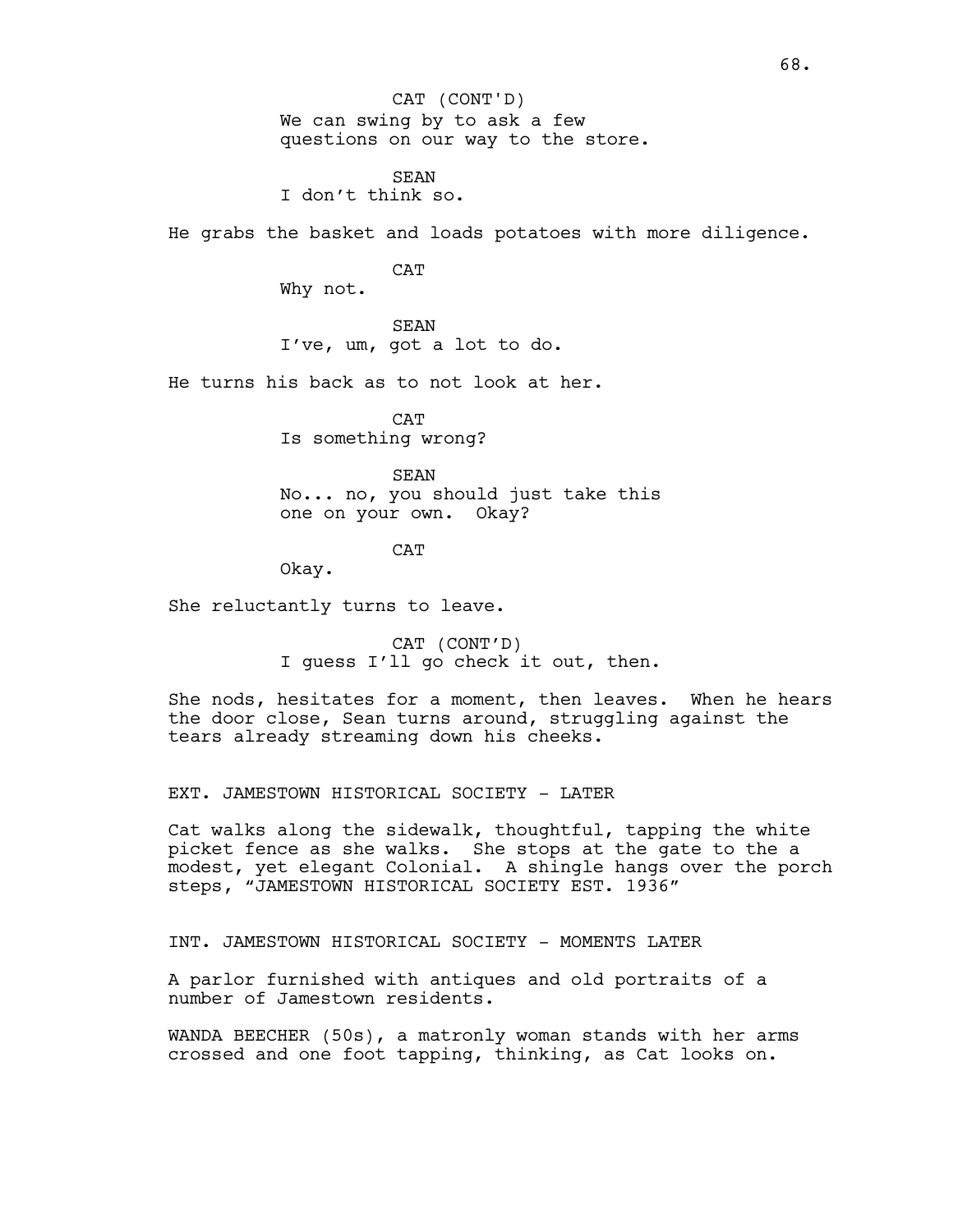WANDA So you're saying Lydie Fairchild gave the piano to her maid?

**CAT** That's what Mrs. Warner told me.

Wanda straights a crystal candy dish on the coffee table.

WANDA Well, generosity was certainly not known as Lydie's strongest trait, but I suppose it could be true.

Cat pulls out the photo of Charles, Emily, and the piano.

**CAT** That's Charles Downum and his wife Emily. He's the one that made the piano and that's it, right there.

Wanda cocks her head, lost in thought, her foot tapping the seconds once again.

> WANDA Now, the maid - you said her name was Hildi - do you have a last name?

**CAT** Strauss. Her daughter's name was Sylvia. I thought she'd be my best connection.

Wanda's foot suddenly comes to a stop as her eyes travel up<br>to the portrait hanging over the fireplace. It's a to the portrait hanging over the fireplace. silhouette of a young woman sitting at a grand piano.

WANDA

Sylvia Star.

CAT

Who?

#### WANDA

(pointing to the portrait) Right there. Sylvia Sternchen Strauss. Her mother gave her the middle name, Sternchen, because it translates to "little star." Sylvia was gaining fame just as WWII was brewing... her agent didn't want her to come across as too German...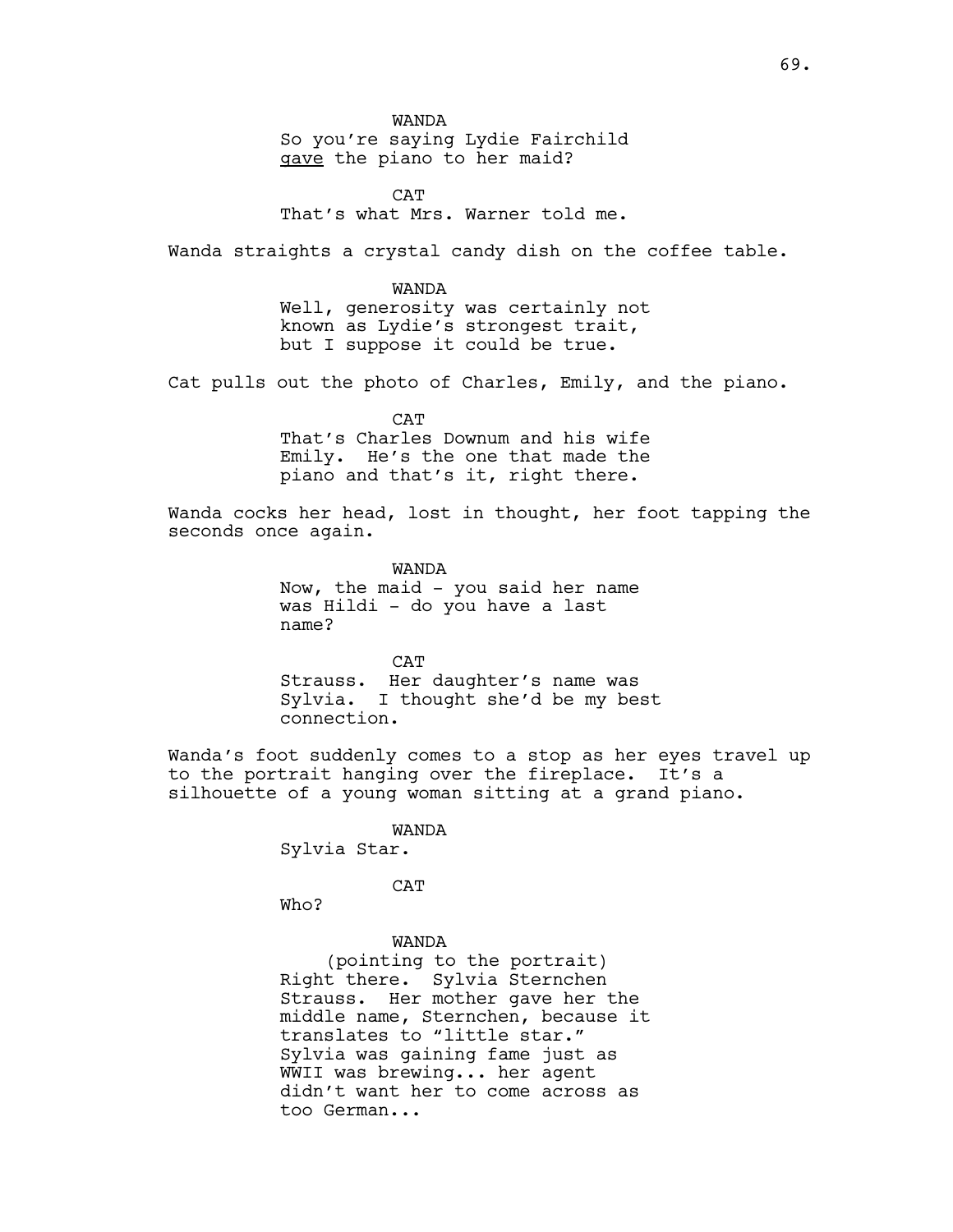**CAT** ... so she became Sylvia Star.

WANDA Plays beautiful, beautiful music. Short of the classics, I've never heard anything like it.

Cat looks up at the portrait of a young Sylvia with a perfect posture, her finger graceful on the piano keys.

> **CAT** Is she still alive?

WANDA Moved back to Jamestown five years ago to retire. She was already in her early nineties then.

She moves around the desk in the corner of the room and rummages through a box sitting on the top. Finally, she comes up with a business card. She copies a number onto a slip of paper and passes it to Cat.

> WANDA (CONT'D) That's her agent's contact number. I think you have to go through him to speak with her.

INT. EDGEWATER HOUSE - DINING ROOM - DAY

Cat helps Sean set the table.

CAT Did everyone get settled in?

**SEAN** Most are already out and about.

He finishes the last place setting and sits.

SEAN (CONT'D) I can't believe Hildi's daughter is Sylvia Star.

CAT It seems she's pretty treasured around here.

SEAN Oh yeah... aside from Lucille Ball, probably our most famous resident. (MORE)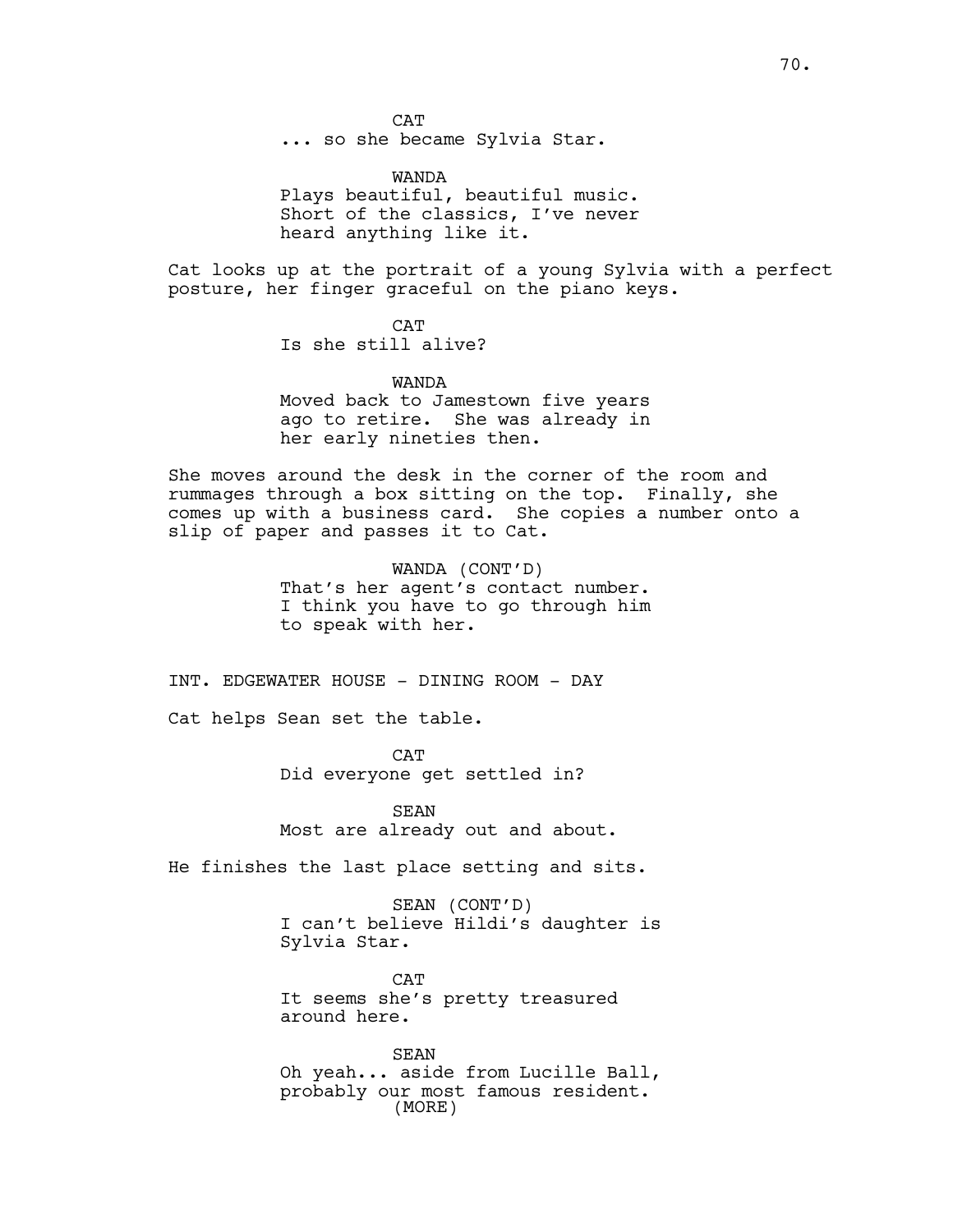(Beat) Did you get through to her agent? SEAN (CONT'D)

**CAT** At first, he stone-walled me, but as soon as I mentioned that piano, I got a meeting with her.

SEAN She probably started out on that piano. She must still have it.

**CAT** Well, he didn't say that. I quess I'll find out tomorrow.

CUT TO:

JAMESTOWN, NEW YORK 1937

INT. STRAUSS HOUSE - DAY

Sylvia, now eighteen, sits at the piano, jacket and white gloves. A suitcase sits next to the piano. Sylvia runs her gloves over the worn keys.

> HILDI (O.S.) Syl? Sylvia.

Hildi, now ten years older, worn, enters the living room from the kitchen. She stops when she sees Sylvia at the piano.

> HILDI (CONT'D) You know, when you get to New York you will have grand pianos to play.

SYLVIA Momma, I'm scared.

HILDI My subigkeit, Julliard is the most prestigious. And, you've worked so hard...

## **SYLVIA**

I know.

Sylvia stands and runs her hand across the top of the piano.

SYLVIA (CONT'D) Take care of her, Momma.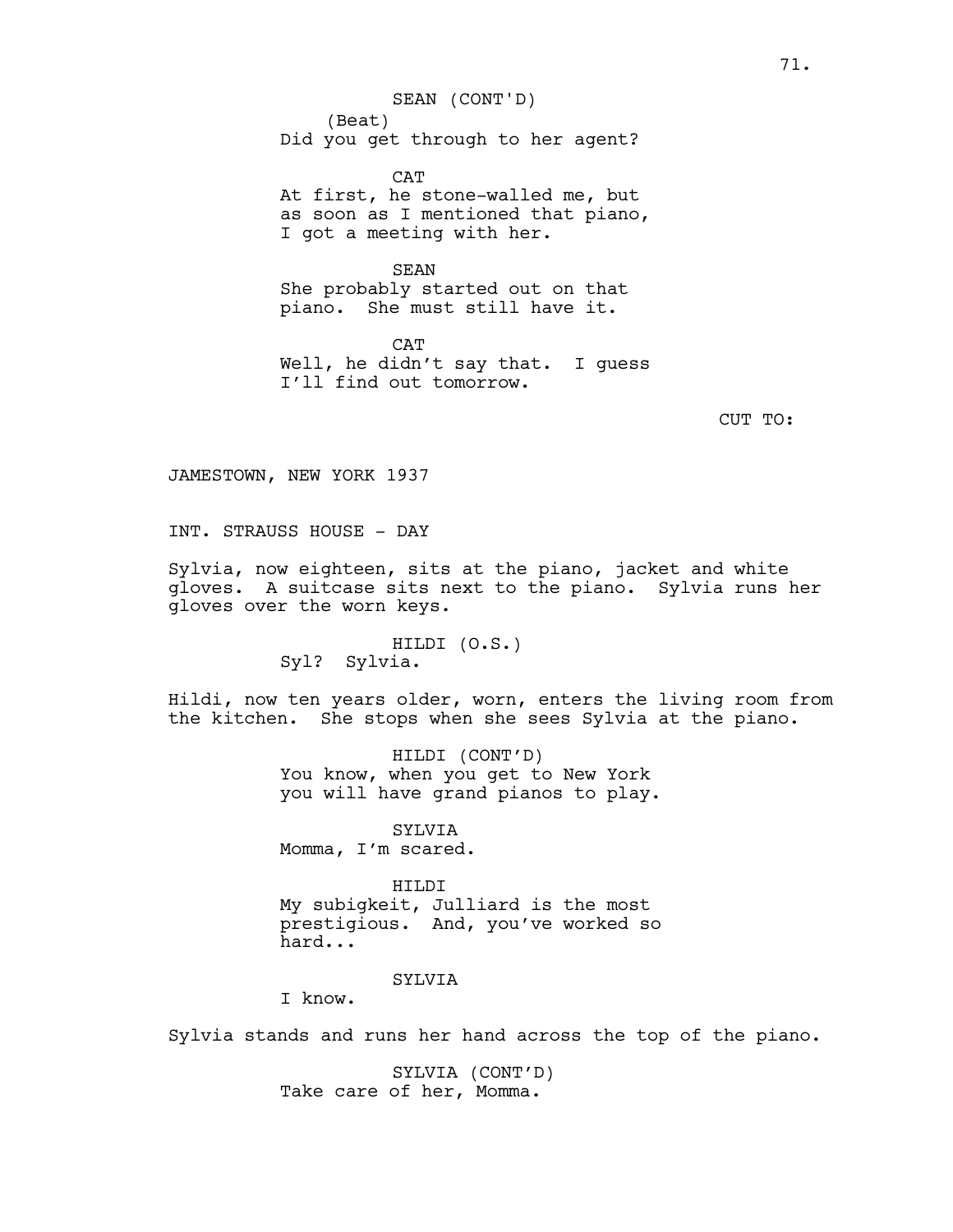HILDI What, the piano? Of course. Now, you are going to miss your train. Your father is outside waiting.

SYLVIA (hugs Hildi) I love you.

HILDI I love you. Now, you go to New York and become a star!

With one last glance at the piano and a kiss for her mother, Sylvia hurries out the door.

CUT TO:

### PRESENT

INT. SYLVIA'S HOUSE - PARLOR - DAY

A HOME CARE NURSE shows Cat into the room, then exits.

Alone, Cat wanders around looking at the photos on the wall and the shiny awards in ornate glass cases.

A GRAMMY sits out on a specially-made pedestal. Cat reaches out to touch it.

> FEMALE VOICE (O.S.) Beethoven was dead, and they had to give that thing to someone.

Cat spins around to find SYLVIA STAR (90s) standing in the doorway, still as tall and graceful as ever. Sylvia strolls into the room.

#### SYLVIA

I find it rather vain to display shrines to myself, but my daughter insists I should be proud of my achievements.

**CAT** (finding her voice) Are you? Proud of your achievements?

Sylvia cocks her head thoughtfully as she sizes Cat up. Then, she smiles.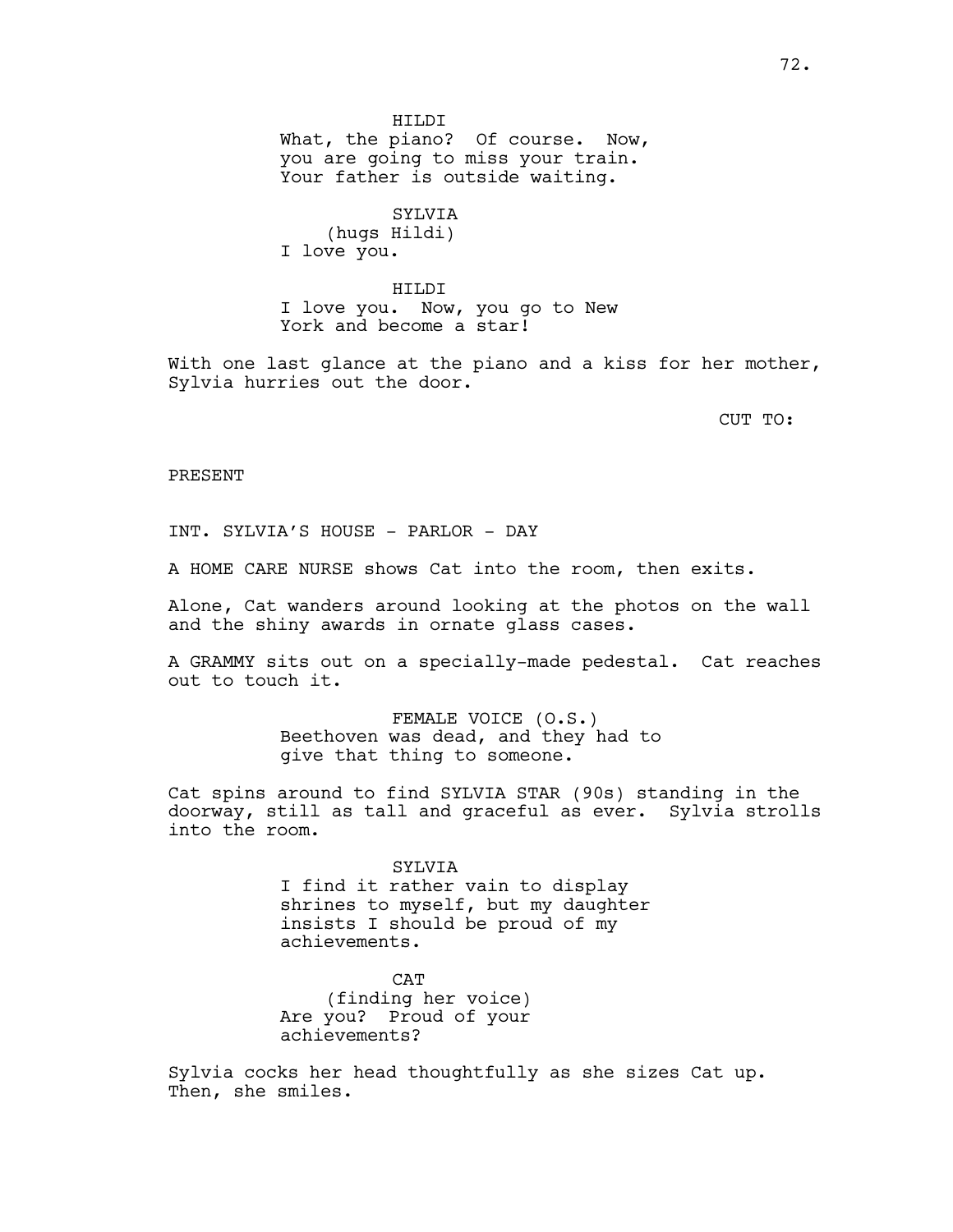**SYLVIA** I love to play the piano. That's all I really know. (offers Cat her hand) Ms. Anderson, I presume.

CAT It's a pleasure to meet you, Ms. Star.

SYLVIA Sylvia, please. The star is in retirement.

Cat laughs, and Sylvia beams with pleasure. She motions for Cat to follow her.

> SYLVIA (CONT'D) I believe the photo you were looking for is over here.

They cross the room, and Sylvia pauses beside an 8x10 of a little girl in pigtails sitting at Emily's piano. Two women, Hildi and Lydie Fairchild, look down on the girl with smiles on their faces.

> SYLVIA (CONT'D) My mother... and Mrs. Fairchild. This was taken at my first recital held in our tiny little living room. Mrs. Fairchild was always at my recitals. That woman was hard to figure out, but deep down, she had a kind spirit. That piano was my greatest gift. I will forever be grateful to her for that.

Cat pulls out the photo of Emily and Charles and holds it up next to the larger one. It's definitely the same piano.

> **CAT** That's my great-great grandfather. He made the piano.

Sylvia touches Charles' face, then Emily's.

**SYLVIA** He made it for her?

CAT

Yes.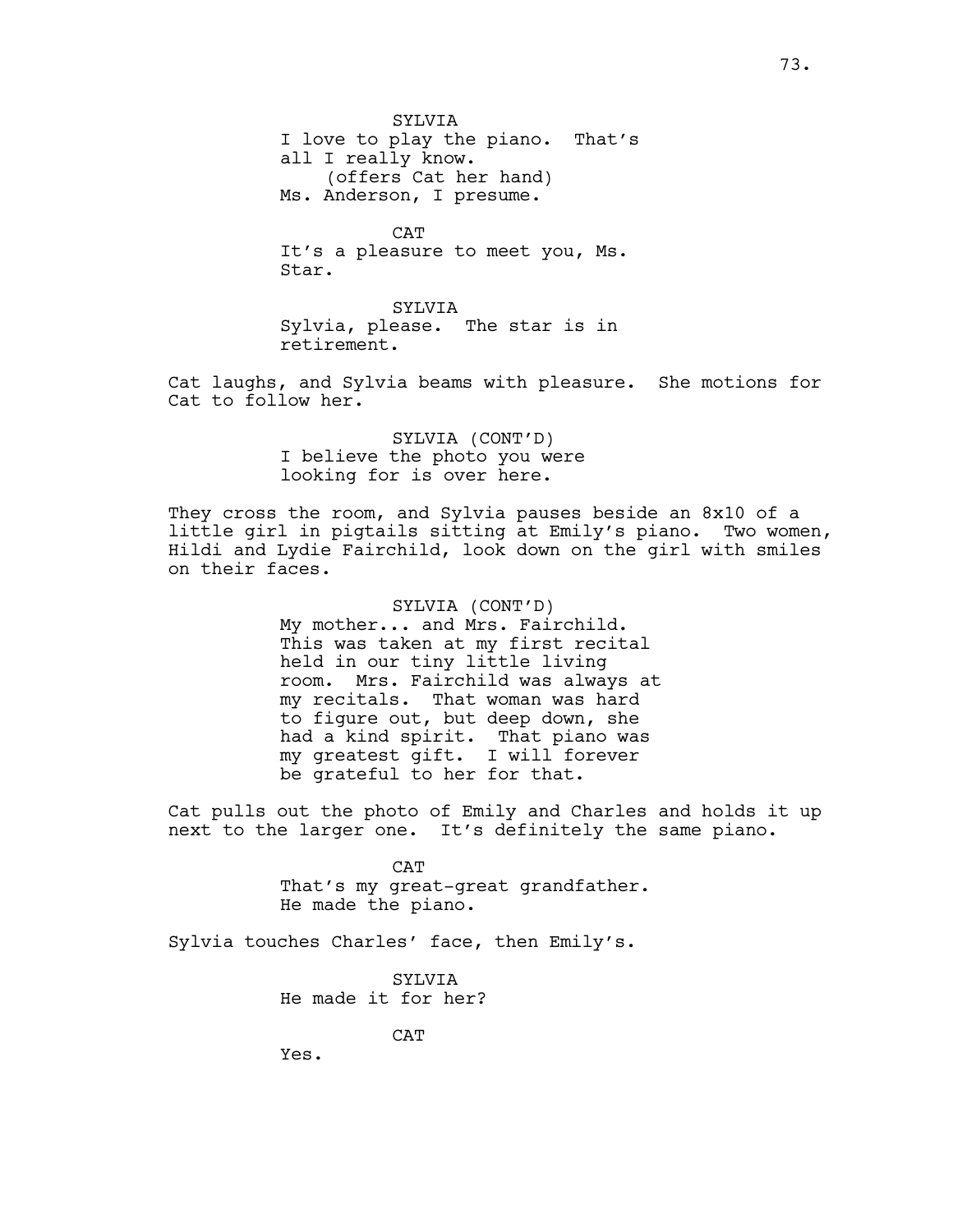SYLVIA I always knew that inscription evidenced great love.

**CAT** (eyeing her) What inscription?

# SYLVIA

"To the song in my heart that can never be silenced." It was inside the lid. I was certain you knew.

CAT (shaking her head) Um... no... wait, it was?... You don't know where the piano is now?

SYLVIA No, but I know what happened to it.

She opens her hand to reveal a well-worn, yellowed folded piece of paper. Tears twinkling at the corners of her eyes, Sylvia holds it out to Cat.

Cat hesitates for a few moments before carefully unfolding the paper.

> **CAT** (reading) "Darling, Sylvia. We've lost everything. It was a fire, an accident. Your piano is destroyed. Nothing is left... "

The letter shaking in her hand, Cat looks up at Sylvia.

**SYLVIA** I was at Julliard when it arrived. My heart broke that day.

CUT TO:

SUPER: JAMESTOWN, NEW YORK 1938

EXT. STRAUSS HOUSE - NIGHT

Hildi stands in the street, crying, covered in soot. FIREMEN and MEN of the neighborhood struggle with buckets and a PUMP ENGINE to put out the FIRE that engulfs Hildi's house.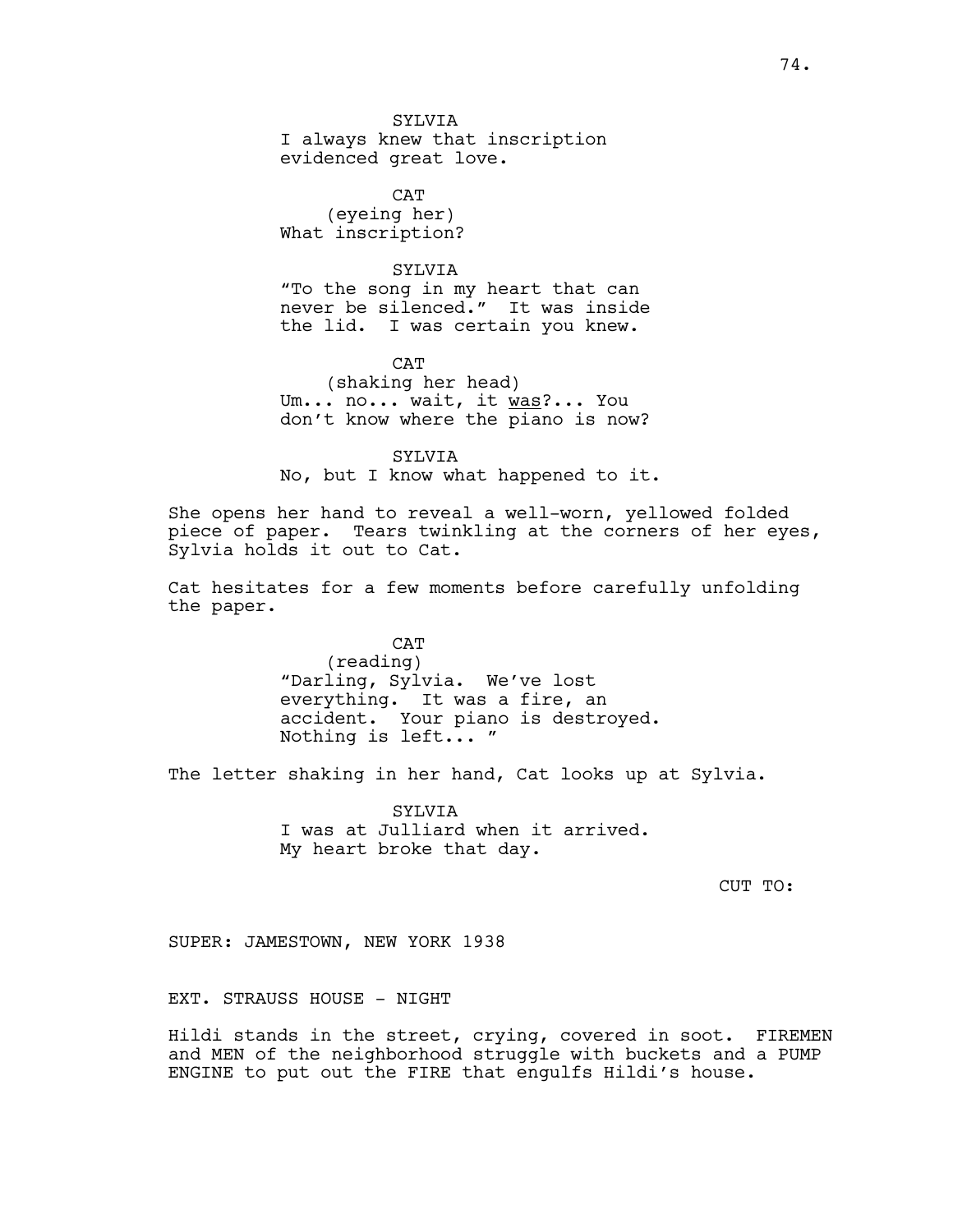POPS and CRACKS sound as the wood collapses on itself. SPARKS drift into the night air. HILDI falls to her knees in anguish as a few WOMEN run to her aid.

## EXT. STRAUSS HOUSE - NEXT DAY

The house lays in ruins. Partial pieces of furniture and rafter beams are strewn about. Nothing can be salvaged.

Hildi moves charred debris to reveal small pieces of china. She collects a few saucers as she looks around at the destruction. She moves to a pile of charred beams and pushes them to the side to reveal:

The PIANO, charred and badly scarred, but for the most part, intact, brings tears to Hildi's eyes. She strikes one note, but there is only silence.

CUT TO:

## PRESENT

EXT. SYLVIA'S HOUSE - LATER

Cat bids Sylvia good bye and steps out into the winter sunlight.

As she reaches the sidewalk, several KIDS race past, one carrying a sled. The sun strikes the sled's runners and causes Cat to reach up to shield her eyes.

CUT TO:

JAMESTOWN, NEW YORK 1967

INT. RED BARN - DAY

SUNLIGHT streaks inside the dark barn through the cracks in the clapboard walls. Old RELICS and ANTIQUES are strewn about the barn, some covered in old sheets or a tarp.

CROSS CUT TO:

INT. EDGEWATER HOUSE - PRESENT

Cat comes in the front door. Everything is quiet. She shuts the door and leans against it for a moment.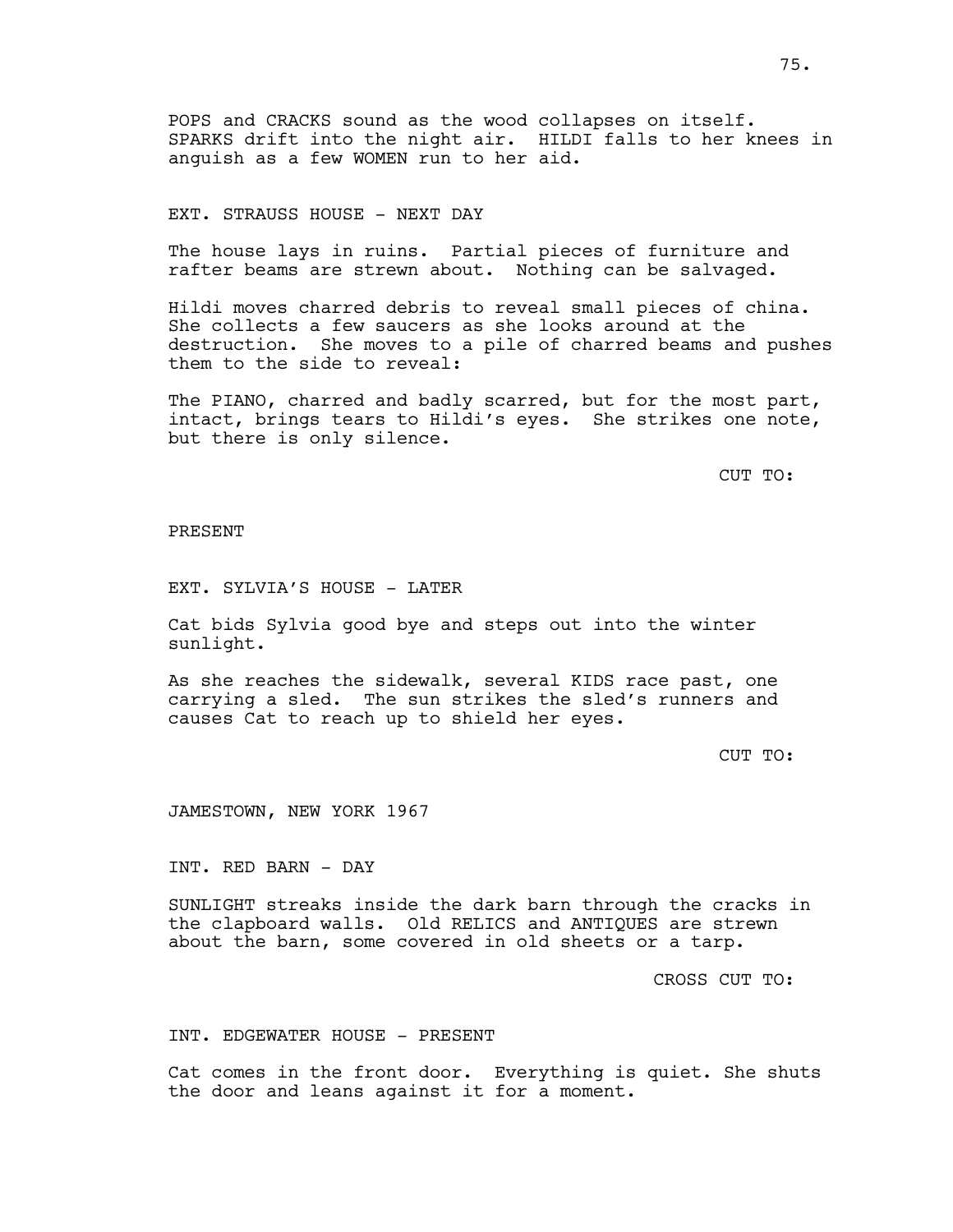INT. RED BARN (1967) - DAY

PIGEONS, startled, FLY, stirring up dust as the two large doors swing open. TWO MEN fan the dust from their faces as they survey the barn's condition.

> MAN 1 Don't know why the city keeps this junk... only good for the dump if you ask me.

MAN 2 Another man's trash...

MAN 1 Just shut up and help me move it in here.

They disappear outside the door.

INT. EDGEWATER HOUSE - PRESENT

Cat starts up the stairs. When she's half-way up, Sean appears at the bottom, holding a cake, proud of himself.

> SEAN Thought we could do a little celebrating.

Cat turns to him.

CAT The piano's gone.

SEAN (smile fading) What?

**CAT** Burned... in a fire.

They're silent for a moment.

SEAN Cat, I'm so sorry. (Beat) This-this search was more than just about the piano. It was about you learning about yourself.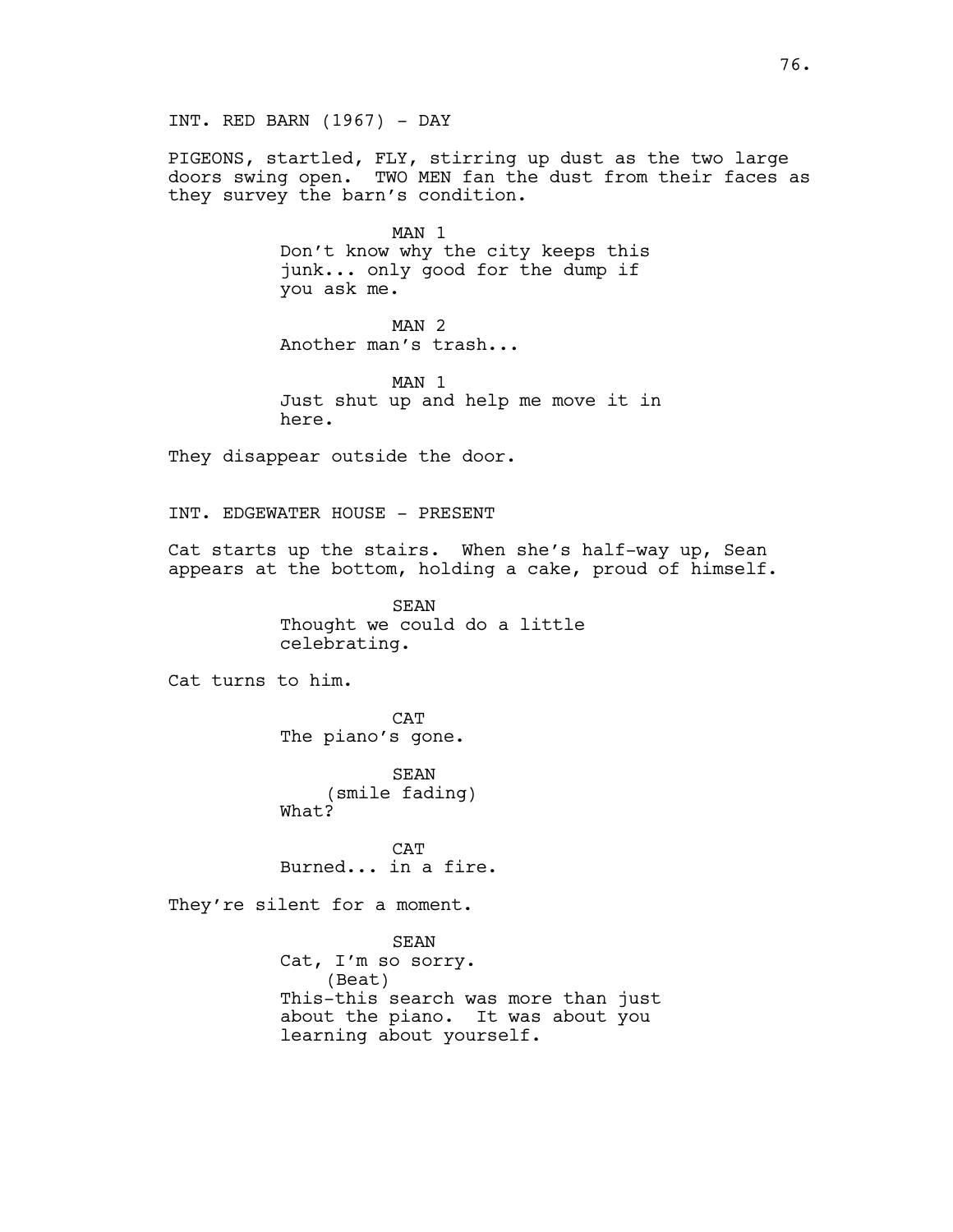**CAT** Yeah... I learned that no matter how sweet the fantasy, reality always comes crashing through.

She turns back up the stairs.

## INT. RED BARN (1967) - DAY

The two men re-enter the barn pushing the charred PIANO across the floor and up against the wall. One man grabs a tarp, shakes it out, and throws it over the piano.

The barn doors close as the men leave. Darkness falls on the piano.

INT. EDGEWATER HOUSE - PRESENT

Sean stands, helpless at the bottom of the stairs, watching Cat go.

## SEAN

 $Cat.$ ...

Cat pauses, but doesn't look at him.

CAT It's time for me to go home, Sean.

Without waiting for his response, she hurries up the stairs and disappears down the hall.

SUPER: JAMESTOWN, NEW YORK 2012

INT. RED BARN - DAY

DARK and QUIET. The silence is broken by the sound of CLANKING metal as a chain is removed from the door outside. The barn doors SHAKE from force. Suddenly, a blast of LIGHT and DUST fill the air as the doors pull open.

Two women step into the barn shrouded with light. HOPE (32), a thin, firey woman looks around the room. Dot Harper, a few years younger, but still plump, waves the dust from her face as she COUGHS.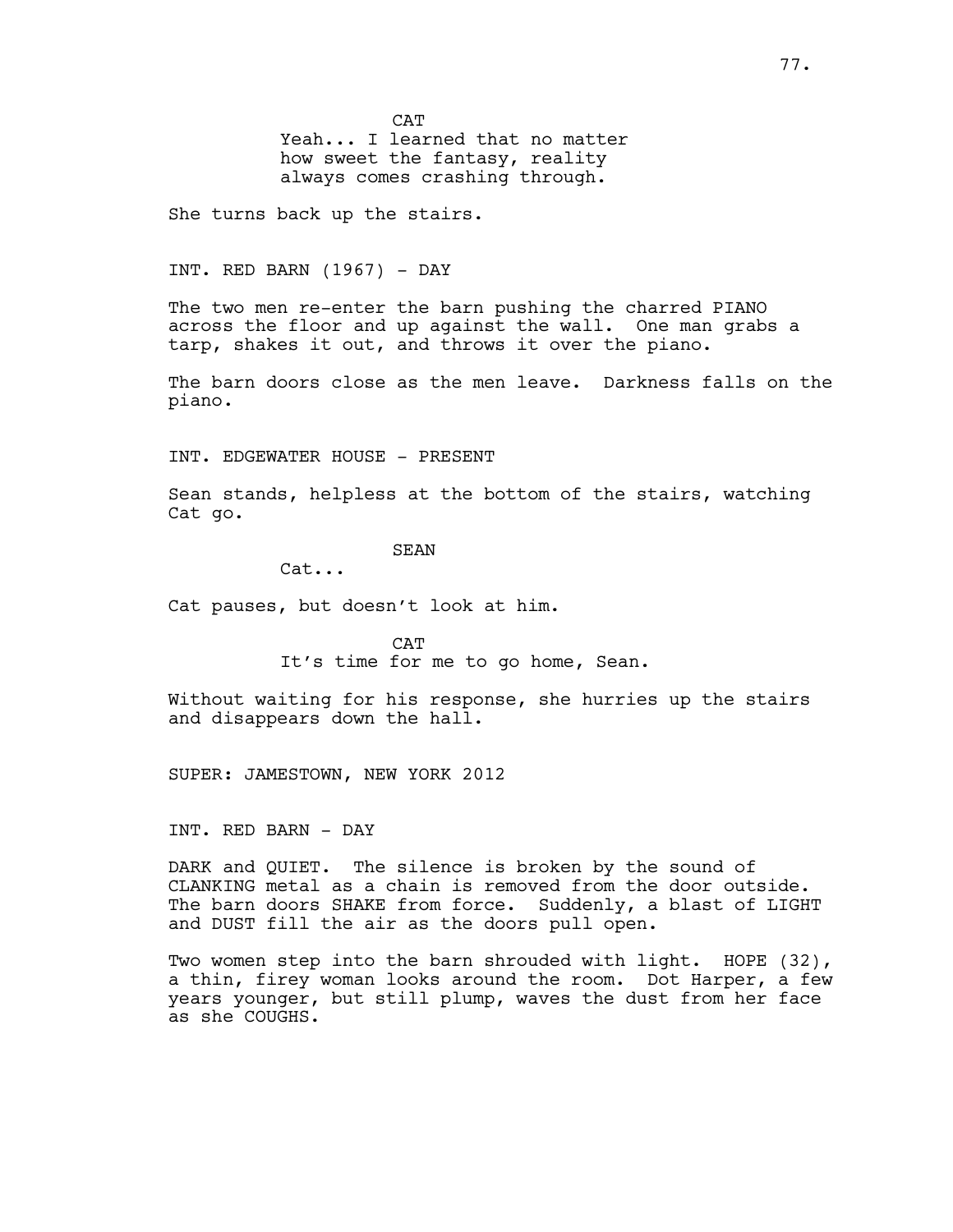**DOT** 

The things we volunteer for. Lordy Hope, I didn't know the Historical Society had this barn, and I've been a member for ten years.

HOPE

Wanda said it has been a dumping ground for the City since the fifties.

DOT Smells older than that.

HOPE

... afraid someone might come back looking and sue them if they didn't store it.

**DOT** Obviously no one came looking.

HOPE The forgotten become our treasures.

DOT One way of looking at it.

Hope pulls sheets and canvas tarps away from pieces of furniture, crates, and other odd antiques.

> HOPE The Historical Society's annual rummage sale is coming up and Wanda just wants an inventory of the items in here... a possible list of items for sale.

DOT I can see why Wanda sent us two. You see possibility, and I'm thinking the dump.

HOPE Well, maybe after this a little "hope" will rub off on you. Pun intended.

**DOT** Ha, ha. You don't know who you're messing with.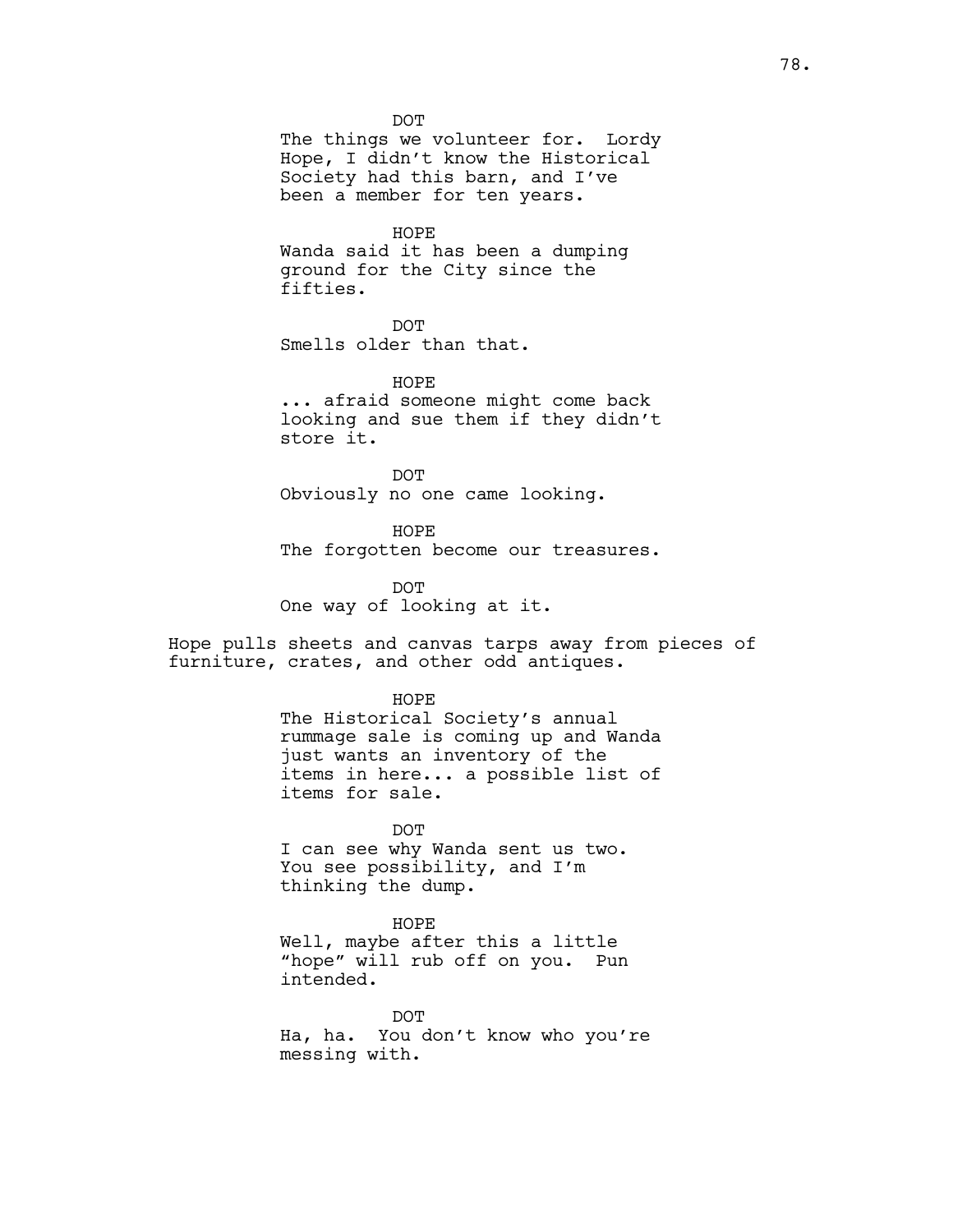Hope removes an old birdcage, and a mismatch of lamps from a tarp. She pulls the tarp back and reveals the PIANO. Still scarred and charred, she caresses the top with intrigue.

> DOT (CONT'D) Okay, now there you go - Dump!

> > HOPE

How can you say that? A little TLC and this piano will be like new.

DOT

Honey, there is a fine line between optimism and insanity... and I think you just crossed the line. There is no way I'm going to let you put that on the list.

HOPE I bet if I sand it down, refinish it, someone will love it.

**DOT** Yeah, three rummage sales from now.

HOPE Whatever it takes. (Lifts the lid) Dot, take a look at this.

Dot moves over to the piano. They both read the inscription.

DOT ...to the song in my heart...

HOPE ...that can never be silenced.

DOT Okay, that's quite enough. Have you ever seen a big girl cry? We're talking flood gates.

HOPE This really meant something to someone...

EXT. JAMESTOWN HISTORICAL SOCIETY - WEEKS LATER

Behind the offices sits an old carriage house that once served the main house. Renovated, contemporary doors and windows serve the building's new purpose, storage.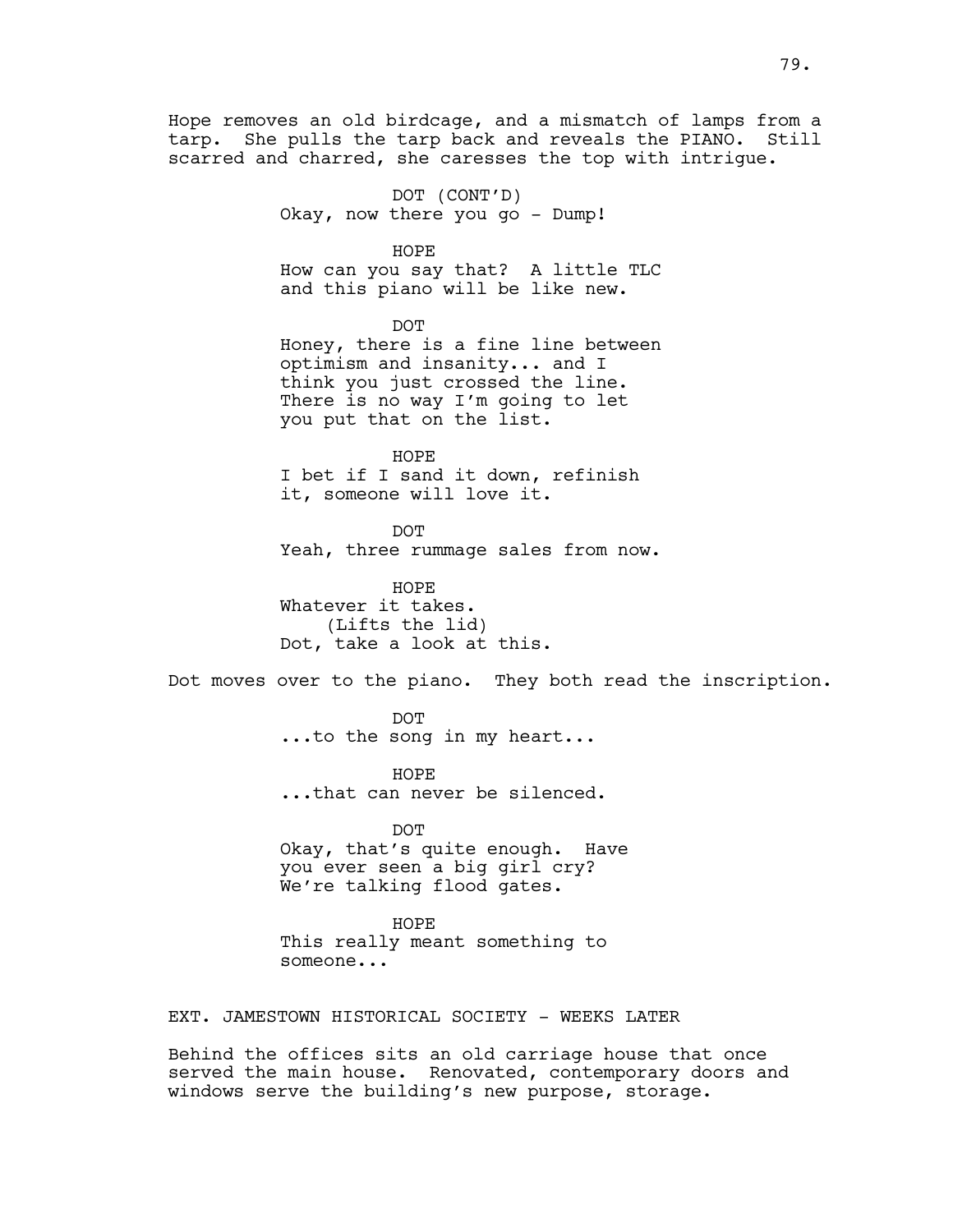A beautiful English Garden fills the space between the carriage house and offices.

Dot and Wanda exit the back door of the offices. Wanda locks it as Dot waves goodbye and treks through the garden, purse in hand. She peers in the carriage house window before pushing through the door.

INT. HISTORICAL SOCIETY CARRIAGE HOUSE - CONTINUOUS

Shelves stocked with an inventory of antiques. Identification tags hang from each item with donors' names and log numbers. In the center of the garage, a tent made from sheets hangs from the rafters. A light glows through the sheets from inside.

Dot enters. Rough SCRATCHING from behind the sheets catches Dot's attention. A person's shadow feverishly works behind the sheets. Dot pulls back the sheet to reveal:

Hope wears a carpenter's mask as she sands down the piano.

DOT What's all this? It's no secret you're working on this thing. You've been at it six months now.

Hope stops sanding. She pulls back the sheets and ties them off to the side, revealing the piano, stripped down to the raw wood. The charred finish is gone. Hope pulls off her mask.

> HOPE Just keeping the dust off the other antiques. It's beautiful, isn't it?

 $DOP$ Looks a little naked.

HOPE In another few weeks or so, she'll be ready for the stain and varnish.

**DOT** It's time to call it a day. Besides, your husband called and asked if I would intervene and get you to go home.

HOPE He worries too much.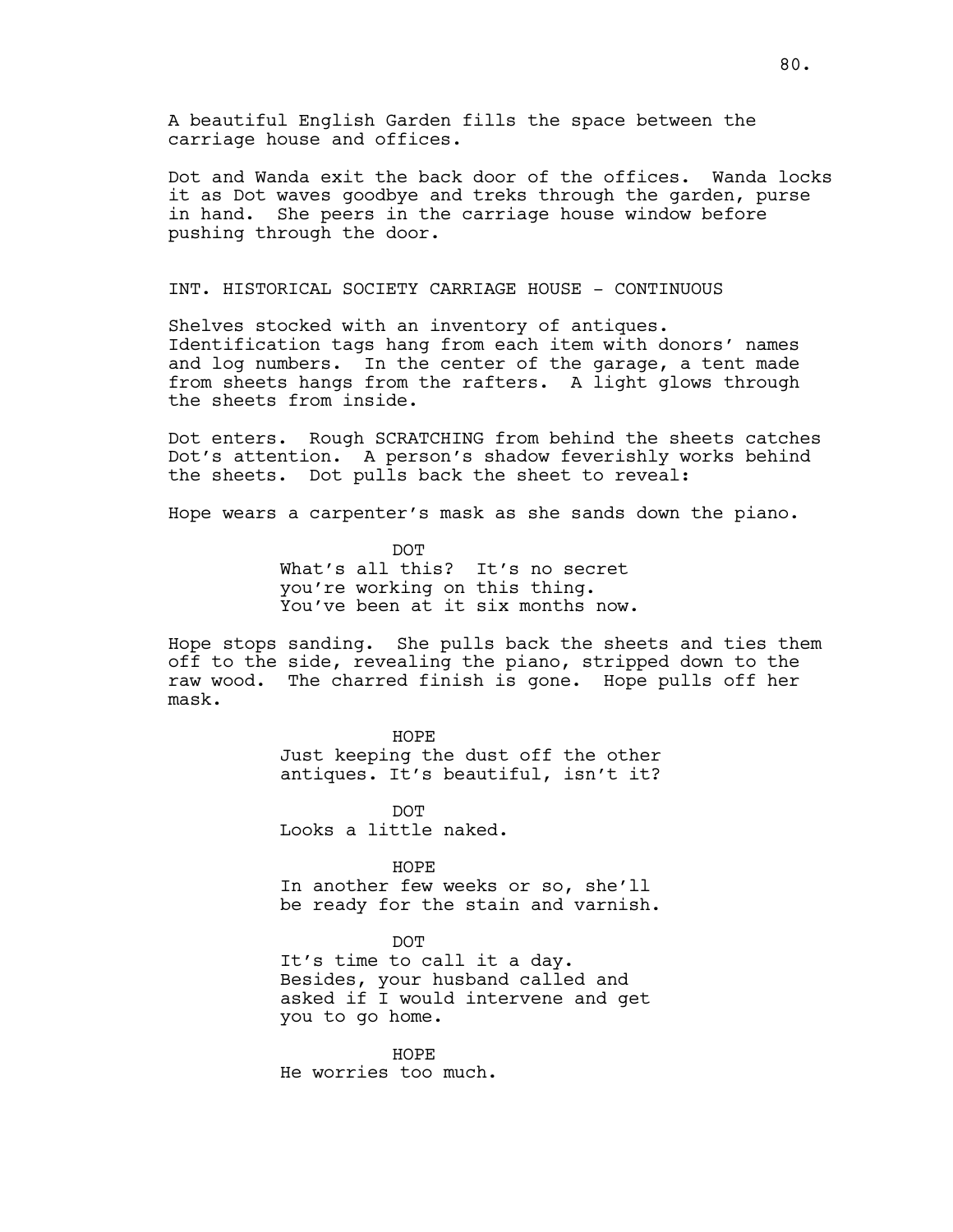DOT Rightfully so. HOPE I have been leaving him with all the work lately. DOT Go home! I'm tired of keeping your secrets. If he were my husband-- HOPE Okay, okay. (Beat) Tomorrow I'm going to Ahlstrom's Piano to see if they can help me with who manufactured it. Wouldn't it be incredible if they made it right here in Jamestown?

**DOT** 

See?

Dot puts her hands up to accentuate her face.

DOT (CONT'D) (sarcastic) Look, this is me holding my breath.

Hope throws a rag at Dot and hits her in the back on her way out. Dot just waves as she walks out the door. Hope steps back and takes a look at her handy work. She pulls out her phone and calls a number.

> HOPE Hey, babe. Yeah, I'm coming home. No, I got a lot done. This inventory is just too much. I'll see you soon. Love you.

Hope raises her phone and takes a picture of the Piano.

INT. AHLSTROM'S PIANO MAKERS - NEXT DAY

BEN PAYNE, an older man in his sixties, stands behind a counter next to the register. He looks at the photo of the piano on Hope's phone screen. He hands the phone back to Hope, who stands at the counter, waiting expectantly.

> BEN Sorry, lady. I've never seen that piano before. You sure it has one of our sound boards in it?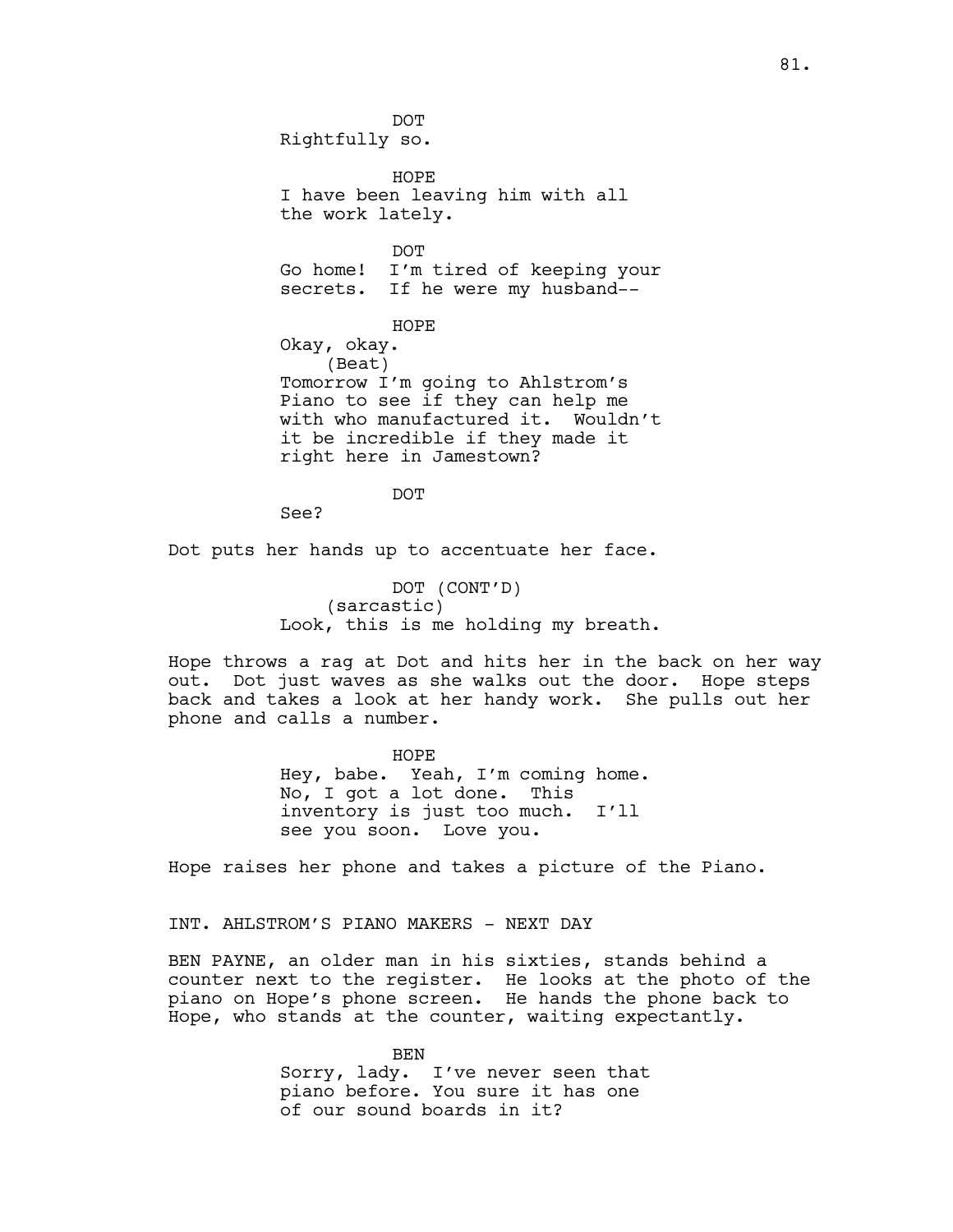Yes, it has a date stamp of 1880.

**BEN** 

Well, we were making pianos then and would have had sound boards. But, if our stamp isn't above the keys and inside the cabinet... I just don't know what to tell you.

Hope rustles through notes scattered on the counter. Sweat forms on her forehead.

> HOPE I know the piano has been stored by the City since the sixties...

Hope wipes the sweat away with her hand. She falters a bit, and Ben rushes around the counter to support her.

> BEN Hey, now, you don't look so good.

> > HOPE

I-I'm fine.

BEN Are you sure? I could get you some water, or--

But Hope weakly shoves her hand away.

HOPE I said I'm fine!

She catches Ben's gaze and fidgets under his knowing stare. Finally, he nods and offers her a handkerchief from his pocket. Hope reluctantly accepts it. She mops her forehead.

HOPE

So you're sure you've never seen records of this piano?

#### BEN

No, not that I can recall... It's a shame my mother is gone, God rest her soul. She taught piano for over fifty years. Gladys Payne, you ever heard of her?

HOPE No... no, I don't think so.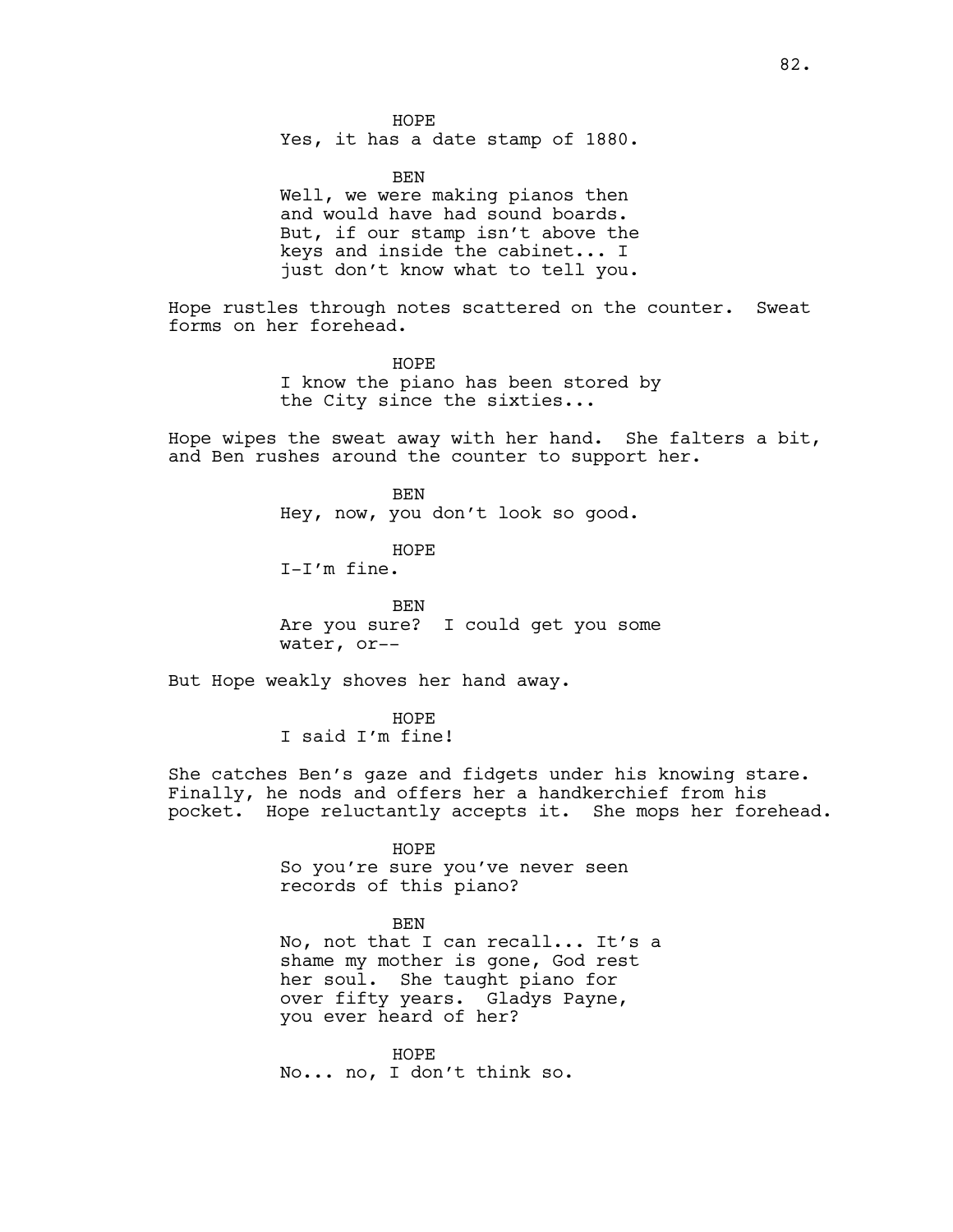BEN (Chuckles) Back in the day, she was revered by mothers and feared by kids. (Beat) She taught Sylvia Star. HOPE Of course. BEN Yes, she sure can play. My mother's brightest. (Reflects) My mother, she used to know every piano in town. Hope puts her phone in her purse and gathers her notes. HOPE Thanks for your time, Mr. Payne. She extends a shaky hand. Ben grasps it gently. BEN It's Ben... Sorry I couldn't be of more help. HOPE That's all right. It's just enough to get it restored, I suppose. BEN A labor of love... HOPE Yes, I suppose so. Hope walks to the front door. BEN You better believe it... especially if it has an Ahlstrom sound board in it. Let me know when you get it done, and I'll tune it for you. Hope turns back to Ben before stepping out of the door. HOPE May just take you up on that, Ben.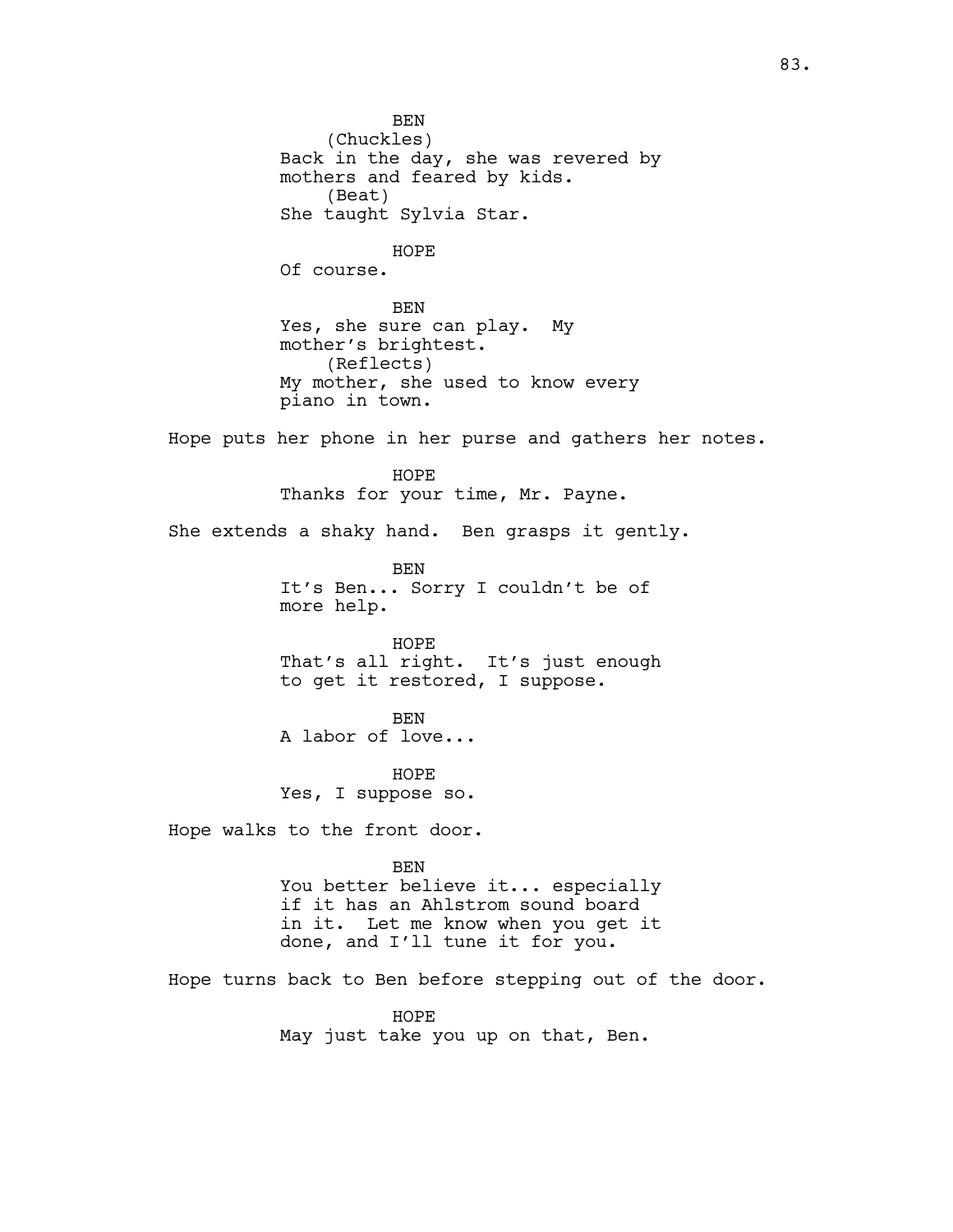BEN (Smiling brightly) Good, good... You get you some rest. You'll be fine in no time.

Hope hesitates, then nods. With a small wave, she turns again and pushes out the door.

INT. JAMESTOWN HISTORICAL SOCIETY - LATER

Hope enters through the front door. Pale, she reaches for a chair and sits. Dot sits at a desk, works on the computer with data entry, unaware it's Hope.

> **DOT** You hold on. I'll be right there.

Hope passes out and falls out of the chair. Dot hears a THUD. She jumps up and finds Hope on the floor. Hope comes to just as Dot reaches her.

> DOT (CONT'D) Lordy, what have you done to yourself?

Dot helps her into the chair.

HOPE

I'm fine.

**DOT** You're not fine. Let me get you some water.

Dot runs to the WATER COOLER and fills a paper cup. She rushes it back to Hope. Hope drinks.

> HOPE Thanks. I guess a little too much running around today.

DOT A little? I think I should call an ambulance--

HOPE No! Really, I'll be fine. This happens all the time.

DOT Then I should at least call--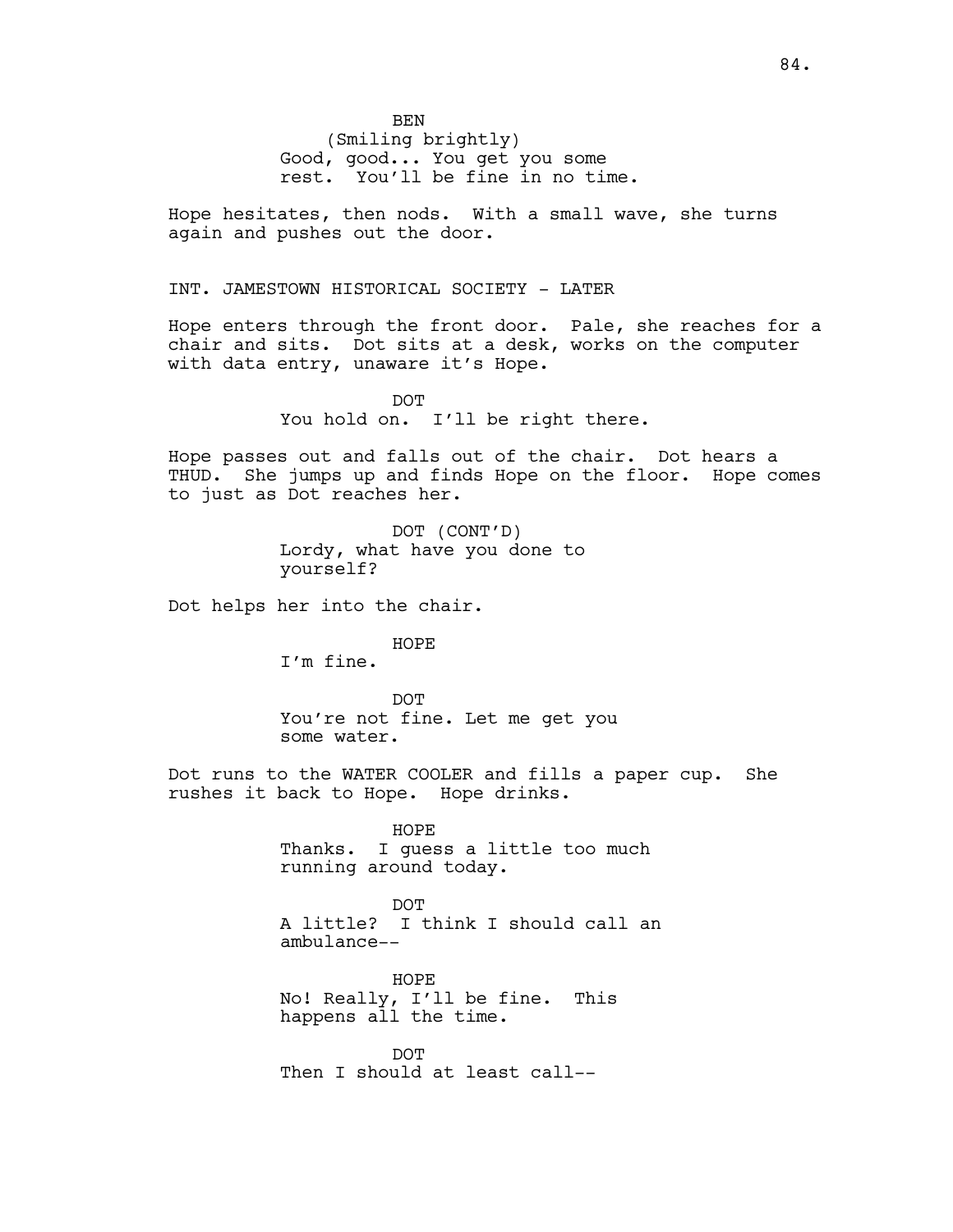HOPE No, don't worry him. Just give me a minute to catch my breath.

DOT Well, one thing is certain. You are not working on that piano today. You're going home.

HOPE Now, that I will agree with you. (Beat) But, after I rest a moment.

DOT

You take as long as you like. I'm not going anywhere. And, when you are ready to go home, I'll just lock the place up, and I'll take you there.

HOPE Thank you, Dot. You are the best.

DOT To nag you and be a regular pain in your ass.

HOPE That's why we love you.

Dot reflects and has a serious moment.

DOT

The reason I keep coming back here day after day, year after year... to help out. It's because I need a little sunshine in my life, and you show up everyday and there it is.

HOPE

And, I thought it was just the old smelly antiques you love so much.

DOT Now, look at you. I'm trying to be serious for the first time in my life and you go and make fun.

HOPE I love you too, Dot.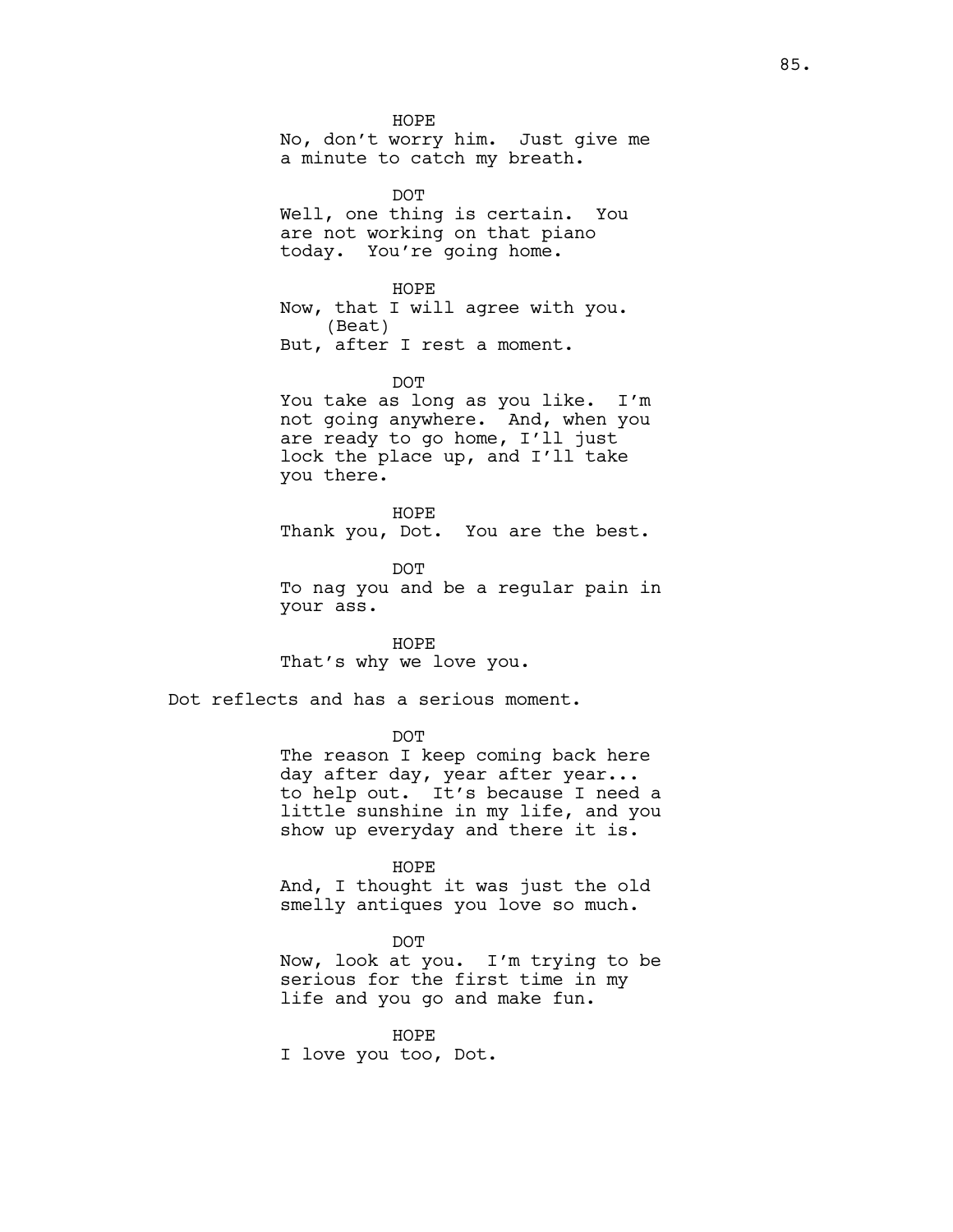**DOT** Of course you do. Who wouldn't love an old goat like me.

They both give a chuckle as Hope rests her head on Dot's shoulder.

INT. EDGEWATER HOUSE - PARLOR - DAY

Wanda, Dot, and even Ben from the Ahlstrohm's Piano mingle in the parlor with other MOURNERS. A SIDE TABLE is nicely draped with a linen table cloth. On top of the table is a tray of cookies and coffee service.

Sean, wearing a dark suit, looks inside the COFFEE TURIN at the coffee level. Dot notices and reaches for his arm.

> DOT What do you think you're doing?

SEAN Just making sure we don't run out of coffee.

DOT And, so what if we do?

SEAN ...someone comes over here and expects coffee... I have to--

DOT You don't have to do a thing. Here, come on.

Dot grabs Sean by the arm and takes him into the kitchen.

KITCHEN

Sean enters with Dot right behind. Sean stops at the sink and rinses a coffee cup. Dot grabs the cup and turns the water off.

> DOT This is not a house full of guests. These are your friends... here for you, not the other way around.

SEAN It's just easier...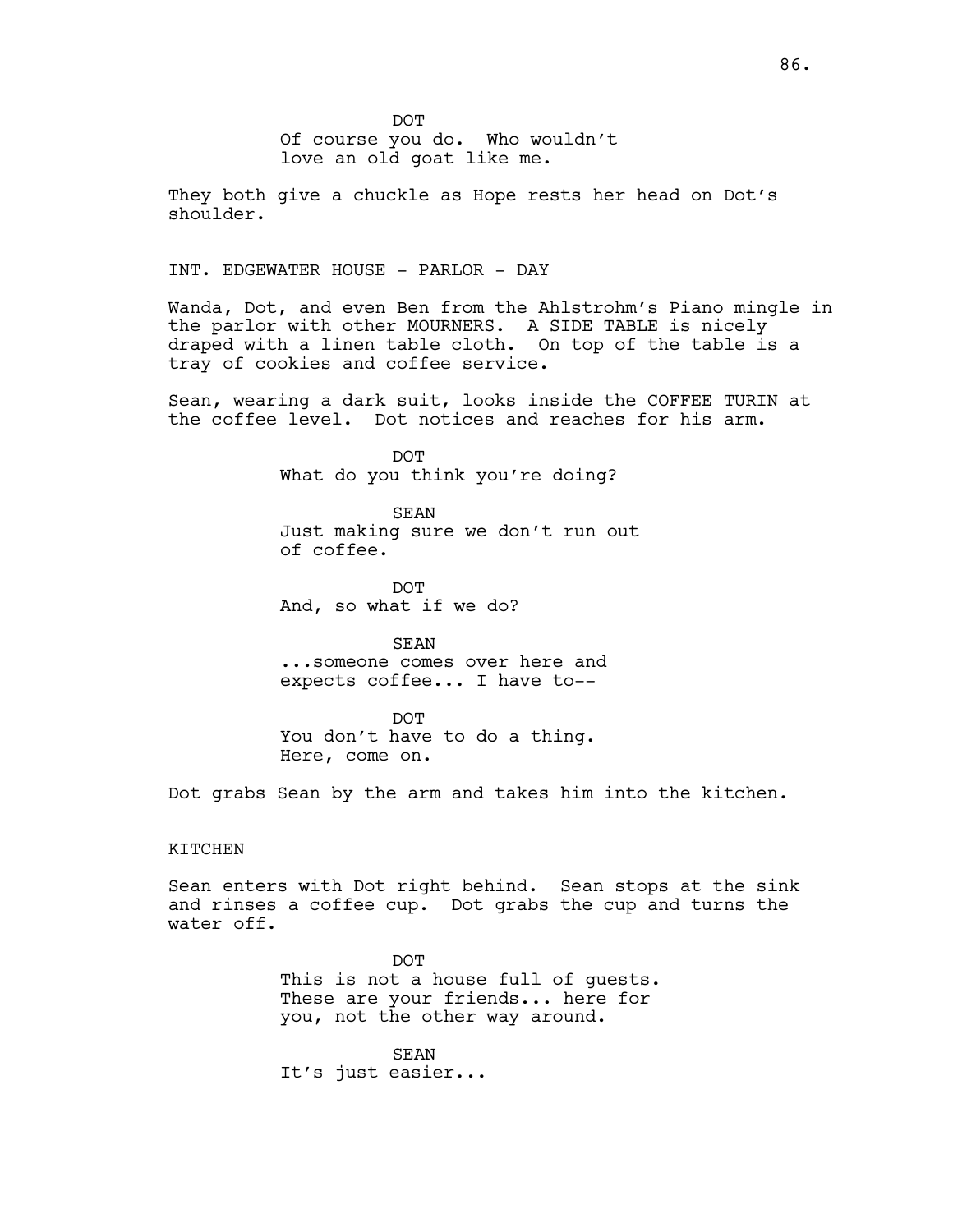DOT Honey, I know it is. But, you just buried Hope. No amount of washing is going to make that go away. SEAN It's what I do. DOT Not today. (Beat) Come on. I want to show you something. Let's leave these buzzards to fend for themselves.

Dot and Sean exit the back kitchen door.

INT. HISTORICAL SOCIETY CARRIAGE HOUSE - LATER

Dot enters, turns on the light. She looks out the door and waves Sean in to the carriage house.

In the middle of the room is the unfinished piano. Dot stands behind it with Sean in front.

> **DOT** A beauty, isn't it? She was almost finished with it.

Dot opens the lid. She points out the inscription to Sean.

DOT (CONT'D) I'm guessing she never told you about this. This damn piano... she would ask me everyday, "Dot, do you think it was made with as much love as Sean and I have for each other?" (Beat) Hell, if I should know. But one thing I do know, she loved you very much, and this was going to be her surprise to you.

**SEAN** And all this time she told me she was doing inventory.

DOT She called this her project of restored love. I never really knew what she meant. But, she believed this piano was special, would bring love to whomever had it.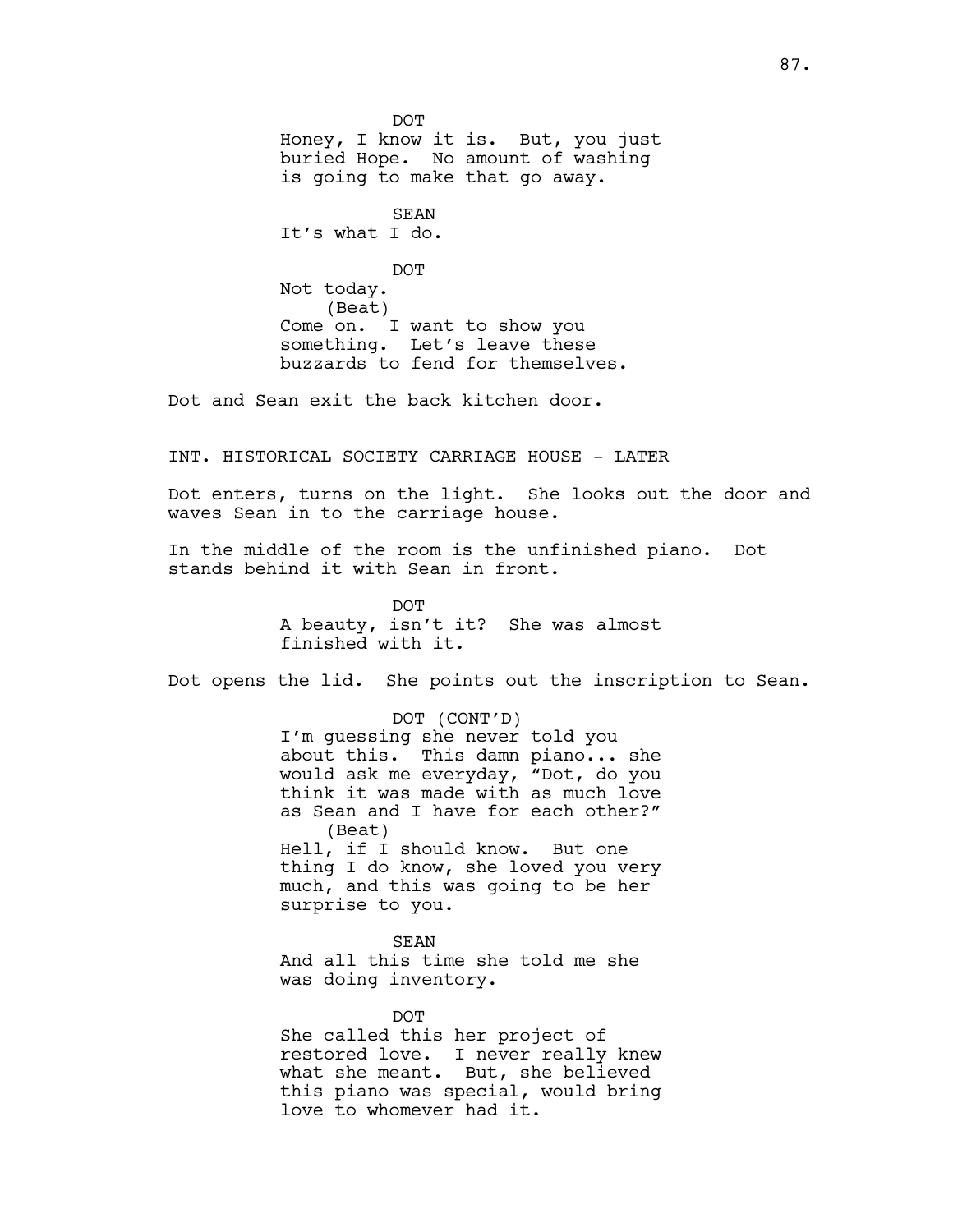SEAN It is beautiful.

DOT I think you should finish it. Finish it for her.

Sean runs his fingers over the smooth sanded wood as tears fill his eyes and a joy moves across his face.

CUT TO:

## PRESENT

INT. CAT'S ROOM - DAY - CHRISTMAS EVE

Cat packs her clothes with resolve. She pauses once - for just a moment - over the framed photo of herself, her parents, and Auntie E that she had found amongst Auntie E's things. She runs her fingers over the faces, then quickly shoves it in her suitcase. She picks up the bracelet from the night stand that Shirley had given her. With sigh, she plops down on the bed, fingering the frayed ends in thought.

## INT. SEAN'S ROOM - CONTINUOUS

Sean sits on the edge of his bed, staring at the dresser, which sets against the wall in front of him. On it are several framed photographs, including a wedding photo of Sean and Hope and an 8x10 shot of a smiling Hope.

Sean stands, straightens his shoulders, and with one last glance at his wedding photo, leaves the room.

INT. EDGEWATER HOUSE - PARLOR - MOMENTS LATER

Cat sets her suitcase at the door and turns to find Sean watching her from the bottom of the stairs.

> SEAN It's Christmas Eve. You could stay until tomorrow. You could go with me to midnight mass.

**CAT** They'll need me in the diner tomorrow. It'll be a wonder if they even take me back.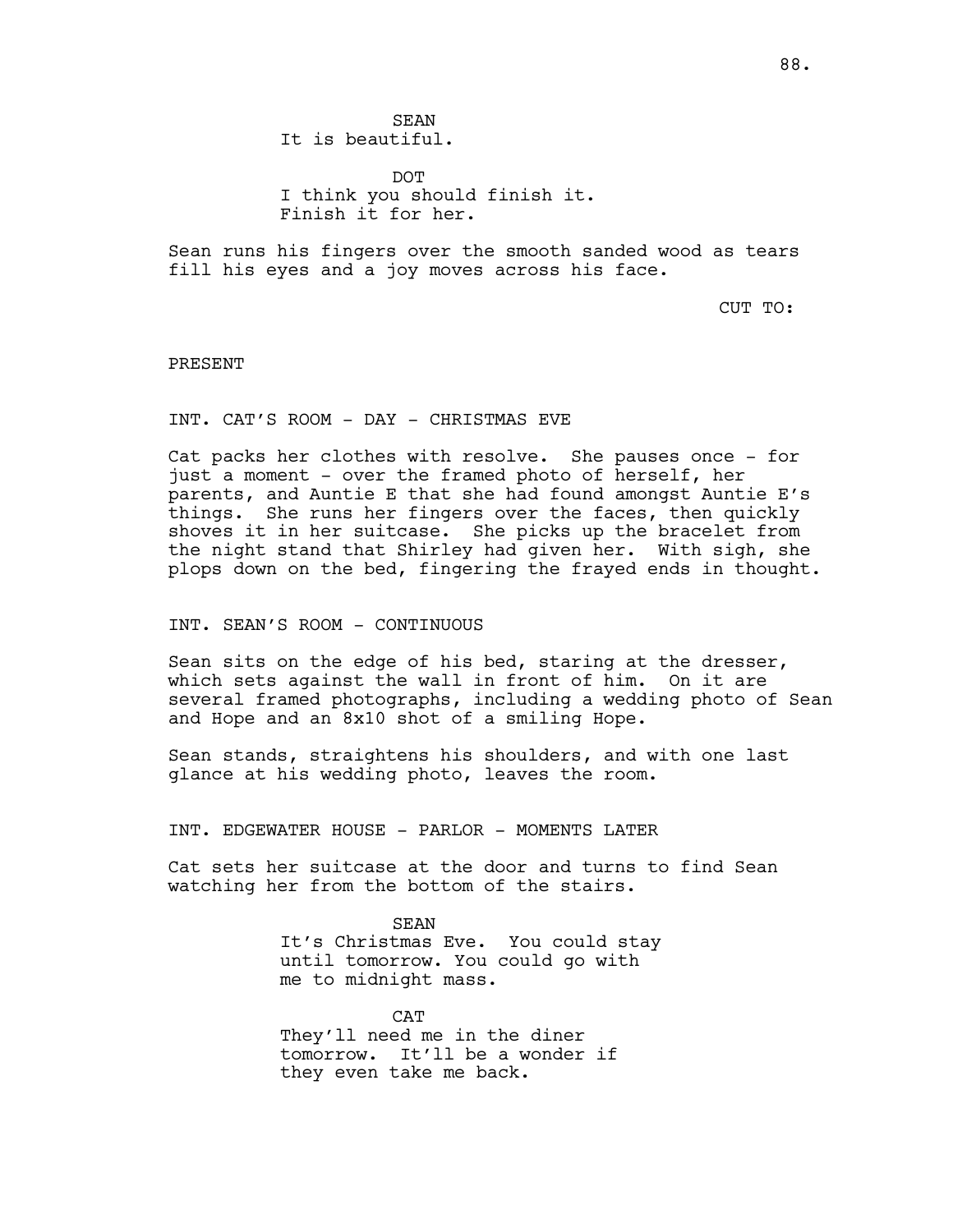**SEAN** But I-I need...

CAT

What?

SEAN You could, um, work here with me. Help me out...

Cat closes her eyes and shakes her head slowly.

**CAT** I don't want to drag this out.

**SEAN** Is that what you think I'm doing?

Cat crosses to him and touches the side of his face, then reaches up and kisses his cheek.

Sean takes hold of her hand and is reluctant to let her go, but Cat gently pulls away from him.

She picks up her suitcase, and he opens the door for her.

EXT. EDGEWATER HOUSE - CONTINUOUS

Snow falls softly on the yard. Cat walks out onto the porch, down the steps, and towards the waiting taxi. Sean watches from the top step.

Halfway down the sidewalk, Cat pauses and turns back to him. She sets her bags down. Sean steps down to the sidewalk.

Cat reaches into one of her bags and pulls out the photos of Emily and Charles. She looks up at Sean, and he can see the tears welling up in the corners of her eyes.

CAT

I never showed you these.

She holds out the photos, and Sean takes them. He studies the wedding photo, then flips to the one of the piano. He pauses over it, pulling it closer for a better look.

> CAT (CONT'D) To the song in my heart that can never be silenced.

Sean's head snaps up as he searches her face.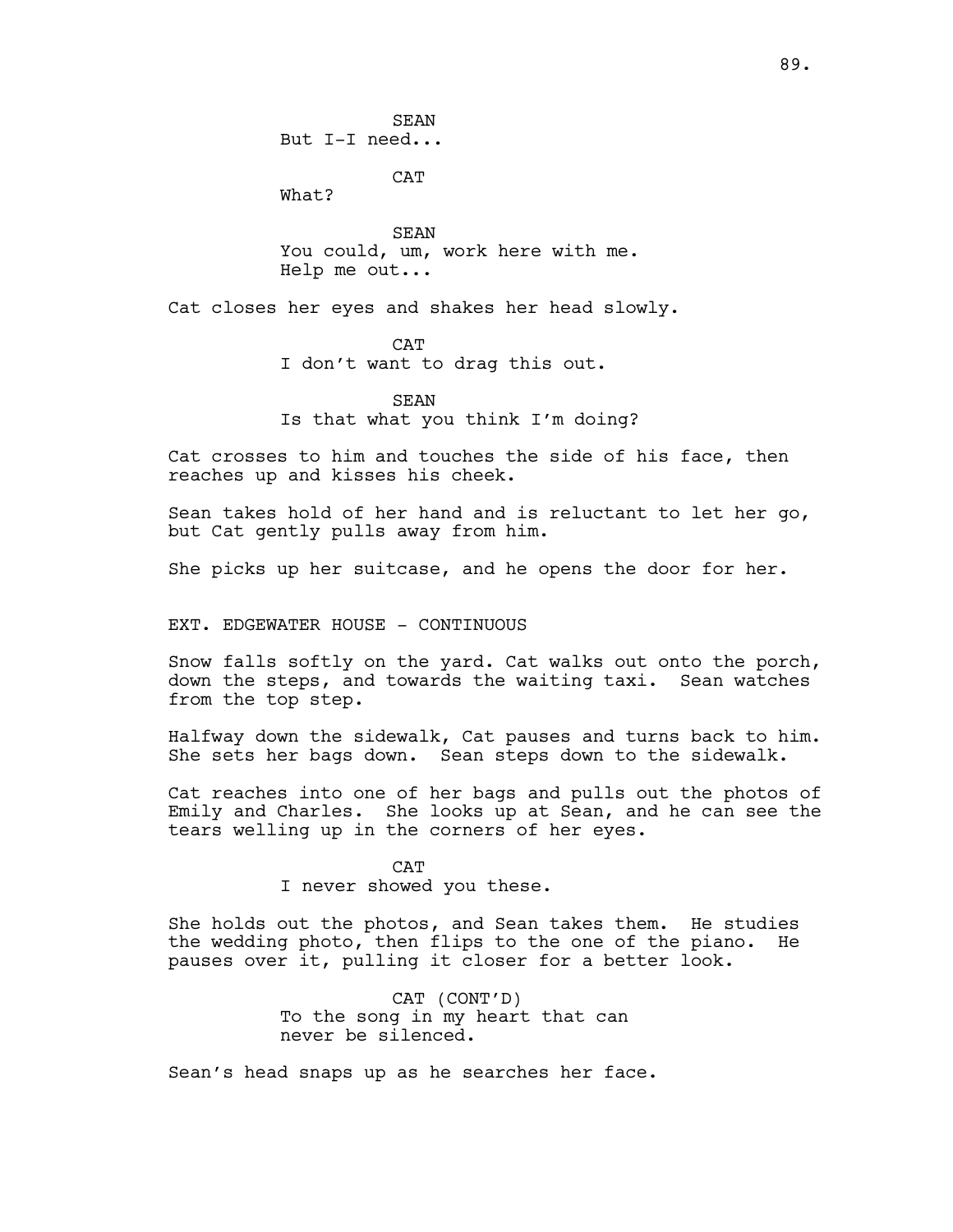SEAN

What?

**CAT** That's what he wrote to her, carved on the piano. What kind of love is that, Sean? To feel that way about someone to--

SEAN

Cat...

**CAT** That kind of love doesn't exist anymore.

She looks up to find Sean smiling at her.

SEAN

Yes, it does.

He takes her hand and leads her around to the back of the house, ignoring the TAXI DRIVER waiting impatiently.

They round the corner and tucked in the back is an old Carriage House. Sean pulls on the latch and opens the door.

INT. EDGEWATER CARRIAGE HOUSE - CONTINUOUS

A dirt floor, the building is much in the same condition as a hundred years ago. Sean guides Cat inside.

> CAT Sean, please... what are we doing?

SEAN The inscription...

He stops and lets go of her hand. He pulls away a tarp revealing the piano.

As he opens the lid, Cat's hand goes to her mouth. Inside, still scarred from age and the fire but readable, is the inscription: To the song in my heart that will never be silenced.

Cat reaches out and traces the words with her finger.

SEAN (CONT'D) Hope had to do major repairs on the outside, but she insisted this part be salvaged. She worked with the Historical Society... (MORE)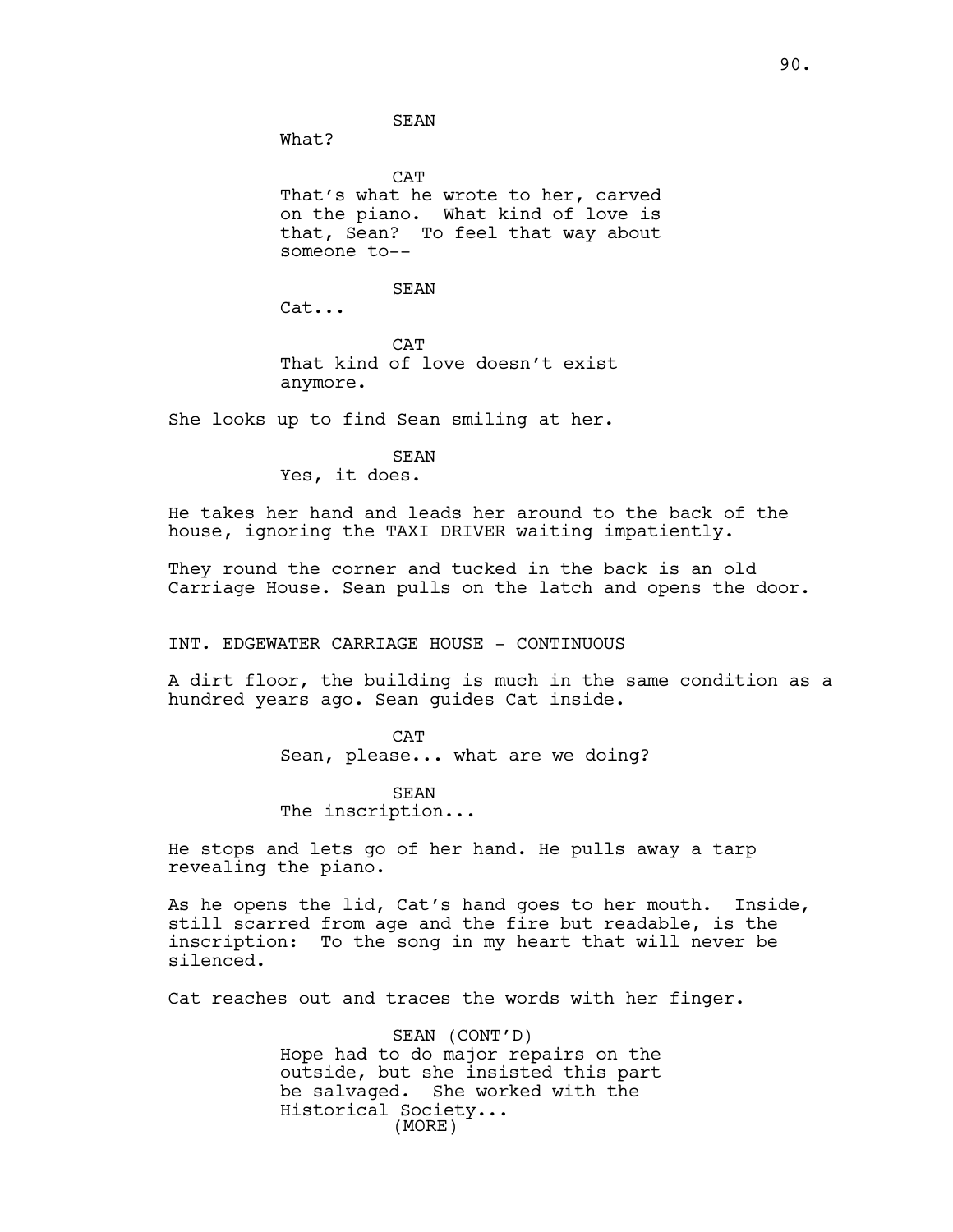this was her last project... whenwhen she... passed, I finished it for her. SEAN (CONT'D)

Cat sits on the bench and runs her fingers across the keys.

CAT It's been here all along.

Sean sits beside her and gently touches her cheek. He leans in and kisses her. Slowly, the kiss deepens as Cat's arms ease around him and his around her. After the kiss, he looks into Cat's eyes.

> **SEAN** This is where you belong. Hope, you've come back home to me.

Cat pulls back realizing...

**CAT** Back to you? Sean, I'm not your wife, and never will be.

EXT. EDGEWATER HOUSE - CONTINUOUS

The snow falls harder as the wind picks up. The Taxi Driver looks up into the sky, then HONKS repeatedly.

INT. EDGEWATER CARRIAGE HOUSE - CONTINUOUS

SEAN Cat, I didn't mean... I do miss her so very much.

Cat pulls away from Sean. Tears fill Cat's eyes.

CAT Things never change. I should just accept the fact that I'll always be alone.

She rushes out the door into the heavy snow fall.

Sean sits at the piano alone, as the horn continues to HONK. The wind begins to blow harder pushing snow into the Carriage House door. Suddenly the HONKS stop. Sean runs to the front of the house just as the taxi pulls away.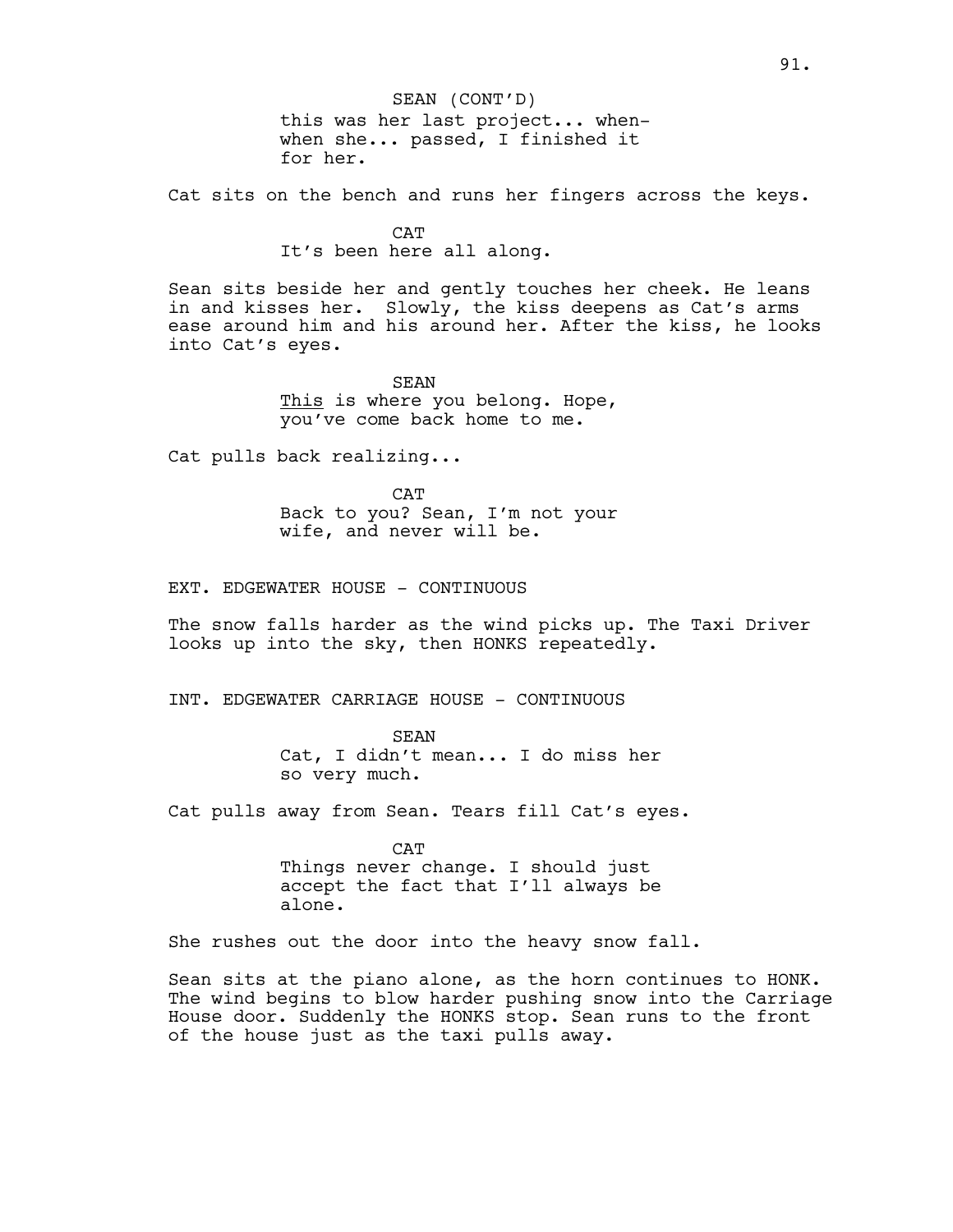# INT. CAB - CONTINUOUS

Cat unable to control her tears sees Sean through the side view mirror as he runs to the drive. His image grows smaller as the cab drives away and the snow blurs visibility.

### INT. CHURCH - MIDNIGHT

The church is lit for Midnight Mass. The door opens and snow blows in as does Sean. He takes off his stocking hat and shakes the snow from his coat as he closes the door behind him against the heavy wind.

Samuel approaches carrying a handful of bulletins.

## SAMUEL

A Joyous Christmas.

Sean grabs a bulletin and steps into the church. It glows with candles and the sparkle of the season. He looks over the pews. A homeless man sits alone in an otherwise empty church.

> SEAN (Turns to Samuel) Where is everyone?

SAMUEL The blizzard, everyone stayed home. But our doors are always open. Services will start soon.

## SEAN

Can so few of us need a miracle tonight?

SAMUEL. Miracles come in different shapes and forms. They're unexpected, but always when they are needed most.

Sean collapses in a back pew burying his face in his hands.

INT. AIRPORT TERMINAL - CONTINUOUS

Cat stands at the ticket counter in a near empty airport. The TICKET AGENT stands behind the counter.

> TICKET AGENT I'm sorry, but you'll just have to go home and try again tomorrow. Maybe the blizzard will be over.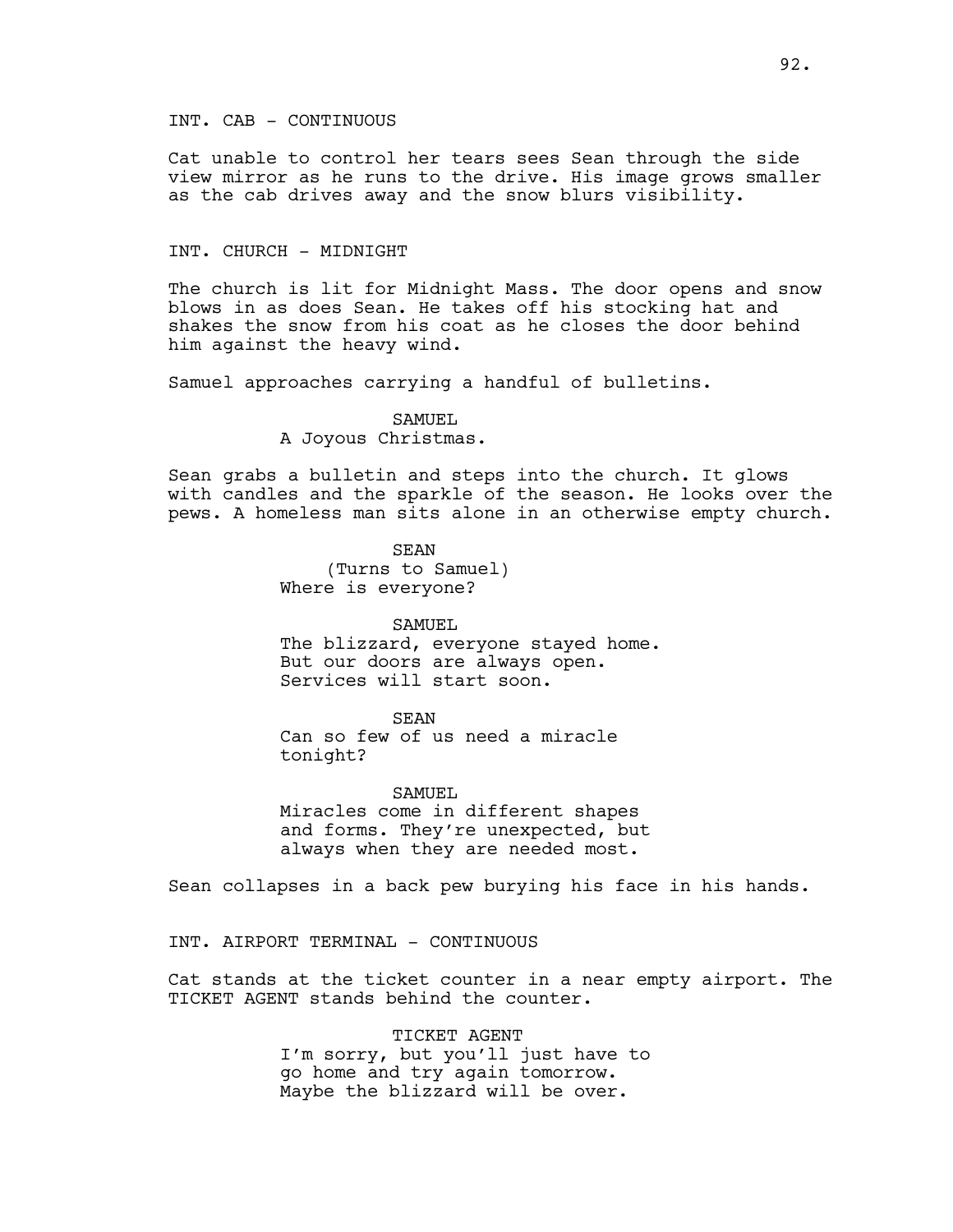**CAT** (Defeated) I'm trying to get back home.

INT. CHURCH - CONTINUOUS

Suddenly, the door opens and the wind gusts into the church. Sean quickly spins around hoping to see Cat.

Samuel rushes to the door and closes it behind a YOUNG COUPLE who bounce in to the church. Sean sinks down into the pew.

Samuel walks up to Sean placing his hand on Sean's shoulder.

SAMUEL To think she'll walk through that door. That's too easy.

SEAN What? How do you know--

SAMUEL Think of where your heart first saw

her. A heartfelt vision is a powerful thing. It can bring what we wish for right to us.

SEAN I don't know how.

SAMUEL. First, we have to make room for what we want, then it comes to us.

The WIND slowly quiets...

SAMUEL Do you hear that? The wind. It's stopped. See? A miracle.

## EXT. EDGEWATER HOUSE - CONTINUOUS

A Taxi pushes through the snow and pulls in front of the Inn. Cat gets out, hesitates. The Taxi drives off. Cat nowhere else to go, trudges up the sidewalk to the front porch. She rings the bell. No answer. She peers into the windows. No one. She pulls her coat around her neck and grabs her suitcase. She steps down and looks up at the snow falling.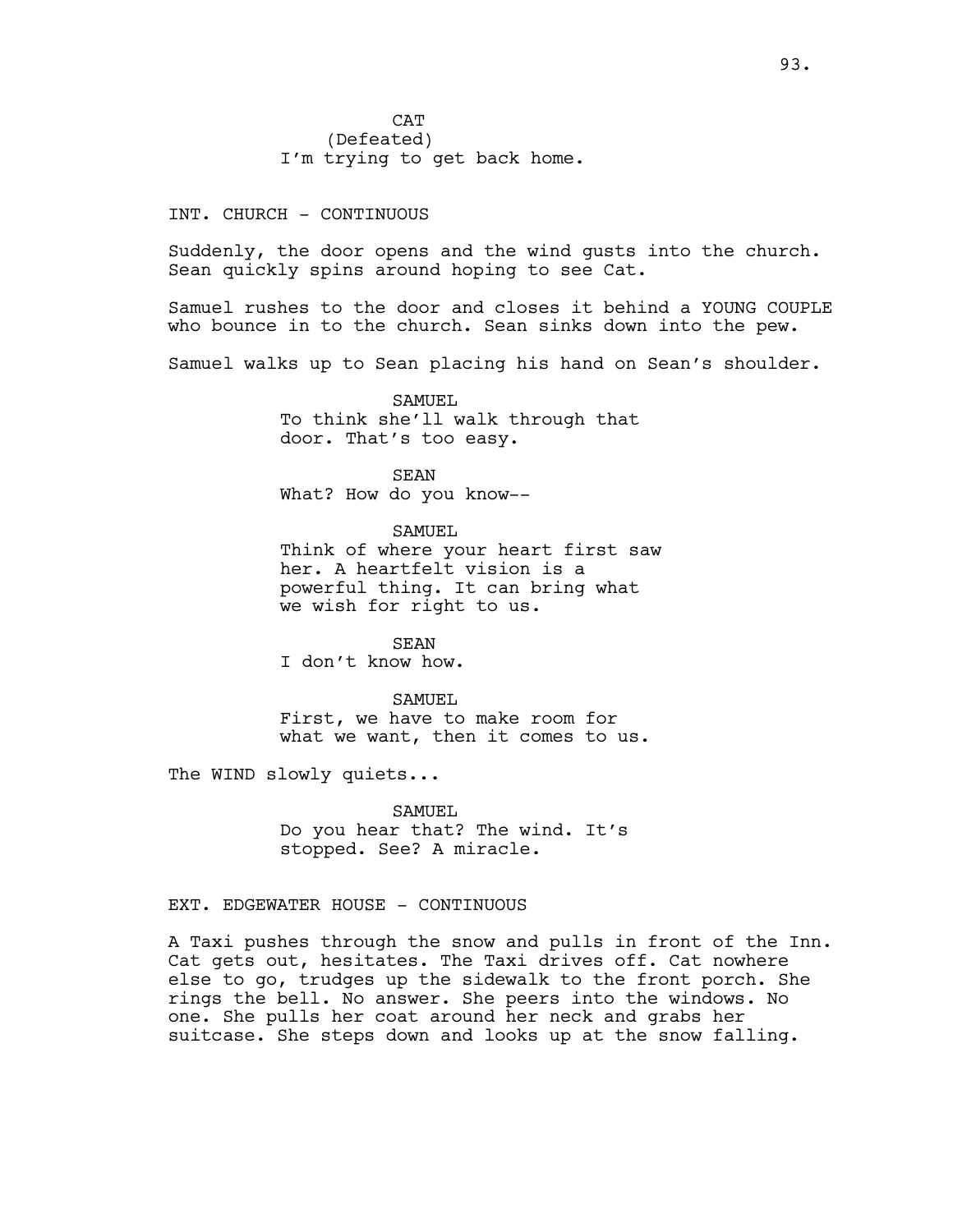EXT. JAMESTOWN STREET - LATER

Sean strolls the streets following the path he and Cat walked reminiscing the time he had with her.

### EXT. EDGEWATER HOUSE - LATER

Sean walks up to the Inn. He looks at the lonely house. He looks up into the sky just as the snow stops and the evening stars begin to peek through the shifting clouds. He looks back at the porch and sees Cat standing in the cold.

> **CAT** I had nowhere else to go.

SEAN Cat, I'm so sorry. I know you're not Hope. Nor do I want you to be. I love you.

CAT How can you love this mess.

SEAN You're not a mess, Cat.

CAT Then, what am I. I've been searching, but can't--

**SEAN** You're a my miracle.

**CAT** 

I've never been anyone's anything.

SEAN

Everyday I've prayed, envisioned love to come back to this house, to me. That day picking potatoes off the floor I knew it had come back.

Cat's eyes fill with tears.

SEAN

But the pain of losing Hope was taking up too much space. I see now that when I could finally let the pain go, love would come back to me. I'm ready to let it back into my heart. Please tell me you are too.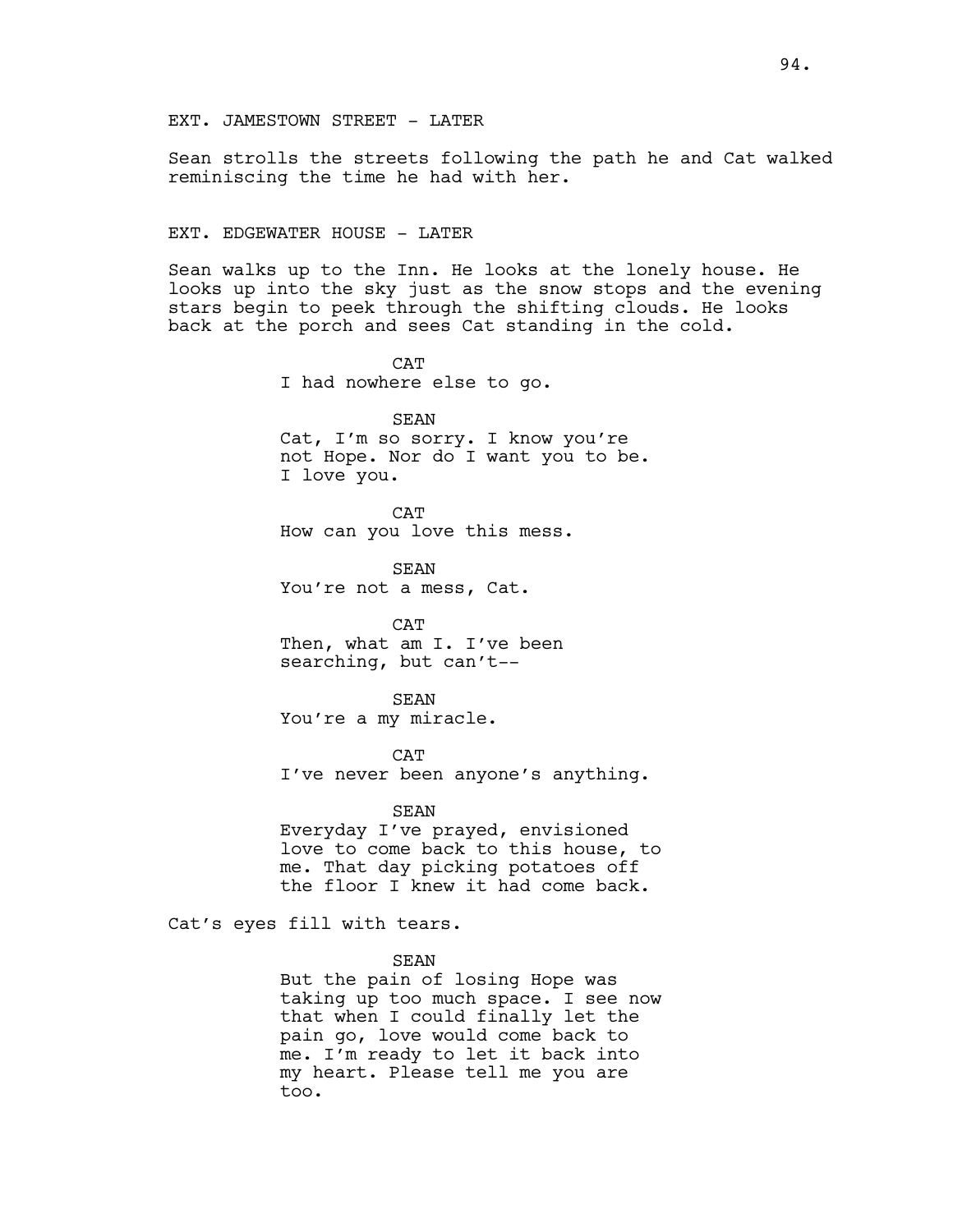EXT. EDGEWATER HOUSE - CHRISTMAS DAY EVE

Cat stands at the bottom of the steps waiting. Sylvia makes her way up the now shoveled walk. The sky fades to a brilliant shade of purple with the sunset. As if on cue, the outside Christmas lights click on. The lights on the porch pillars glow around Cat as she reaches for Sylvia's hand.

The two women embrace briefly.

**CAT** Merry Christmas.

## SYLVIA It is a Merry Christmas, isn't it.

## INT. EDGEWATER HOUSE - PARLOR - MOMENTS LATER

The Parlor, adorned with fresh evergreen, lights and ribbon, portrays the perfect Victorian Christmas. Speckled amongst Sean's holiday guests are familiar faces. Dinah tells an animated story to a Guest while her husband TOM looks on.

Dot and Wanda inspect the antique ornaments on the tree. Dot lets out a GASP and CHORTLE as the tree lights flash on. Ben from Ahlstrom's emerges from behind the tree.

As GUESTS mingle about, wishing one another MERRY CHRISTMAS, Cat and Sylvia pause by the piano now displayed prominently in the Parlor. Sylvia lets go of Cat's arm and runs her hand over the piano.

Cat lifts the lid, and a smile spreads across Sylvia's face as she sees the inscription is still there.

Sean approaches holding two crystal glasses.

SEAN Can I interest two beautiful ladies in a Christmas punch?

He hands each a glass and plants a kiss on Cat's cheek. He then pulls a wrapped gift from under his arm. He gives it to Cat. She unwraps it. It's the photo of Charles and Emily standing at the Piano in a beautiful leaded crystal frame.

Cat is overwhelmed and throws her arm around Sean's neck and places the photo on the piano. Just as the frame rests, the doorbell rings. Cat jumps with enthusiasm.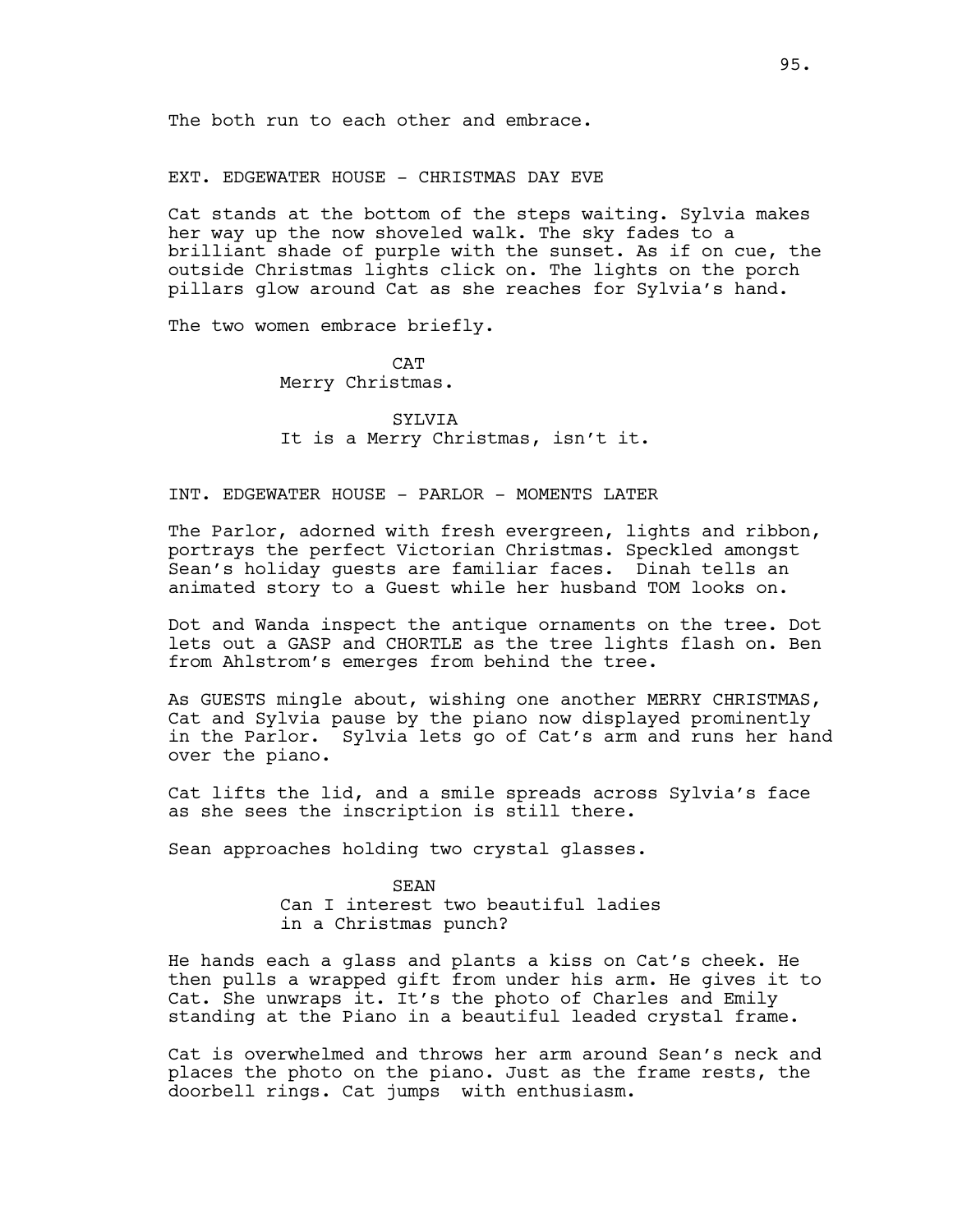Cat races to the front door and opens it. Shirley throws open her arms and dawns a bright grin. Cat glows with great joy.

> **CAT** Shirley, I've missed you so much!

#### SHIRLEY

Come here, you.

Cat and Shirley embrace. Shirley enjoys a warmth she has never felt from Cat before. From the Parlor the sounds of the Piano play out a Christmas song.

> SHIRLEY Honey, that's just about the best hug. As nice a surprise as when that courier delivered the ticket.

> > CAT

I was hoping--

## SHIRLEY

I knew right away when John Earl and the kids decided to go hunting that I was going to use it to see my friend at Christmas. Thank God that blizzard stopped when it did. I would have never got here.

**CAT** 

Yes, thank God... I have someone special I would like you to meet.

Shirley holds Cat's hand and looks at the bracelet on her wrist. Shirley holds back a tear and grabs her bag and whisks in. Cat leads her into the parlor where Sean stands watching Sylvia play the Piano. He extends a hand to Shirley who quickly gives him a bear hug.

Sean hands Shirley a glass and signals everyone else to grab their glasses.

> SEAN I'd like to take this opportunity to toast the holiday season and Cat, whose search for herself helped some of us learn a bit more about ourselves.

He smiles at Cat, then leans down for a quick kiss.

Cheers and "Here, heres" and CLINKING GLASSES. Then, Cat stands, glances at her watch.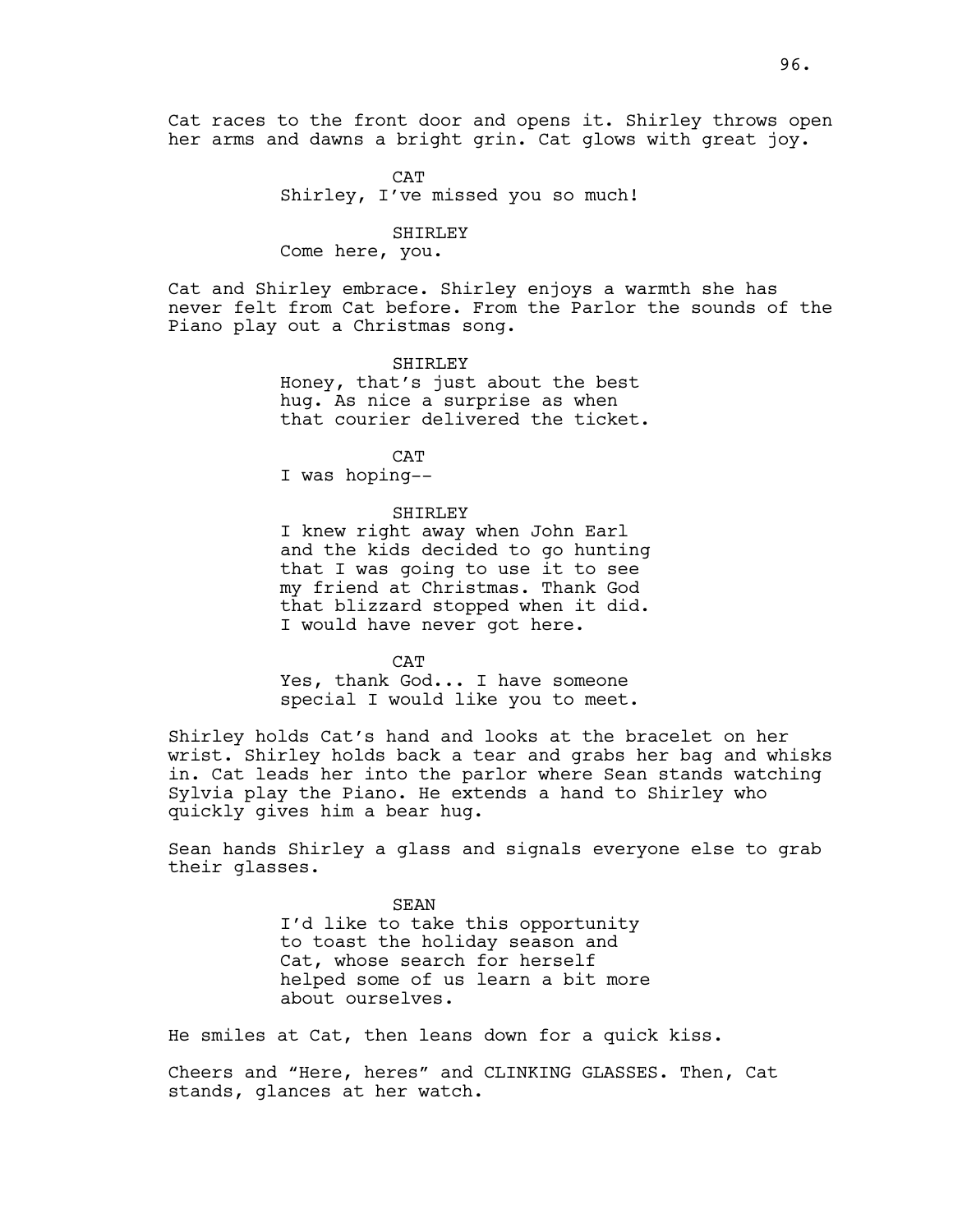**CAT** (To Sean) I was waiting for Mr. Perkins. I was hoping you could meet him. He's the one who brought me here.

SEAN I would have loved to thank him.

Sylvia grabs Cat by the hand and leads her to the Piano. Cat sits on the bench waiting for Sylvia to join her.

> SYLVIA Dear, why don't you play for us?

**CAT** I don't remember... I was so small when Auntie E. taught me.

SYLVIA My mother told me... (German accent) It is like riding bike, an ounce of skill, a cup of courage and a whole lot of faith.

Sylvia turns to the Guests and get's their attention.

SYLVIA What shall we start with?

MARTHA "Hark, the Herald Angels Sing"... my favorite.

Sylvia looks to Cat with a reassuring smile. Cat, fear struck, looks at the picture of Emily and Charles. For a brief moment Cat can see the reflection of Emily in the glass of the frame. Tilting her head to focus on the image, the reflection of Emily offers a soft smile and slight nod.

Cat turns to look behind her. Emily is not there, but Sean fills the void.

> SEAN Everything alright?

Cat looks into his eyes and is comforted. She smiles at Sean and turns, resting her fingers on the piano. Slowly, the tune trickles onto the keys.

Dot covers her mouth to stifle a potential noise. Shirley holds her heart. All eyes are on Cat...